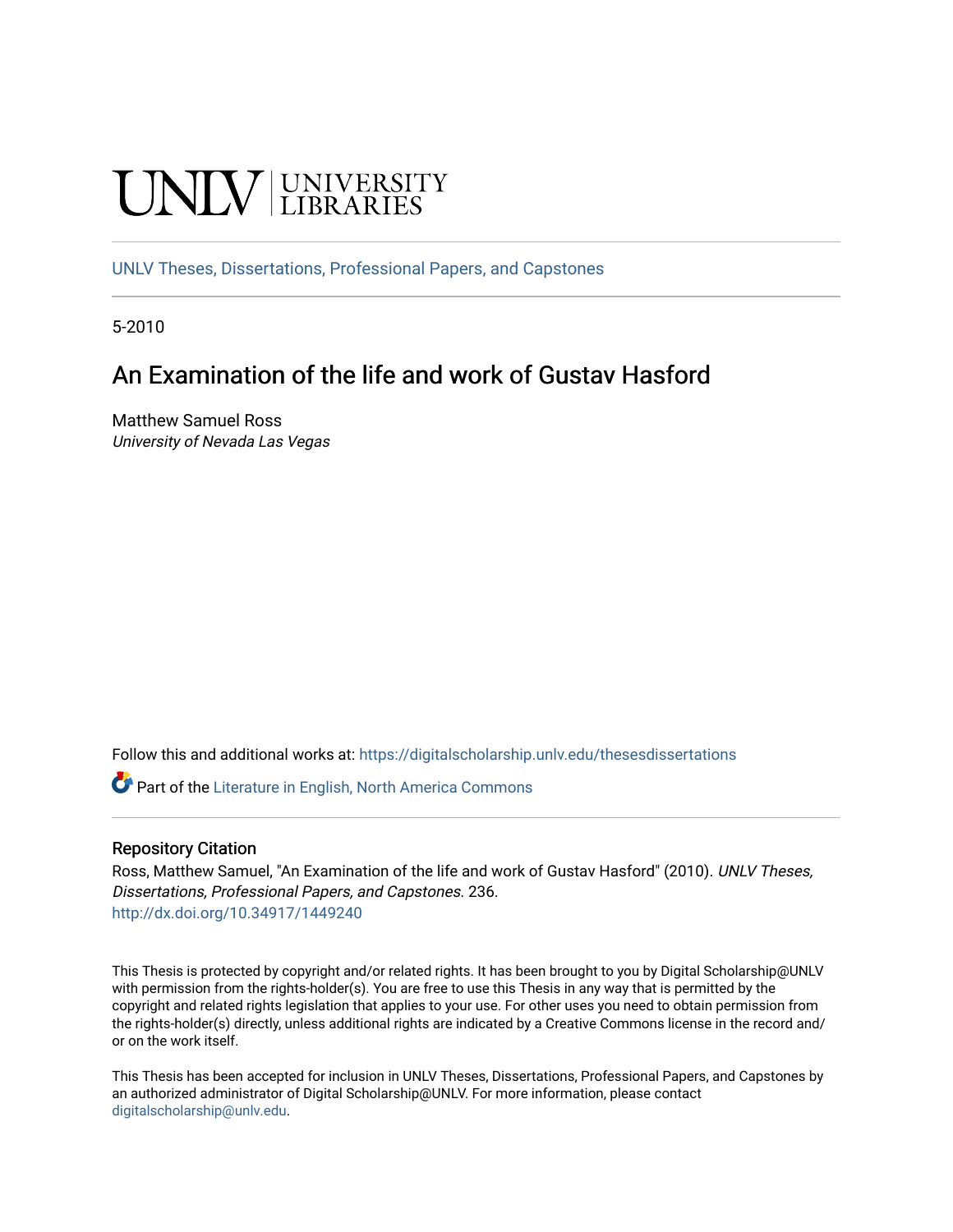AN EXAMINATION OF THE LIFE AND WORK OF GUSTAV HASFORD

by

Matthew Samuel Ross

Bachelor of Arts University of California, Los Angeles 2006

## A thesis submitted in partial fulfillment for the requirements for the

**Master of Arts in English Department of English College of Liberal Arts** 

**Graduate College University of Nevada, Las Vegas May 2010**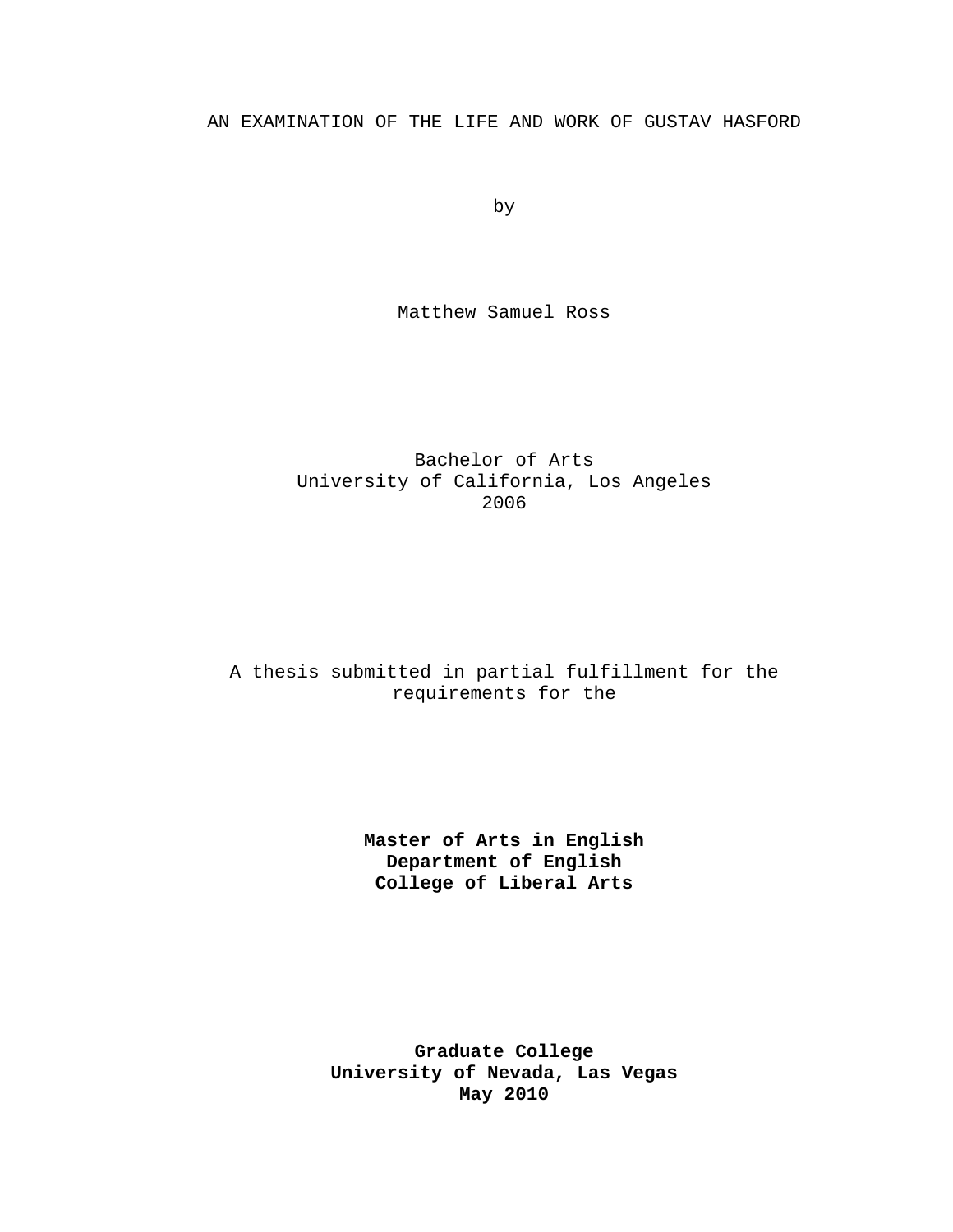Copyright by Matthew Samuel Ross 2010 All Rights Reserved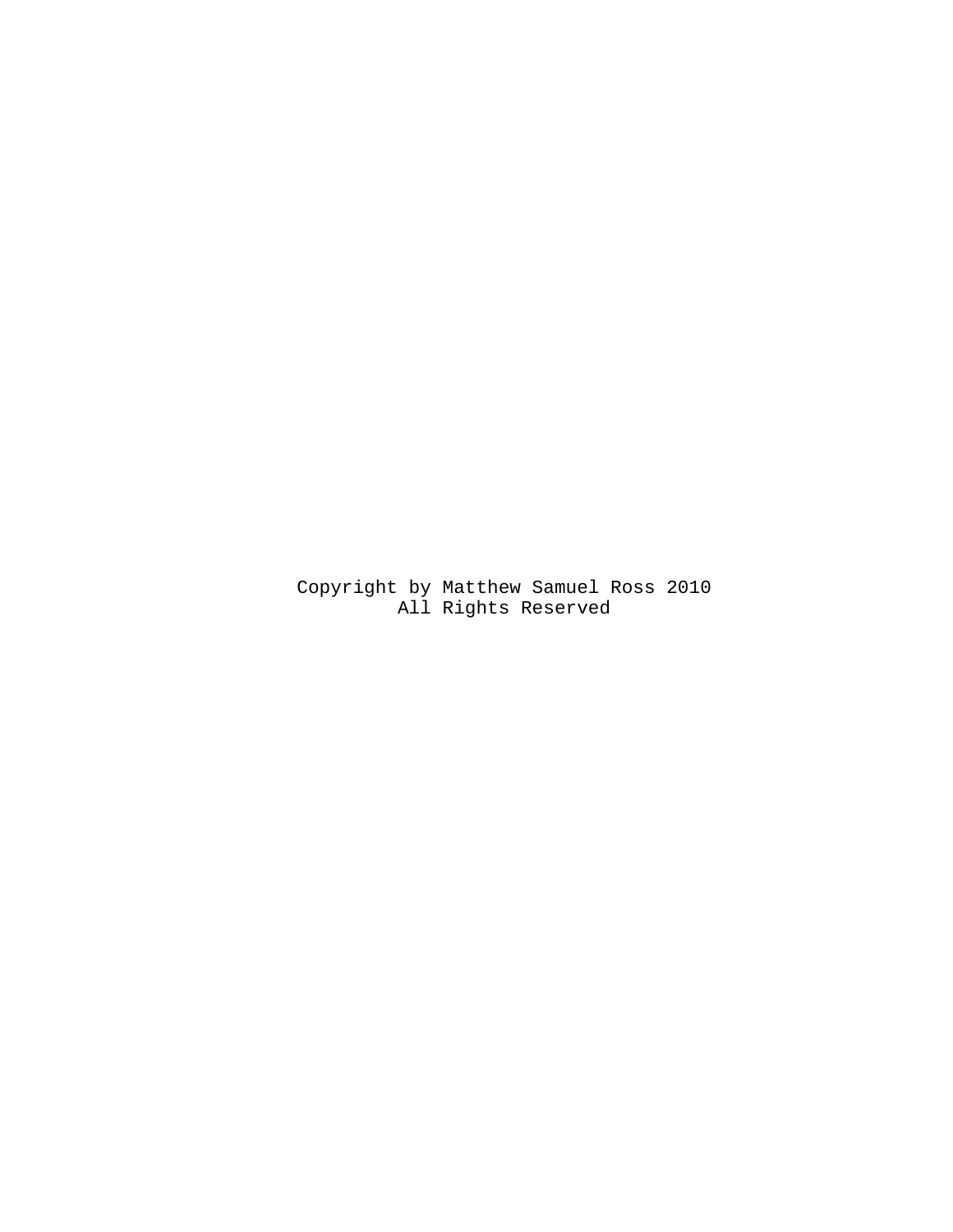

## THE GRADUATE COLLEGE

We recommend that the thesis prepared under our supervision by

# **Matthew Samuel Ross**

entitled

# **An Examination of the Life and Work of Gustav Hasford**

be accepted in partial fulfillment of the requirements for the degree of

# **Master of Arts**

English

John Irsfeld, Committee Chair

Richard Harp, Committee Member

Joseph McCullough, Committee Member

Andy Fry, Graduate Faculty Representative

Ronald Smith, Ph. D., Vice President for Research and Graduate Studies and Dean of the Graduate College

**May 2010**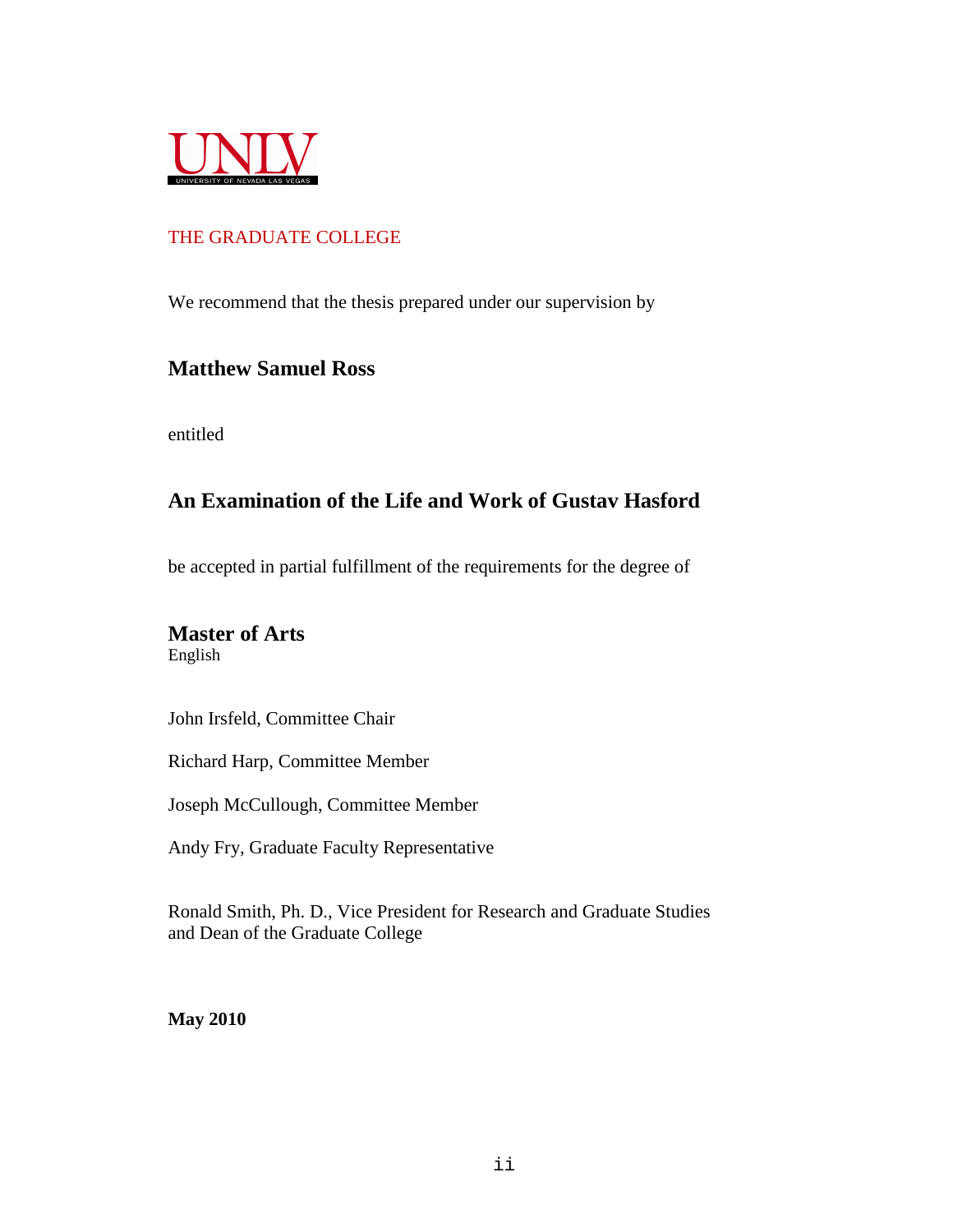#### ABSTRACT

#### **An Examination Of The Life And Work Of Gustav Hasford**

by

Matthew Samuel Ross

Dr. John Irsfeld, Examination Committee Chair Professor of English University of Nevada, Las Vegas

While Stanley Kubrick's film Full Metal Jacket has remained in the national consciousness twenty years after its release, the author of its source material, Gustav Hasford, has not. Few people know or remember that the Oscar-nominated film was not an original work but was adapted by Hasford, Kubrick, and Dispatches author Michael Herr from Hasford's 1979 novel The Short-Timers. Fewer people remember that following the well-reviewed The Short-Timers Hasford published a sequel, The Phantom Blooper, as well as one final novel A Gypsy Good Time, a frenetic parody of detective fiction. For my Master's Thesis I propose a study both of Hasford's life and his work for the purpose of shedding light on a talented but forgotten author. No extensive biographical study of Hasford has been attempted since the obituaries that followed his death in 1993, and scholarly examination of his literature has been limited to a few scattered book reviews and a short overview of Hasford's work by his cousin/de facto literary

iii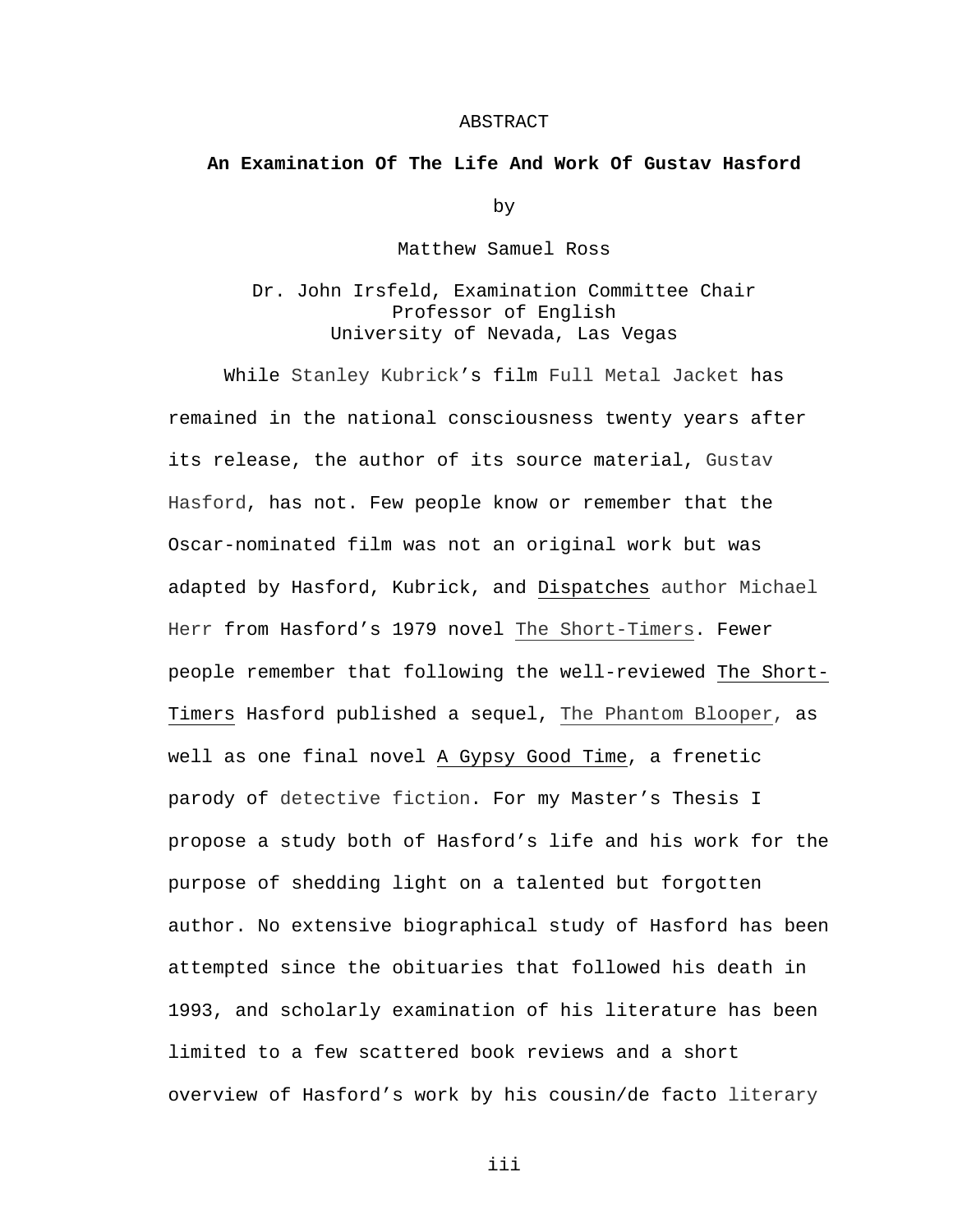executor. I intend to examine Hasford's life, as well as undertake a critical examination of the key themes running through the two books in his unfinished Vietnam Trilogy, The Short-Timers and The Phantom Blooper, as well as the related biographical undertones in A Gypsy Good Time, for all intents and purposes the unintended ending to that trilogy. It is hoped that through my research some longoverdue critical attention will be paid both to Hasford's novels and to Hasford himself so that he can begin to be recognized as the key contributor to Vietnam War fiction that he was.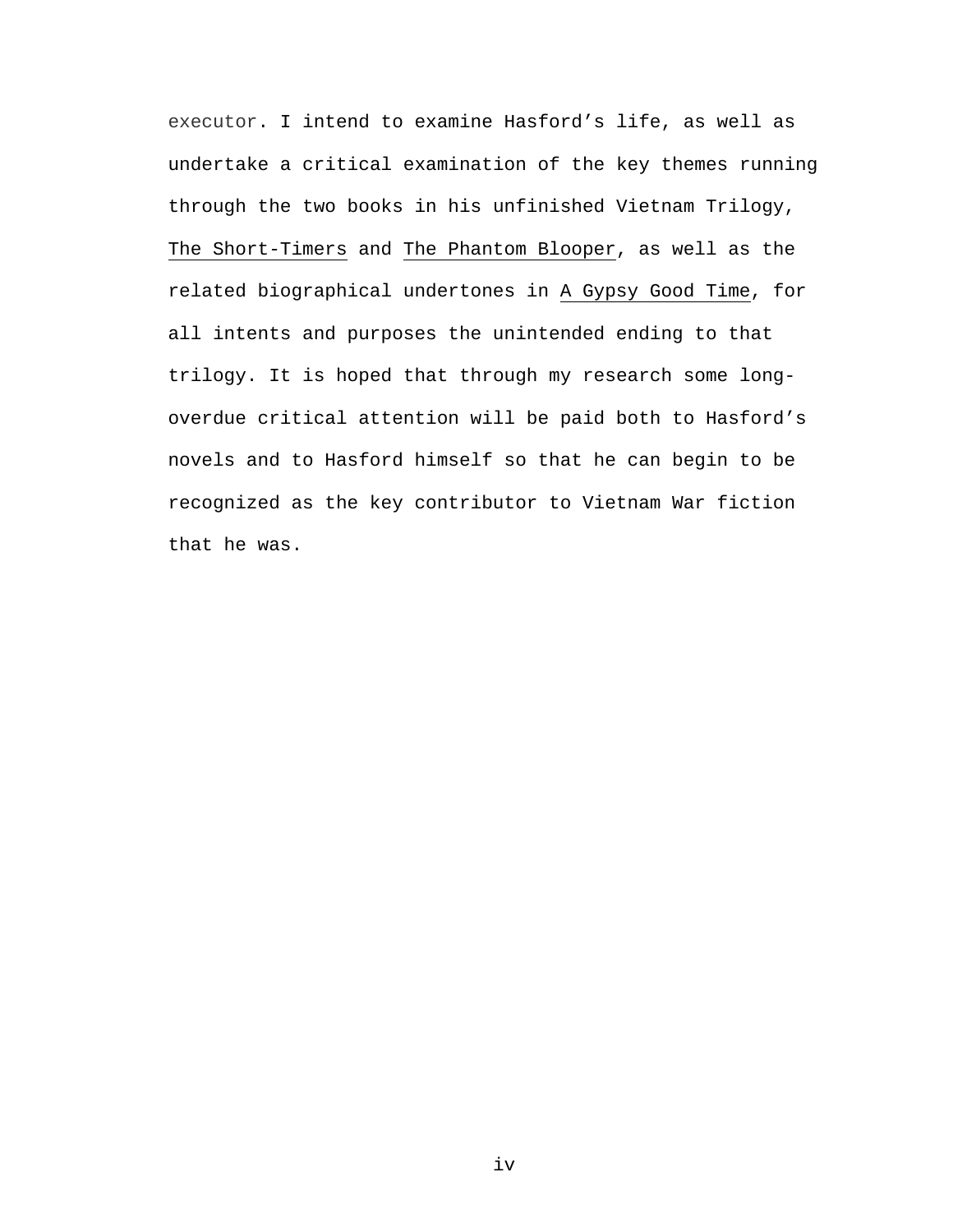## TABLE OF CONTENTS

| CHAPTER II THE SHORT TIMERS 18    |
|-----------------------------------|
| CHAPTER III FULL METAL JACKET 41  |
| CHAPTER IV THE PHANTOM BLOOPER 62 |
| CHAPTER V LATER LIFE AND DEATH 84 |
|                                   |
|                                   |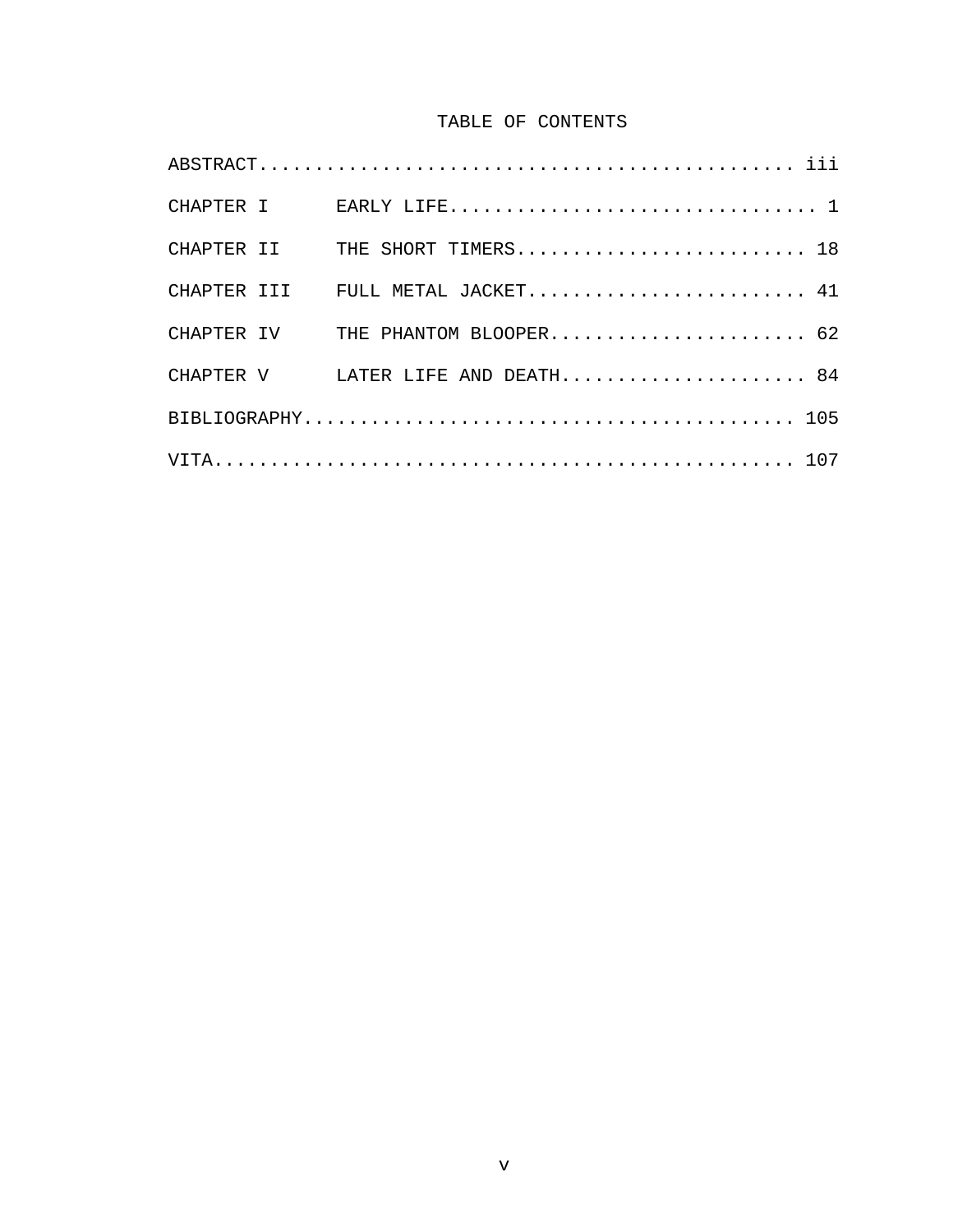#### CHAPTER I

#### EARLY LIFE

Details about Gustav Hasford's childhood are sparse, as Hasford himself was always loathe to discuss in interviews his early life. What is known is that he was born Jerry Gustav Hasford on November 28<sup>th</sup>, 1947, in Haleyville Alabama. His father, Hassell Gustave Hasford, worked at the Reynolds Aluminum Plant as a foreman. His mother, Hazel Noblett Hasford, was a housewife<sup>1</sup>. He had one younger brother, Terry, who would eventually become a 'lifer' in the army. Hasford went back and forth on what he liked to be called in person, sometimes going by Jerry, sometimes by Gus, but for professional purposes "he dumped his first name, Jerry, because it rhymed with his younger brother's name…[and] when your parents are Hassell and Hazel Hasford, one pair of jingle bells is enough for the entire family" (Carlton 4). Though Hasford himself remained tight-lipped regarding his childhood, a few minor details about his early years can be gleaned from secondary sources. His writing indicates that he was very close with his maternal grandmother Verdie Noblett. His relationship

<u>.</u>

 $1$  This is according to Bob Carlton's article "Alabama Native Wrote the Book on Vietnam Film" in The Birmingham News. Hasford's 1999 entry in Contemporary Authors lists his mother's occupation as librarian, but may have confused her occupation with that of Hasford's first wife Charlene Broock. If Hazel Hasford did indeed work as a librarian, it is still likely her primary occupation was as a homemaker.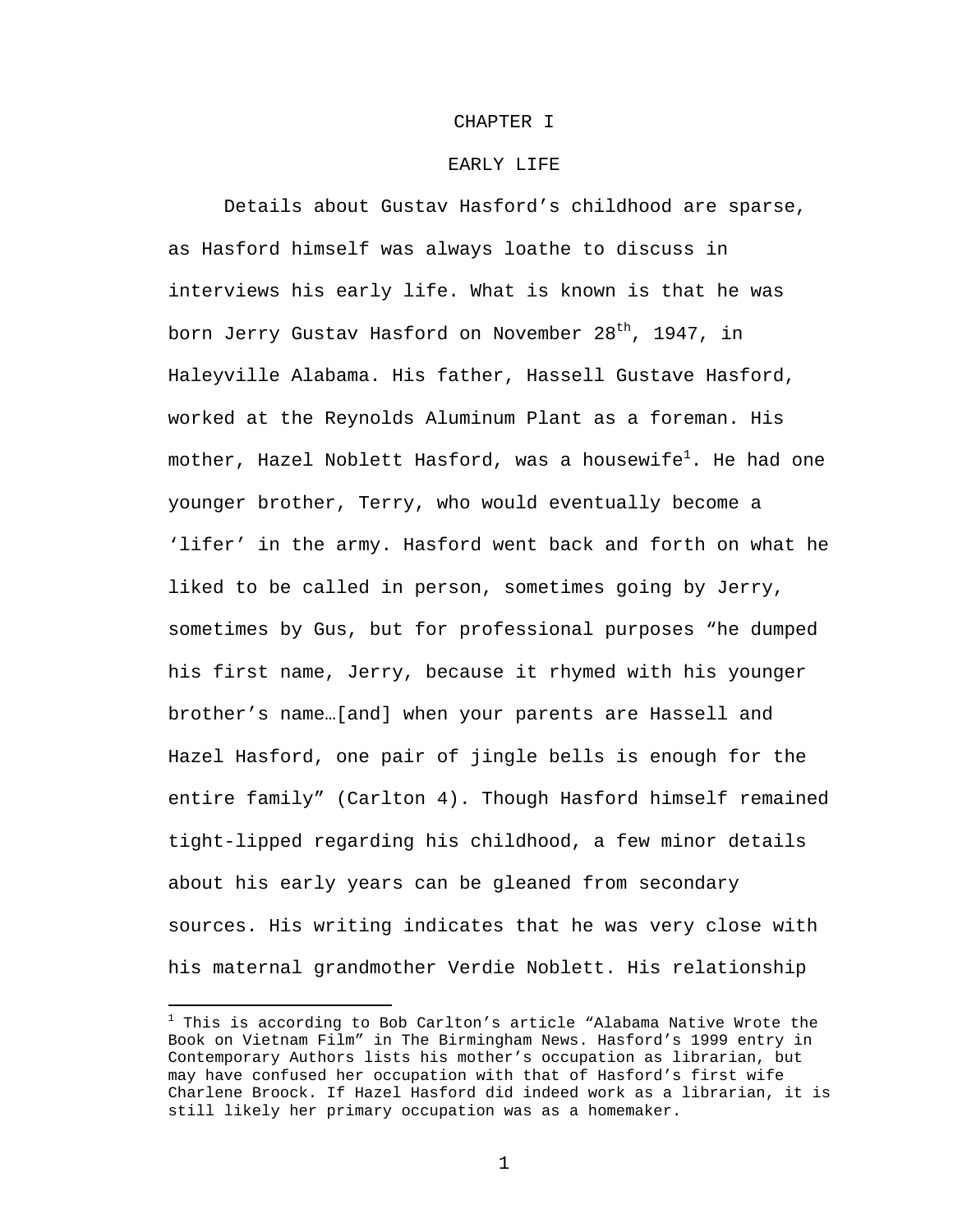with his father and mother is harder to determine; he would later hold some resentment against his parents for the way they treated him upon his return from Vietnam, but he was tightlipped in general about his family and mentioned them only briefly in interviews.

 Perhaps the two most solidly traceable aspects of Hasford's childhood concern the bases of two of his favorite obsessions, the South and reading. Though it manifests itself more in his second novel than his first, Hasford's childhood helped instill in him a very strong Southern identity that colored many of his lifelong interests. Hasford was raised on family legends of Civil War glory, like that of his great-great-grandfather James Curtis. As the story went, Curtis was:

> imprisoned in Jasper because he refused to join the Confederate Army. A group of friends came down from Winston County, burned the jail, shot a couple of Confederate soldiers, and freed Curtis. In retaliation, the Confederates, who were members of the home guard, killed three of Curtis' brothers. Curtis, according to legend, tracked down each of the guardsmen after the war ended and killed them in revenge Sandlin 2).

Curtis' civil disobedience was typical of the residents of Winston County, which included Hasford's birthplace, hometown, and high school. The county was often referred to as the Free State of Winston, and Hasford proudly recounted in The Phantom Blooper how Winston refused to join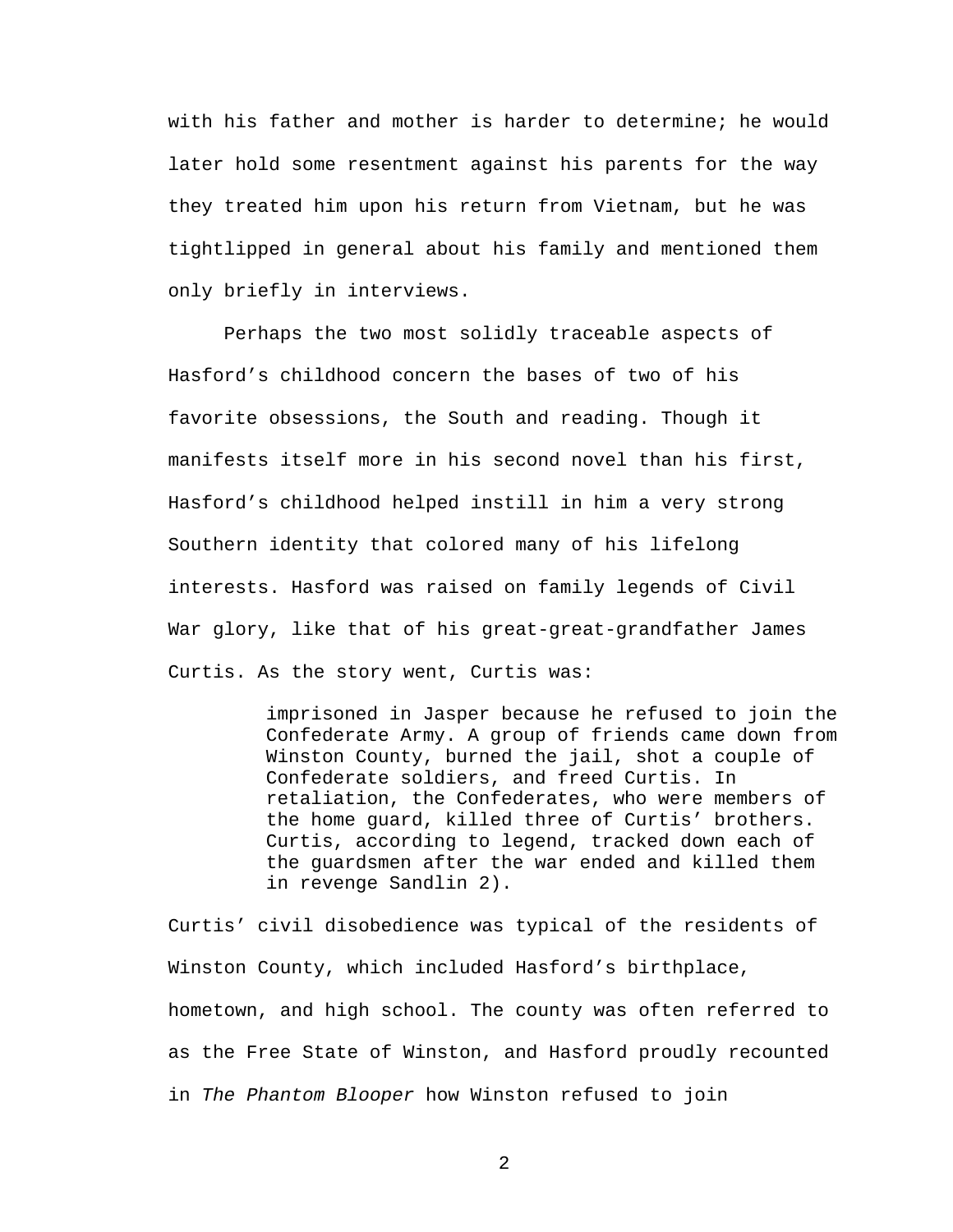Alabama's secession from the Union and had a history of freedom-minded contrariness. Despite his great-greatgrandfather's and Winston County's refusals to participate in the War Between the States, the area's history inspired in Hasford a lifelong interest in the Civil War that sometimes bordered (as Hasford's interests often did) on obsession. Hasford's Southern identity was also grounded in the day to day activities that a childhood spent in rural Alabama entailed. His grandmother would proudly recount how "many of Hasford's favorite memories revolve[d] around summertime visits [to her house] that included fried chicken on the table and fresh vegetables from his grandmother's garden" (Sandlin 2).

 Hasford's childhood also helped to inculcate in him a fanatical love of books and reading, a love that would eventually lead both to his becoming a published author and serving jail time for accumulating a storage unit full of stolen library books. Jack London's adventure stories were a particular early favorite in Hasford's childhood, though "he also loved reading pirate stories and spent countless hours at the library." As an adult, Hasford would credit his literary success to the "voracious reading habit" he developed as a child, citing it as the key recurring trait he saw in all successful writers. He is quoted as saying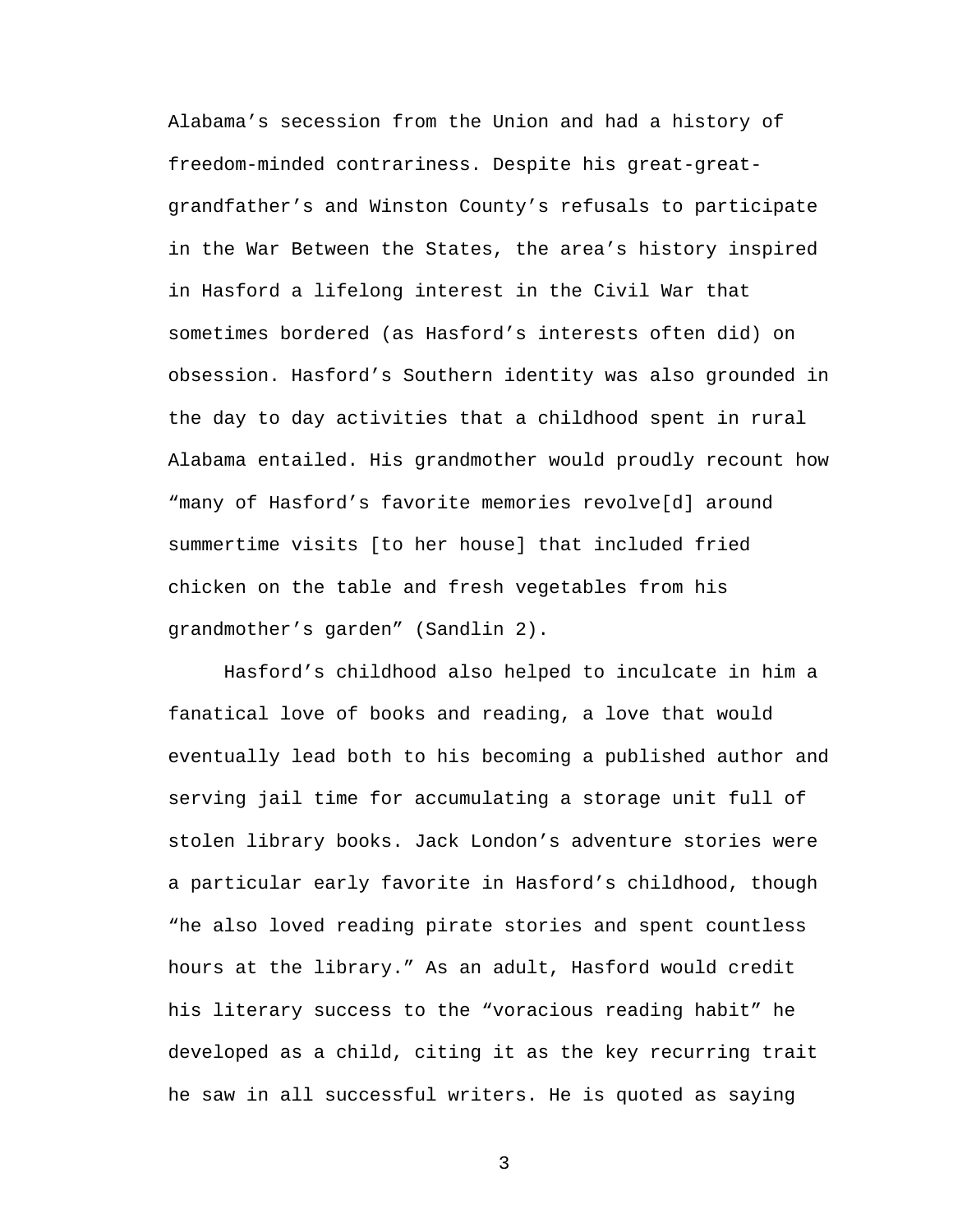that "I know dozens of writers, but I do not know a single writer who is not a book nut" (Sandlin 2).

 The earliest period in his life that Hasford would address on record began when he was fourteen. He worked as a stringer, or freelance reporter, for two small regional newspapers, the Northwest Alabamian and the Franklin County Times. In his own words, he "covered football games, car wrecks, stuff like that," recalling that "the first thing I ever published was an article about coin collecting in Boys Life when I was 14" (Lewis 5), which earned him five dollars (Walbert 1). During this time Hasford also served as editor of his high school newspaper and "wrote about half" (Walbert 1) of each issue. At fifteen Hasford decided he wanted "to publish an honest magazine for writers" (Walbert 1) and began sending out letters to established authors seeking submissions. A year later the first issue of Freelance was published as a fifty-six page quarterly on professionally printed glossy paper, not mimeographed as Hasford had originally intended. According to Hasford, "it had advertising and 1,300 paid subscribers all over the country, \$5 a head. I just did it. My grandfather signed a note for me to borrow the money. I ran articles exposing songwriter ads and other con jobs like that" (Lewis 5). Freelance was comprised entirely of articles by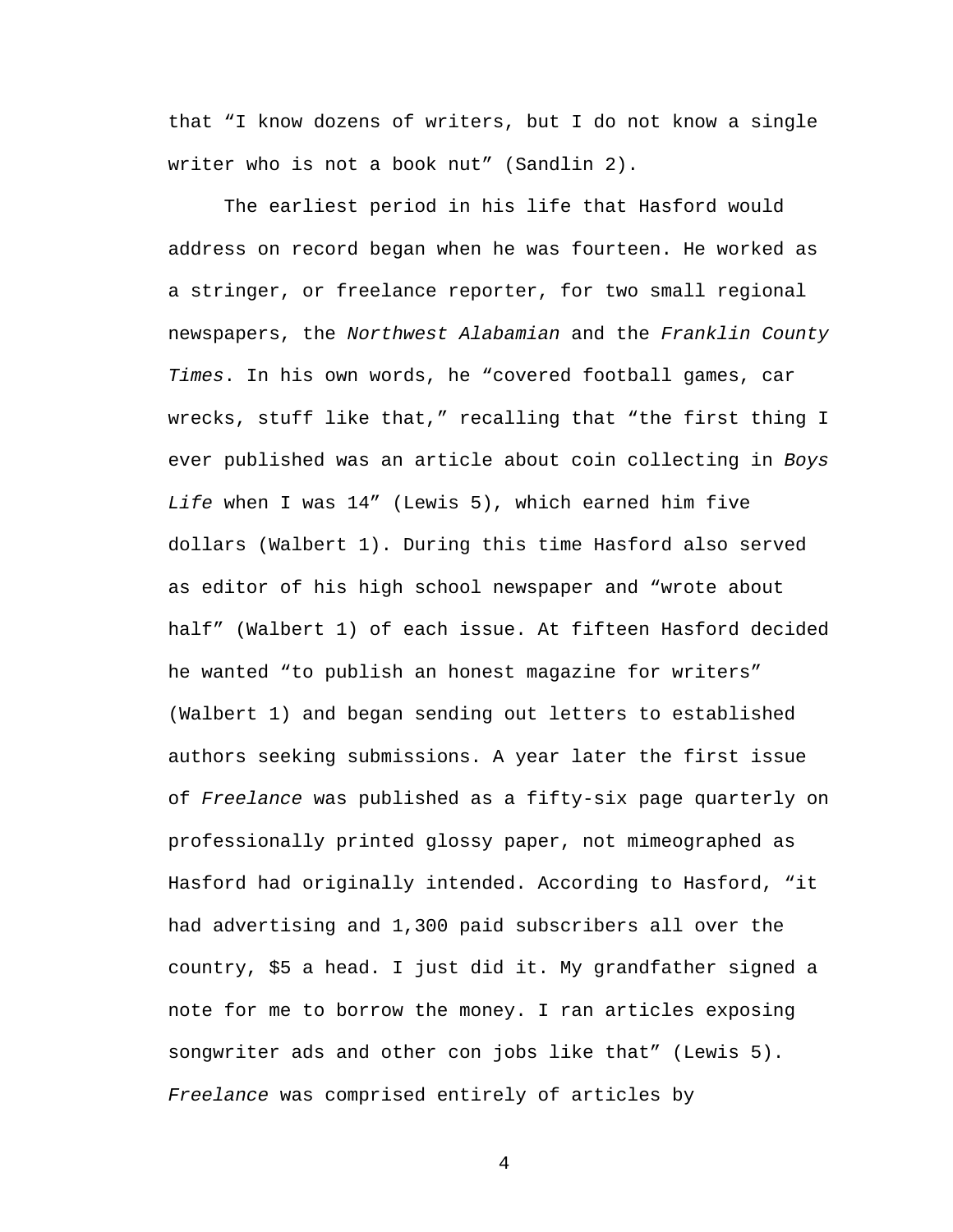professional writers; Hasford edited it, but felt that at sixteen he lacked the experience to contribute any of his own writing. Though it lasted only three issues (mostly because Hasford became too busy with high school and his own writing to continue editing it), Hasford would later credit the experience and contacts he gained through publishing Freelance as the key reason the Marines made him a military journalist. Reader's Digest published a letter from sixteen year old-Hasford in 1963 which illustrates both the particular goals he had for Freelance and foreshadows the path Hasford would take after his tour of duty with the Marines:

> Dear Editor, Thank God for Reader's Digest. The writer is the loneliest person alive. No one ever really understands the writer, even other writers. Few people respect authors as they do statesmen, soldiers, etc. When people ask what I do for a living, and I reply that I am a writer, they remark casually 'Oh really! That's great. I always wanted to write. Yes, that's wonderful. When are you going to get a real job?' Of course there are stories of how the 'name' author finds a young writer with talent, takes him under his literary wing, and guides him to fame and publication. There are no literary giants in this neck of the woods. Maybe one will turn up. Until then I struggle on, with even a victory every now and then. Though I enter the jungle alone, at the mercy of publishers and farsighted critics with broken glasses, I am confident of great reward. The writer's world is a challenge, and hard at times, but it attracts the finest people on this earth. These are the people that really live, and the only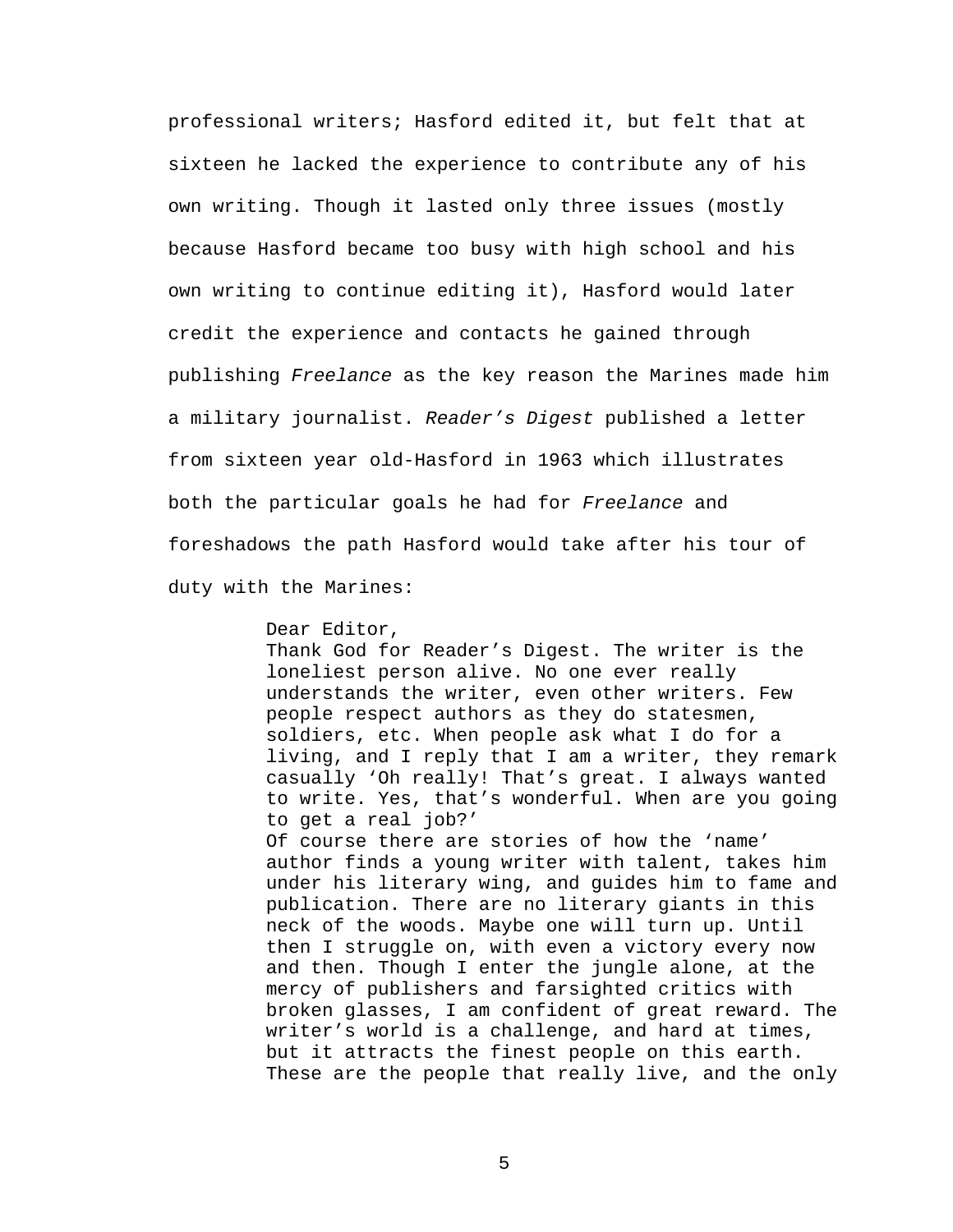people who are really alive. Artists, writers, publishers, I love them all. Jerry Gustav Hasford Russellville, Ala.

Knowing he would soon be drafted and hoping to control his own destiny somewhat, Hasford enlisted in the United Knowing he would soon be drafted and hoping to control his own destiny somewhat, Hasford enlisted in the United States Marine Corps in September of 1967 at the age of eighteen. Following boot camp he received a M.O.S.<sup>2</sup> of 4312, Basic Military Journalist, and was assigned to write for Leatherneck magazine, the U.S.M.C. equivalent of Stars and Stripes. Though his alter-ego Private Joker would modestly claim in Full Metal Jacket that he "wrote for his high school newspaper" as the reason he received that assignment, Hasford himself acknowledged that his experience editing a literary journal as a fifteen year old had been a key factor as well. Hasford, in his typically sardonic fashion, recalled that before going to Leatherneck magazine "first I had to go for training to an Army school<sup>3</sup>. I hung around with all these beery Army guys. . .so I lost my discipline from Parris Island and became a hippie." As a result, "for punishment" he was assigned to publish a base newspaper in North Carolina, a paper whose staff consisted

 $\overline{a}$ 

<sup>2</sup> Military Occupational Specialty

 $3$  Likely Fort Benjamin Harrison, Indiana, according to The Short-Timers (25)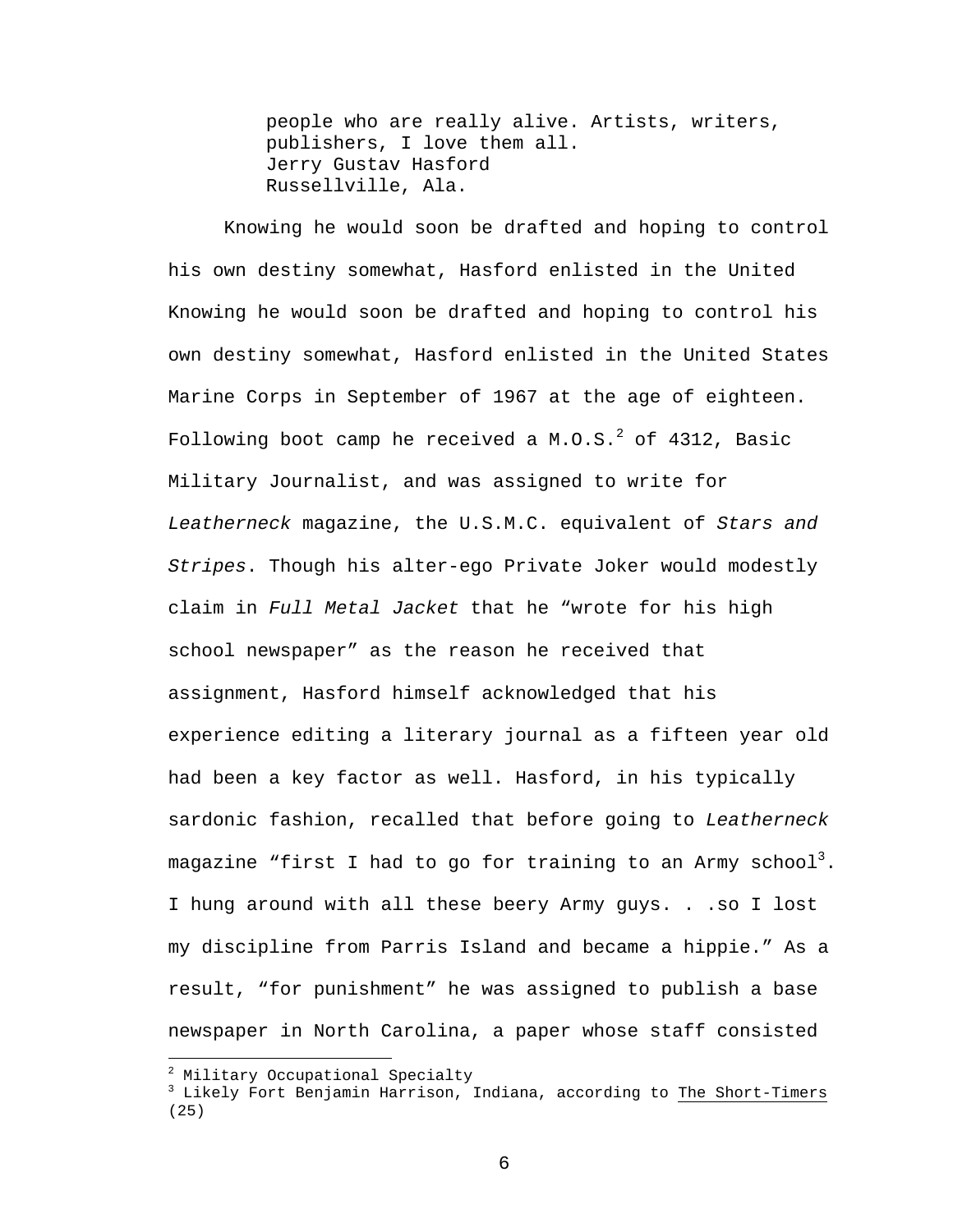of Hasford and one other enlisted man. Churning out articles about Vietnam fired Hasford's desire to be assigned there. As he put it, "when you're reading all this stuff about big events happening somewhere, you get really curious to the point of it being painful wanting to know the real score." Hasford put in an application to be transferred to Vietnam and eventually requested mast, which he defined as "a legal maneuver that you can do in the military if you feel you're being oppressed." Feeling quite oppressed in North Carolina, Hasford eventually earned reassignment to Vietnam even though his service contract had only ten months left on it. Hasford remembered that "because in a sense I specifically demanded to be sent to Vietnam. . .they couldn't think of any reason not to do it and in fact they were perfectly willing." As Hasford dryly noted, "they had plenty of spots to send me" (Lewis 5-6).

Hasford ended up being assigned to the First Marine Division Informational Services Office (ISO) outside Da Nang. Hasford's first few months in the ISO weren't quite as exciting as he had hoped for. His easy-going personality and drawling Southern accent led some of the lifers<sup>4</sup> to underestimate Hasford and make him their personal go-fer. Earl Gerheim recalls that:

<u>.</u>

<sup>4</sup> Career military personnel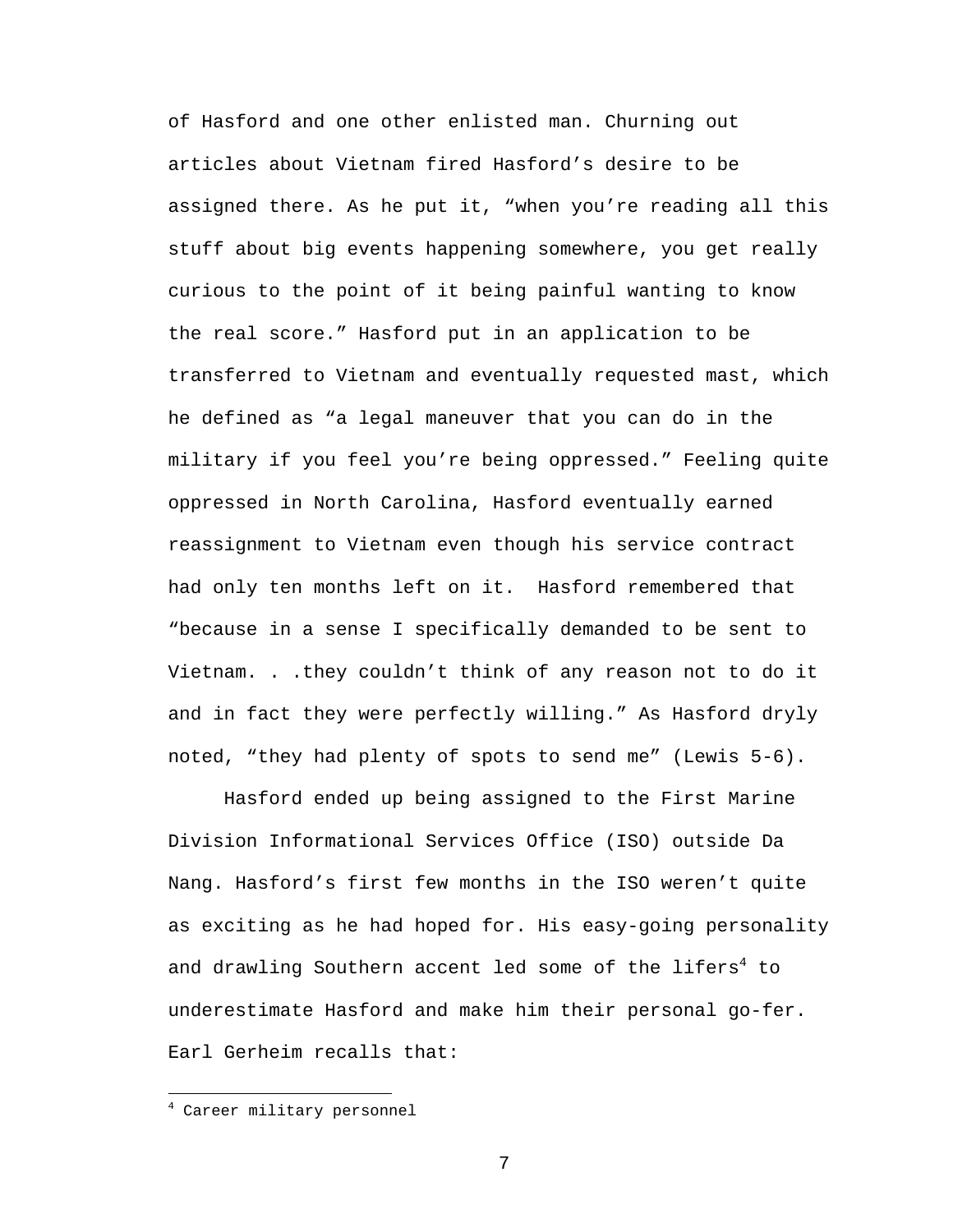They made Gus make the coffee, run errands, and generally be available. One of his tasks was to chauffeur higher ranking lifers to and from the staff NCO quarters, which were a lengthy 400 yards or so down the hill. Every morning Gus has to pick them up in the jeep and drive them to the office up the hill. Then, he drove them to their hootch<sup>5</sup> after lunch so they could rest their weary bodies. He later had to drive them back to the office after siesta time. And, you guessed it, drive them back the 400 yards to their hootch when their day's work was done (Gerheim 1).

In addition to his chauffeuring duties, Hasford wrote news stories for several military sources including Sea Tiger, Leatherneck Magazine and Pacific Stars and Stripes. The Marine Corps valued efficient and terse writing in their news reports, so Hasford would sometimes write up to ten stories a day with datelines from as varied locations as Quang Tri, Da Nang, and Hue (Aaron 2). Writing story after relentlessly positive story wore on him. Every day "he saw the spilling of blood and the mangling of hearts and minds, but when he wrote them all down, they were just G.I. Joe stories. He had wanted the real thing." In an interview years after the war, Hasford said "we were public relations men for the war and the Marine Corps. . .we appeared to be journalists but we were simply promoting the war and promoting the Marine Corps" (Carlton 1). A few excerpts from a typical story Hasford wrote during his time at the

<u>.</u>

<sup>5</sup> Vietnam war slang for living quarters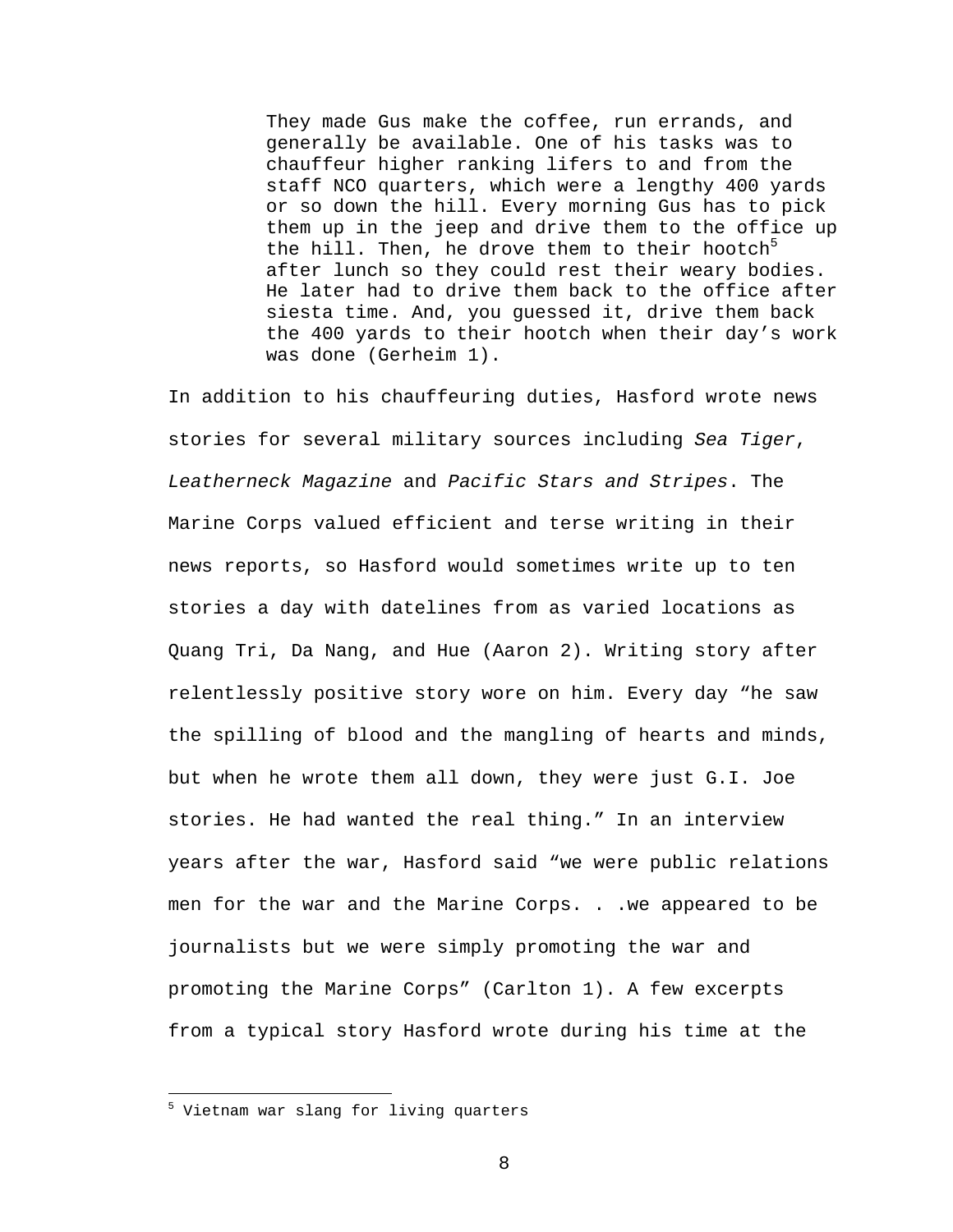ISO illustrate the cheery spin that he despised having to put on the war day after day:

> Da Nang- An ocean of smiling faces greeted Marines distributing 500 baseball caps to the Vietnamese children of An Ngai Tay and Hoa Ninh, near Da Nang. The Caps, made in Hong Kong and purchased with money contributed by  $7<sup>th</sup>$  Engineer Bn. Marines, bore the inscription 'A Free South' over a small Vietnamese flag. 'We thought we'd do something for the kids' said GySgt R.E. Maddox, NCOIC of the battalion's civil affairs office…. 'We are so pleased with the children's reactions' Maddox concluded, 'that after we give out the 300 caps we have left we'll start collecting money to buy more (Hasford).

After several months at the First Marine Division's ISO churning out similar stories and chauffeuring higherranking enlisted men, Hasford and several other correspondents were detached from the ISO and reassigned to Phu Bai to form the core of Task Force X-Ray. Removed from the ISO, Hasford was able to get into the field more often which sometimes led to more of what his fellow correspondents called Gus Stories. Hasford was in Hue covering the fighting following the 1968 Tet Offensive when Steve Berntson observed the following:

> I'd set up a base camp in Hue City, and Walter Cronkite rolls up with a camera crew. He was doing a stander-upper with some pogue colonel, asking about rumors that our guys had been looting. Just then Gus busts in with two black onyx panthers and a stone Buddha on his back. 'Hey, there's a whole temple full of this shit,' he hollers. 'We can get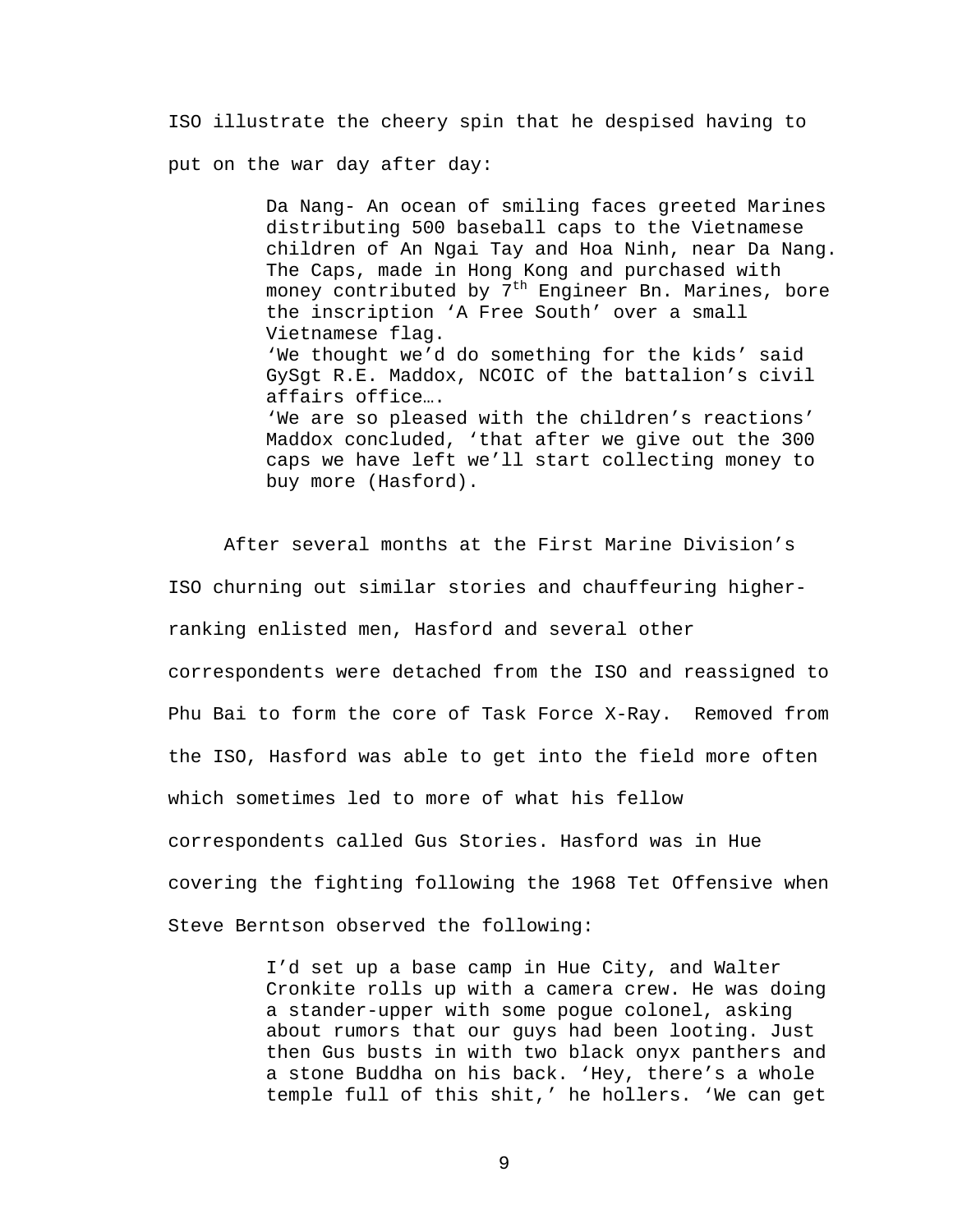beaucoup bucks for this stuff in Saigon!' I hustled him outside quick, and Cronkite, of course, came back home and declared the war unwinnable on national tv (Lewis 2).

 More field time also meant more opportunities for the forthright Hasford to get in trouble with his superiors. An article Hasford wrote about the Fifth Marines' use of flechette, or 'Beehive' rounds $^6$  in the battle for Hue was quashed by a Colonel at the Combat Information Bureau. Though Hasford was not punished for the story, the Colonel kept it from being published and "demanded that Hasford be reprimanded for even suggesting that American soldiers would use such an inhumane weapon"<sup>7</sup> (Aaron 2). Such incidents rankled Hasford and furthered his discontent with the way news was reported in Vietnam. Hasford found an outlet for his frustrations through fiction, beginning work while still in Vietnam in Task Force X-Ray on an early draft of what would eventually become The Short-Timers. Besides covering the Battle of Hue City, Hasford's time with Task Force X-Ray also allowed him to be present for Operation Pegasus, the overland operation that broke through the encirclement of Khe Sanh following the Tet

-

 $6$  A type of artillery shell filled with hundreds of small metal darts instead of explosives; they were nicknamed 'Beehive Rounds' because of the buzzing sound the darts made as they were expelled from the shell.  $^7$  This incident would be fictionalized in both The Short-Timers and Full Metal Jacket.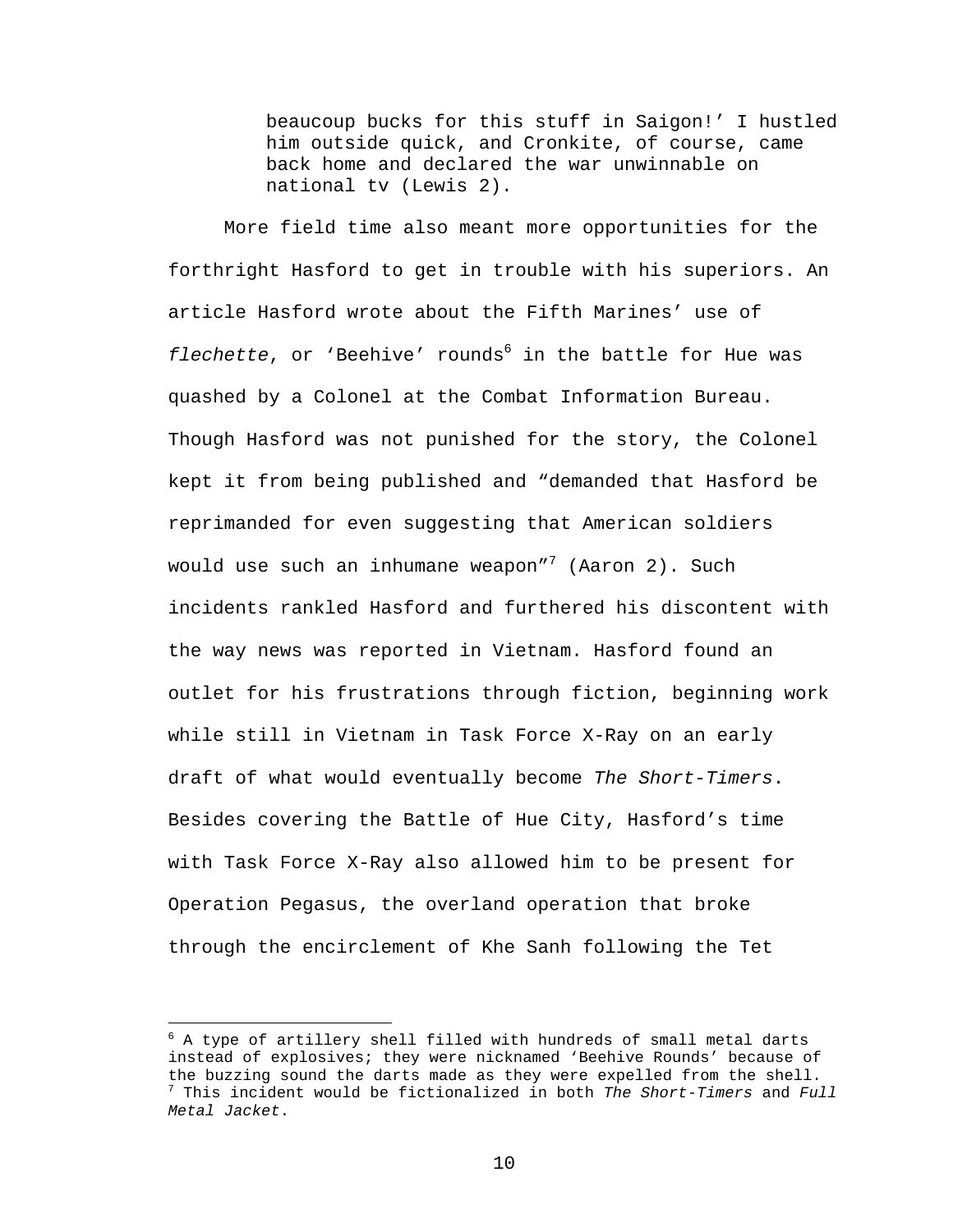Offensive<sup>8</sup> (Aaron 2). Hasford served ten months in Vietnam, participated in five major combat operations, and earned the Navy Achievement Medal with a Combat V before rotating back to the United States at the end of his tour. He was one of only two men in his ten man correspondent section who was not wounded in action while working for Task Force X-Ray.

Hasford was discharged from the Marine Corps in August, 1968 and returned in a state of "total culture shock." Hasford's homecoming was somewhat less than ideal. As he tells it:

> When I came back and got off the plane, my parents picked me up and took me home to Russellville, Alabama.... then they announce they're moving the very next day (sic) to Washington state. I've still got the dirt of Vietnam on (me), and I'm looking around the house and everything's gone. All of it, all of my stuff, was already packed up and shipped off, and they wanted to know whether I wanted to stay behind or take off with them. I said, you know, I think I'll go with you guys. Well. . .I don't think that was the best way for me to come home from the war. Instead of coming back to a familiar place, I was there for one day and then the next day we went to a totally alien environment for someone from the South, which is the Pacific Northwest. Just like moving to Germany or something (Lewis 6).

 $\overline{a}$ 

 $8$  The operation was initiated by 2<sup>nd</sup> Battalion, 1<sup>st</sup> Marines, 2<sup>nd</sup> Battalion,  $2<sup>nd</sup>$  Marines, and three battalions from the Army's  $7<sup>th</sup>$  Cavalry and later joined by elements of the  $5<sup>th</sup>$ ,  $9<sup>th</sup>$ , and  $12<sup>th</sup>$  Cavalries, the  $9<sup>th</sup>$ and  $26^{th}$  Marines, and an additional battalion of the  $1^{st}$  Marines (Prados and Stubbe 428-436). Hasford's cousin Jason Aaron contends that Hasford was present for the Operation but does not detail what unit he was with. If Aaron's contention is accurate, Hasford likely spent the Operation attached to one of the Marine Battalions I've listed as a roving reporter.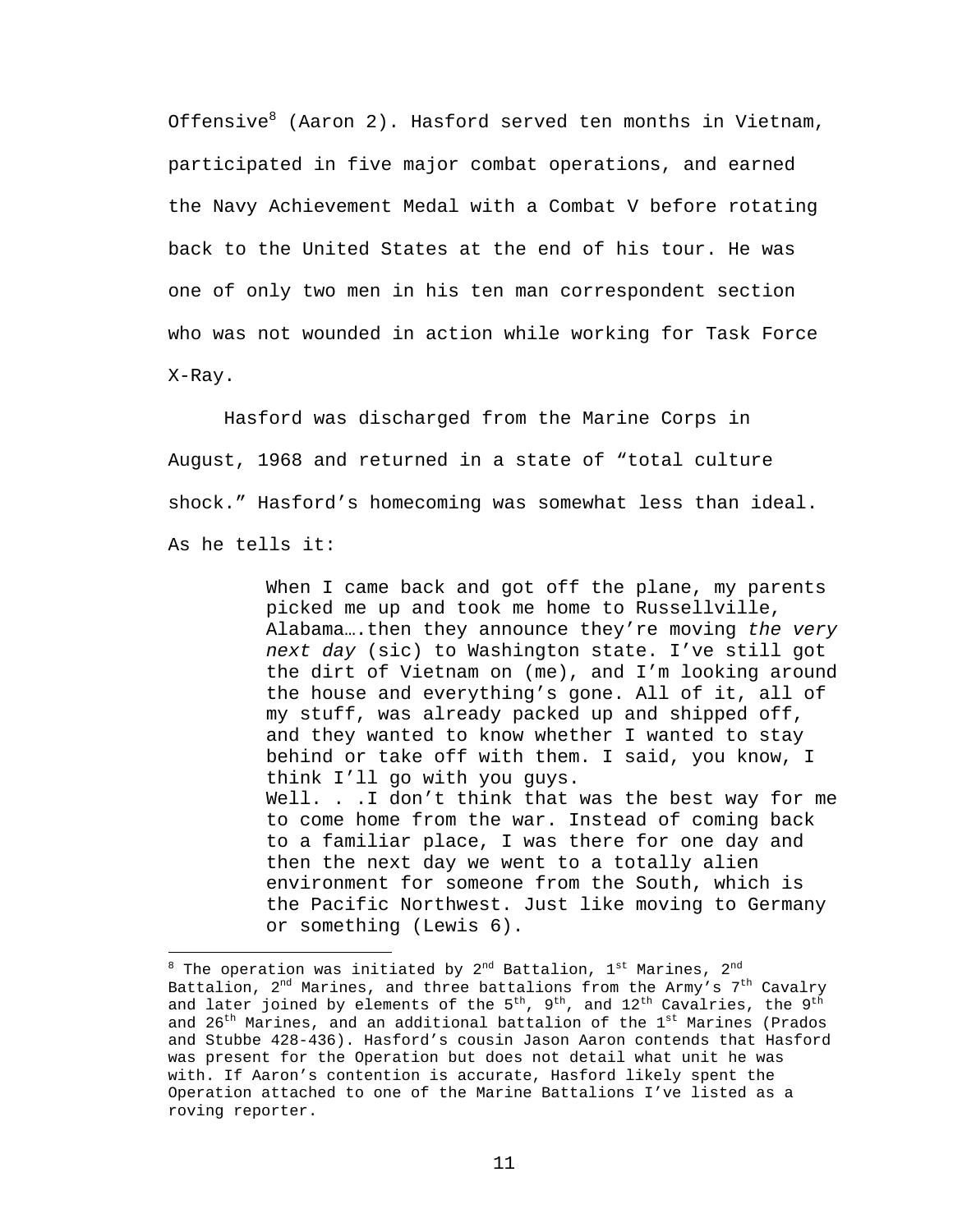After only one day back in his hometown, Hasford followed his family west and settled in Kelso, Washington. Like his homecoming, Hasford's attempts to put his life back together following his discharge were less than idyllic. He was married briefly to Charlene Broock<sup>9</sup>, but divorced two years later<sup>10</sup>. For a time during their marriage, he lived in an apartment over a hardware store while his wife worked at Kentucky Fried Chicken. He also spent time "living in a friend's closet that was eight feet long and five feed wide" (Walbert 2). Hasford wrote during the day while working the night shift as the desk clerk at a hotel frequented primarily by local loggers. Hasford recalls that:

> the reason I got the job was because they needed a big guy like me on the graveyard shift because that's when all the loggers would come in from the bars wanting to fight. They'd already been in fights and they'd be dragging these scrubby,

 $\overline{a}$ 

<sup>9</sup> Who contributed her name to psychotic recruit Private Pyle's rifle in The Short-Timers. An interesting tribute on Hasford's part, considering their divorce and his decision to name Private Joker's rifle (and girlfriend) 'Vanessa'.

 $10$  There is conflicting evidence as to when exactly Hasford's marriage took place. Contemporary Authors lists Hasford and Charlene Broock's wedding date as September  $1^{st}$ , 1978, which would have taken place while Hasford was living in California just before The Short-Timers was published. Hasford himself describes being married while living in Washington and working at the loggers' hotel, and also lists the breakup of his marriage as one of the reasons he moved to Los Angeles in 1972. Additionally, Grover Lewis wrote of Hasford's ex-wife's recontacting him after "a dozen years" (10) in 1987 after Full Metal Jacket's release, a number which is vague but would give some credence to the notion that the 1978 wedding date is incorrect. Because of these reasons I've chosen to put forth Hasford's version of events as having the strongest claim.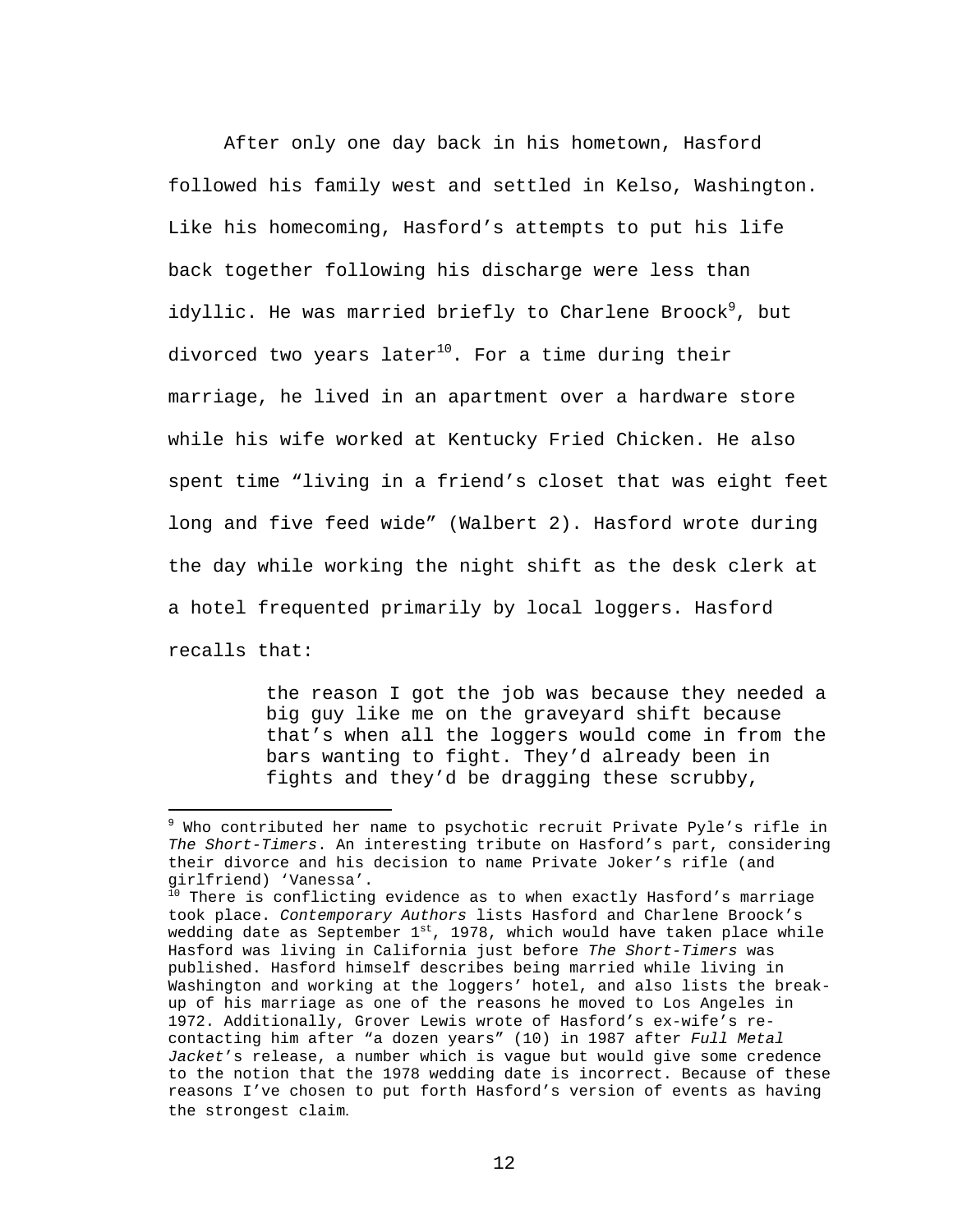extremely ugly prostitutes with them. The job gave me a lot of opportunity to read. . . after about 3 o'clock when all the loggers had passed out (Lewis 6).

Hasford persevered and continued to work towards his lifelong goal of becoming a writer while occasionally taking classes at the local junior college. In the summer of 1971 he went to a Clarion Writers' Workshop for fiction authors at Tulane University in New Orleans, where science fiction writer Harlan Ellison was the workshop's main attraction. While there he met and befriended fellow writer Art Cover. According to Cover, "every year Harlan had a tradition of picking out the single worst writer with a personal ego who could handle it, and tell him he should give it up, get out of the business. [That] was Gus' year. Gus was not deterred. No one felt he had talent. Not even me. Especially me" (Cover 1).

 Hasford ignored the criticism and went back to the Clarion Writers' Workshop when it was held in Seattle in 1972. By then he was starting to get published. Hasford placed a poem, Bedtime Story, in Winning Hearts and Minds, a poetry collection edited by and comprised of submissions from Vietnam veterans. He also had two pieces published in Mirror Northwest, a journal featuring work by Washington State community college students, in 1972: "Twilight," a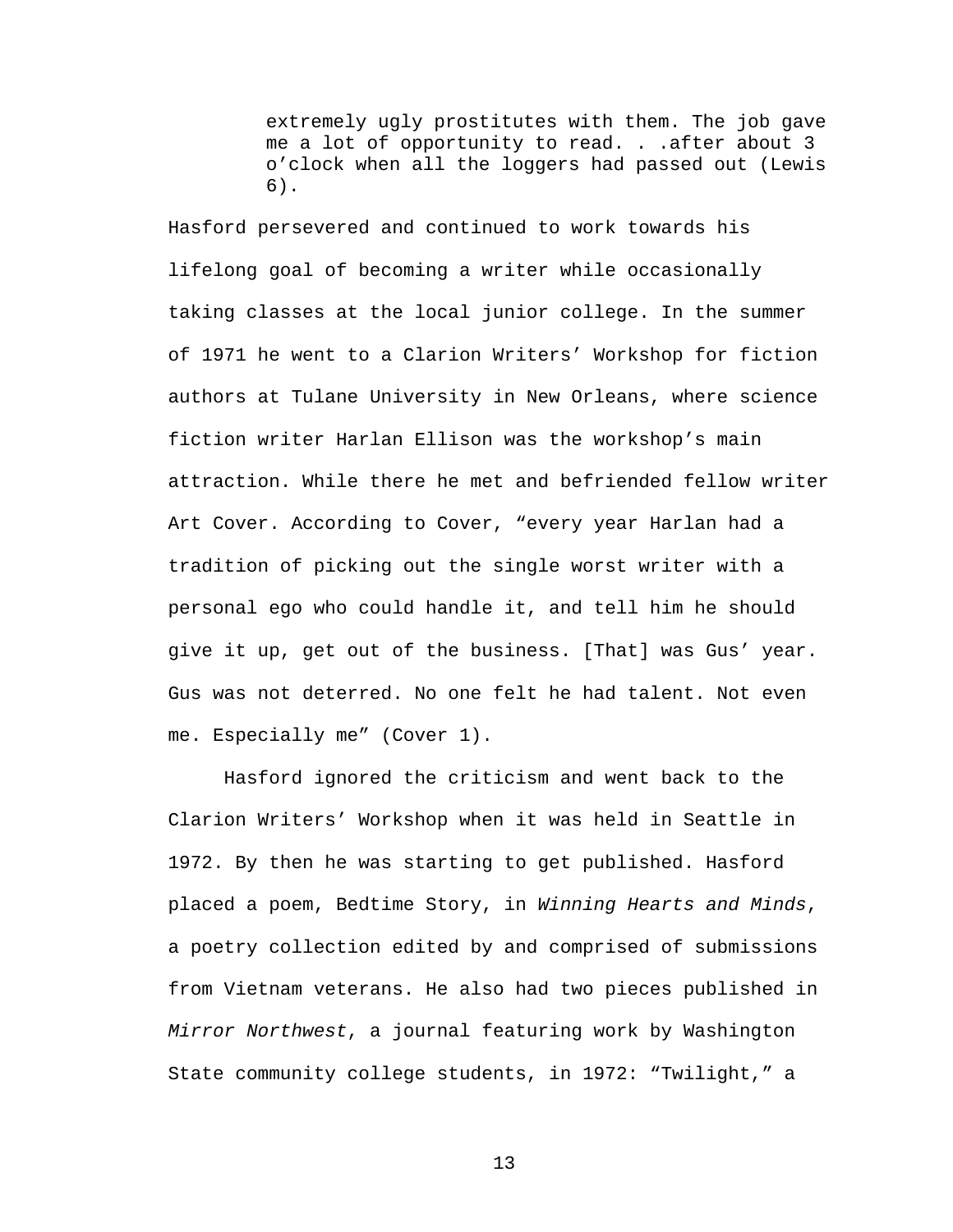western-themed short story, and "Is That You John Wayne? Is This Me?" an early version of the "Peace Button" scene that would make it into both The Short-Timers and Full Metal Jacket. At the Seattle Clarion, Hasford submitted as a workshop piece the third chapter from the novel he was working on. His fellow students hated it, though as Cover recalls, "we were conditioned to have a certain response from Gus' fiction, which for the most part had not improved." In contrast to his peers, "the instructor for the week, Robert Silverburg, basically told us we were full of shit, that this was a masterpiece and we were too dim to recognize it." Cover maintains that "had he seen the entire novel, he might have come to a different conclusion" (1-2). At that time in his career Hasford "was very infatuated with the techniques of Donald Barthelme, who often dispensed with plot and basically deconstructed the fiction form" (Cover 1). What would become The Short-Timers began life with the working title "The Tattooed Chicken" and focused not on Vietnam but on "a series of surreal vignettes about the Civil War" (Cover 1). Eventually, Hasford planned to add three chapters set during the Vietnam War, and it was one of those chapters that had so impressed Robert Silverburg.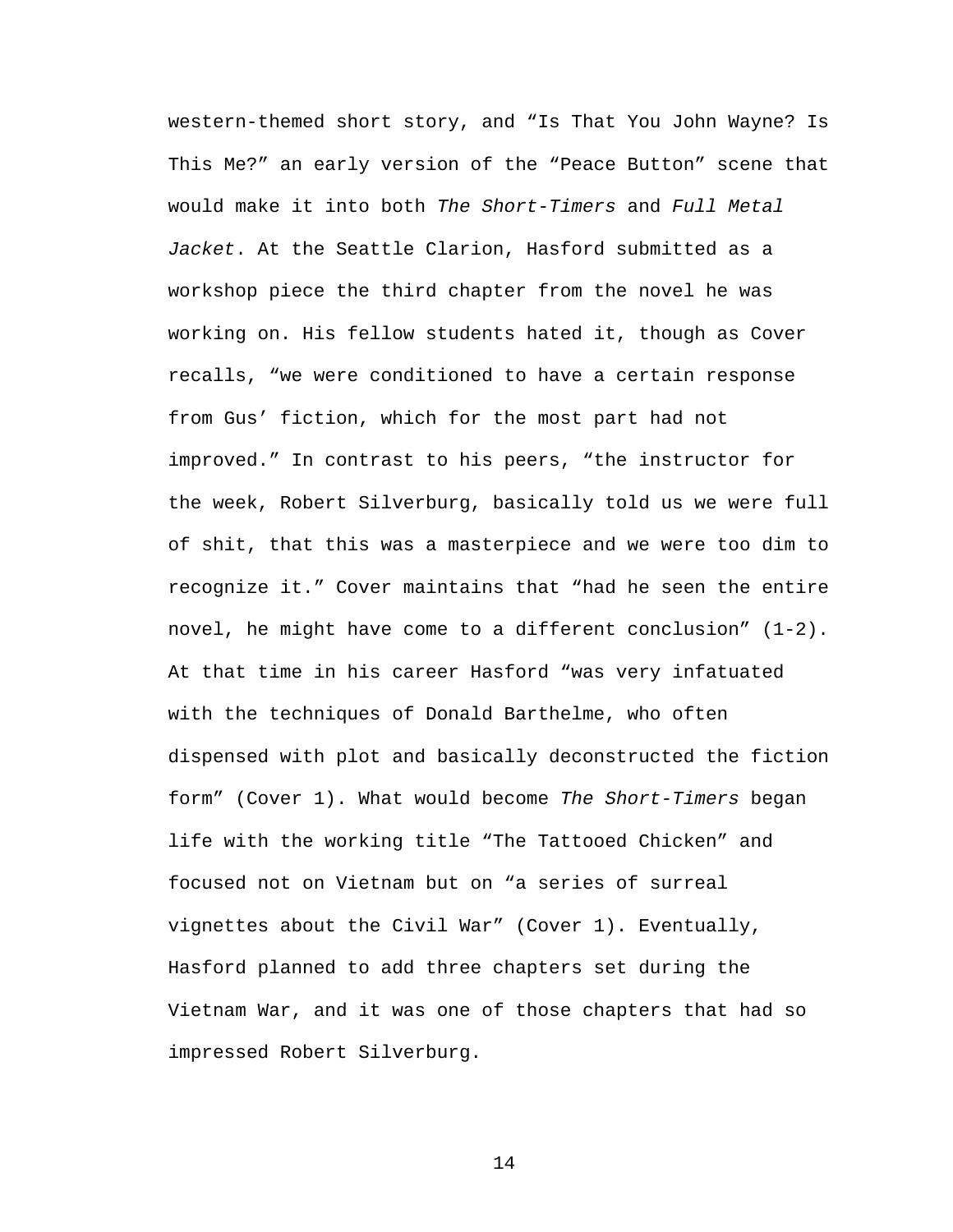Shortly after the 1972 Clarion Workshop, Hasford, Cover, and cartoon television writer David Wise drove down to Los Angeles. They stayed with Harlan Ellison, who Hasford described as being "gracious enough to put up with two 22-year-old twits who had nowhere to go" (Lewis 7). Hasford again parlayed his teenage publication experience, along with his experience as a combat correspondent, into an editing job with American Art Enterprises, "which was then California's largest publisher of--how can we term this?...how about racy material" (Lewis 7). Put more bluntly, American Art Enterprises published thirty-six separate pornographic magazines, "each one featuring some kind of kinky slant." Hasford liked to joke about one in particular entitled "Playpen. . .which featured guys dressed up like babies. Truck-driver types dressed up like babies and being attended to, not in any sexual way, by matronly looking middle-aged women" (Lewis 7). For six months Hasford edited and wrote for these publications under the pseudonym "George Gordon," Lord Byron's given name. After he'd saved up a little money, he quit his job editing porn magazines, moved to Laguna Beach, and "started doing the starving hippie writer trip" (Lewis 7), as he called it.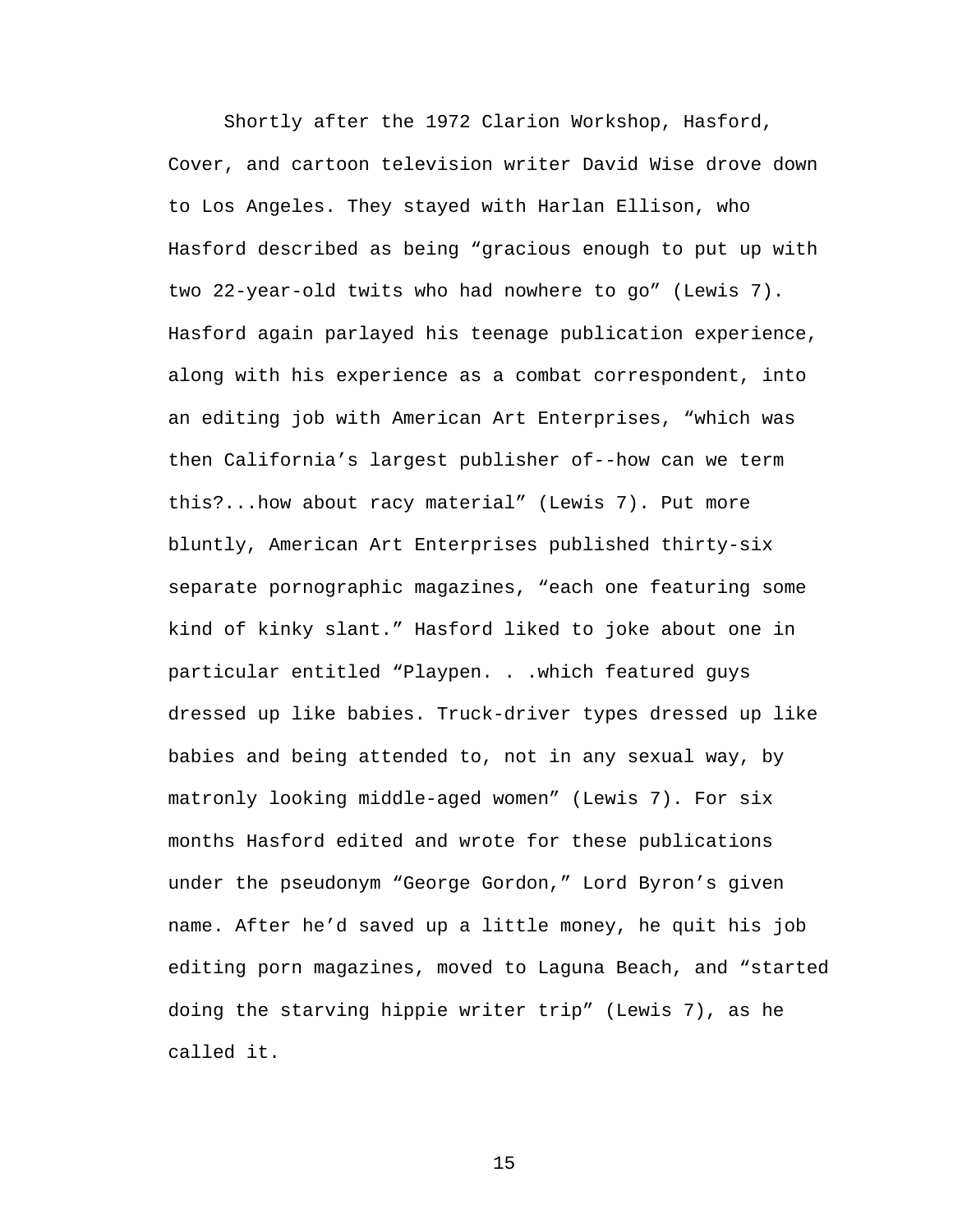For the next few years Hasford "lived like a dog in L.A. Worked in used bookstores, did anything to keep [him]self going" (Lewis 7), all the while continually polishing his novel. After reading one manuscript version, his friends Cover and Wise told him that "he really had two different books, The Tattooed Chicken and this Vietnam thing where the characters turned into werewolves whenever something violent happened" (Cover 2). Hasford gradually shifted the focus away from the Civil War, setting the complete novel in Vietnam and cutting out the werewolf notion almost altogether<sup>11</sup>. All told, The Short-Timers took seven years for Hasford to write and went through at least twenty-five drafts before taking its final shape (Walbert 2). Hasford sent it out to every publisher that he could think of, and editors would write him back to say they liked it. "They couldn't publish it, of course, but they liked it" (Walbert 2). After seven years spent writing the manuscript, Hasford needed another three years before he was able to sell The Short-Timers to a publisher. The Vietnam War was considered "box office poison" and no editor wanted to buy a novel about Vietnam, especially one written by an unknown author (Lewis 7). Eventually Harper & Row published a hardcover edition in 1979 and Bantam Books

<u>.</u>

 $11$  But not completely, as the next chapter will discuss.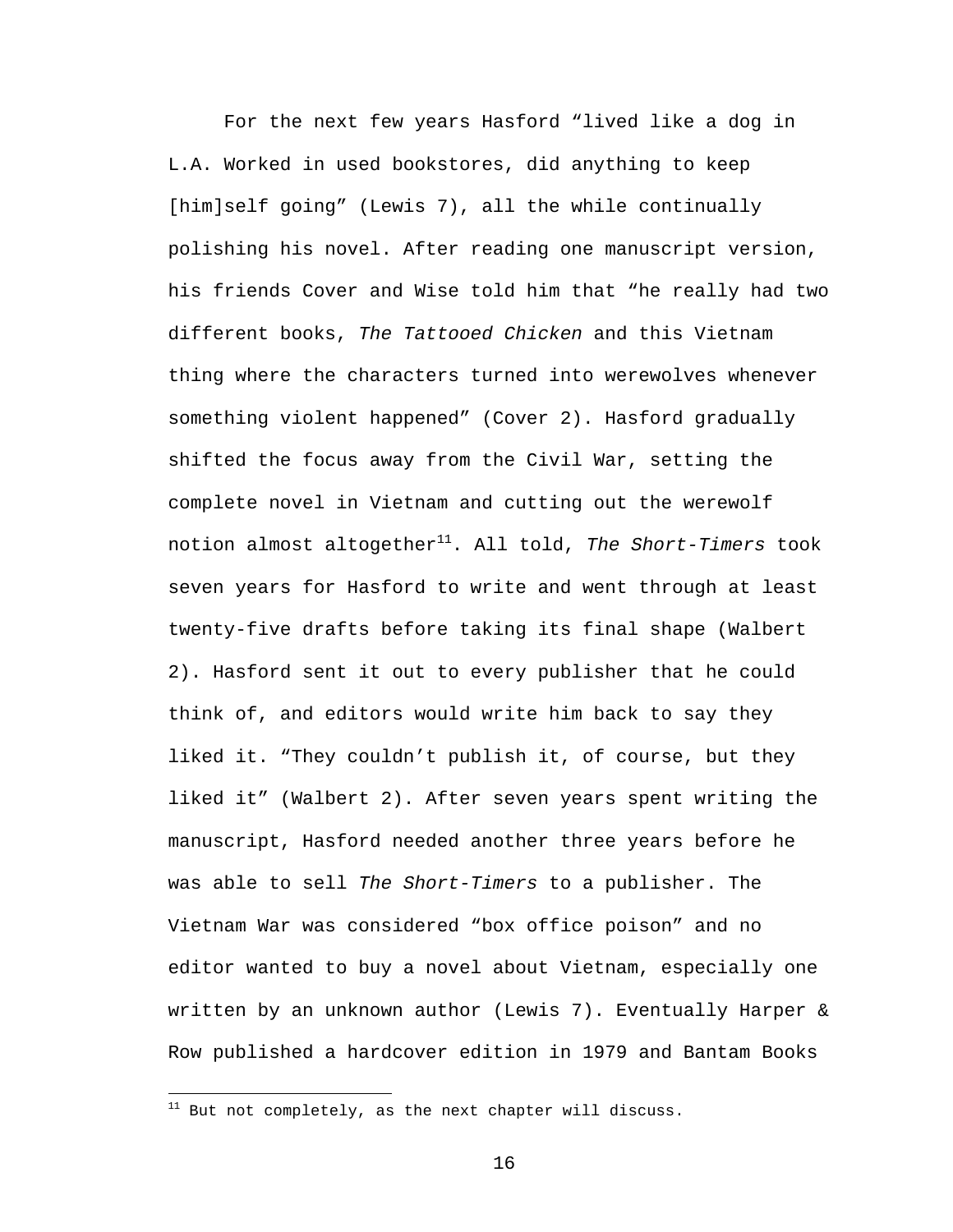put out a paperback version in 1980, after they had each previously rejected the manuscript at least once. Harlan Ellison bought the first hardback copy of his former student/roommate's book. As for Hasford, "[he] took the money and went to Africa and Egypt and Greece in search of new ideas" (Walbert 2). He was finally a published novelist.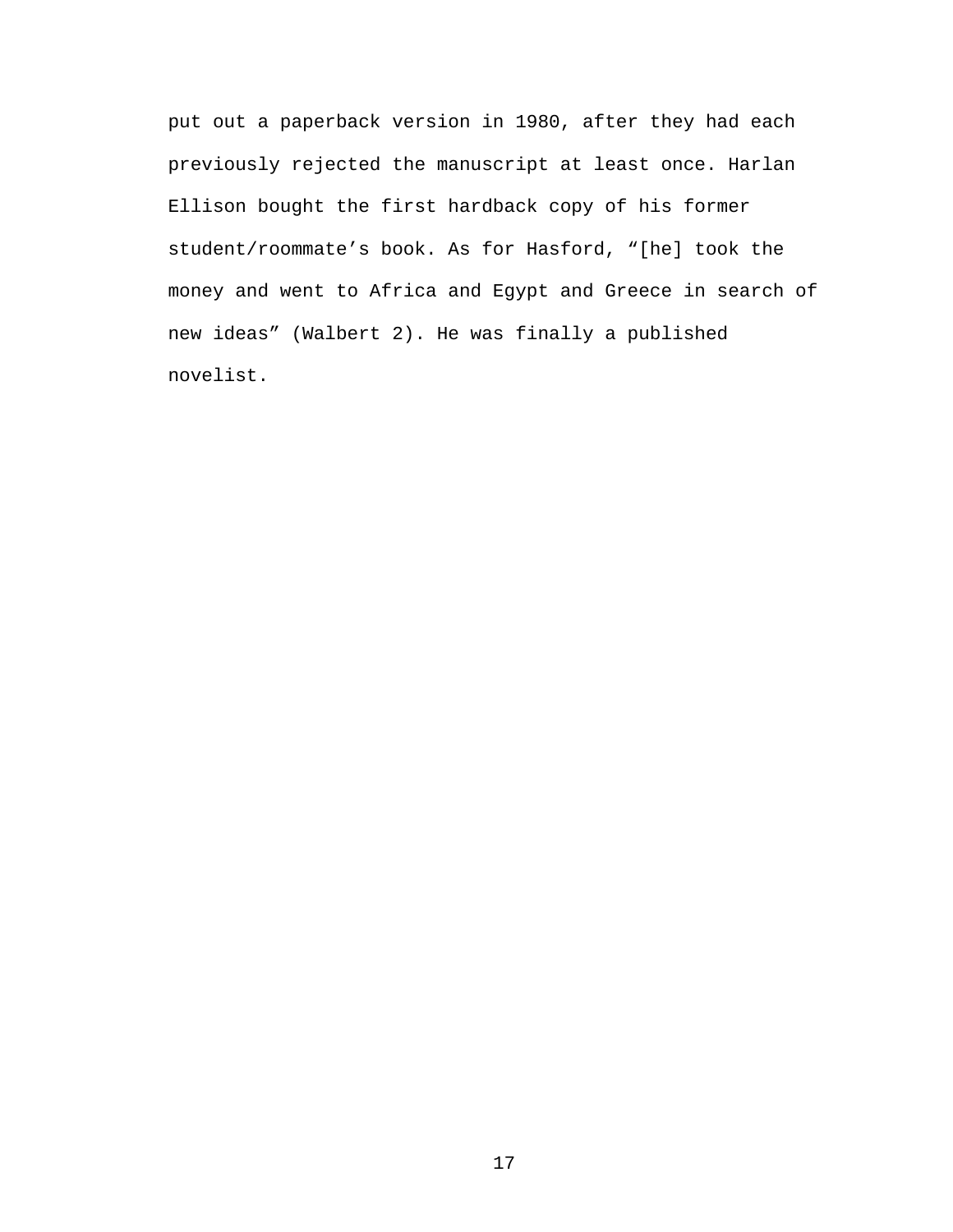#### CHAPTER II

#### THE SHORT-TIMERS

Hasford's first novel, The Short-Timers, focuses on two main thematic elements developed under the backdrop of the 1968 Tet Offensive and subsequent fighting in Hue City, Vietnam. The first is the molding of Private James T. Davis, otherwise known as Joker, from a civilian into a reluctant leader. The second is Hasford's vehement and cynical criticism of the Hollywood portrayal of war. The interweaving and comingling of these two themes function to ground the narrative while Joker progresses from a boot recruit at Parris Island to a seasoned combat leader at Khe San.

 The first of these themes, Joker's gradual transformation into a leader, in many ways serves as the central narrative arc that prevents the plot from being purely episodic. Yet the manner in which Hasford structures this transformation is interesting in that he seems to deliberately downplay its importance to the text until, and arguably through, the book's climax where Joker is finally forced to assume the leadership role he spends so long avoiding. The Short-Timers' structure suggests that Hasford went to great lengths to avoid making Joker's aversion to leadership an overt theme, but instead quietly constructed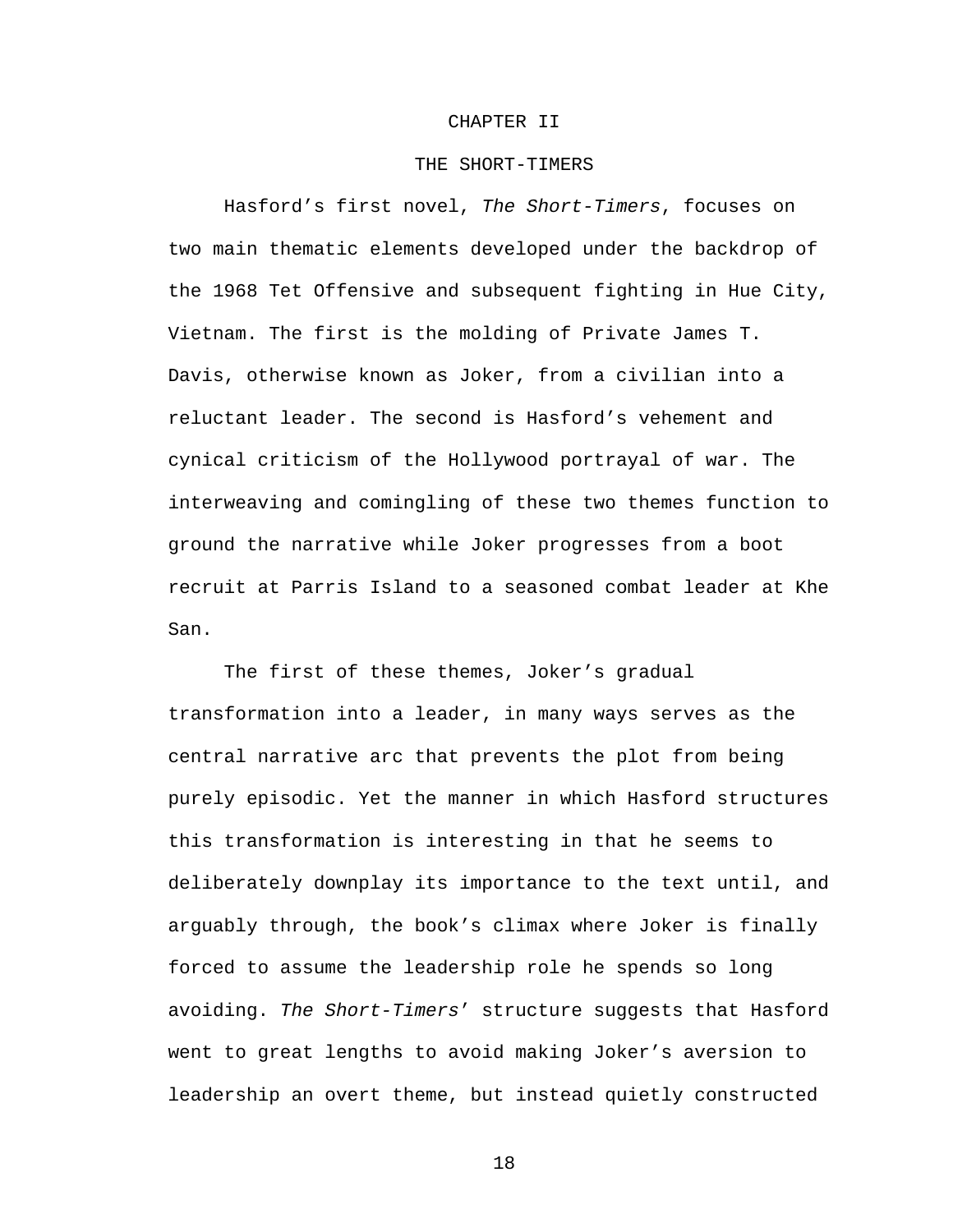the text so that thematically it would shape the narrative without dominating it.

 Hasford introduces Joker's reluctance to assume a leadership role nine pages into the first of the novel's three sections, "The Spirit of the Bayonet." In a scene that would be replicated later on in Full Metal Jacket, Joker's Drill Instructor Gunnery Sergeant Gerheim<sup>12</sup> asks Joker if he believes in the Virgin Mary. When Joker admits he does not, Gerheim threatens Joker with dire punishment if refuses to profess a belief in the Virgin Mary and offers Joker a chance to recant. Joker stands by his statement, knowing that "it's a trick question. Any answer will be wrong, and Sergeant Gerheim will beat me harder if I reverse myself" (Hasford 8). Admiring Joker's courage, Gerheim promotes him to squad leader on the spot. Joker immediately tries to refuse the promotion, asking permission to speak freely before shouting "SIR, THE PRIVATE DOES NOT WANT TO BE A SQUAD LEADER, SIR"! Gerheim's

<u>.</u>

<sup>&</sup>lt;sup>12</sup> The film would change this to Gunnery Sergeant Hartman to avoid legal problems because Hasford had a habit of naming characters after his real life friends. Gunnery Sergeant Gerheim was named for Earl Gerheim, one of Hasford's fellow combat correspondents from Task Force X-Ray. Gerheim had the rare distinction of lending his name to two Short-Timers characters, also serving as the model for Crazy Earl, squad leader of the Lusthog Squad. Potential legal problems will also explain the name change for the Lusthog Squad's lieutenant in Full Metal Jacket. In the book he was named Robert M. Bayer III a.k.a."Shortround," which was changed to Walter J. Shinoski or 'Touchdown' in the movie to avoid complications from the real-life Bob Bayer, another friend of Hasford's from Task Force X-Ray.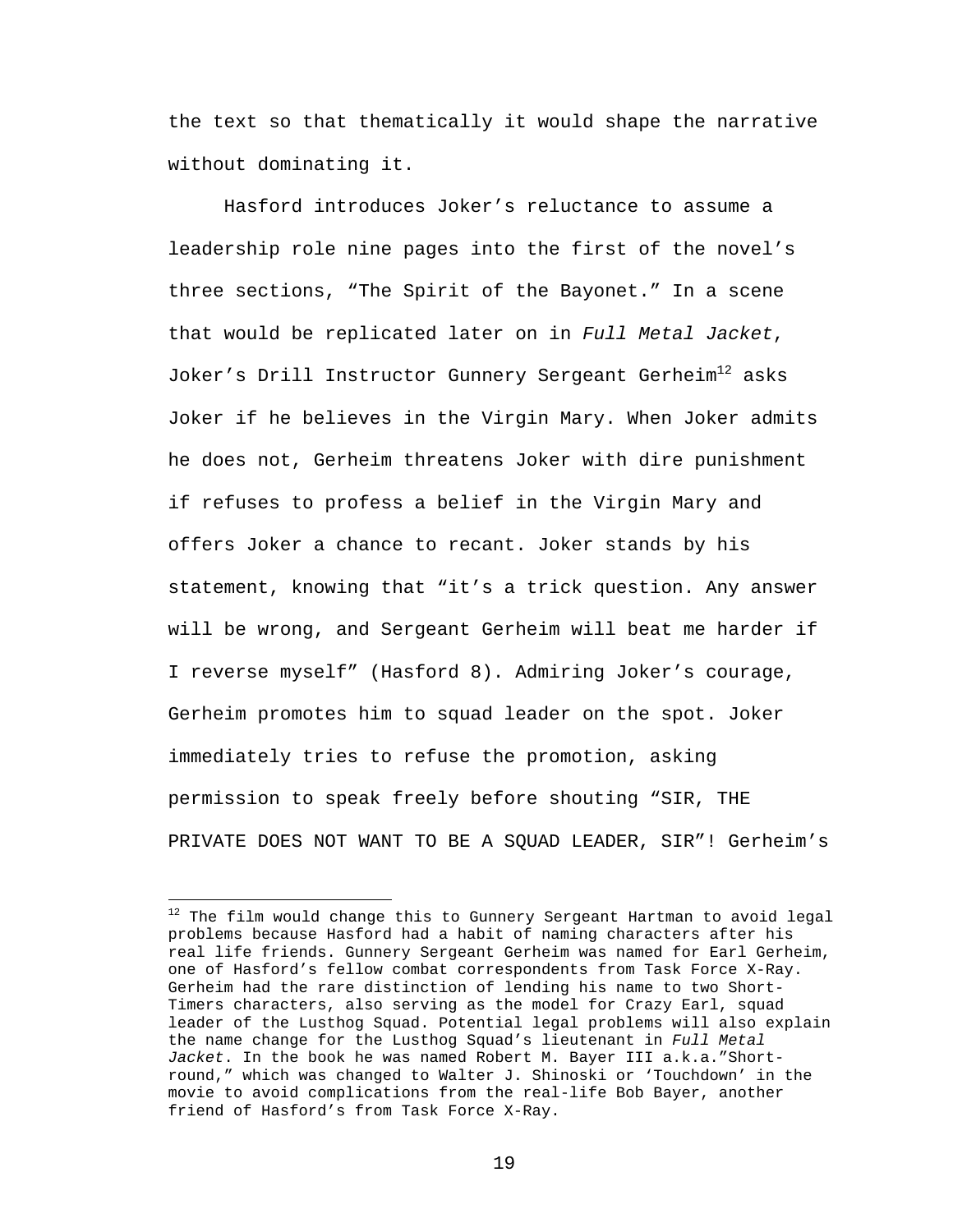response is to "sigh," as if he's had to address this problem many times before, and to drop his voice to a conversational tone many decibels below his usual Drill Instructor's bellow. He then tells Joker "nobody wants to lead, maggot, but somebody has to. You got the brain, you got the balls, so you get the job. The Marine Corps is not a mob like the Army. Marines die--that's what we're here for--but the Marine Corps will live forever, because every Marine is a leader when he has to be-even a prive" (Hasford 9). Gerheim then informs Joker he will be bunking with resident platoon screw-up, Private Pyle, and charged with bringing Pyle up to the standards of the rest of the platoon.

Joker, while not quite refusing the order, states his preference to remain bunkmates with Private Cowboy, the only real friend he has in the platoon. Gerheim refuses this request by reaffirming Joker's new status as platoon leader, proclaiming that "Private Joker will bunk with Private Pyle. Private Joker is silly and he's ignorant, but he's got guts, and guts is enough" (Hasford 10). Two pages later, Joker is fired as squad leader and replaced by Cowboy when Cowboy defeats Joker in a mock sniping exercise. Two pages further on, Cowboy is himself replaced as squad leader by Private Barnard after a bayonet drill.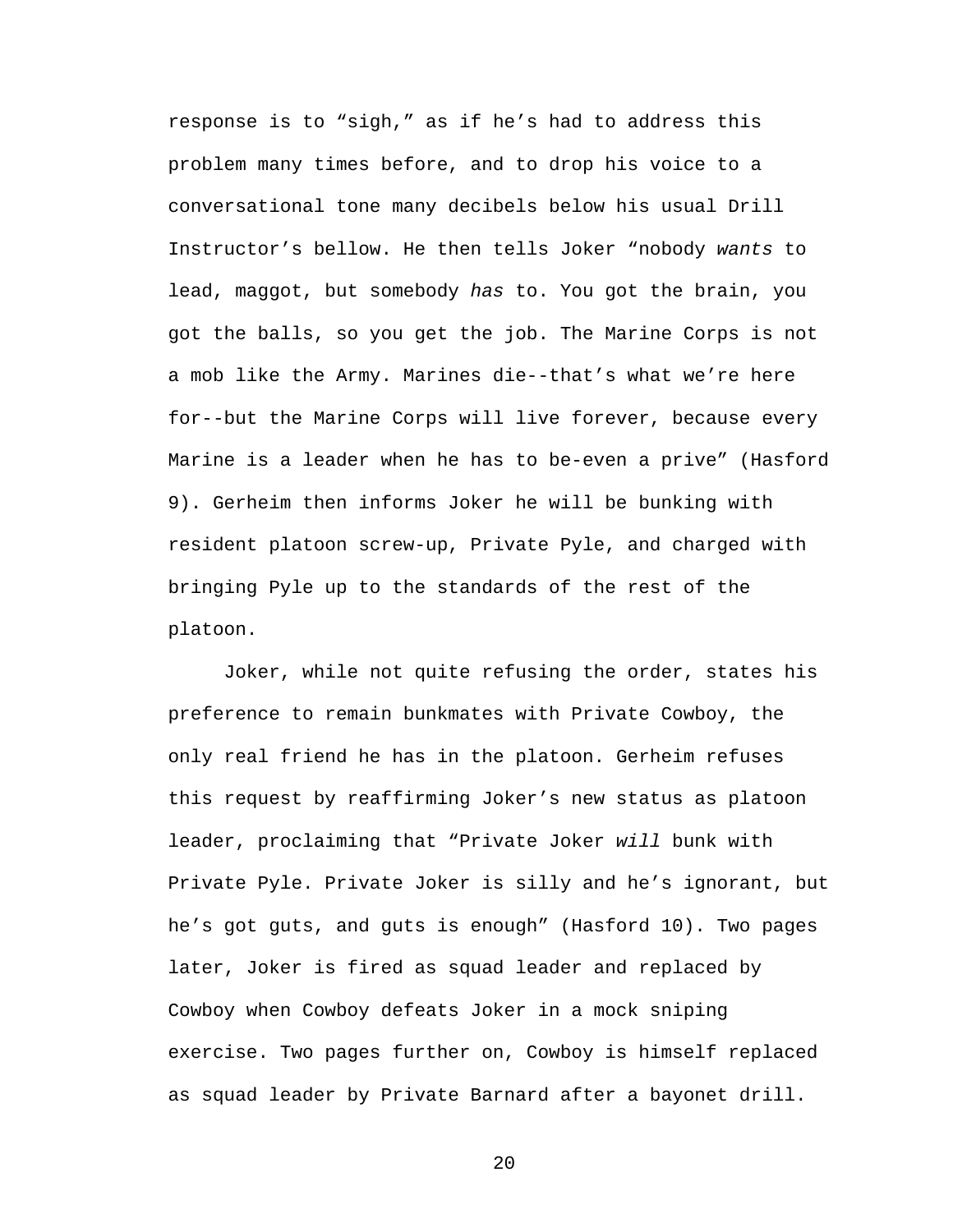After Gerheim knocks out two of Barnard's front teeth demonstrating a rifle butt stroke, Gerheim admonishes his recruits that "Every Marine must pack his own gear. Every Marine must be the instrument of his own salvation." Barnard then "demonstrates that he has been paying attention" by sitting up and bayoneting Sergeant Gerheim in the leg. Rather than being angered by being stabbed, Gerheim is instead wildly enthusiastic about Barnard's courage in bayoneting him and the leadership potential such courage showed. After knocking Barnard out as a matter of course, "Gerheim ties a crude tourniquet around his bloody thigh. Then he makes the unconscious Barnard a squad leader" and crows that "He'll make a damn fine field marine. He ought to be a fucking general" (Hasford 15).

Through Sergeant Gerheim, one thing the boot camp section of the book reiterates again and again is that at its most basic level, leadership requires nothing more than courage, or "guts"--the guts to assert oneself, like Joker, or excel in training, like Cowboy, or fight back, like Barnard, while then also having the guts to accept the mantle of leadership when it is bestowed. Gerheim's last words, "Private Pyle, I'm proud-" (Hasford 30), are cut off when the insane Pyle shoots his tormenter, but also represent the degree to which Gerheim prizes guts. In the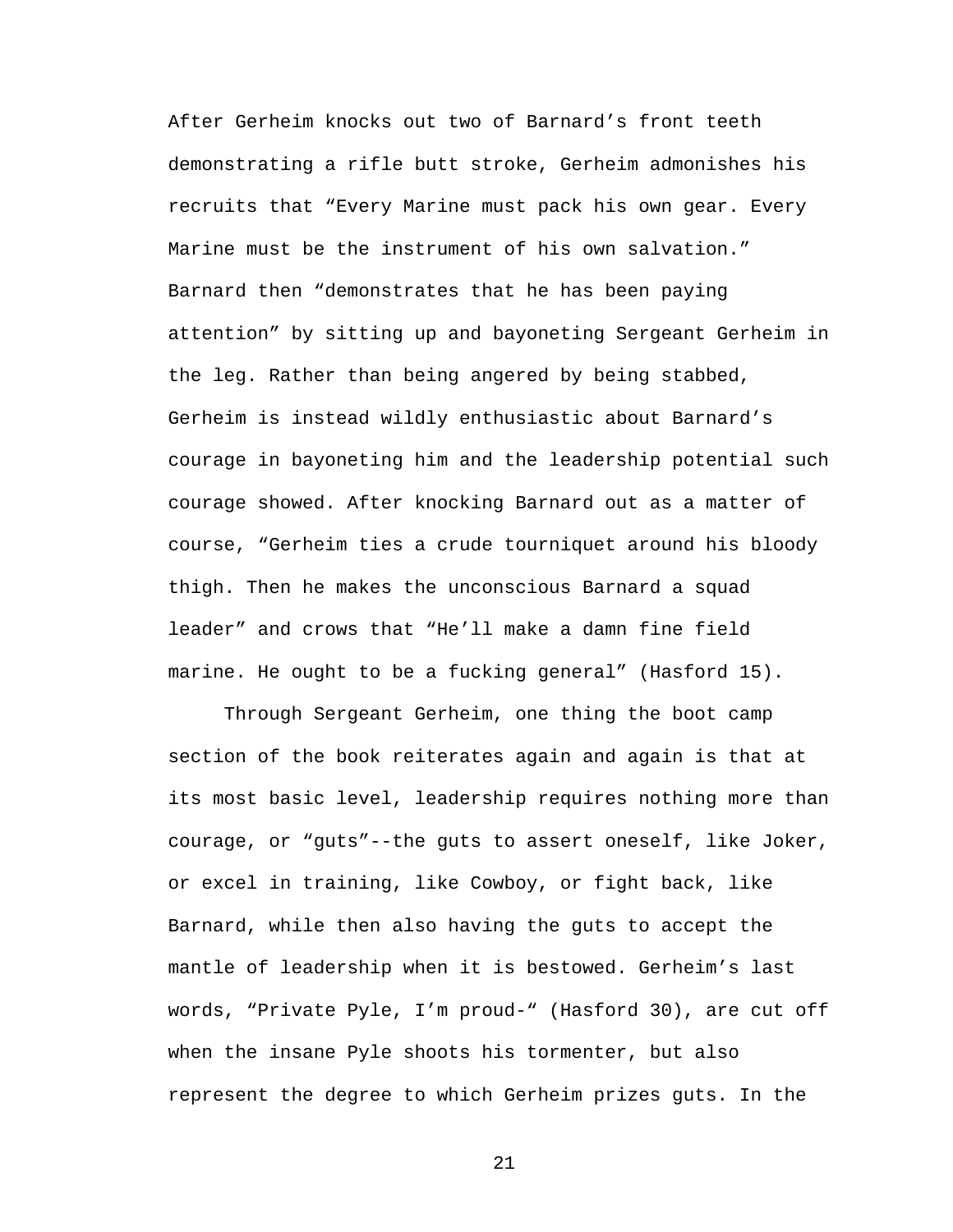world of The Short-Timers, Gerheim can admire courage so much that even the guts a recruit would have to show to kill him are worthy of pride. Not fear, not anxiety, but pride, because Marines need leaders and leaders need guts so guts are always to be encouraged and rewarded, no matter the manner in which they are displayed. Though Joker has long since been fired as squad leader by the time basic training ends, and is not named his platoon's outstanding recruit (ironically enough, that honor goes to Private Pyle), Gerheim still awards Joker a commendation that meritoriously promotes him to Private First Class, along with Gerheim's own P.F.C. chevrons to be sewn on in lieu of standard issue (Hasford 24). Though Joker refuses to see himself as a leader, Gerheim recognizes that potential and does his best to encourage it even as his own window of influence over Joker, basic training, is coming to a close.

 In the novel's second section, "Body Count," Joker is a Corporal with only fifty nine days left on his tour of Vietnam, a veteran and a "short-timer." Even though as a corporal Joker is a non-commissioned officer, his knee-jerk response to the thought of his own authority is to refuse it and deny that he has any. His excuse for not wanting to take Rafter Man, a New Guy who has been in Vietnam for only three months, out into the field is that he does not want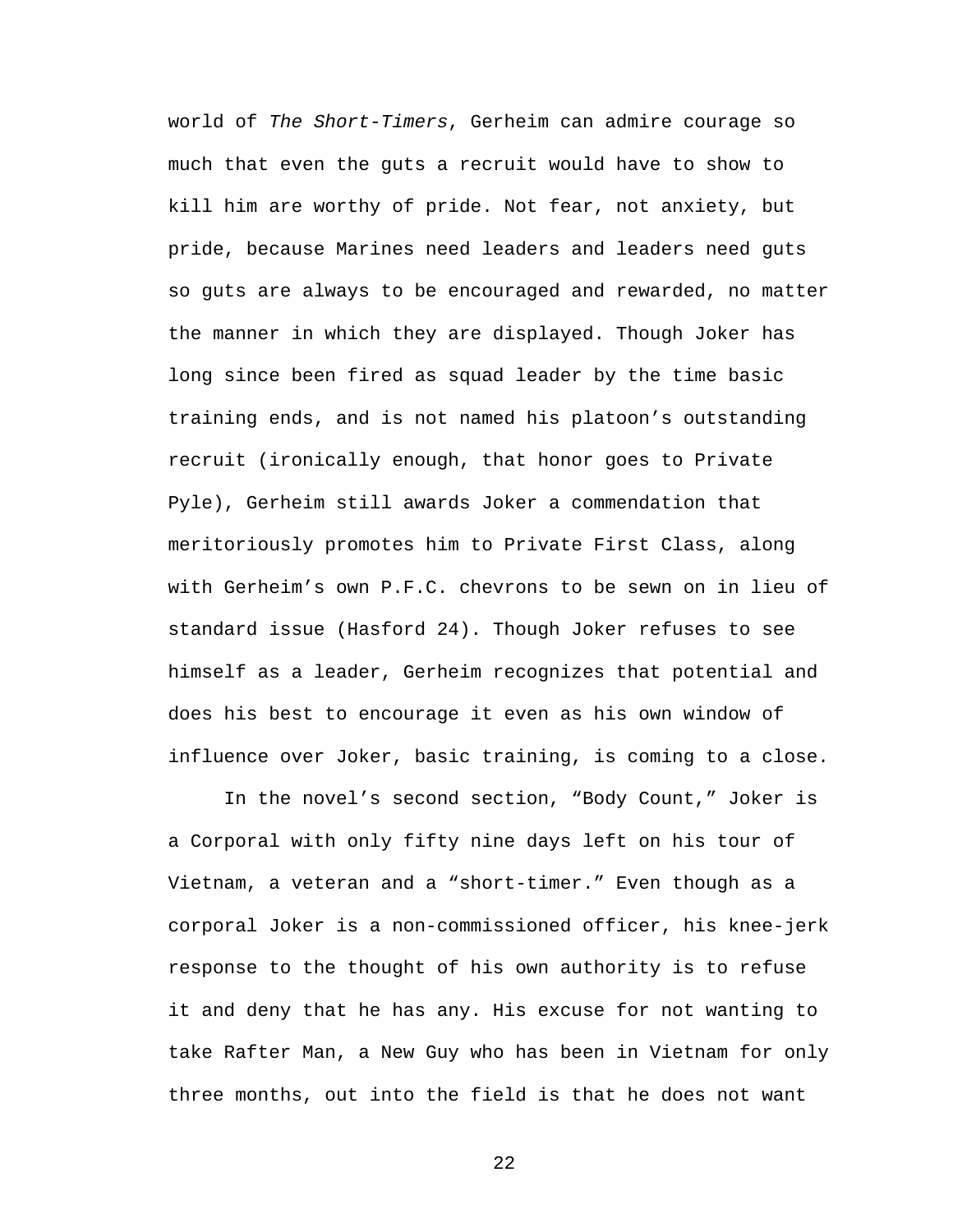to shoulder the responsibility if Rafter Man is killed or wounded while under his charge. Joker denies Rafter Man's request, stating "you'll get yourself wasted the first day you're in the field and it'll be my fault. Your mom will find me after I rotate back to the world and beat the shit out of me. That's a negative, Rafter. I'm not a sergeant, I'm only a corporal. I'm not responsible for your scrawny little ass," and choosing to ignore Rafter Man's own retort, "Yes you are. I'm only a lance corporal."

 Soon after this Joker finds himself forced to eat his own words, as he is called into Captain January's office to be promoted to sergeant. Joker flatly refuses the promotion, glibly telling the Captain "sir, I rose by sheer military genius to the rank of corporal, as they say, like Hitler and Napoleon, but I'm not a sergeant. I guess I'm just a snuffy at heart" (Hasford 59). Captain January cites Joker's spotless record and experience as justification for the promotion and then orders Joker to accept his new rank. Joker goes off on a long rant intended to provoke Captain January into taking back the promotion before admitting "I don't kill. I write. Grunts kill; I only watch. I'm only young Dr. Goebbels. I'm not a sergeant" (Hasford 60). Joker's reticence to accept the promotion has nothing to do with any great desire to share Napoleon's rank. It stems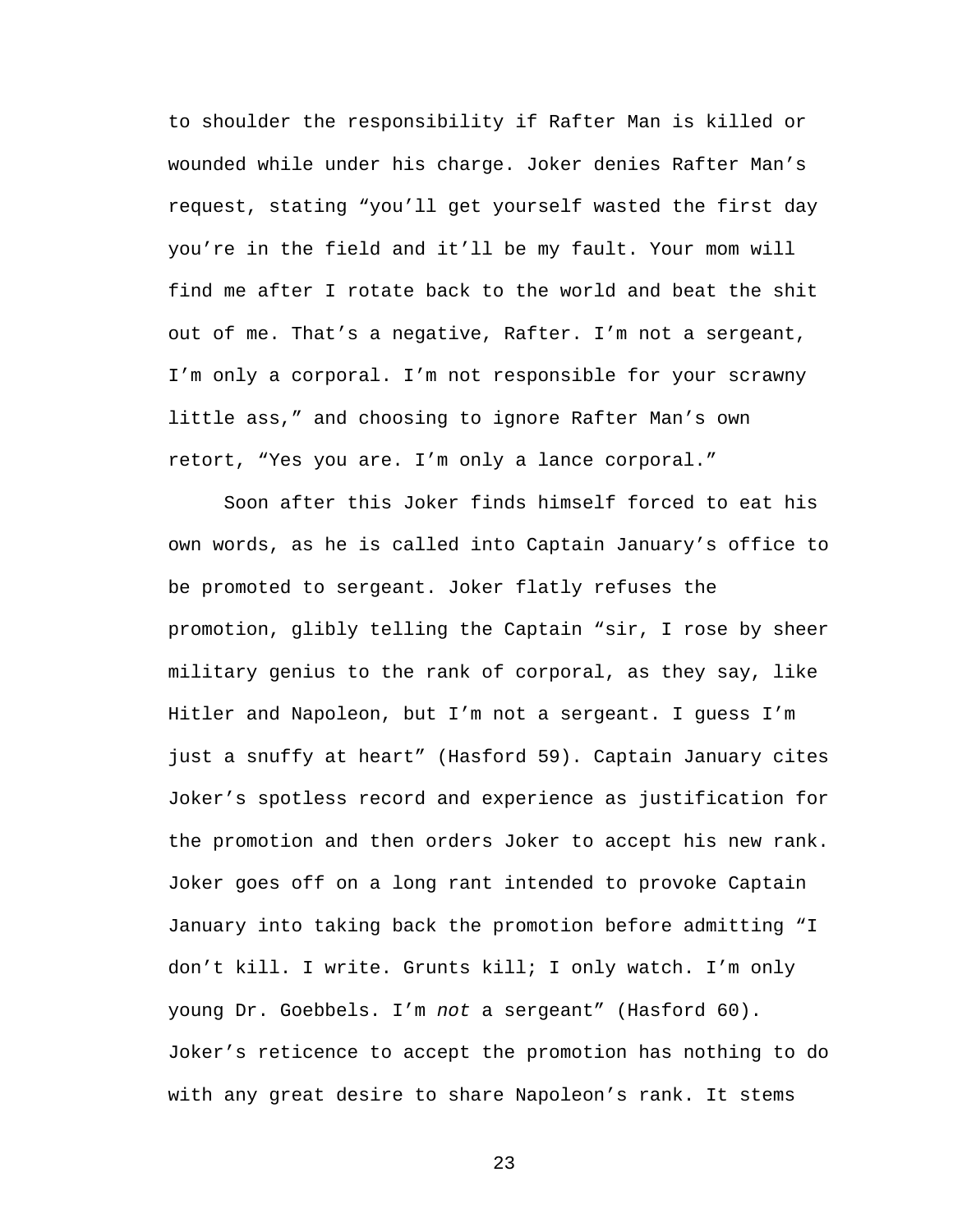from his fear of having to take responsibility for others. One of Joker's coping mechanisms for dealing with the war is to see himself as an observer, like the high school reporter he was one year earlier, instead of the participant that he is. Joker does not want to be responsible, whether for Rafter Man's safety or the duties that come with a sergeantcy. He is content to drift through the war as a corporal, just highly ranked enough to avoid the work details of a private and lowly ranked enough to avoid responsibility for anyone besides himself, observing the horrors around him while remaining one step removed from them. He chooses to try to avoid Sergeant Gerheim's pronouncement that while no one wants to lead some will have to and he is qualified to be one of them. Captain January does not give him the option and orders Joker to sew on his sergeant's chevrons before heading off to his next assignment.

 Joker's next assignment brings him to Hue, where he finds his fate once again intertwined with his old friend Cowboy. While Joker has been travelling throughout Vietnam writing stories as a combat correspondent, Cowboy has been completing his service as a grunt, just another rifleman with the Lusthog Squad of the First battalion, Fifth Marines. At this point Cowboy becomes a counterpoint to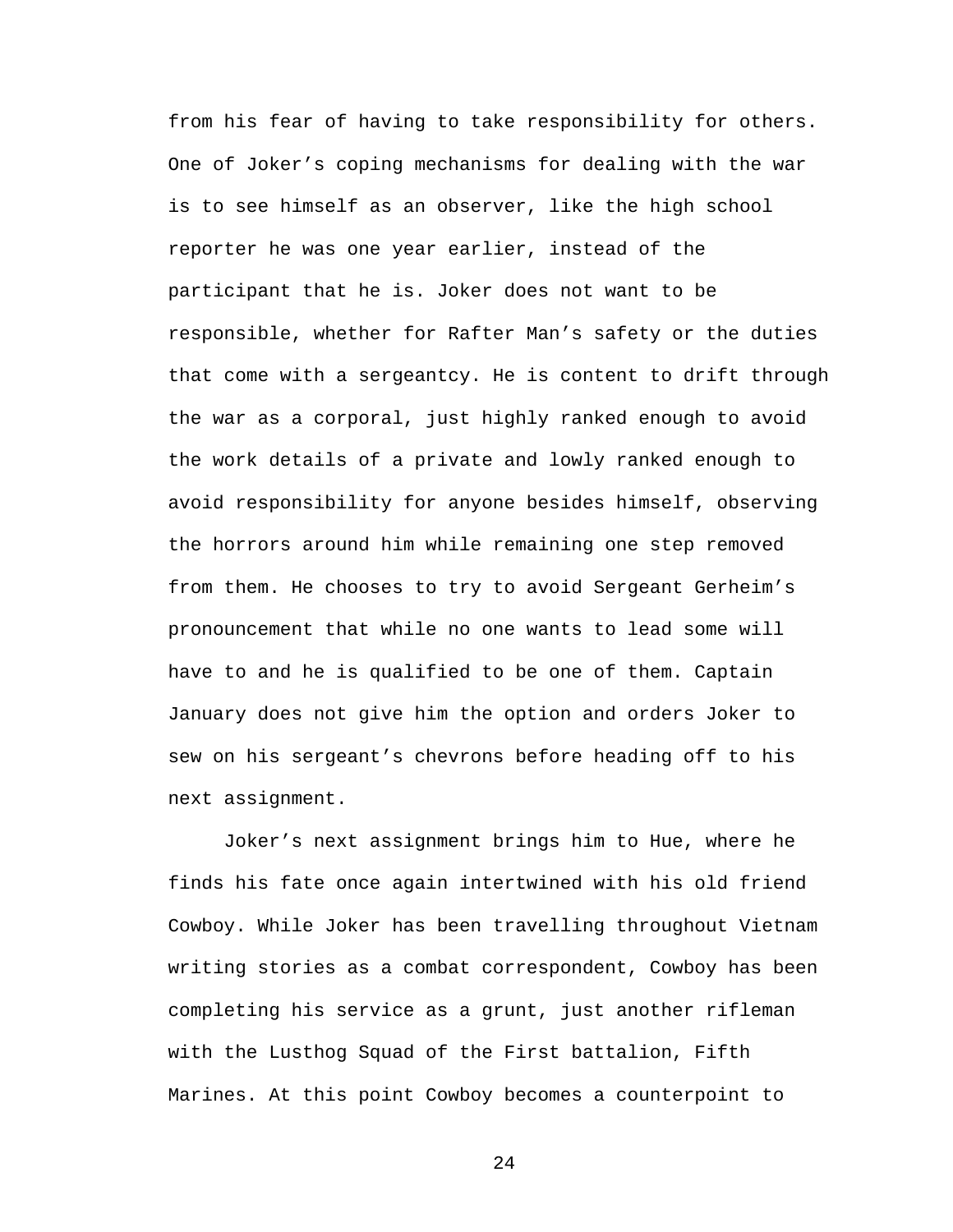Joker because his time as a rifleman has braced him for the responsibility he expects he will have to assume. The high number of casualties taken by the Lusthog squad has revealed that none of its squad leaders in recent memory survived his tour. As Cowboy explains to Joker when the two meet up again, "I'm the first fire-team leader. I'll be squad leader soon. I'm just waiting for Craze to get wasted. Or maybe he'll just go plain fucking crazy. That's how Craze got to be honcho. Ol' Stoke, he was our honcho before Craze. Went stark raving. Pretty soon it'll be my turn" (Hasford 42). Soon enough, Crazy Earl does indeed go "stark raving" and gets killed. When he does, Cowboy assumes the mantle of leadership and its accompanying responsibilities without complaint, exactly as he did on Parris Island. Cowboy's first action as squad leader is to stake a personal claim on eliminating the sniper who killed the first Marine under his command, telling Joker "T.H.E. Rock was the first guy to get wasted after I took the squad. He's my responsibility" (Hasford 107).

Unlike Joker, Cowboy immediately accepts the responsibilities of command. In a stark contrast Joker, around the same time, rebukes Rafter Man for slipping up and referring to his rank by saying "don't call me sarge" (Hasford 89), the same thing he will tell a dying Rafter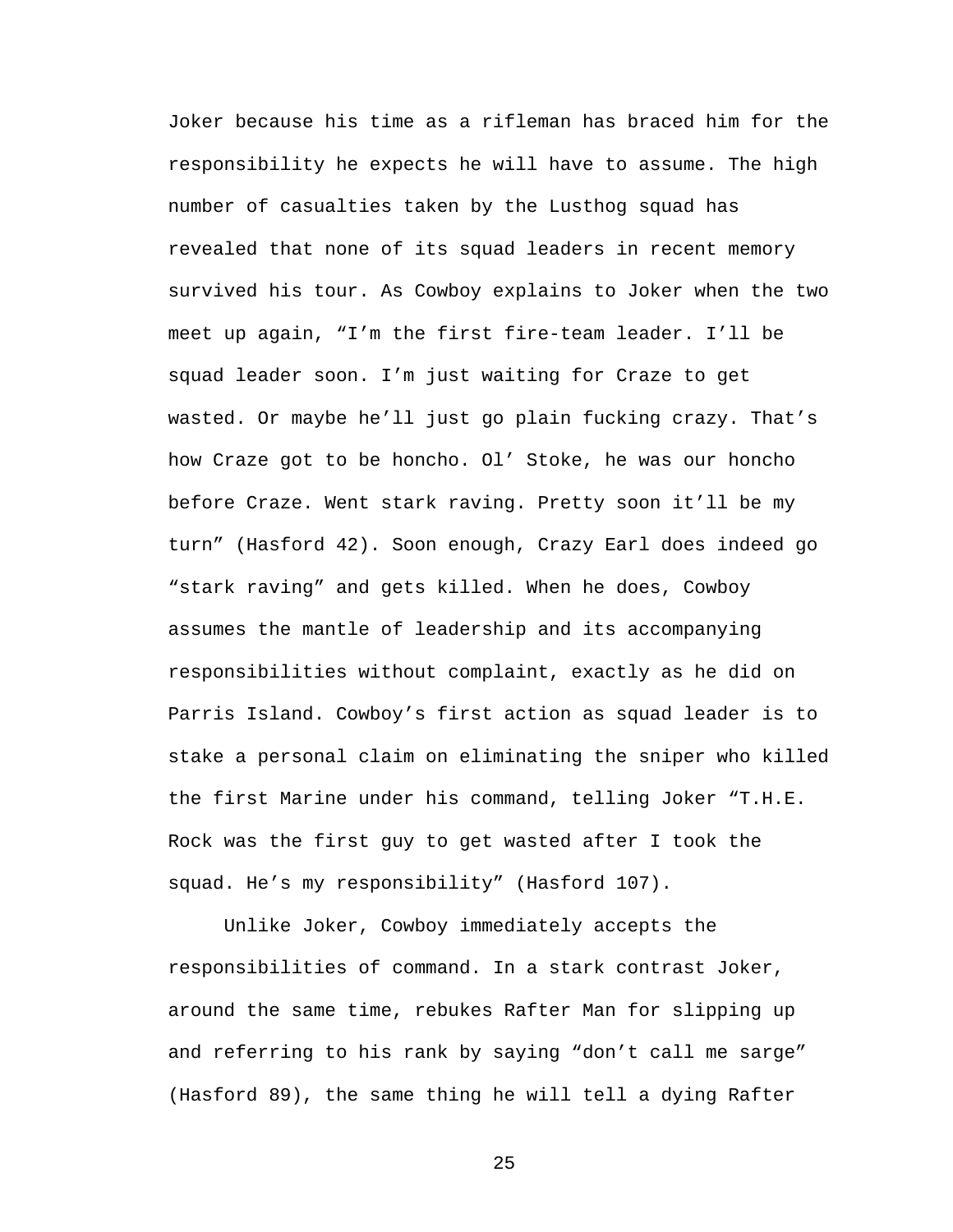Man at the end of the section (Hasford 129). When Joker and Rafter Man attempt to hitchhike out of Hue, Rafter Man is accidentally run over by a tank and dies of his injuries. Unlike Cowboy, who looked to take immediate vengeance for the first Marine lost under his responsibility, Joker tries to push the incident out of sight and out of mind, and deny that he had any responsibility for Rafter Man; seconds before Rafter Man's death, Joker stopped himself from cautioning Rafter Man to stay alert because he "remember[ed] that Rafter Man has got his first confirmed kill. Rafter Man can take care of himself" (Hasford 128). The second section of the novel ends with Cowboy's commanding the Lusthog squad, Rafter Man dead, and Joker "shitcan[ned]…to the grunts" (Hasford 138) after an encounter with a by-the-book Colonel. Joker is "[re]assigned to Cowboy's squad as the first fire team leader--the assistant squad leader--until [he's] got enough field experience to run [his] own rifle squad" (Hasford 140). Following his failure to keep Rafter Man alive, Joker is placed in the same position Cowboy was at the beginning of the second section, not yet forced to assume command but anticipating that casualties will assure that will happen sooner or later--probably sooner.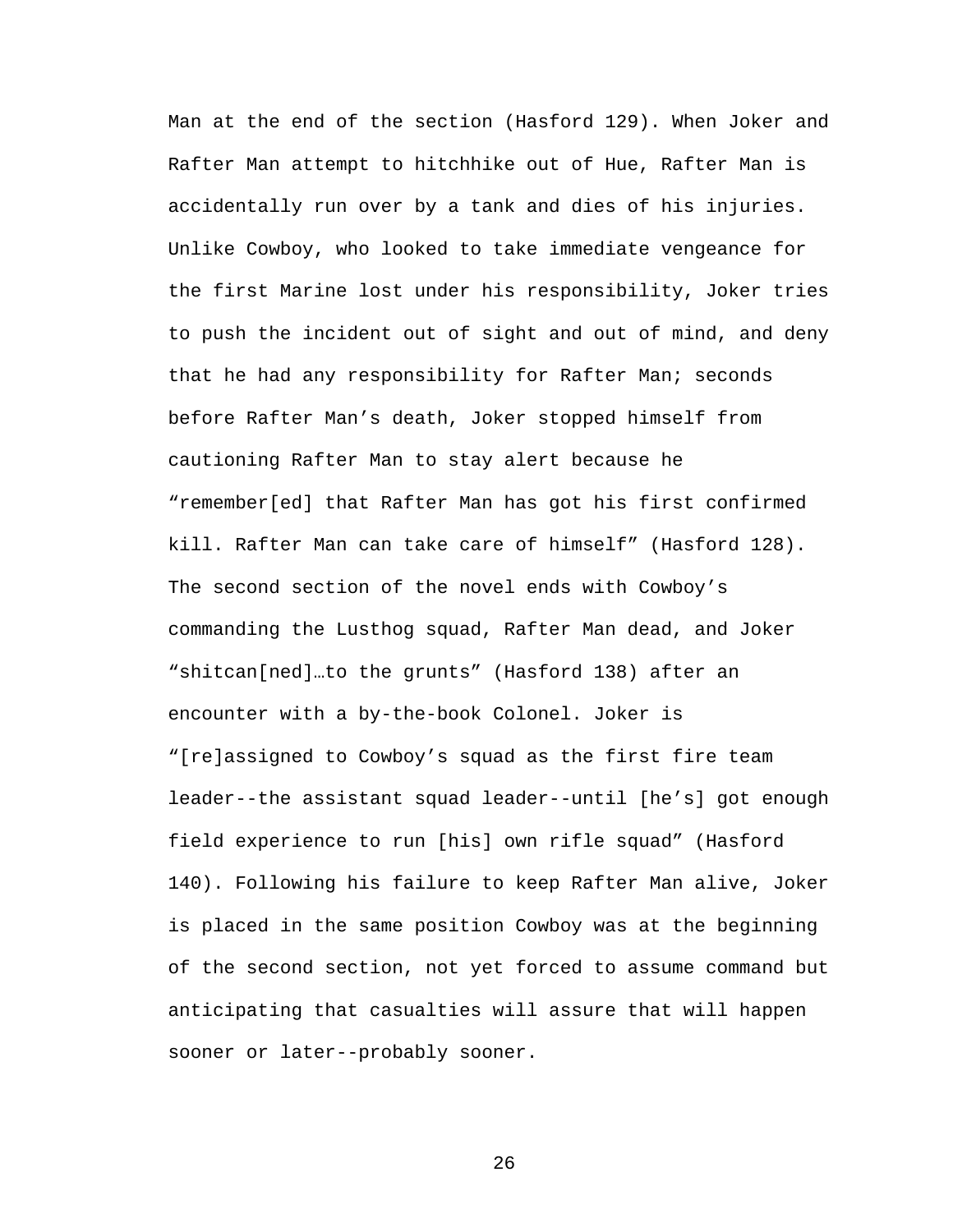Though his status changes from reporter to grunt in the third section of the novel, Joker's attitude towards responsibility remains unchanged. In an argument with his squadmates, Joker reaffirms his complete aversion to command and the responsibilities that go along with it, claiming "when Cowboy gives me the order I'll eat the boogers out of a dead man's nose. I ain't got the guts to rot in Portsmouth<sup>13</sup>. I admit it. But I don't give orders" and that "I'm just a snuffy. A corporal. I don't send anybody out to get blown away" (Hasford 160-1). Meanwhile Cowboy, Joker's counterpart in the matter, has been shouldering the duties of command exactly as Gerheim described them, accepting his responsibility even though he never desired it or sought it out. In Cowboy's own words delivered when Joker finally goes too far in his griping, "Didn't ask to run a rifle squad in this piss tube war…but I will break your back, if that's the way you play" (Hasford 163). In fact, it is Cowboy's own adherence to command's responsibilities that finally forces Joker to accept his own.

While on patrol in the jungle, the Lusthog squad point man, Alice, is struck by a sniper. Rather than kill the man

<u>.</u>

<sup>&</sup>lt;sup>13</sup> Naval Prison. I.E., where Joker would end up if he disobeys Cowboy's orders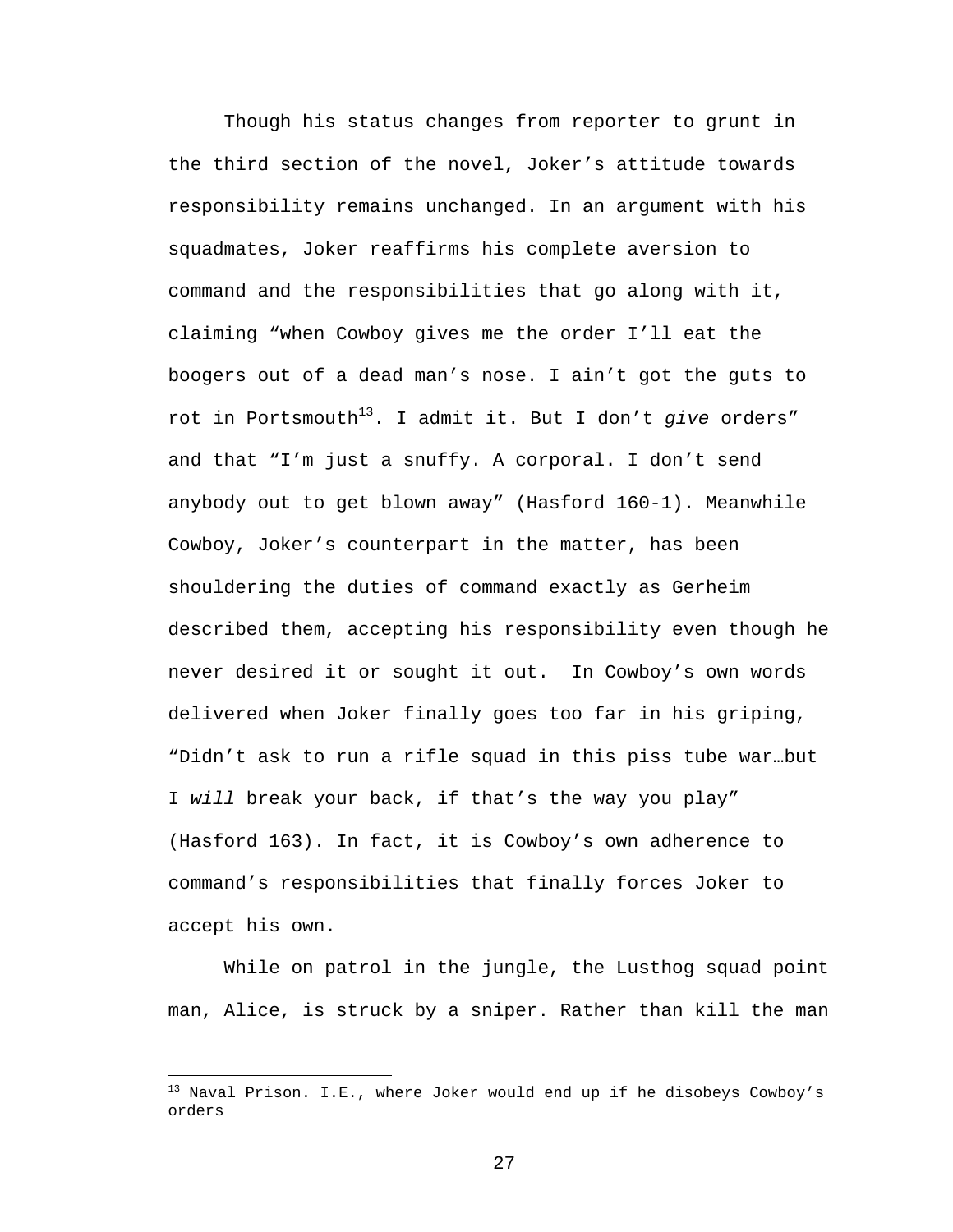outright, the sniper instead methodically continues to wound him worse and worse in an attempt to draw out the rest of the squad. Doc Jay, the squad's corpsman, runs out to assist Alice and is picked off by the sniper and, in the same way, is shot continually without being killed outright. Cowboy orders the squad to abandon the two wounded men, knowing that they will all be killed one by one if they attempt to rescue them. In what will quickly foreshadow Joker's own choice and sum up the burdens of command, Cowboy tells the squad that "it's a shitty thing to do, but we can't refuse to accept the situation" (Hasford 171). To a man, the squad refuses to withdraw, leaving Cowboy with an impossible choice. Cowboy is responsible for the two wounded men, who have since been joined by a third after the squad's newest member, New Guy, attempts to rescue them and is sniped in turn. Cowboy has had it drummed into his head since Parris Island that Marines never abandon their wounded, and feels this dictum weigh even heavier upon him since as squad leader he is responsible for their safety. But he is also responsible for the safety of the rest of his squad, who are outside the view of the sniper and still have a chance that the wounded men have since lost to return home safely. Cowboy is responsible for saving both his squad and the wounded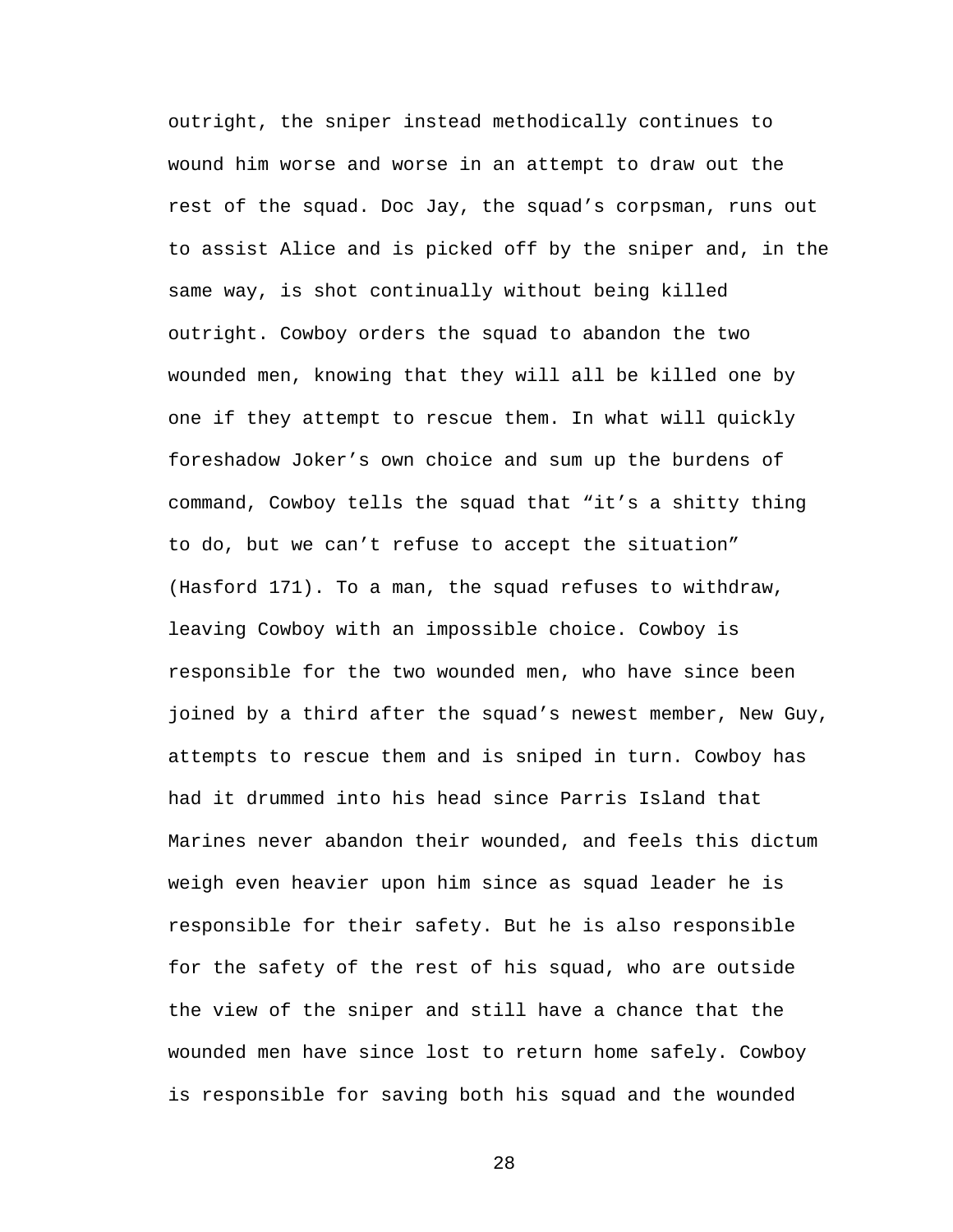men even though the two goals are mutually exclusive; the "shitty thing" he cannot refuse to accept is that the situation has forced him to pick one group to save at the expense of the other.

 Cowboy makes his choice without hesitation, the only choice he can make as the leader while still taking care of all his responsibilities. "Joker, you're in charge. Move these people out" (Hasford 173) he says. Joker intuitively knows what Cowboy is planning and tries to talk him out of it. But since Cowboy is their leader, he has no other option. "It's my job' Cowboy says, as though his guts are choking him 'Okay?" Joker hesitates, but then acquiesces. "Sure Cowboy. I'll get them all back to the hill in one piece. I promise" (Hasford 173). Having passed command off to Joker, Cowboy runs up to perform his last action as squad leader, the only one he can take that will fulfill his duties both to the squad and to the hopelessly wounded: armed with only a pistol, Cowboy runs out under sniper fire to the wounded men and kills each of them with a shot to the head, ending their torment, removing the temptation for the rest of the squad to risk themselves in rescue, and in the process exposing himself helplessly to the sniper. When Cowboy attempts to kill himself the sniper shoots the gun out of his hand, removing Cowboy's ability to end his own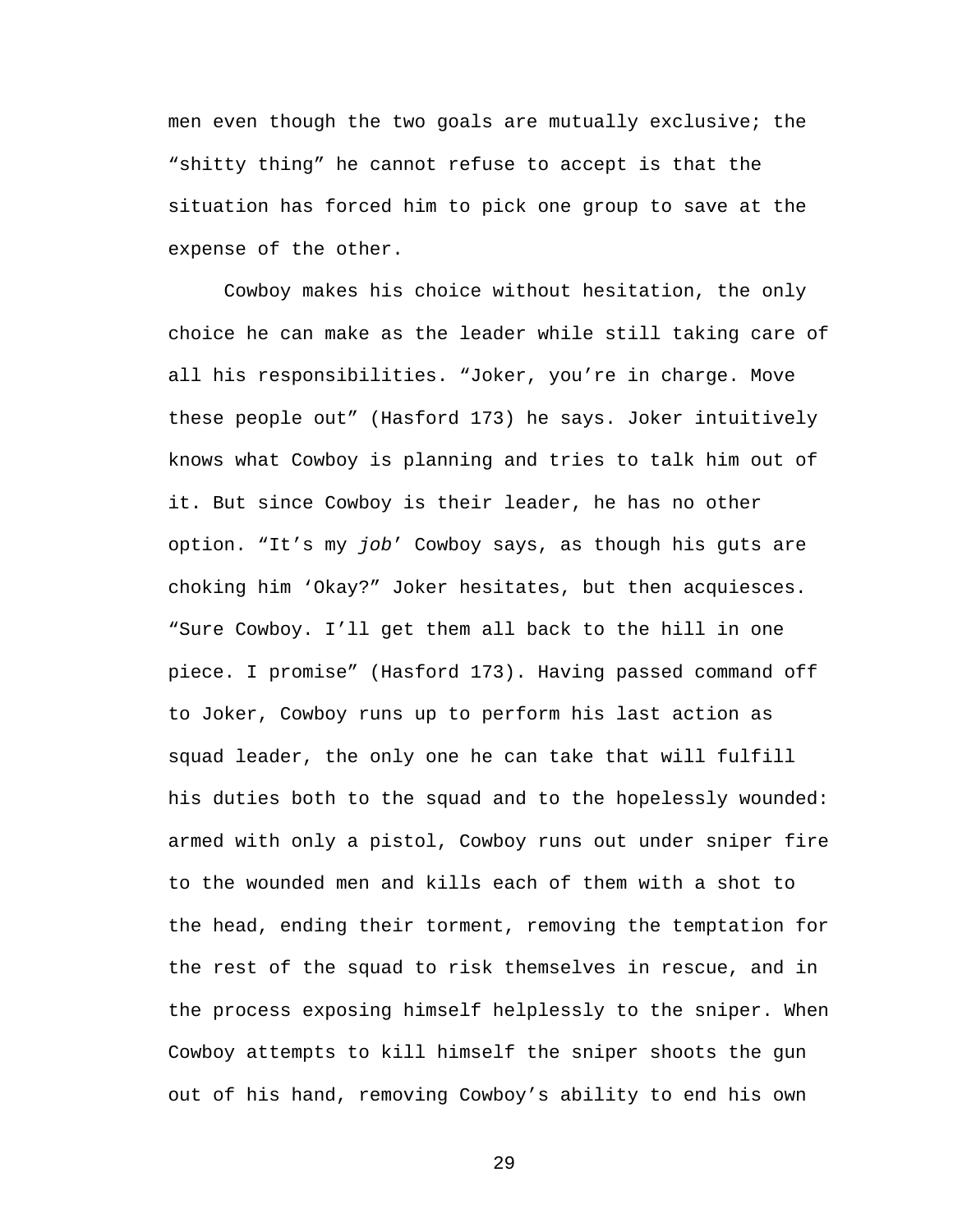life, then begins relentlessly inflicting wounds on Cowboy in an attempt to draw out the rest of the squad.

Animal Mother, the toughest Marine in the squad, flatly refuses Joker's orders to withdraw and suggests that the squad rush out to save Cowboy, reasoning that the sniper can't get them all. Thirty seconds into the first position of responsibility Joker has accepted, he is placed in a duplicate of the impossible situation Cowboy was just in, torn between his duty to keep the squad safe and his duty not to abandon a wounded man. Even worse, in Joker's case the wounded man in question is the only real friend he's had in the Marines. When Joker orders his squad to move out he can see that they won't obey him and that Animal Mother, who has previously fragged<sup>14</sup> an officer, is seconds away from killing him if he tries to keep the squad from rescuing Cowboy. Joker is on the verge of seeing his entire squad killed in an attempt to rescue his friend Cowboy, who is being tortured mercilessly by the unseen sniper. Since boot camp Joker has attempted to resist the forces that keep placing him in leadership positions, just as since boot camp he has attempted to rebuff any responsibility for people subordinate to him. For the first

<u>.</u>

 $14$  Purposely killed one of his own officers under the guise of a combat accident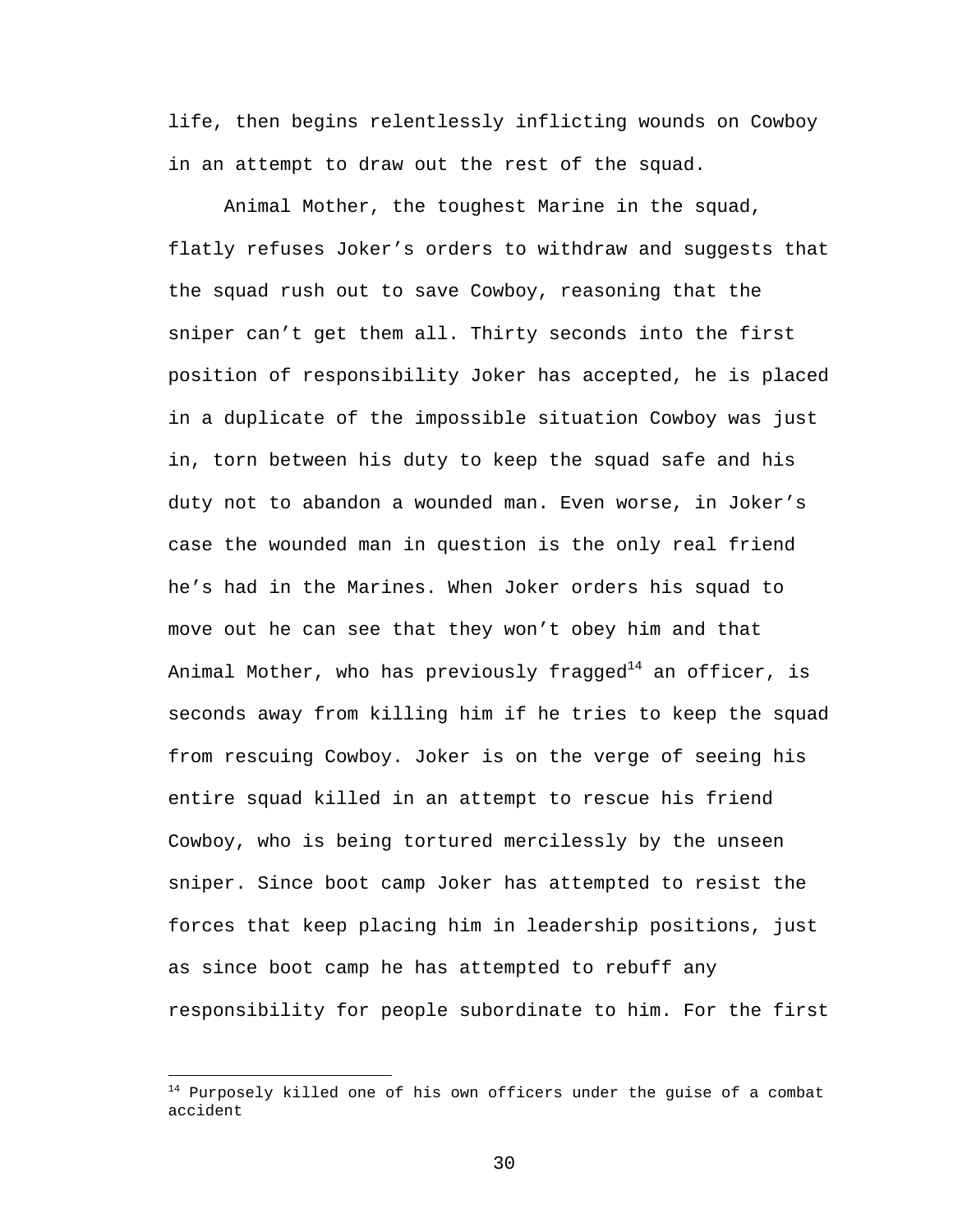time in that moment Joker finally stops resisting and, by making his first and last command decision, willingly assumes responsibility for someone other than himself:

> I raise my grease gun and I aim it at Cowboy's face. Cowboy looks pitiful and he's terrified. Cowboy is paralyzed by the shock that is setting in and by the helplessness…I look at him. He looks at the grease gun. He calls out: 'I NEVER LIKED YOU JOKER. I NEVER THOUGHT YOU WERE FUNNY-'

> Bang. I sight down the short metal tube and I watch my bullet enter Cowboy's left eye. My bullet passes through his eye socket, punches through fluid-filled sinus cavities, through membranes, nerves, arteries, muscle tissue, through the tiny blood vessels that feed three pounds of gray butter-soft high protein meat where brain cells arranged like jewels in a clock hold every thought and memory and dream of an adult male Homo sapiens. My bullet exits through the occipital bone, knocks out hairy, brain-wet clods of jagged meat, then buries itself in the root of a tree (Hasford 178).

After Cowboy's death, Joker notes that "everyone relaxes, glad to be alive. Everyone hates my guts, but they know I'm right. I am their sergeant; they are my men. Cowboy was killed by sniper fire, they'll say, but they'll never see me again; I'll be invisible" (Hasford 178). Though the squad is relieved that he has done what's necessary for them to survive, they will also never look at Joker the same way again. The entire novel Joker has tried to avoid command, avoid responsibility, avoid having to be an active participant in the nastiness of war even though it is clear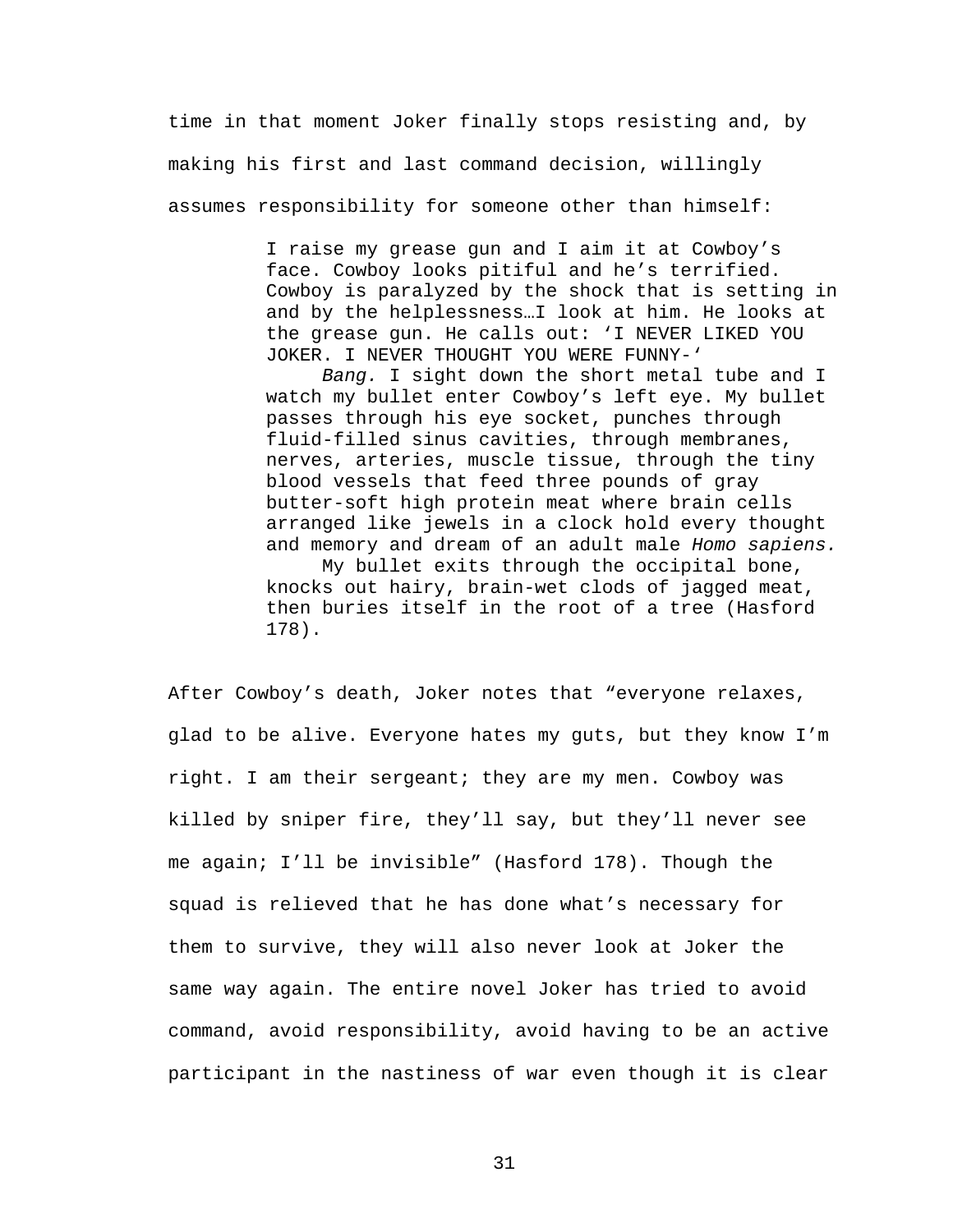to everyone but him he has both the aptitude and call for leadership. When Joker finally does give in, it requires killing his only friend to finally prove that he is capable of living up to the burdens of command.

 Hasford's attack on the Hollywood portrayal of war, the second prevalent theme of the novel, does not function as an aid to the narrative but instead serves as an everpresent undercurrent amongst the actions taking place. For Hasford and many others of his generation, the primary knowledge of war came from watching the sanitized, bloodless war movies of the 1950's and 60's. The realities of the Vietnam War seemed to them doubly horrific in the flesh after having been raised with Vic Morrow and "Combat!" as the chief model depicting combat. After returning with firsthand knowledge of genuine combat, Hasford felt betrayed by Hollywood's sunny depictions of war. He repudiated them for being phony, for being falsely optimistic, and for glorifying war. But most of all he despised them for leaving his generation ill-prepared for the realities of war, leading them believe on their way to Vietnam that they were headed off to a Hollywood War. Until "Rambo: First Blood Part II" provided a new locus for him in 1985, John Wayne became the personified embodiment for Gustav Hasford of all that he hated about Hollywood.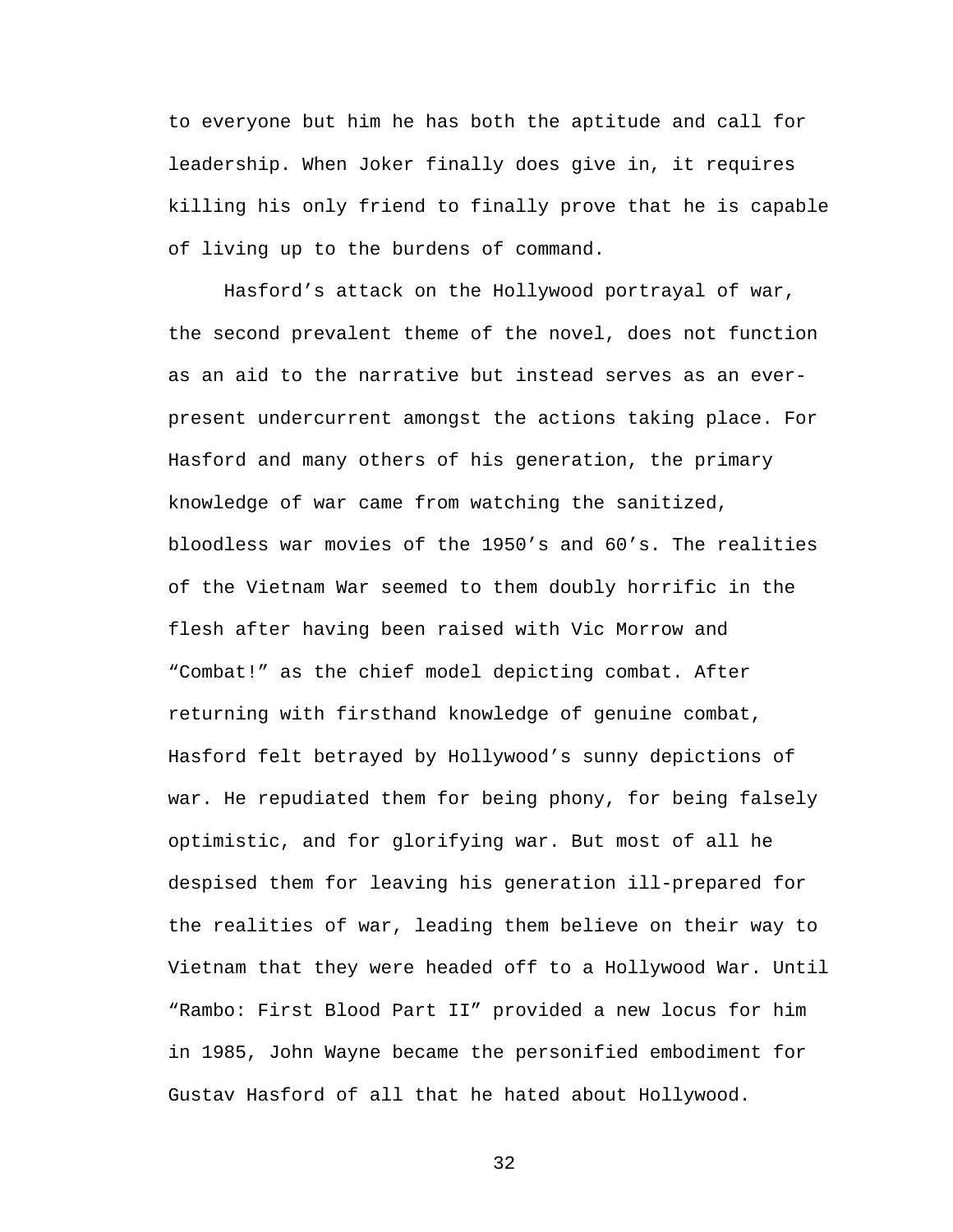The words "John Wayne" appear twenty-five times in The Short-Timers. In a book that runs only one hundred and eighty pages, that averages out to a John Wayne reference just over once every seven pages. The frequency and variety of the references serve to ironically underscore the wide gulf between the Duke's experiences with war in Hollywood and the Joker's experiences with war in Vietnam. At times, Hasford's disgust for the falseness John Wayne represents seeps palpably from the pages. In a scene early in "Body Count," he describes Joker and Rafter Man going to see The Green Berets, Wayne's optimistically patriotic take on the Vietnam War, with a host of other marines in Phu Bai. Hasford opens the scene by calling The Green Berets "a Hollywood soap opera about the love of guns" before describing the "bearded, dirty, out of uniform. . .lean and mean" grunts watching it to emphasize that unlike Wayne, they have just come from "a long hump in the jungle, the boonies, the bad bush" that Wayne has never been to. In contrast, the Wayne they watch "is a beautiful soldier, clean-shaven, sharply attired in tailored tiger-stripe jungle utilities, wearing boots that shine like black glass" while he and his soldiers "go hand-to-hand with all the Victor Charlies in Southeast Asia." Hasford delights in pointing out the movie's corny digressions from reality,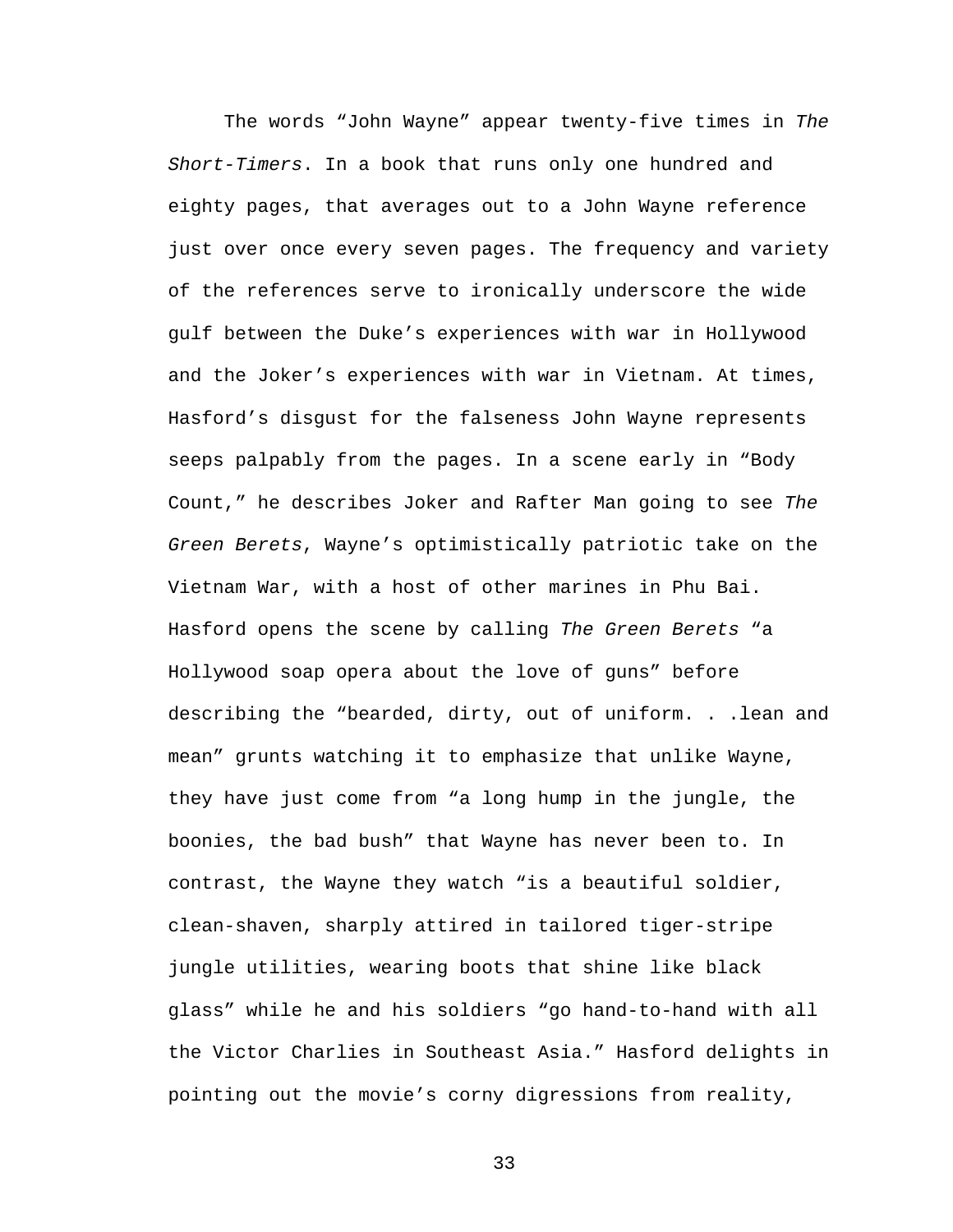such as that the "good"  $ARVN^{15}$  soldier is played by "an oriental actor who played Mr. Sulu on Star Trek" and how "at the end of the movie, John Wayne walks off into the sunset with a spunky little orphan. . .the sun is setting in the South China Sea--in the East--which makes the end of the movie as accurate as the rest of it." Joker/Hasford sums up the feeling of the field Marines watching John Wayne's version of Vietnam by dryly stating "the audience of Marines roars with laughter. This is the funniest movie we have seen in a long time" (Hasford 38). Joker/Hasford remains so disgusted by the Vietnam he sees in The Green Berets that several pages later he can't restrain himself from taking one more shot at it. Joker sarcastically describes the perks available to Marines in Phu Bai like being "assured our daily ration of poguey bait and…how those of us who are lucky enough to visit the rear areas get to see Mr. John Wayne karate-chop Victor Charlie to death in a Technicolor cartoon about some other Vietnam" (Hasford 45).

 The only other direct reference to a John Wayne movie within the novel also emphasizes the vast disconnect between the false reality of war as portrayed by John Wayne and the genuine reality that Joker experiences. In "The

 $\overline{a}$ 

<sup>&</sup>lt;sup>15</sup> Army of the Republic of Vietnam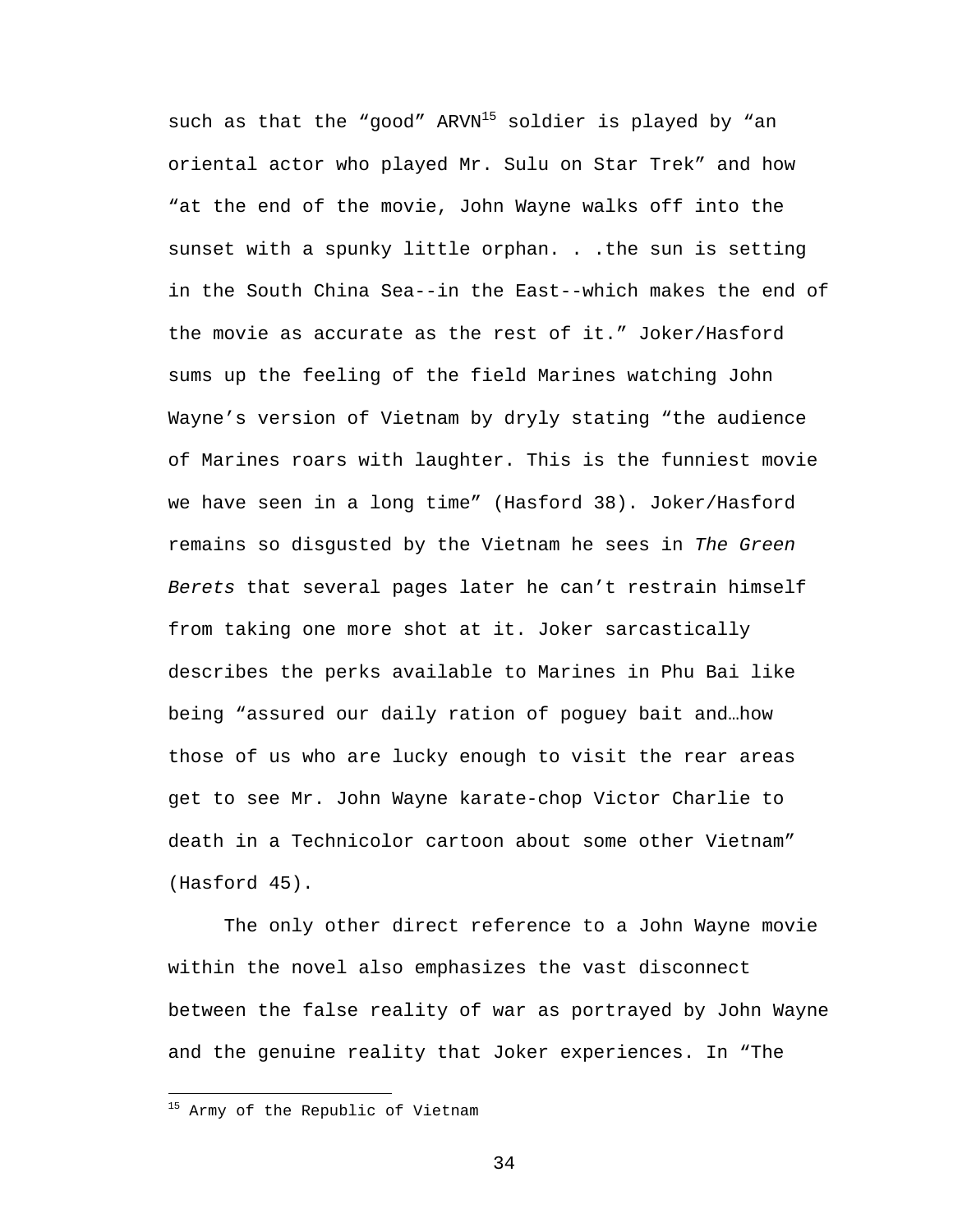Spirit of the Bayonet," Joker describes physical beatings from drill instructors as "a routine element of life on Parris Island" before launching into an attack on Hollywood's portrayals of drill instructors. Joker explains that these are "not that I'm-only-rough-on-'um-because-Ilove-'um crap that civilians have seen in Jack Webb's Hollywood movie The D.I. and in Mr. John Wayne's The Sands of Iwo Jima," applying the sarcastic honorific "Mr." only to the more hated of the two actors, then describes his reality of how Sergeant Gerheim and the assistant drill instructors "administer brutal beatings to faces, chests, stomachs, and backs. With fists. Or boots…any part of our bodies upon which a black and purple bruise won't show" (Hasford 7). In the most overt attacks on John Wayne, Hasford criticizes his movies directly for their complete removal from anything remotely resembling an accurate portrayal of what Joker experiences.

 This same critique is approached more obliquely through Joker's John Wayne impression, which he launches into only when he feels particularly disconnected from Wayne's reality or when trying to entertain his fellow Marines with deliberately ironic monologues given as "John Wayne." "Is that you John Wayne? Is this me?," the line made famous in the film adaptation, is actually spoken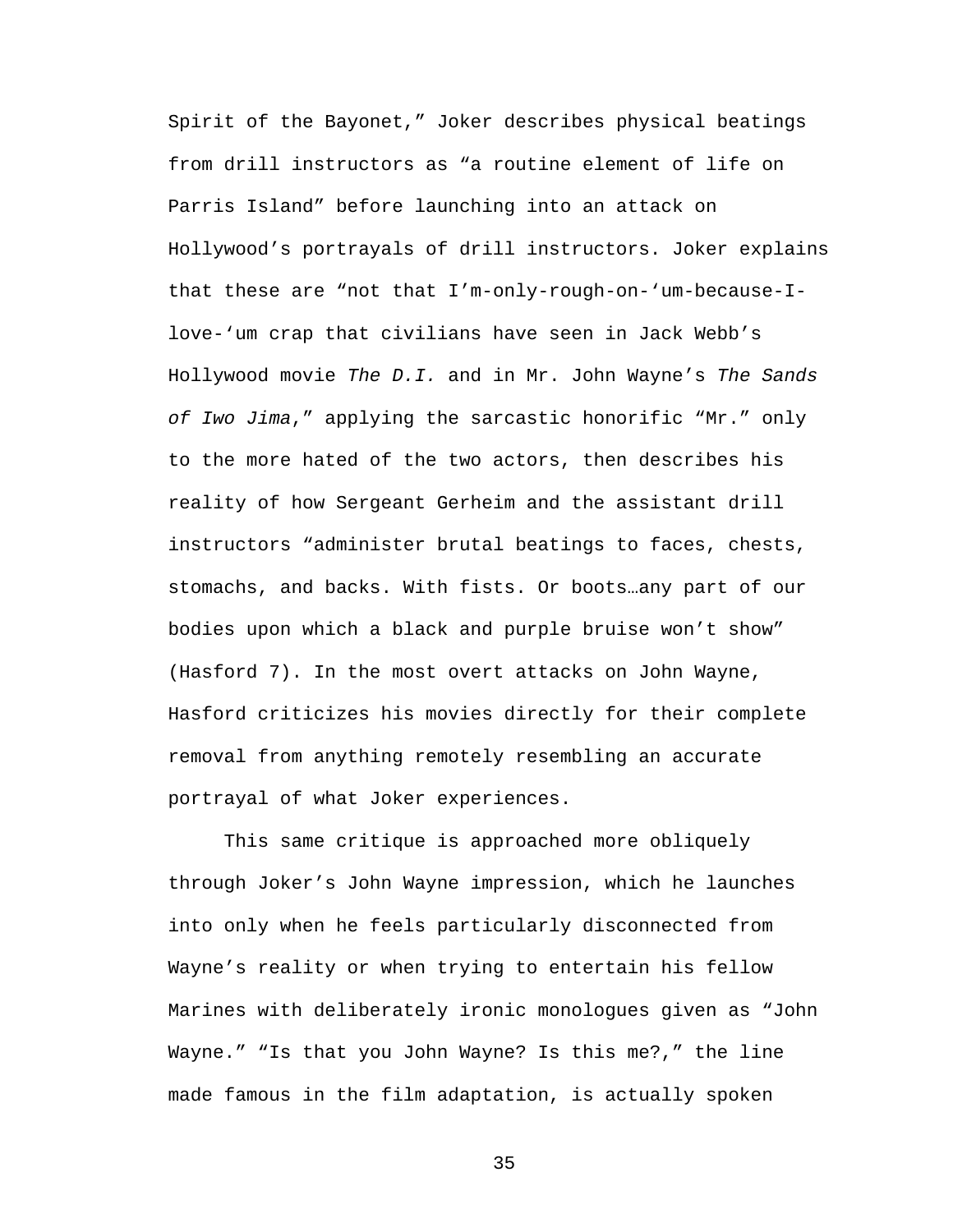first by Cowboy in the novel on the first day of basic training. Joker's response, "I sound exactly like John Wayne as I say 'I think I'm going to hate this movie" (Hasford 2) marks both the first appearance of his John Wayne impression and a real-life reference to a phrase Hasford used to say before going out on patrol on Vietnam.<sup>16</sup> While Joker sometimes reverts to his John Wayne impression to entertain his fellow Marines, such as when he gives them a bizarre monologue on the creation of Marines that they fail to understand, it most often pops up as Joker's ironic commentary that he feels something bad is about to happen. Besides the first day of boot camp, Joker's John Wayne impression recurs when he is questioned by the pogue colonel about his peace button (in that case, Joker does think to himself "Is that you John Wayne? Is this me?" (Hasford 135)) and just before the Lusthog squad encounters the sniper in the final scene, where Joker "say[s] in [his] John Wayne voice: 'Vietnam is giving war a bad name" (Hasford 166).

 In addition to the more explicit critiques of the ethos John Wayne represents, Hasford embeds his name into the text whenever appropriate to emphasize how far removed Wayne's kind of war is from Joker's. Hasford goes out of

 $\overline{a}$ 

<sup>&</sup>lt;sup>16</sup> A fact Hasford relates in his Penthouse editorial "Vietnam Means Never Having to Say You're Sorry"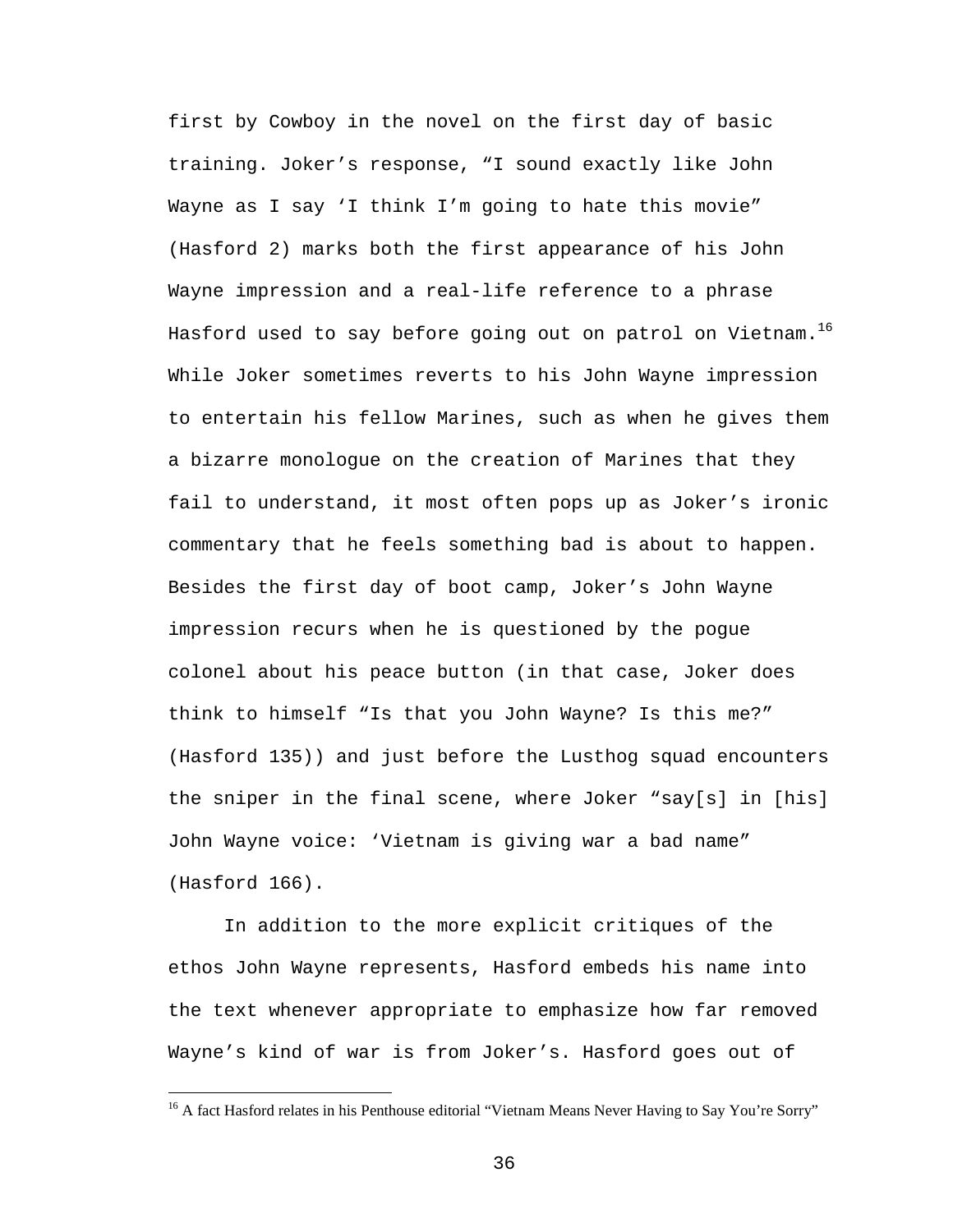his way to refer to the cookies that came in a B-3 ration as "John Wayne cookies" (46), even having Cowboy tell Joker at one point "You ain't John Wayne. You just eat the cookies" (158). The final way in which John Wayne is referred to in the text is as slang for a foolhardy charge likely to get a soldier killed in actual combat. Before being knocked out by a B-40 rocket in a combat assault, Joker thinks to himself "Legs, don't do any John Waynes" (Hasford, 98). The deaths of both Crazy Earl and the New Guy are both described in terms of "pulling John Waynes" that exposed them to unnecessary danger. When Joker comes to after the rocket attack, he is told how "Craze did a John Wayne. He finally went berserk. Shot BBs at a gook machine gun…was laughing like a happy little kid. Then that slope machine gun blew him away" (Hasford 107). The New Guy dies just as foolishly, charging towards the sniper because "the New Guy doesn't know what the hell he's doing. He thinks he's John Wayne. He hasn't been born yet" (Hasford 172). In Joker's reality, not only are the fictional exploits of John Wayne dangerous because they do not prepare the Vietnam generation for the realities of war, but they are also dangerous because they will get any Marine who tries to emulate them killed. Hasford takes every opportunity in The Short-Timers to mock John Wayne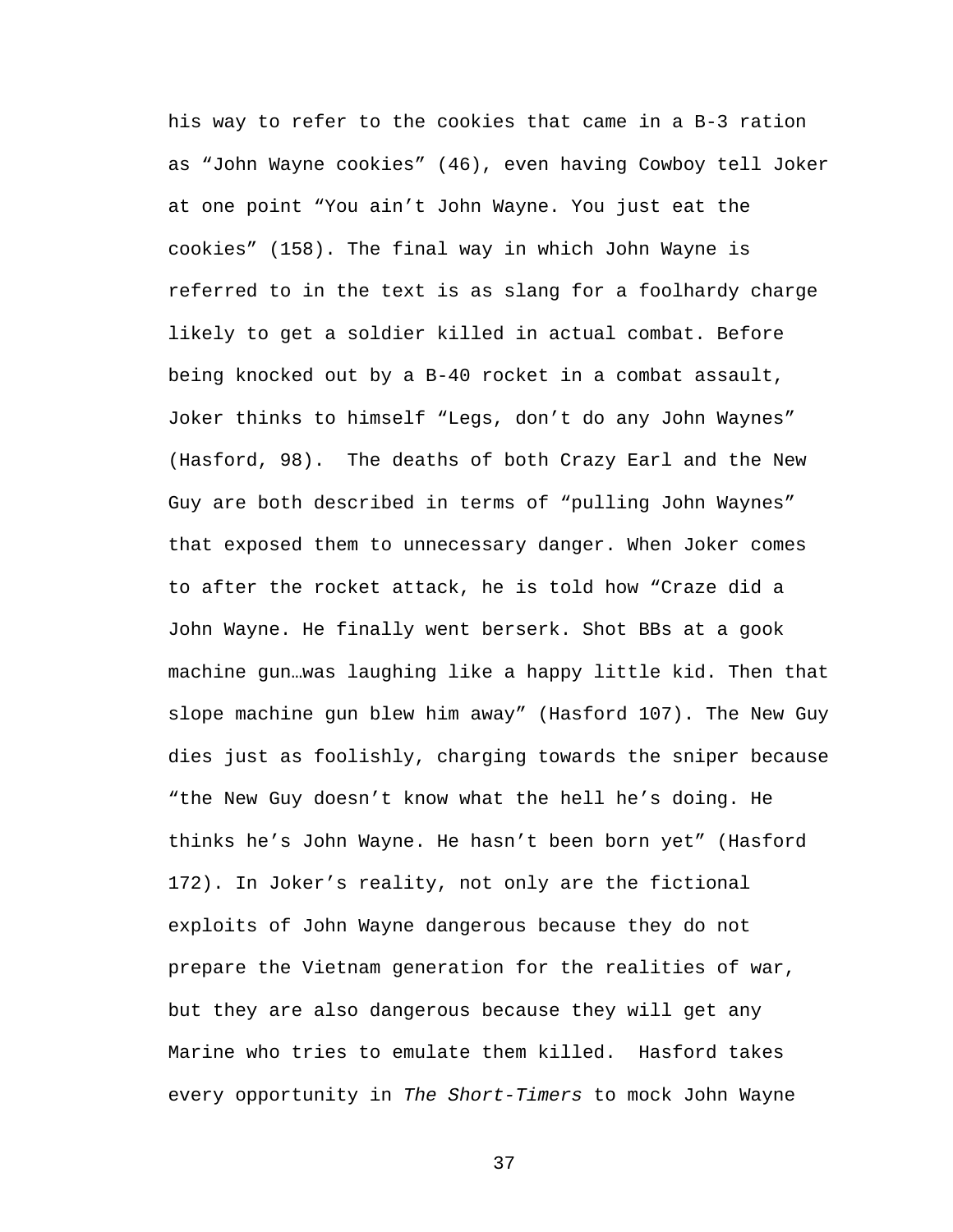and criticize the manly ethos he represents as a fantasy that could not have less to do with the reality of war.

 Besides these two main themes, a few minor elements in the novel are worth pointing out. Though Hasford abandoned his early conceptions of "The Tattooed Chicken" that would have centered the novel during the Civil War with flashforwarded scenes taking place in Vietnam, his rewrites did not entirely eradicate a few traces of the earlier draft. Though, thankfully, he changed his mind and decided not to have the characters literally transform into werewolves whenever violent scenes occurred, a few scattered references to werewolves did make it to publication. Immediately before being shot by Pyle, Gerheim's smile is described as being like "a werewolf baring its fangs" (Hasford 30). While the members of the Lusthog squad choose parts for "Vietnam the Movie" under fire in Hue, "the walls are assaulted by werewolf laughter," and when they subsequently move out for a combat assault they are described as "werewolves with guns, panting" (Hasford 99). Later, when the action shifts from urban Hue City back out into "the boonies" of Vietnam, the same Marines are described as "werewolves in the jungle, sweating 3.2 beer, ready, willing, and able to grab wily Uncle Ho by the balls" (Hasford 150). Though he backed down from his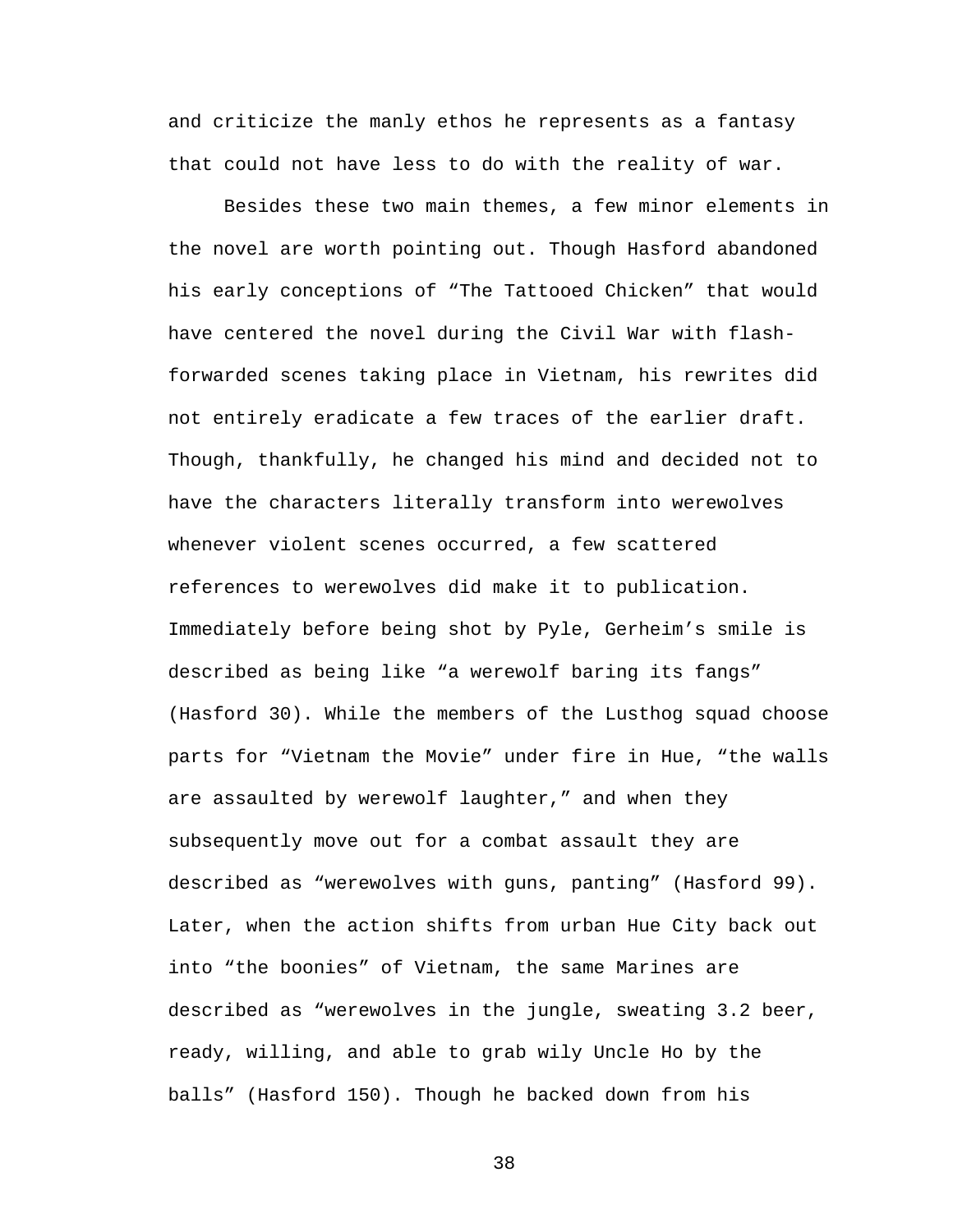earlier plan to have the Marines physically become werewolves, Hasford was still intrigued enough by the idea to retain it on a metaphorical level in the final draft.

 Additionally, while the novel is in no way a strict autobiography, the book does contain autobiographical elements. Like Hasford, Joker worked on his high school newspaper $17$  and was assigned to an Army base to attend Basic Military Journalism School following basic training (25). Like Hasford, Joker ended up serving as a combat correspondent with the First Marine Division's  $ISO^{18}$  in Phu Bai (37). Both were in the country during the Tet Offensive of 1968 and saw action in the following battle for Hue City. Though Joker was made a sergeant against his will, proud that he "rose by sheer military genius to the rank of corporal, as they say, like Hitler and Napoleon" and was a self-proclaimed "snuffy at heart" (Hasford 59), Hasford's sheer military genius took him exactly to the rank of corporal. Like Joker, Hasford wore a peace button on his flak jacket during his tour in Vietnam, a button that led to his being raked over the coals by a rear echelon

-

 $17$  Late in the book there is a short description of Cowboy which reads "in his gray glasses Cowboy does not look like a killer, but like a reporter for a high school newspaper, which he was, less than a year ago" (149). This description would have applied to Hasford himself in real life, which raises the question of whether the passage was an editing mistake meant to have been a reference to Joker or a subtle insert on Hasford's part intended to reinforce Cowboy's function as a double or counterpart of Joker.

<sup>&</sup>lt;sup>18</sup> Informational Services Office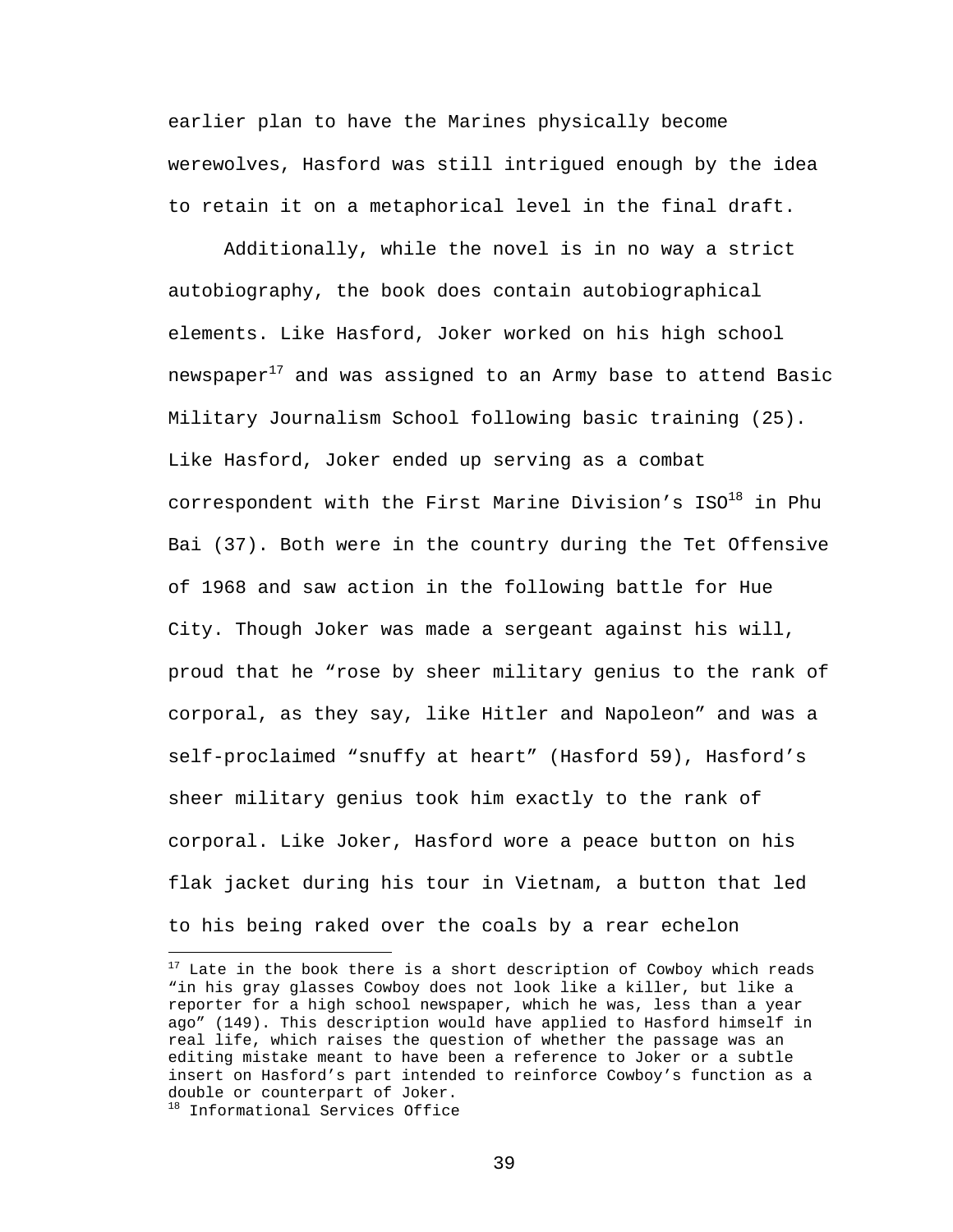lieutenant colonel. $19$  Though it is not a strict autobiography, autobiographical elements (as well as the names of his fellow ISO and Task Force X-Ray snuffies) run through the text. Earl Gerheim stated that to his knowledge, "I think Gus looks at [Joker] as his alter ego" (2) rather than a direct representation of Gustav Hasford with a different name. Whenever he was asked to compare himself to Joker, Hasford would deny a direct correlation and reply with some variation of "I'm a lot meaner than Joker is" (Richardson 1).<sup>20</sup> However, it cannot be denied that though The Short-Timers is a fictional work and presented as such, it is enriched with autobiographical parallels to its author, parallels that would be explored further in its eventual sequel.

-

 $19$  According to Earl Gerheim, Hasford was hassled by an Army officer, not a Marine, and the incident occurred in the combat base at Phu Bai and not the highway outside of Hue City as depicted in the novel.  $20$  Or alternately, "the guy in the film was much nicer than I am" (Carlton 4)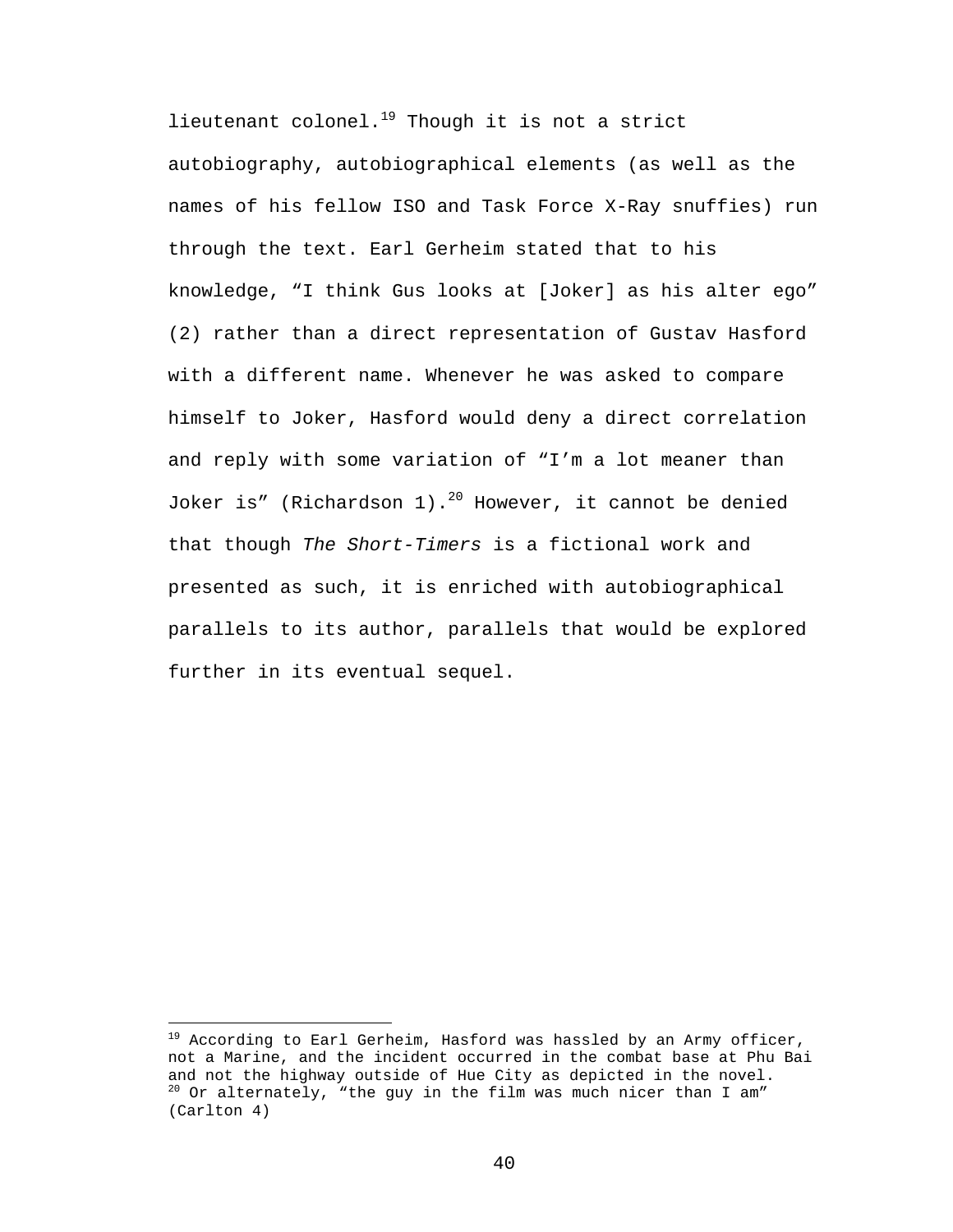## CHAPTER III

## FULL METAL JACKET

Unfortunately for Hasford, the publication of his first novel brought him neither fame nor fortune. The Short-Timers was well-reviewed but "the hardcover sold in the low thousands" and by 1982 it was already out of print (Aaron 3). Hasford continued to 'do the starving hippie writer trip,' plowing away at another novel while working as a security guard for an antique store in Malibu (Richardson 1). His luck changed when Stanley Kubrick came across a write up of The Short-Timers in The Virginia Kirkus Review that called it "a terse spitball of a book, fine and real and terrifying, that marks a real advance in Vietnam war literature," and compared it favorably to Kubrick friend Michael Herr's book Dispatches. Looking for source material for his next project to follow The Shining, Kubrick read The Short-Timers in 1982 and quickly dispatched "a Munich businessman with no visible ties to the movie world" (Lewis 5) to option the novel while initially concealing his own involvement. Hasford, who "had been living in his car between motels" (Lewis 5) was only too happy to receive an unexpected windfall of money and didn't question its mysterious German source. Money in Hasford's pocket meant the opportunity to buy rare books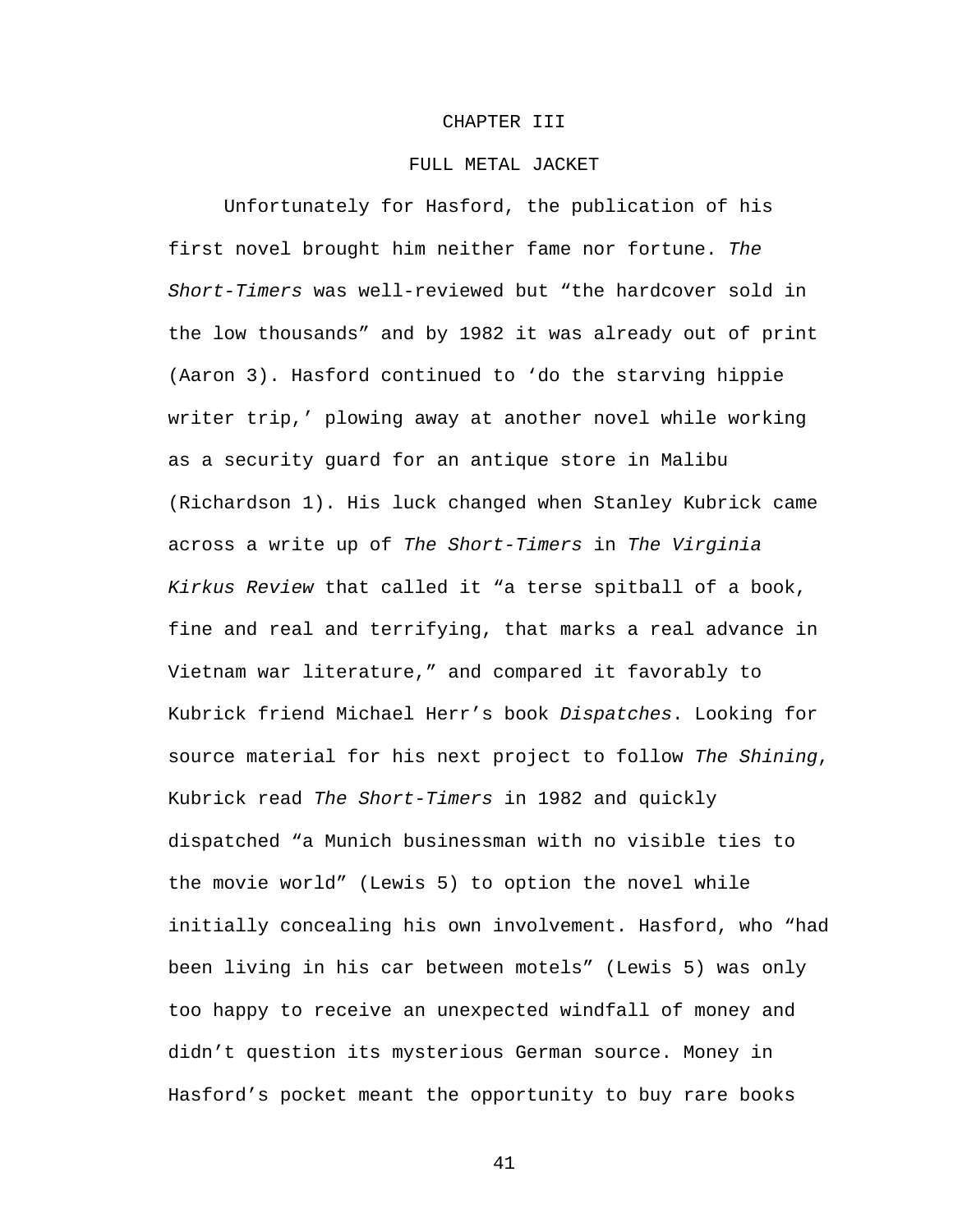and to travel, and he broke the happy news to his friends "by brandishing a one-way Qantas ticket to Australia" (Lewis 5). He took off immediately for the land down under and didn't learn "that Stanley Kubrick owned the rights to his first novel" (Lewis 3) until he was vacationing in Perth. Hasford began having long telephone conversations with Kubrick while in Australia, conversations that would continue when he returned to the United States in May of 1983. Hasford's letters home from his time in Australia nearly represent in microcosm the arc of his involvement with Full Metal Jacket's screenplay. Initially, there was elation. On November 23, 1982 he wrote to Grover Lewis, "I am, as we say so poetically in Alabama, happier than a pig in shit…some big star is supposed to be interested in 'Shorty', but they won't tell me who it is until they sign the deal." That same week, in a letter to Bob Bayer, he wrote that:

> My famousness seems out of control and may grow to proportions so awesome I'll be scared to speak to myself. Yesterday I got a call from Stanley Kubrick—no shit…it was like Moses talking to the burning bush, a pea picker from Alabama and your basic cinematic legend…don't tell anybody, but I think I wet my pants. I feel totally out of my class…so now I'll be more famous and more people will get mad at me, but there it is…just don't anybody accuse me of becoming arrogant- I always been arrogant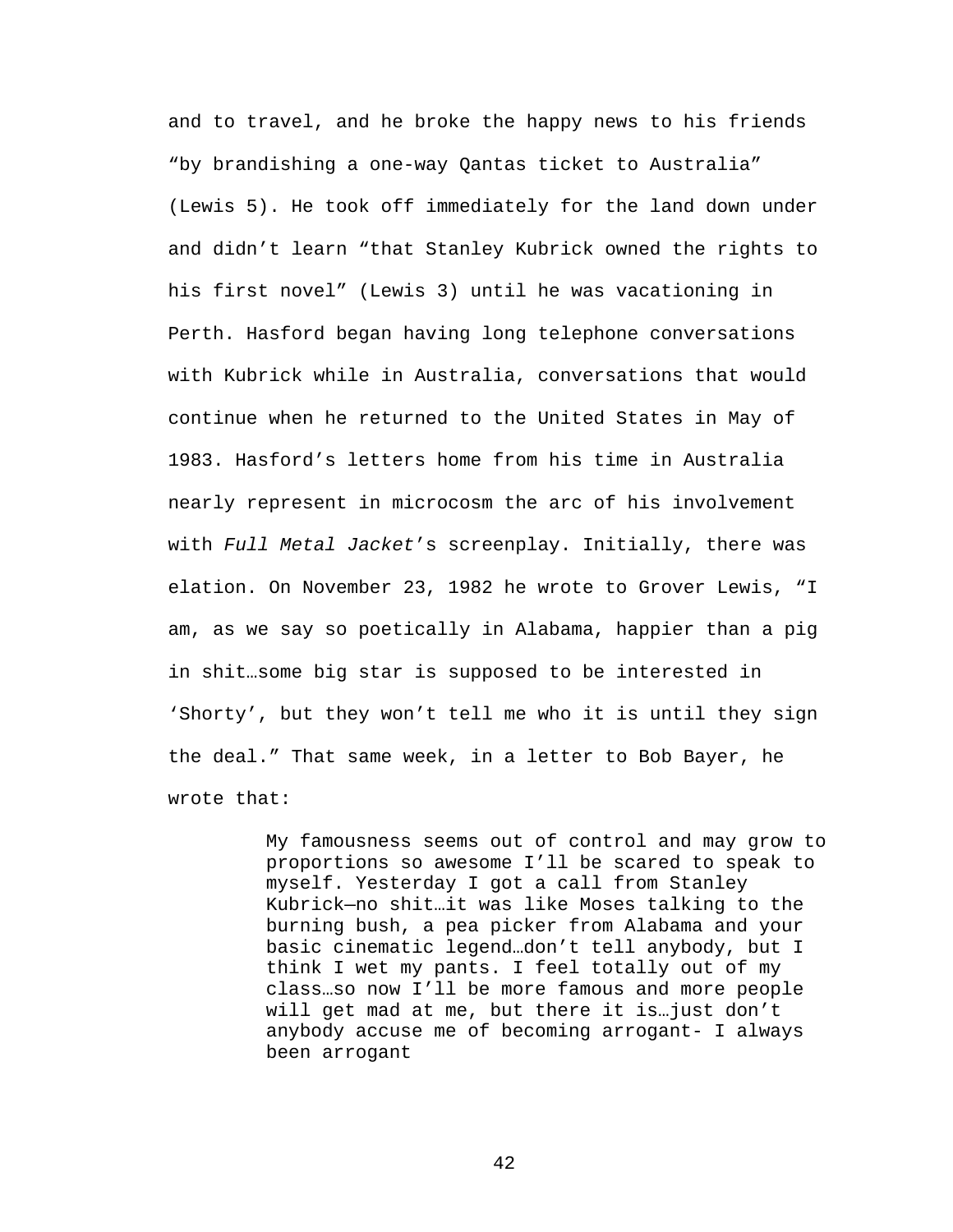Following elation, there was good-natured creative disagreement. On December  $8<sup>th</sup>$ , he wrote again to Lewis to say that:

> Stanley…is a thoroughly charming and easy-going fellow, just a good ole boy who happens to have made about half of the classic films in America. I talk to him every few days. We are trying to come up with a more satisfying ending for 'Shorty'…I said, 'But Stanley…the Vietnam war bloody well wasn't satisfying.' 'Right,' he said, 'but they made you go…while we've got to convince people to pay to see this movie.'…that's show business.

Finally, there was flat out disagreement. Just under a month later, Hasford wrote the following to Bayer on January  $4^{\text{th}}$ , 1983:

> Greetings Bob & America…Stanley and I, after about a dozen long talks, are lobbing  $frags^{21}$ . I told Stanley he didn't know shit from Shinola about Vietnam. And he's so sensitive, he got mad…boy, famous people think they know everything (Lewis 6).

Hasford and Kubrick's relationship wouldn't really deteriorate for another few years, but their interactions while Hasford was in Australia foreshadowed the path their relationship would take. Hasford spent his time in Australia talking about "Shorty" with "Stanley," attempting to work on a thriller about a female American president, and contemplating whether or not he should settle permanently in Australia. In May of 1983 Hasford gave up both his stalled novel and his thoughts of emigration and

<u>.</u>

 $21$  Military slang for fragmentation grenades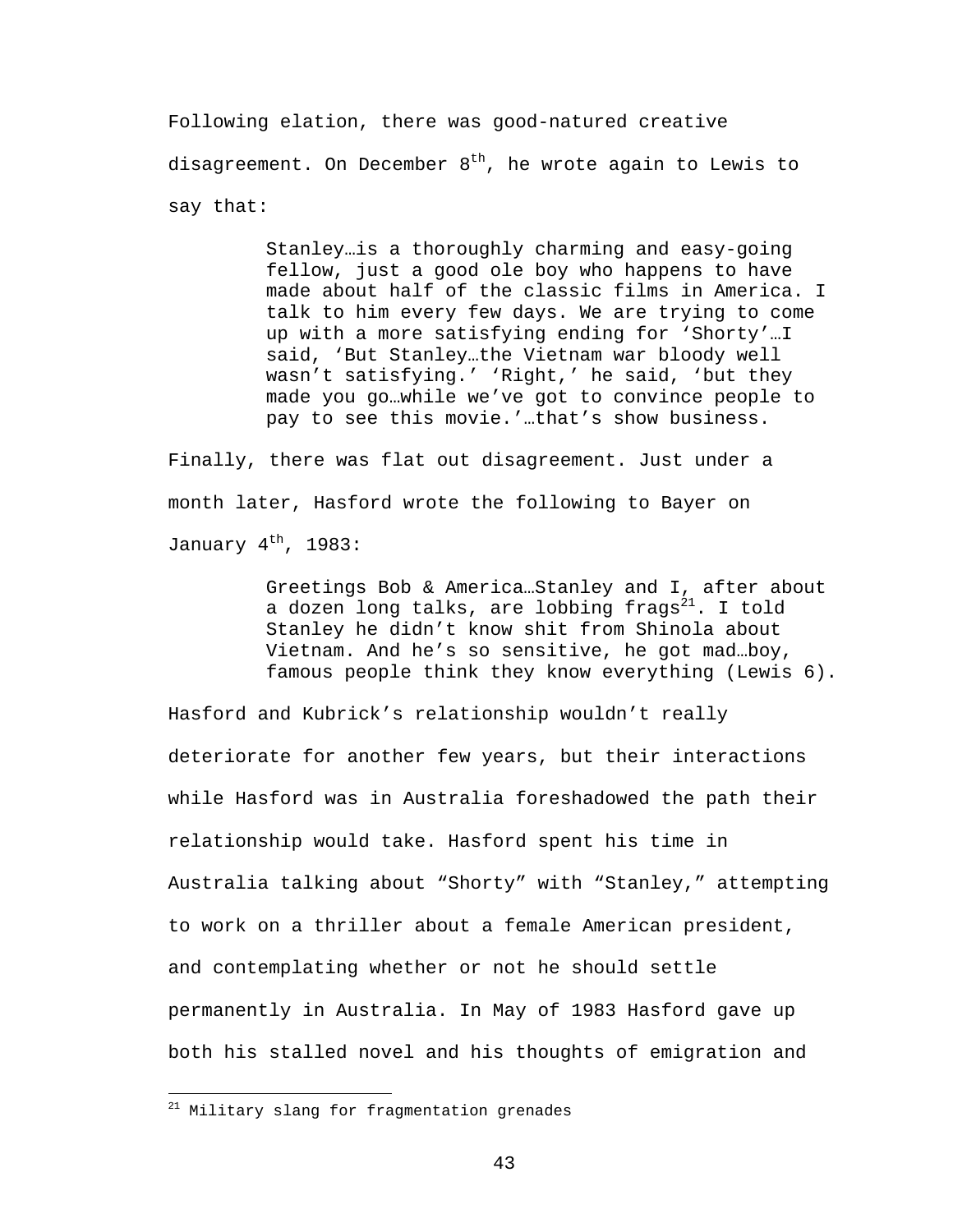returned to America, settling into a motel in San Luis Obisbo, CA to be near his treasured storage locker of books.

Over the next year and a half Hasford recalled speaking with Kubrick on the phone "three or four times a week, usually for hours and hours at a time," with the longest conversation lasting "six or seven hours..[and] ranging over just about any subject you could think of" (Lewis 4). Hasford soon began making plans to move to London. In a letter to journalist and long-time friend Grover Lewis dated February  $1<sup>st</sup>$ , 1984, Hasford proclaimed "I'm going to go live at Stanley's house and we'll write the screenplay. Then I'm going to be technical advisor during the production. The other day he threatened to hire Michael Herr to help him write the film [and] I told him, be my guest. Stanley can't replace me" (Lewis 7). Lewis himself was more cautious in his optimism, writing in 1987 that Hasford "hadn't been invited onto the team as such…but Kubrick hadn't discouraged his visit, either. [He] counted on the fact that Kubrick liked to talk to him on the telephone… [but technically speaking] Hasford had no contact, no agent, or other representation- just a lot of lengthy phone conversations punched through the longdistance ether" (3). According to Michael Herr, Kubrick was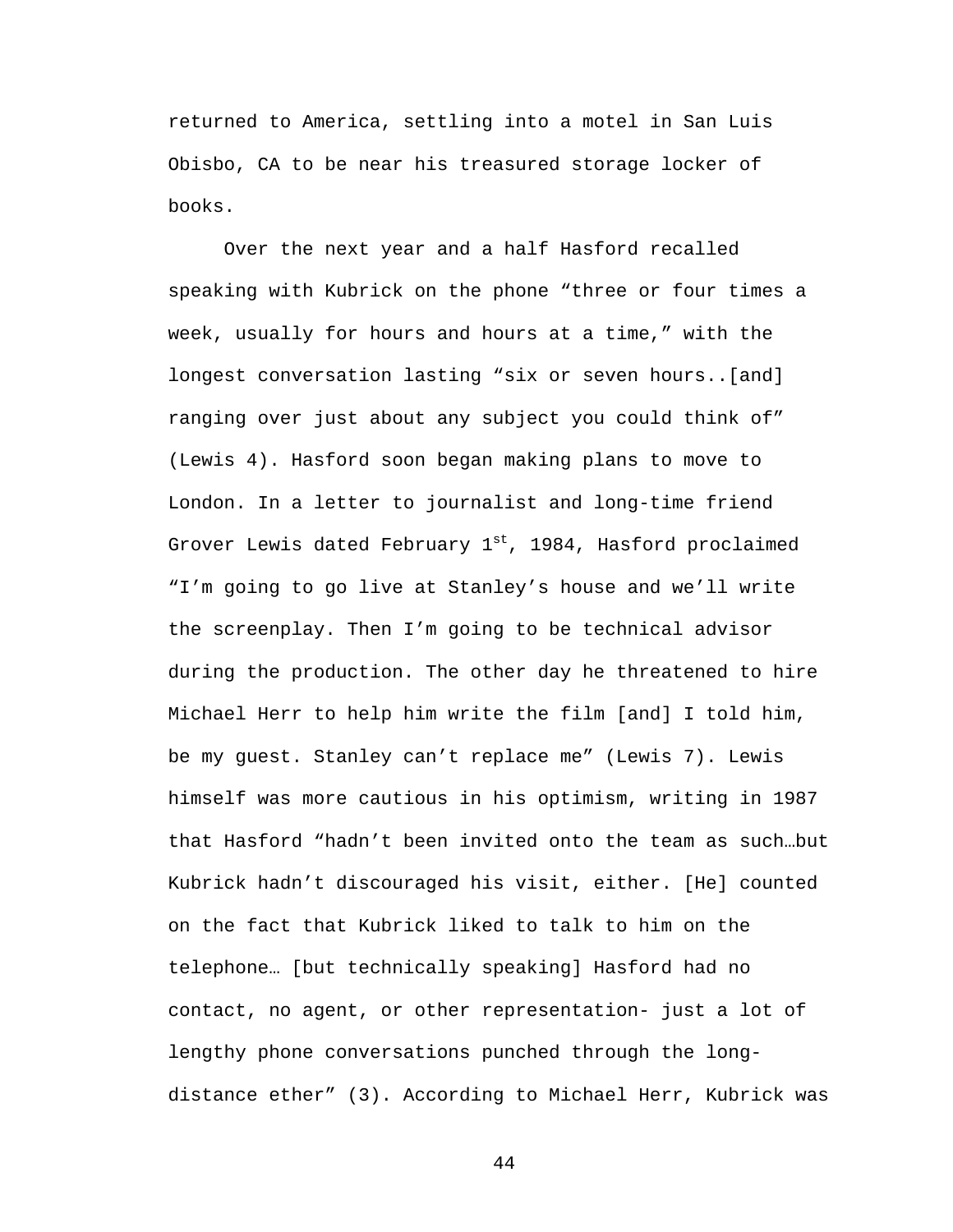eager to meet Hasford in person and welcomed Hasford's presence despite Herr's own reservations that the two would fail to get along.

 Despite the ambiguity over his official role Hasford flew to England at the end of 1984 with the intention of joining the screenwriting team. He spent several weeks in early 1985 playing the tourist and getting to know Herr, the Dispatches author who had been a close friend of Kubrick's since 1980. It was at this point that Kubrick brought Herr officially onto the project as he'd "threatened" to do a year earlier. However, it should be noted that Herr's involvement began at the start of 1985, following nearly two and a half years of Hasford and Kubrick's discussing the adaptation in weekly transatlantic telephone calls. On January  $17<sup>th</sup>$ , 1985, Hasford had his first and last personal meeting with Kubrick. Hasford, Kubrick, and Herr had dinner at Kubrick's house to talk over Full Metal Jacket. The next day Hasford wrote to Lewis gushing about how "Stanley and I are getting along great [and] Michael Herr and I are big pals" (Lewis 7). The famously difficult Kubrick, on the other hand, was far less enthused. As Herr had predicted, the shy, insular director was put off by the forceful and brash ex-Marine. During the same dinner that Hasford thought went so swimmingly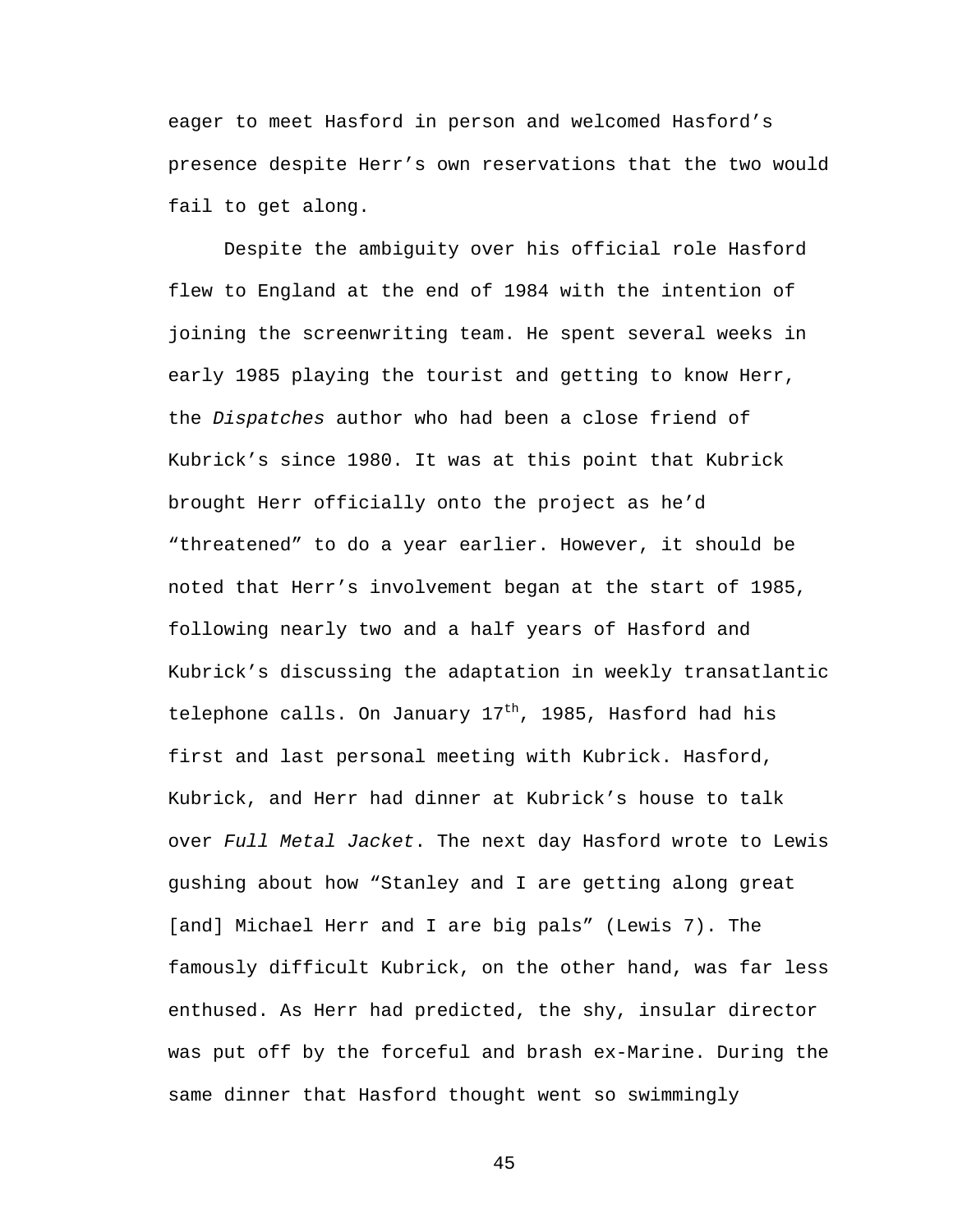"Kubrick passed Herr a note saying: 'I can't deal with this man'" (Vulliamy). The two never met face to face again.

 The three men spent the next several months immersed in writing the script for Full Metal Jacket. With Kubrick wanting to avoid any more time spent around Hasford in person, he organized the script-writing team like a resistance cell where one hand didn't know what the other hand was doing. "The director would phone in his orders to Hasford and Herr, who would mail him their submissions. Kubrick would read what they had written, edit it and then start the process over again" (Carlton 2). In Hasford's words, "I would send my work to Stanley, and undoubtedly Stanley was having Michael write the same scene. Then Stanley would work it around the way he wanted it. For some reason, Stanley had given Michael a lot of my work to look at, but I never read any of the things Michael wrote for the film. We really didn't talk about it much" (Lewis 5). Herr's version of the screenwriting process differs greatly from Hasford's. In the foreword to the movie's published script, Herr writes that:

> Stanley wrote a detailed treatment of the novel…I wrote the first-draft screenplay from this, in prose form. The pages, if any, went out by car every afternoon, followed in the evening by a phone call…when I finished the draft, he [Kubrick] rewrote it, and I rewrote that. Gus came to London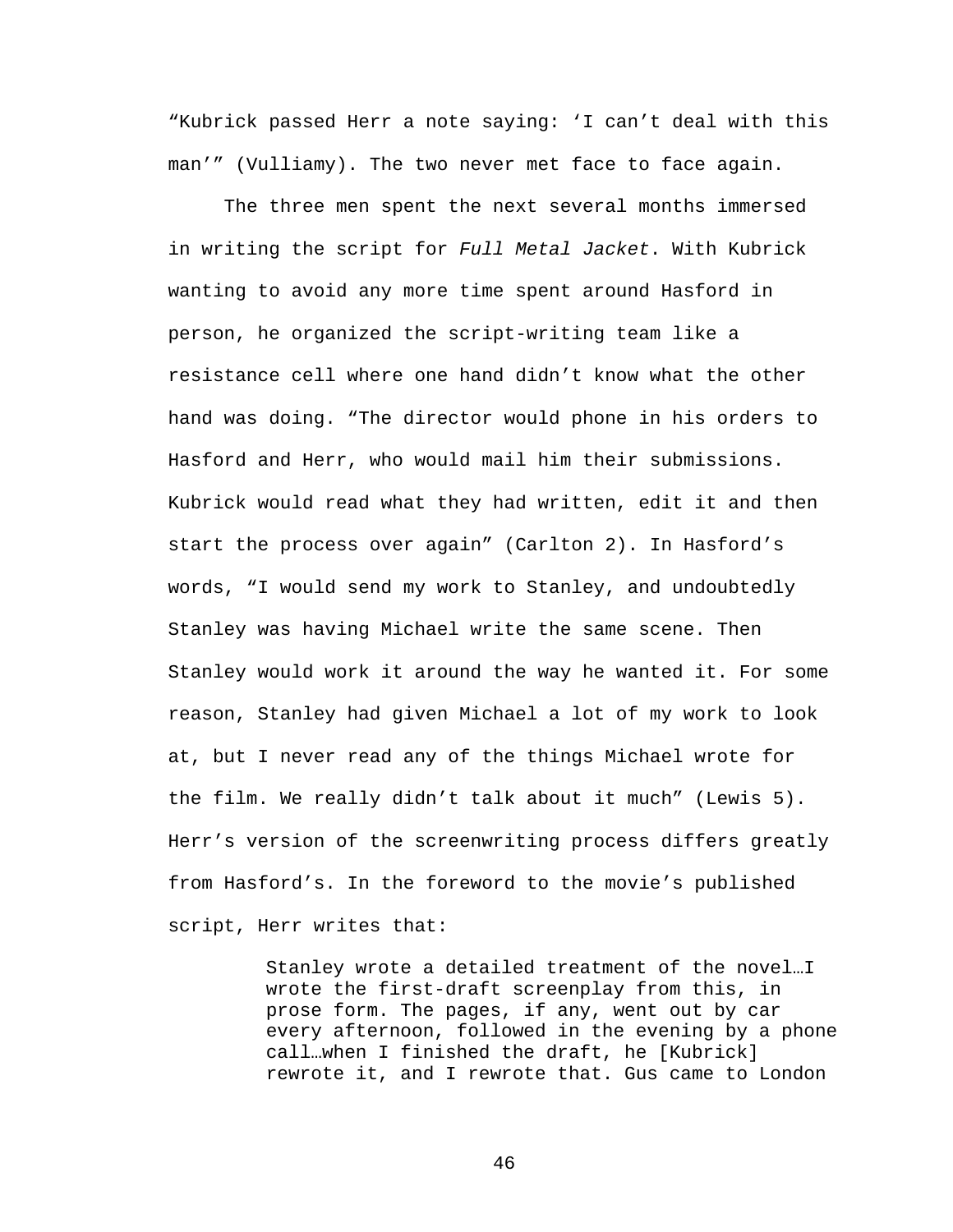and wrote. Stanley rewrote all through shooting (Herr vi).

Kubrick, who gave interviews only sparingly, never addressed the exact contributions made by Herr and Hasford to the screenplay. Vincent LoBrutto's biography of Kubrick, the unofficial biography endorsed by Herr, unsurprisingly backs up Herr's version of events nearly word for word. On the official record, Herr acknowledges Hasford contributed to the screenplay without specifying to what extent. However, he has made no public comment on Hasford's claims that Kubrick would forward to Herr scenes written by Hasford for Herr to revise.

Seven months into the writing process, Hasford was beginning to grow dissatisfied with what he perceived as a lack of recognition for his work on the script. As he would later describe it, "it's a question of whether you're a member of the team or just a hired hand…I give advice for free. But I have to be paid if I'm writing" (Lipper 2). Kubrick's dismissive attitude towards him began to foster a great sense of resentment in Hasford. On May 27, 1985 he wrote:

> Stanley feels that all my efforts for the past 2 ½ years are

- 1. Minimal
- 2. Only Natural--and expected--of me as the author of a book being made into a film.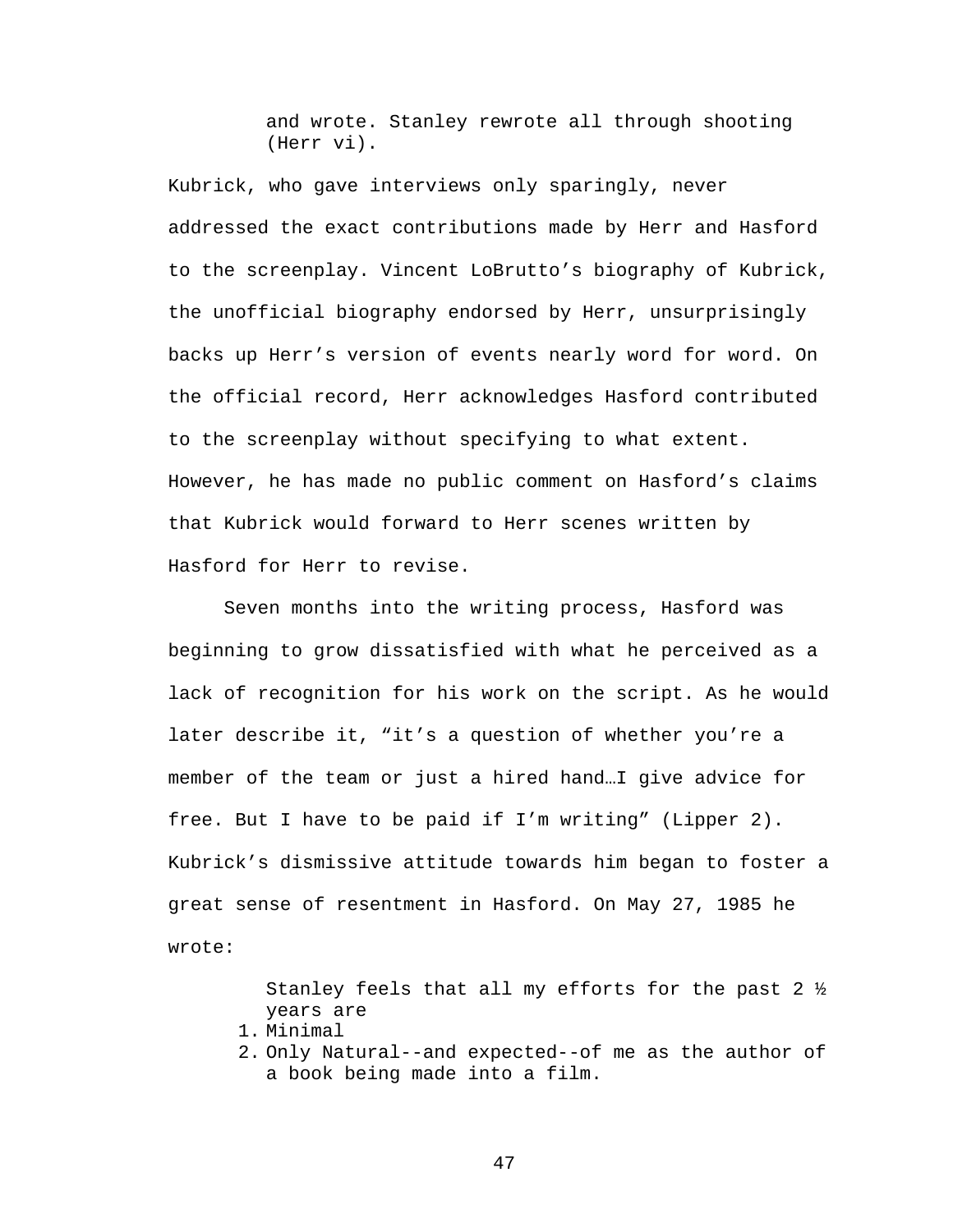This explains why he never says 'Thank you.' But this is bullshit--I'm being ripped off. Stanley has held up the screenplay credit as a carrot (and jokes about how he 'may' use my title). I wrote endings for the film 2 weeks after he started talking to me. I've been here 5 months and I've seen him once. He said "Come over and we'll 'work together.'" What's his hang up? He doesn't want to share the credit. He'll give Michael credit. 2<sup>nd</sup> credit. But if he gives me a credit and I wrote the book as well then I will seem to rival him as the 'author' of the film…he wants my ideas, yes, but he doesn't want to give me credit for them--neither publicly nor in his own mind--witness his pathetically unfounded attempt to dis[miss] my 2 ½ years of effort as 'a couple of phone calls.'…Michael says that he thinks the film is going to be a classic. If so, then it will be in large part due to my book and my screenwriting..i.e.; a multi-million dollar success for which I have been paid peanuts. Typical of Stanley's manipulations is his saying he'll give me \$7000 because 'he likes me'

 In a July 14, 1985 letter Hasford describes his view on what he was already terming "the Great Movie Wars." According to Hasford:

> The situation is very complex, but the basic issue is one of screen credit. I've pretty much written Stanley's movie (Michael [Herr] and I are big pals now, but–-off the record--Michael's biggest contribution…has been his famous name) and Stanley has added a few minor things but essentially the screenplay is by me. But Stanley wants to give me an 'additional dialogue' credit…he threatens to pull the plug on the whole thing (Lewis 7).

In the same letter, Hasford goes on to relate how principal shooting for the movie had been scheduled to start on July 1st but was already delayed for two weeks because of Hasford's credit dispute. Hasford's naïveté in going to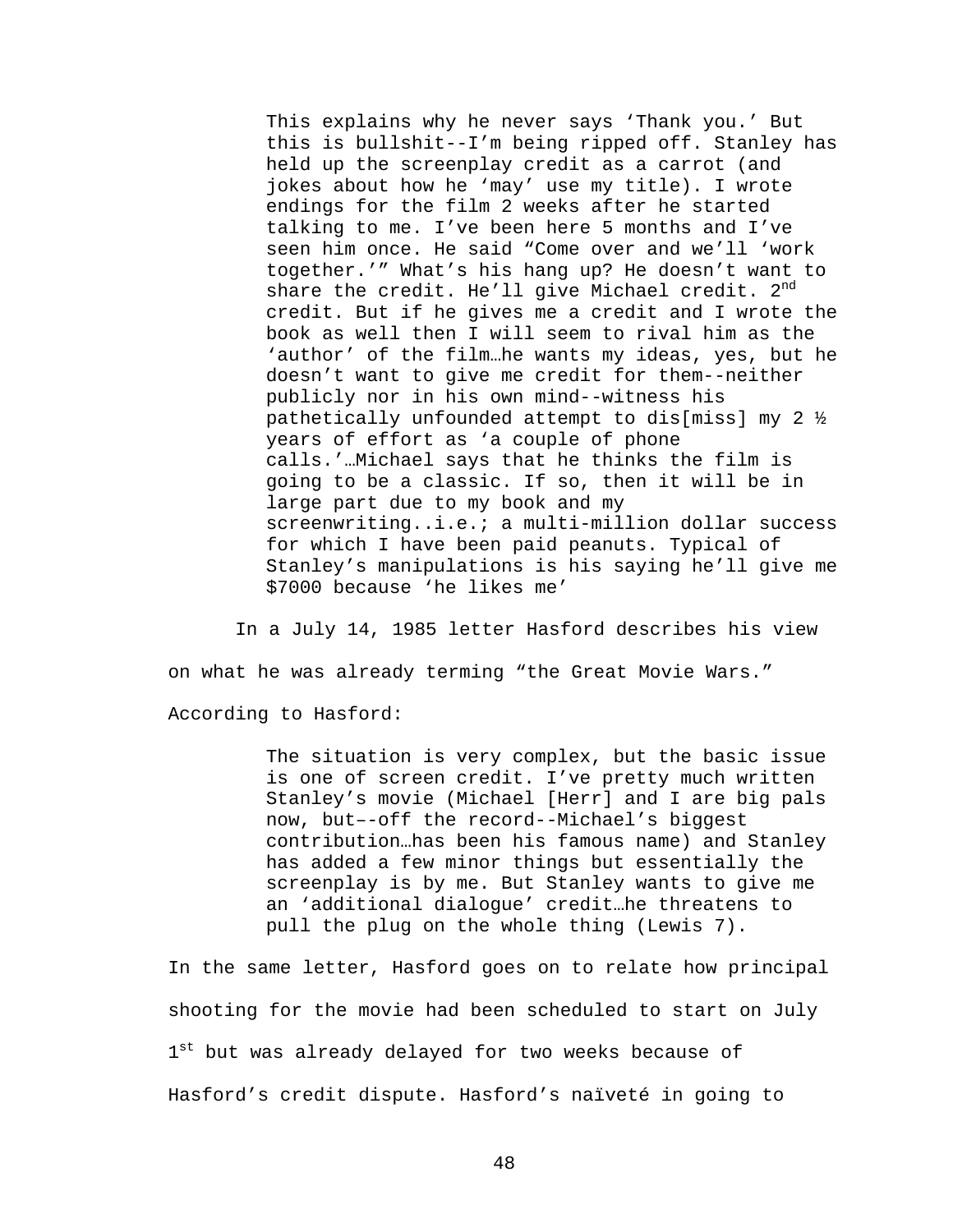England without an agent had somehow turned to his advantage; throughout all his work on the film he had never signed a legal contract. After he started taking issue with his credit Hasford refused to sign a contract until Kubrick agreed to bump up the "additional dialogue" credit to a screenwriter's credit. Hasford's lack of a contract left Kubrick in a potentially perilous legal situation. Kubrick held off shooting in hopes of resolving Hasford's credit dispute. But after six weeks of delays he was finally forced to start shooting on August  $25<sup>th</sup>$  1985 (Lewis 8) with Hasford still unsigned. Hasford remained persona non grata throughout the shoot and made only one visit to watch the movie's filming. Unsure that Kubrick was even making the movie, Hasford decided to sneak onto the set to reconnoiter the situation. As Hasford tells it:

> I was contemplating legal action at the time, and it would've been pointless if there was no movie. I took a couple of friends along with me. We dressed up in tiger-stripe clothes. Our idea was that they'd be shooting and we'd simply blend in as though we were extras. We went in, and this little gofer took us over to the commissary tent while somebody checked out who I was. We were having doughnuts and the gofer asked: 'Who are you? Why'd you come here?' I said: 'Well, I'm the guy who wrote the book that this film is based upon.' His eyes lit up and he said: 'You're kidding! You're the guy? That's you?' I said: 'Yeah, yeah, I wrote the book.' He said, 'Well, I want to shake your hand, because Dispatches is the best book I ever read.' 'Hey, I think so too,' I said (LoBrutto 474).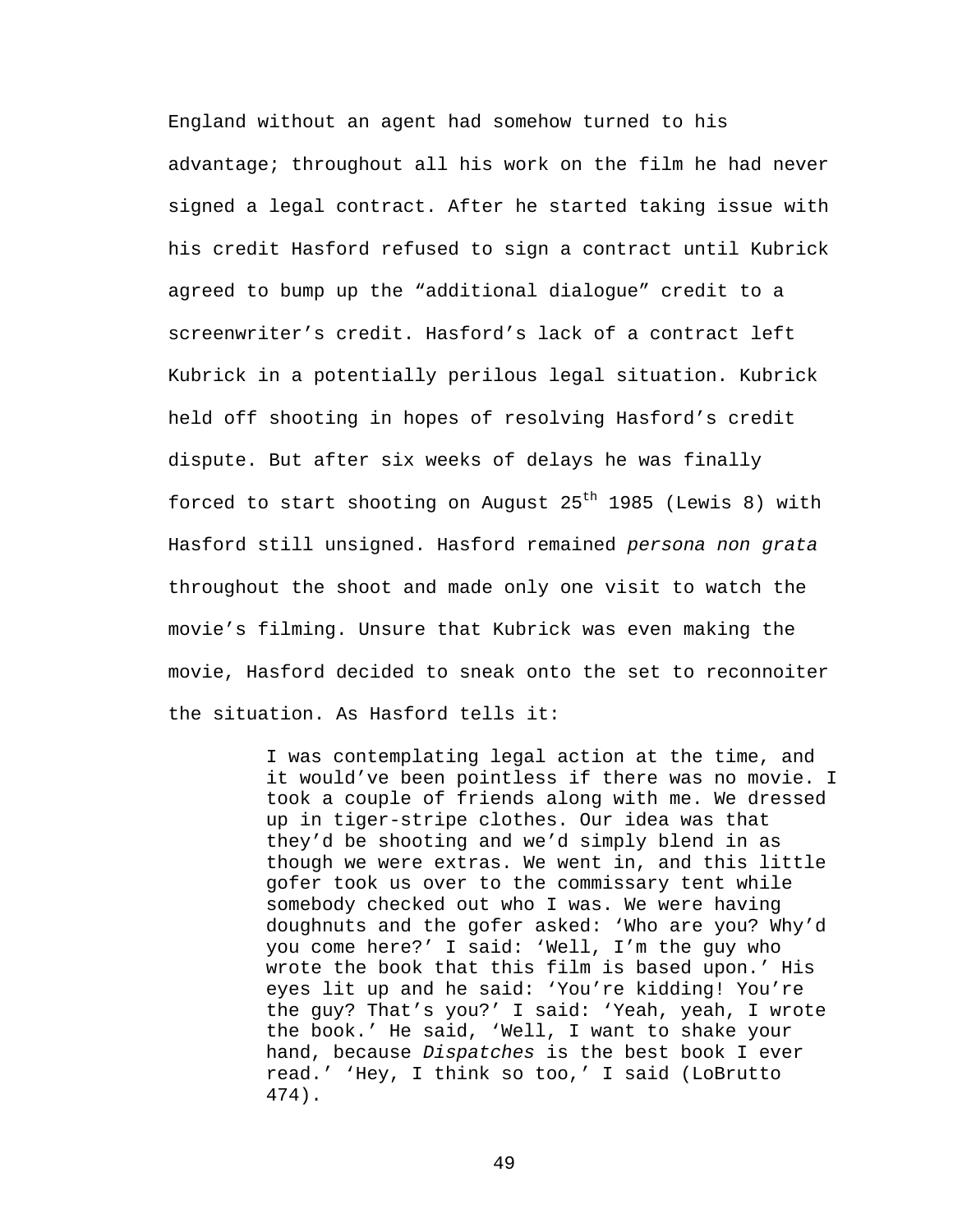He never made it back on the set again.

 Hasford remained unsigned throughout the entirety of the movie's filming. Months later, after the close of principal shooting, he sent the following gleeful letter on March 1, 1986:

> I finally pried a copy of the shooting script out of Stanley's famously anal-retentive fingers. It's 99% mine. I got records, copies, witnesses…I got this shit locked in concrete. So here is a motion picture written by a guy who has not signed any kind of contract nor made a verbal contract nor entered into an implied contract. This may be unique, I don't know. Stanley thinks I'm worried about collecting the relatively small amount of money he owes me for screenwriting, plus getting some kind of credit, while I'm thinking that until I have received the money and the credit I deserved and was promised, I own his fucking movie. . . (Lewis 8).

By May 20<sup>th</sup>, 1986, Kubrick relented and gave Hasford a full screenwriter's credit. When asked how he got Kubrick to back down, Hasford told Grover Lewis that he threatened to go to the press "and say, 'Hey, I'm a Vietnam veteran and Kubrick's ripping me off" (Lewis 9). According to Hasford, Kubrick was afraid such bad press would sink the movie and so gave in on the credit demand to mollify Hasford. Historically speaking, Hasford won his battle; he is credited as a full screenwriter for Full Metal Jacket and would have received an Oscar had the film won its nomination for Best Adapted Screenplay. Determining how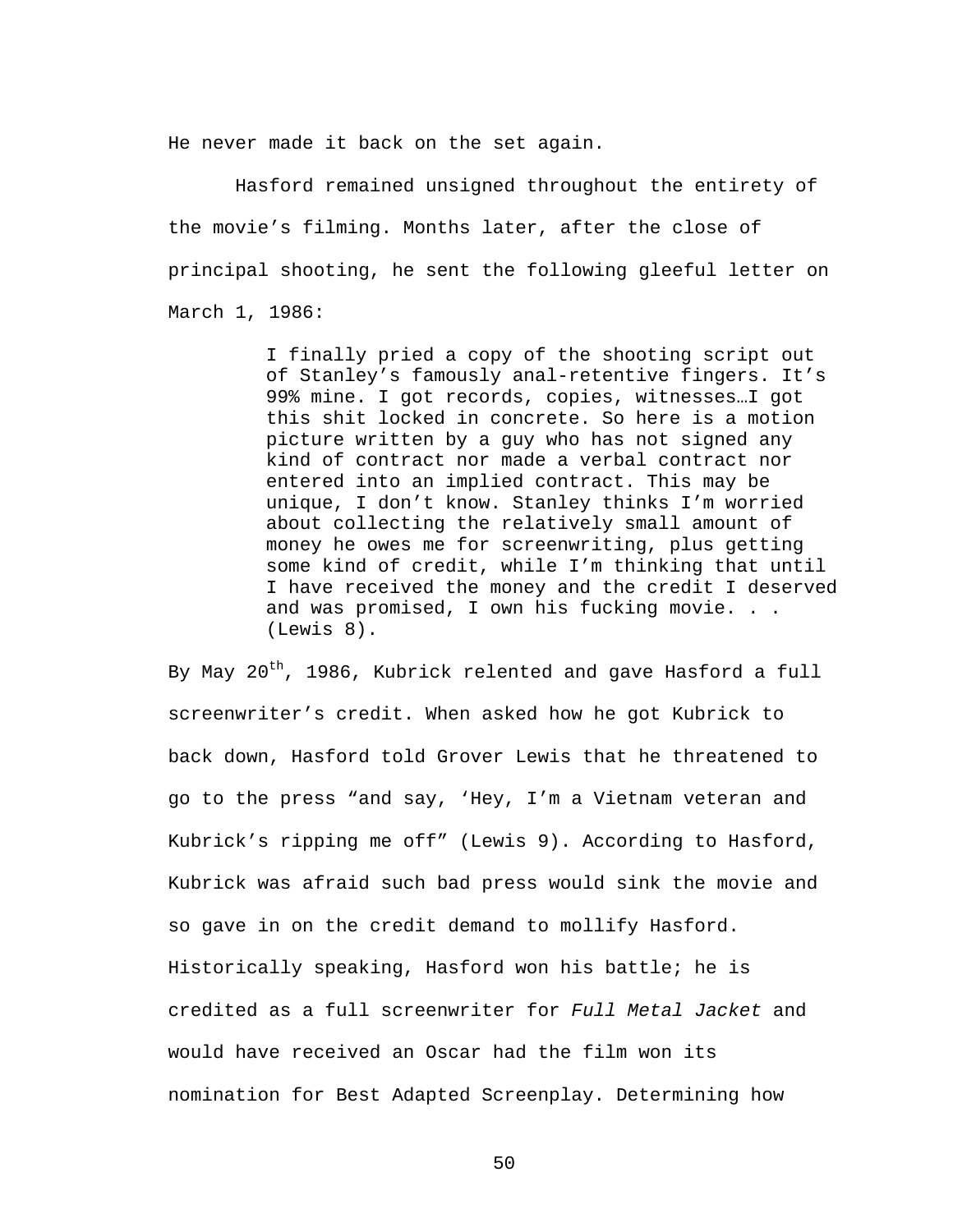much he (or Kubrick or Herr, for that matter) actually contributed to the screenplay is harder to know conclusively. Hasford claims that "99%" of the script was his, that essentially "those fuckers retyped my book and wanted to put their names on it" (Lewis 9). Herr claims that he and Kubrick each wrote and rewrote several full drafts before Hasford arrived later to make unspecified additions to their work. Figuring out the precise validity of Hasford's credit, however, is difficult because it is impossible to determine the three writers' separate contributions to the screenplay.

 Several problems exist in trying to determine anyone's contributions to the screenplay. The first is the collaborative nature of the writing process itself, which, as already mentioned, was organized like a resistance cell. As Hasford described it, "the only person who really knew what was going on was Stanley. . .Michael and I wrote things and handed them in, but we didn't have any idea what stuff Stanley used. He just twisted it all together. We were like guys on an assembly line in the car factory. I was putting on one widget and Michael was putting on another widget and Stanley was the only one who knew that this was going to end up being a car" (Carlton 2). Only Kubrick could have known exactly what each man contributed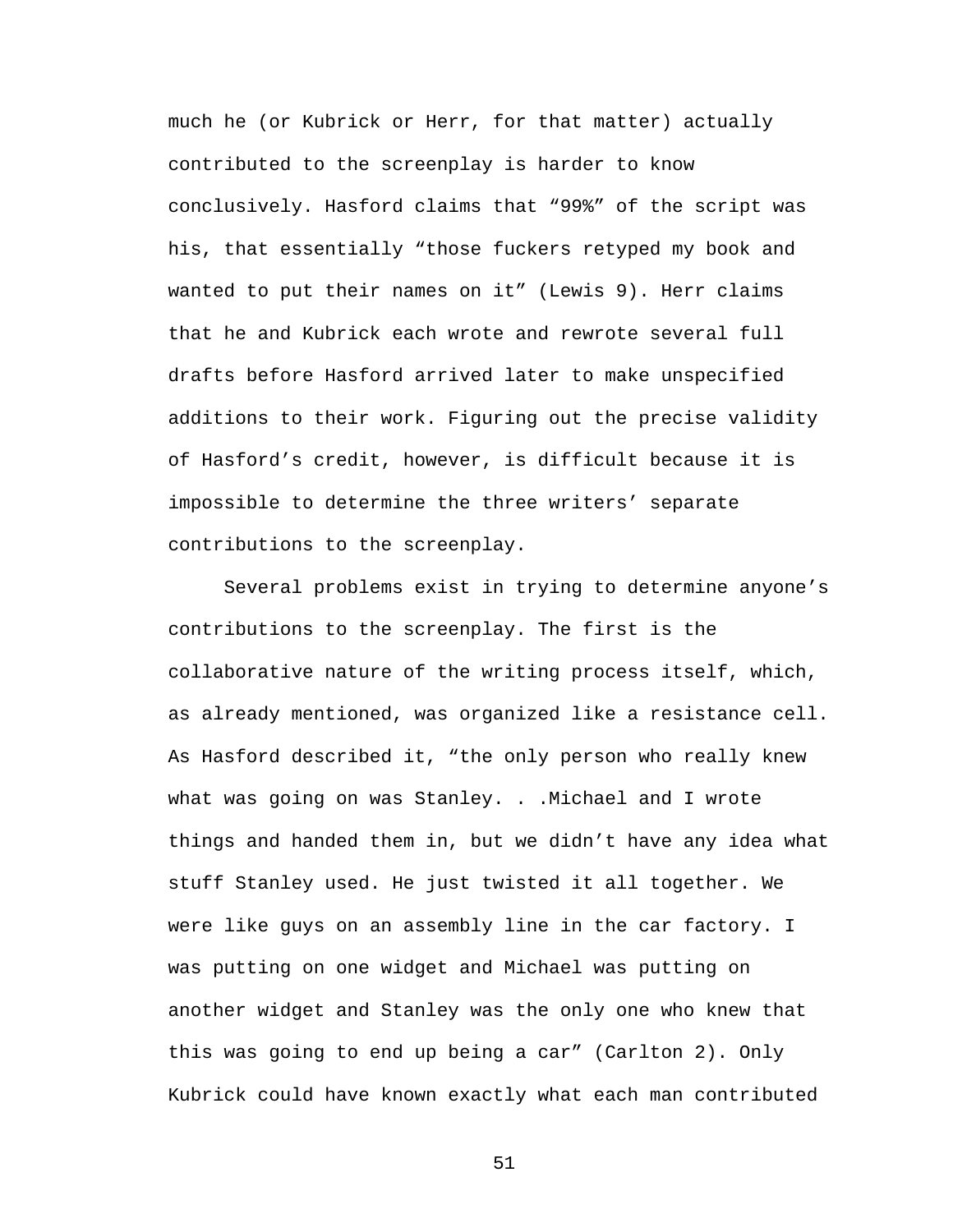throughout the drafting process, and he never spoke on the subject. The second problem is the relation of Kubrick's frequent rewrites to the actual shooting script the screenwriters produced. Kubrick continually rewrote scenes throughout the filming process. Though he strictly forbade his actors from deviating from the exact lines given in the script, the script itself would change as Kubrick would get new ideas. Thus even if exact contributions to the shooting script could be determined, the percentage of any one writer's input into the script might not correlate to the amount to survive Kubrick's constant rewrites. The final problem is the lack of access to even view the final shooting script, even if it would be later rendered partially inaccurate by rewrites. Michael Herr's early prose draft of the script is available, but bears little resemblance to the finished product. Meanwhile the officially published script of Full Metal Jacket omits anything that didn't end up in the theatrical cut of the movie. Since it incorporates every Kubrick rewrite that made it to the screen and leaves out any filmed or written scenes that didn't, closeness to or distance from the final shooting script cannot be determined. While these difficulties make it nearly impossible to pin down exactly how much or how little any one of the three co-writers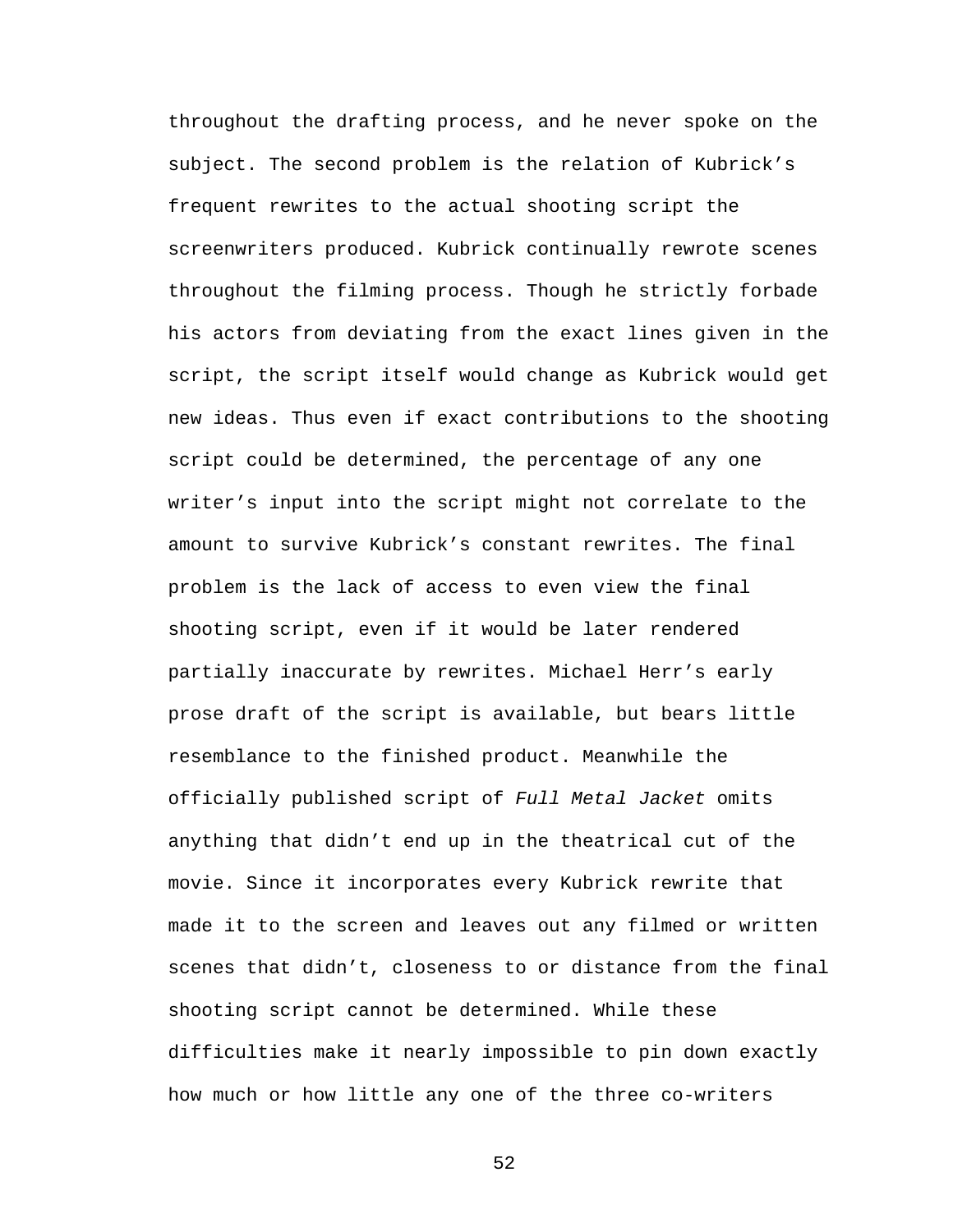added to the script, there is sufficient circumstantial evidence to get a good idea of how strong Hasford's claims are.

 While elements of the film deviate in places from the material in Hasford's novel, the film remains about as closely tied to the source material as it reasonably could be. It combines elements from what are two different sniper incidents in the book into one incident in the film and changes Cowboy's manner of death so that he dies by the sniper's hands instead of being mercy-killed by Joker. Otherwise it is remarkably faithful to the book, lifting the majority of its scenes and liberal chunks of dialogue directly from The Short-Timers. Though Michael Herr's book Dispatches was much better known than Hasford's book, only one scene taken directly from Dispatches –- the helicopter gunner scene–ends up in Full Metal Jacket. Though the heavy reliance on The Short-Timers helps Hasford's claim that "99%" of the unseen shooting script was his work, the puzzling absence of more scenes culled from Dispatches is even stronger support for his claim that Herr's biggest contribution to the script was his name. In a screenplay adapted from a novel, dialogue that is taken directly from the source text cannot be considered conclusive evidence that the original author contributed it to the screenplay;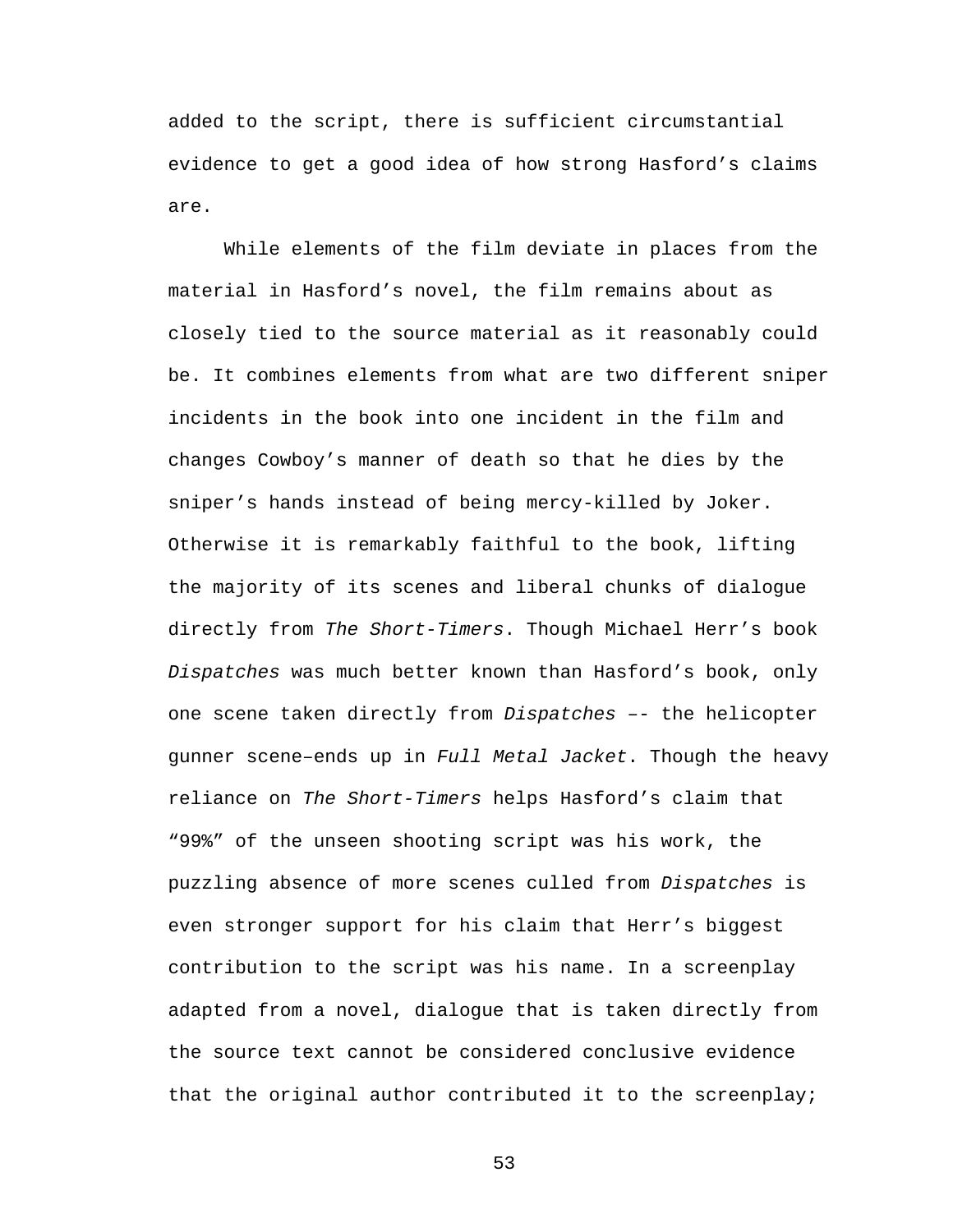there is no way to know how much dialogue taken from The Short-Timers stemmed from Hasford's trying to slip in his own work, and how much stemmed from Kubrick or Herr including lines from the book they liked. However, the number of references to The Short-Timers in the stage directions of the published Full Metal Jacket script is even more indicative of how strongly Hasford's work was imprinted on the language of the script. Though it is plausible to say that not every line of dialogue found originally in The Short-Timers that appears in the script had to have been inserted by Hasford, the numerous similarities in the wording of the stage directions to text in The Short-Timers is harder to explain as the result of Kubrick or Herr's writing independently of Hasford's influence. For example, what the script describes as "HARTMAN focuses all of his considerable powers of intimidation into his best John-Wayne-on-Suribachi voice" (46) appears in The Short-Timers as "our senior drill instructor focuses all of his considerable powers of intimidation into his best John-Wayne-on-Suribachi voice" (Hasford 29). The script's split descriptions "with the hard eyes of a grunt, the SNIPER fires her AK-47 rifle" and "the SNIPER is a child, no more than fifteen years old, a slender Eurasian angel with dark beautiful eyes" (113)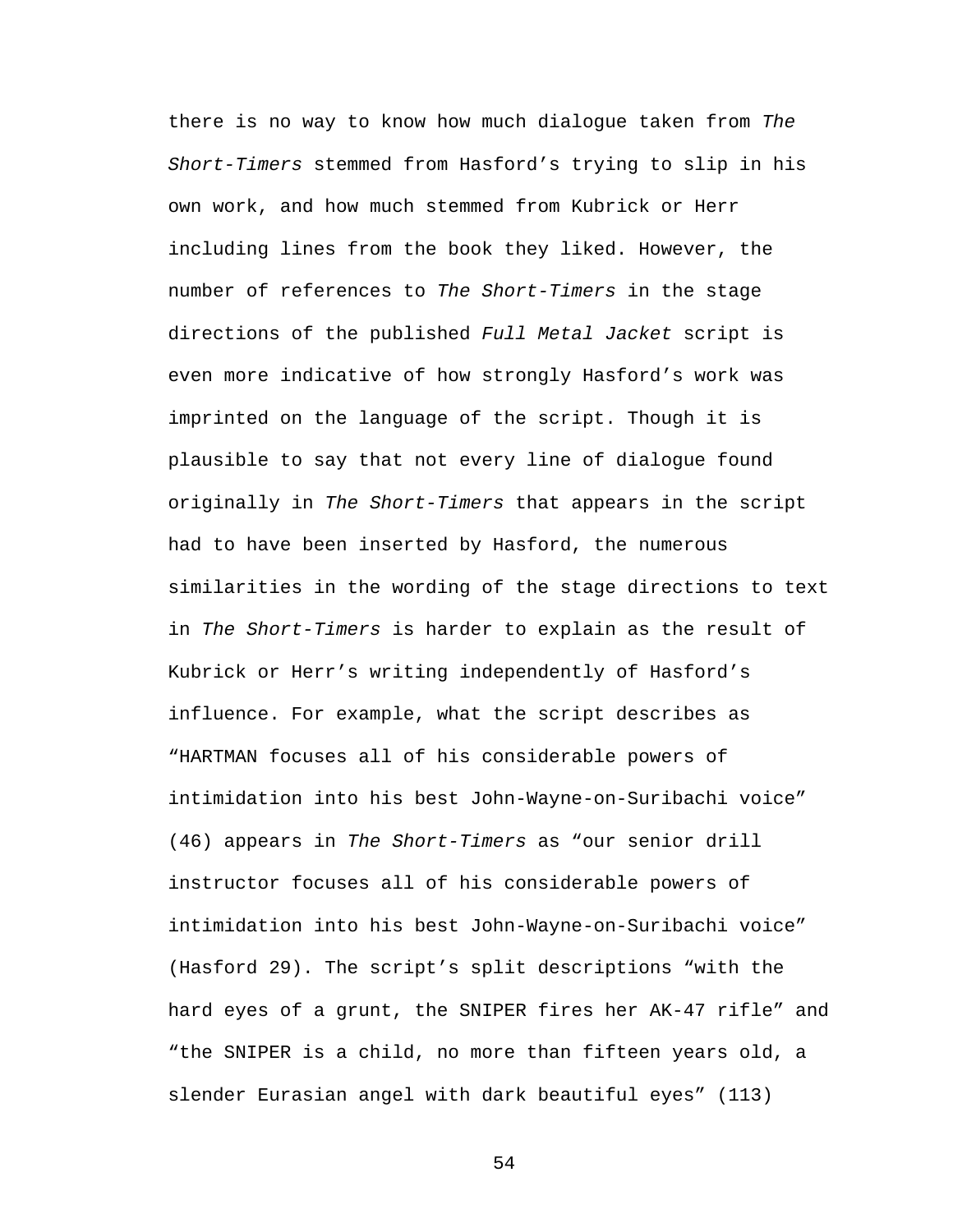shows up in the original text as "She is a child, no more than fifteen years old, a slender Eurasian angel with dark, beautiful eyes, which, at the same time, are the hard eyes of a grunt" (Hasford 116). Hasford's voice within the script stands out even stronger in the instances in which his specific slang shows up in sections that don't directly parallel the book. The Short-Timers makes one brief mention of a character called "Stoke, the Supergrunt" (Hasford 88), who makes no appearance nor is referred to in Full Metal Jacket. Nonetheless, the term still shows up in an unrelated scene in which the stage directions describe how a different character "gestures JOKER to stay put and moves forward like Supergrunt to check out the rest of the room" (113). If Hasford was a latecomer and minor contributor to the script as Herr's story and Kubrick's reluctance to grant him a screenwriter's credit would suggest, it would certainly be a fine but arguably neat coincidence that his specific language and slang became so internalized by the other two writers that it would permeate even the nondialogue sections of the script.

 Besides approaching the problem through a textual analysis of the published script, the issue of whether or not Hasford was likely to have deserved his full screenwriter credit should be considered within the context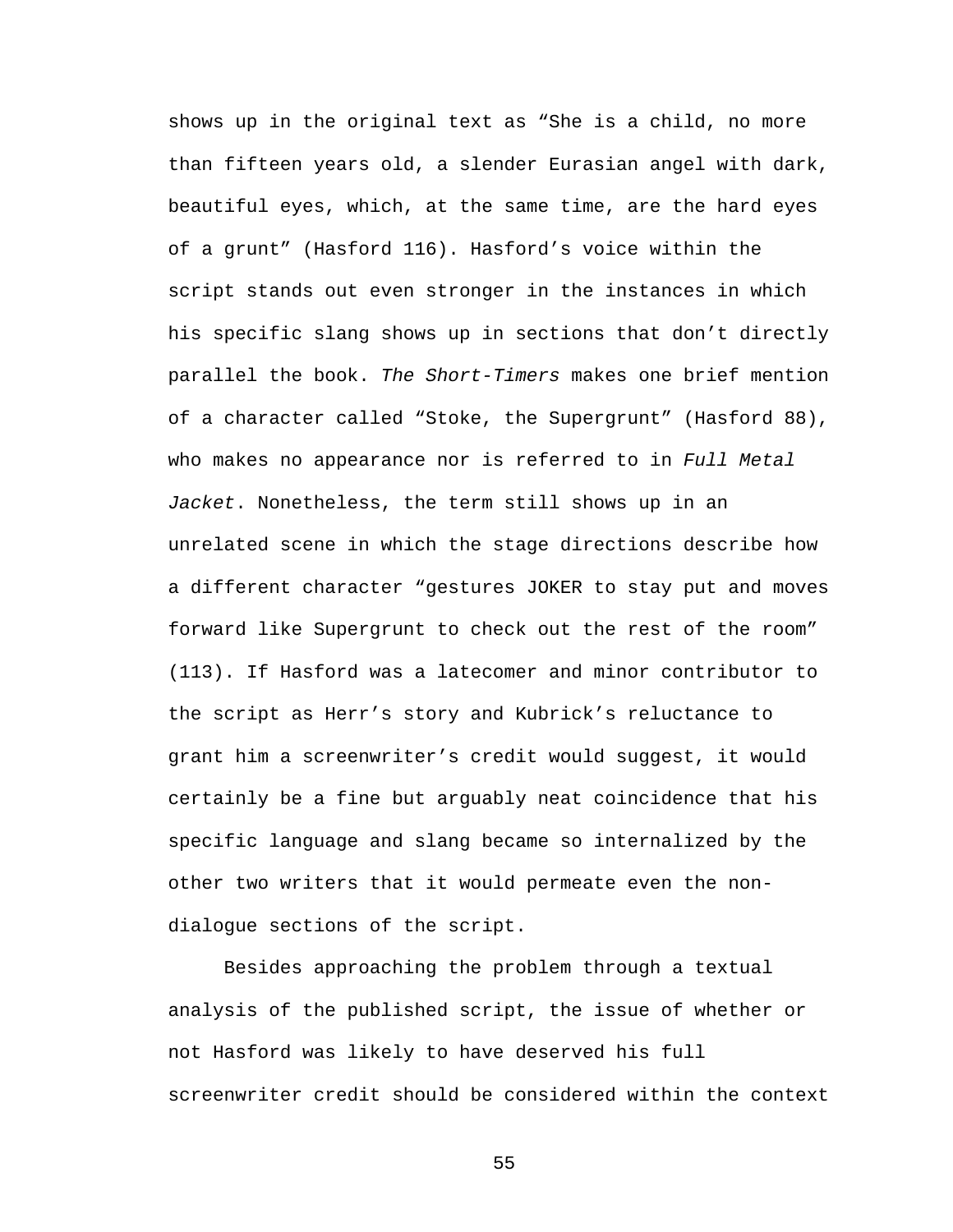of the filming. In addition to whatever portions of the novel made it into the script during the official screenwriting process, even more segments of his novel were lifted by Kubrick or others during filming. Actor Matthew Modine writes an entry in his journal halfway through filming that "Stanley asks me to look through The Short-Timers for good stuff for my CBS Newsreel Interview scene. I find this: 'Come one, come all, to the exotic Vietnam, the jewel of Southeast Asia. Be the first kid on your block to get a confirmed kill.' Michael Herr and Stanley agree on the choice" (Modine 89). Most of the dialogue spoken by all the actors in the Newsreel Interview scene can be traced directly back to the book, suggesting that whatever amount of that dialogue not already written into the script was taken directly from the novel by the actors, under encouragement from Kubrick but still subject to Kubrick's approval. Modine's recollection of taking dialogue directly from The Short-Timers under Kubrick and Herr's direction stands as proof that even if Kubrick was reluctant to credit Hasford's work on the screenplay, he had no qualms about directly inserting lines from Hasford's book behind the author's back. Kubrick was fanatical in terms of not allowing his actors license for unsupervised improvisation. Herr recalls how to Kubrick, knowing one's lines "meant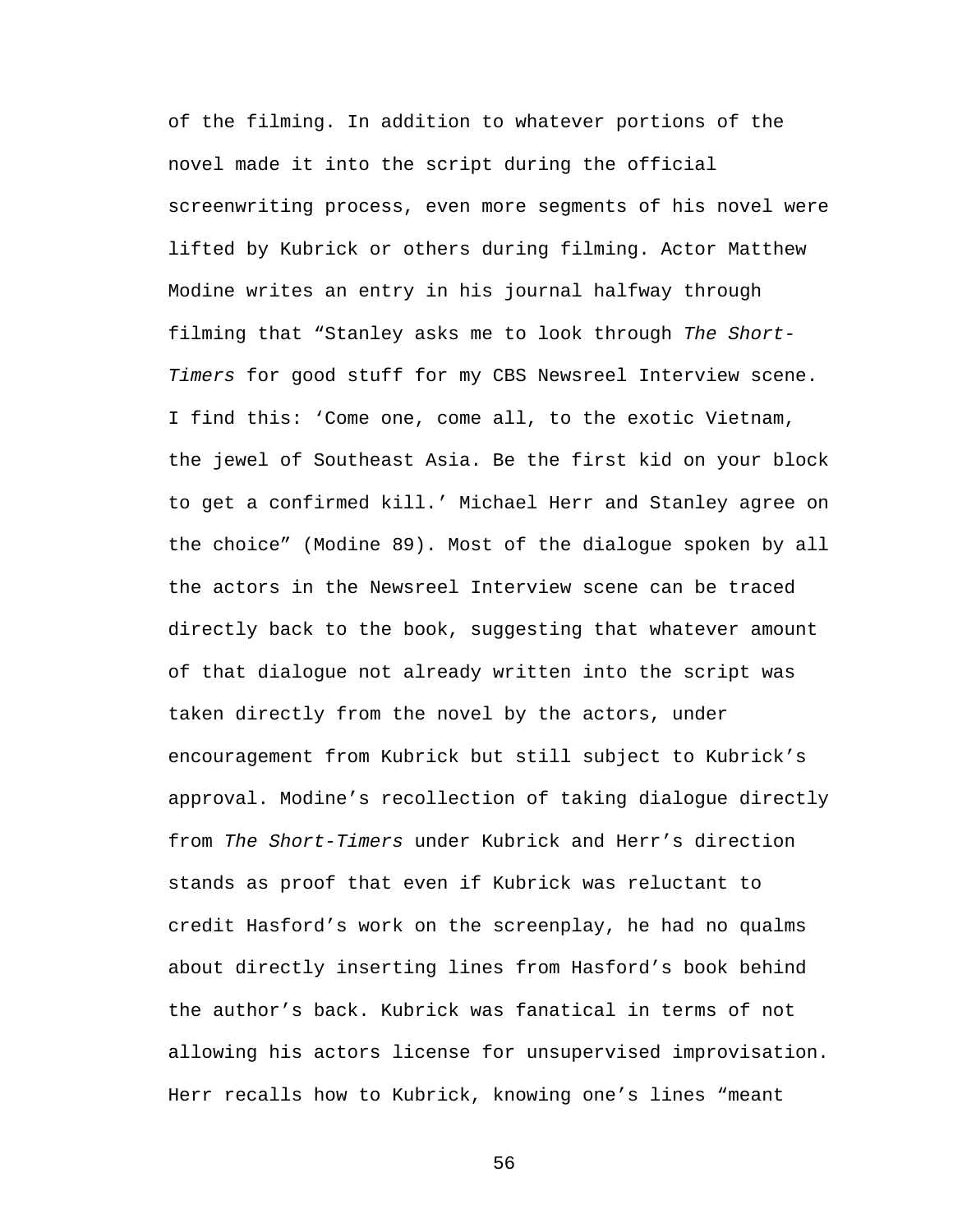that you had no other possible lines anywhere in your head, and certainly no lines of your own unless you were Peter Sellers or Lee Ermey" (59). In Full Metal Jacket, with the exception of some of Ermey's more colorful insults, an overwhelming number of those lines can be traced directly back to Gus Hasford's book.

 Ultimately, perhaps only three men really knew who contributed what to the writing of Full Metal Jacket. Of those three, Kubrick and Hasford are now dead, and Herr is a recluse. It is unlikely any of their exact contributions can ever be determined, but it is hard to imagine that Hasford's credit was undeserved. In his book on Kubrick, Michael Herr talked about how "Stanley's money pathology was one of the most amazing behavioral phenomenons I've ever witnessed. . .it's possible that a few of Stanley's ships sailed under Liberian registration, that his word was not necessarily his bond; and it's true, if you were only in for the money, I can see where you would feel undercompensated, some have said ripped off" (20). Kubrick met Hasford once and never wanted to see him in person again, while Michael Herr was one of his closest personal friends. It's possible that, as Hasford felt, "those fuckers retyped my book and wanted to put their names on it" (Lewis 9). It's possible Kubrick held an animus towards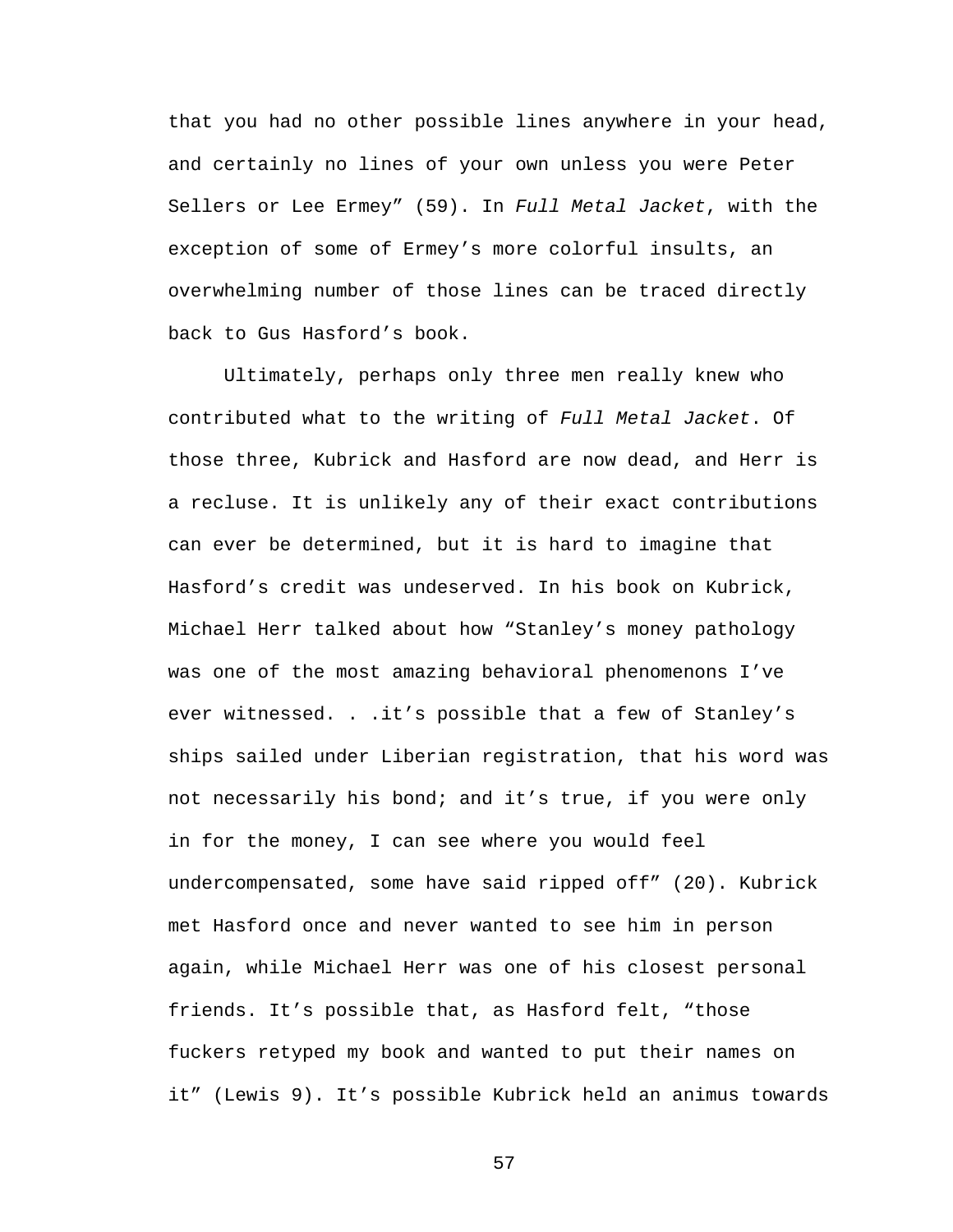Hasford and wanted to deny him the credit because of that. It's also possible that Kubrick's personality simply left him more likely to give his close friend a bigger piece of the financial pie and try to underpay Hasford as he tried to underpay many collaborators. Whatever the real reason was, Hasford had to fight bitterly for months before he received the credit he felt he deserved, credit that recognized his contributions to the screenplay and made him eligible to receive any awards it might win.

In the wake of Hasford's credit dispute it would be fair to say that he won the battle while losing the war. His already volatile relationship with Stanley Kubrick was reduced to a lingering series of bickering letters over R. Lee Ermey's involvement as both technical advisor and actor within the film<sup>22</sup>. He and Michael Herr, whom he had formerly

<u>.</u>

 $22$  After initially toying with the idea of trying to act as technical advisor himself, Hasford had lobbied for his old I.S.O. buddy Dale Dye (who was the inspiration for the character 'Daddy D.A.' in both The Short-Timers and The Phantom Blooper) to be given the job. Dye, who would go on to serve as technical advisor on Saving Private Ryan and Band of Brothers, turned down the chance to work on Full Metal Jacket to serve as technical advisor Oliver Stone's film Platoon instead. Kubrick then hired the little-known Ermey as technical advisor. During pre-production Kubrick then gave him the role of Sergeant Hartman after hearing Ermey acting out the part of a drill instructor while berating auditioning extras. Hasford was virulently opposed to Ermey's involvement, partly because he'd wanted his friend Dale Dye to win the part, partly because he felt Ermey was unqualified to be the technical advisor (Dale Dye allegedly compiled a list of over a hundred technical inaccuracies after only a cursory viewing of the film), and partly because he felt Ermey was the kind of careerist '"fucking pogue lifer" (Aaron 4) and Marine Corps P.R. man that represented everything he felt was wrong with the military. Even after the film's release Hasford continued to feud with Kubrick over Ermey's work on the film.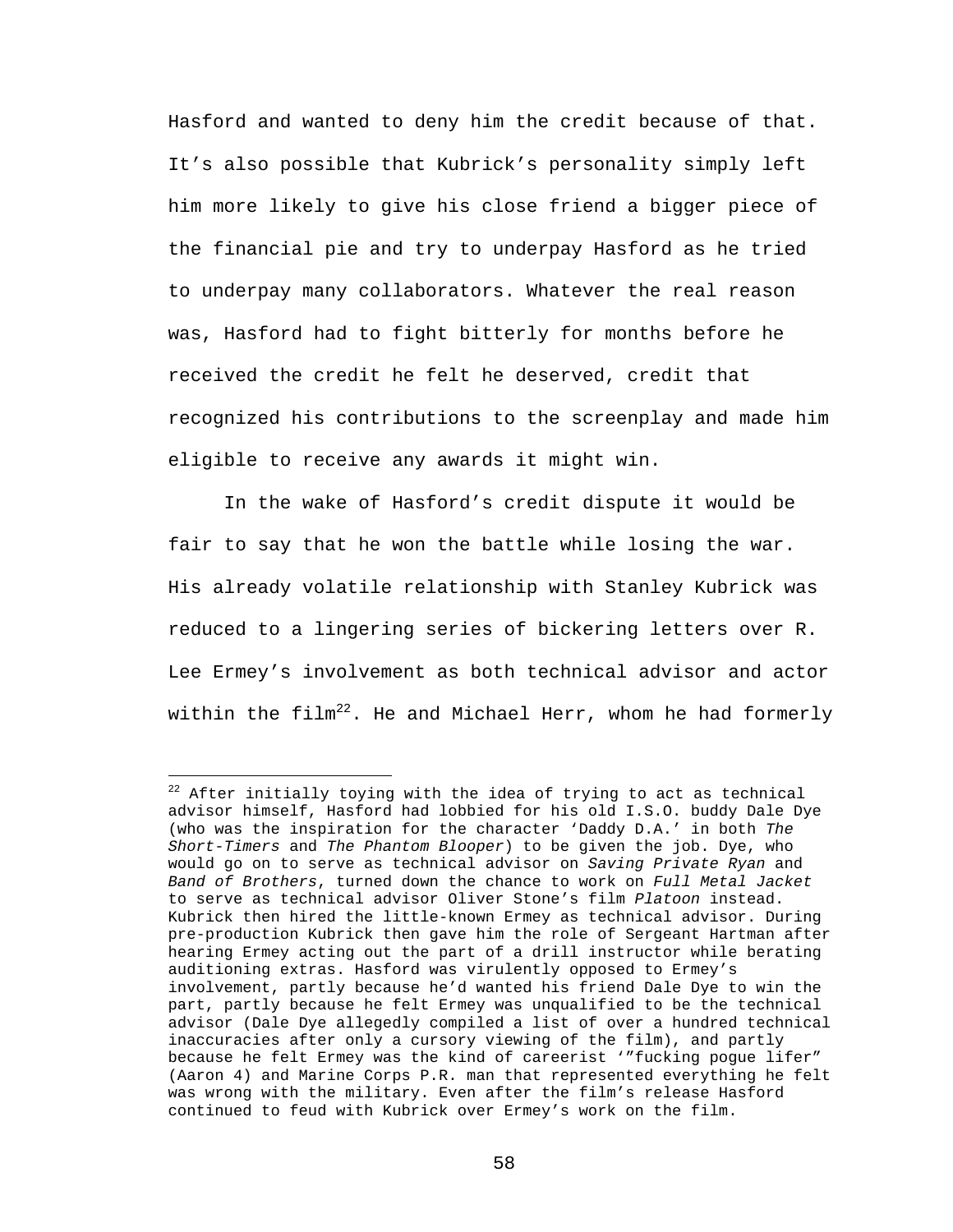referred to as a "big pal" of his, accused each other of being on "I'm speaking to him but he's not speaking to me" terms; while neither one bashed the other to the press, whatever friendship they'd had was over. Hasford burned enough bridges during the battle over his screenwriting credit that no one in Hollywood would hire him to work on a script again. At the time, though, there was still a movie to promote so Hasford was set up at the Westwood Marquis hotel to do press for the impending release of Full Metal Jacket. He spent two weeks doing phone interviews and gloating to his friends that he could order all the twentyfive dollar hamburgers from room service that he wanted. He would brag to his I.S.O. buddies about how expensive the hamburgers were but scoff at their suggestion that he simply order steak instead. "What,' Gus cried, 'and go back on my raising? Burgers are still my meat" (Lewis 9). Sometimes Hasford would wander down to the hotel bar, make some new friends and invite them up to his suite for comped hamburgers and milk, which he would have served in a silver wine bucket. At the end of two weeks Hasford went to Kubrick's accountant for pocket money only to be told that his hotel bill came to \$26,000 and was still being written off the expense budget he'd hoped to draw from. Hasford, always naïve about money matters, wanted to know why he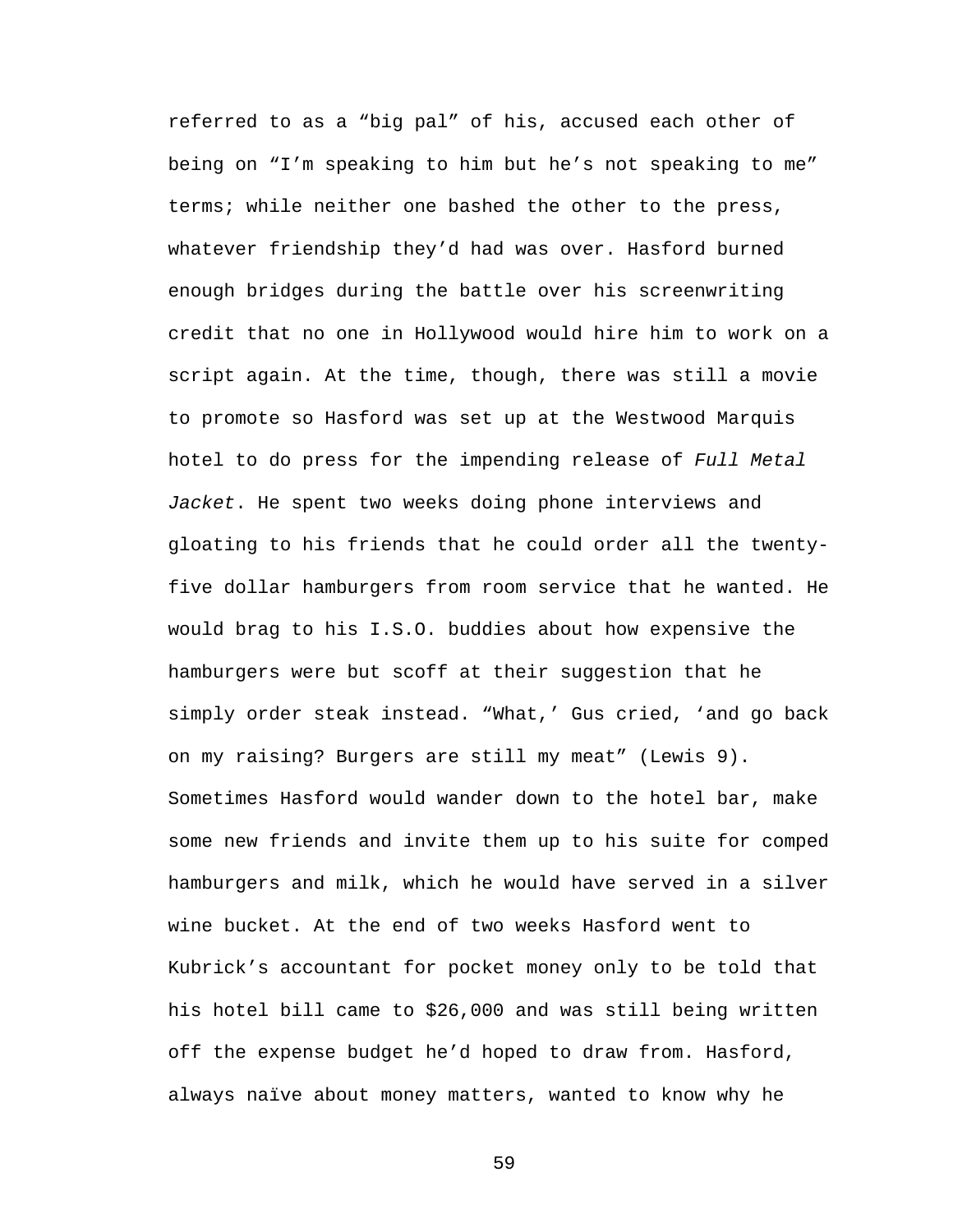hadn't been given money for lodging so he could've pocketed it and stayed at a motel instead (Symposium 13). Still negotiating his own deals, he had been brushed off with net points in the film's profits instead of gross and accounting tricks assured that he never saw a penny of them. He reportedly told his friends that the sum total he made off of Full Metal Jacket was the \$20,000 he received for his screenplay credit.

 Following the film's release Hasford briefly enjoyed what would be the most successful period in his life. His second novel and sequel to The Short-Timers, The Phantom Blooper, was picked up by Bantam books for eventual publication in 1990. With the advances from The Phantom Blooper and his Full Metal Jacket money, Hasford could spend freely for the first time in his life. He bought a Jeep, a big-screen television, a VCR, and of course more books for his growing collection. He drove his Jeep crosscountry so he could feed his life-long Civil War obsession by touring battlefields in the South. He moved to San Clemente, California and wiled away hours lying on the beach or fiddling with new writing projects. He dated a series of beautiful women but success in romance eluded his grasp as he feared they were only after his newfound money. During this time his ex-wife Charlene, whom he hadn't seen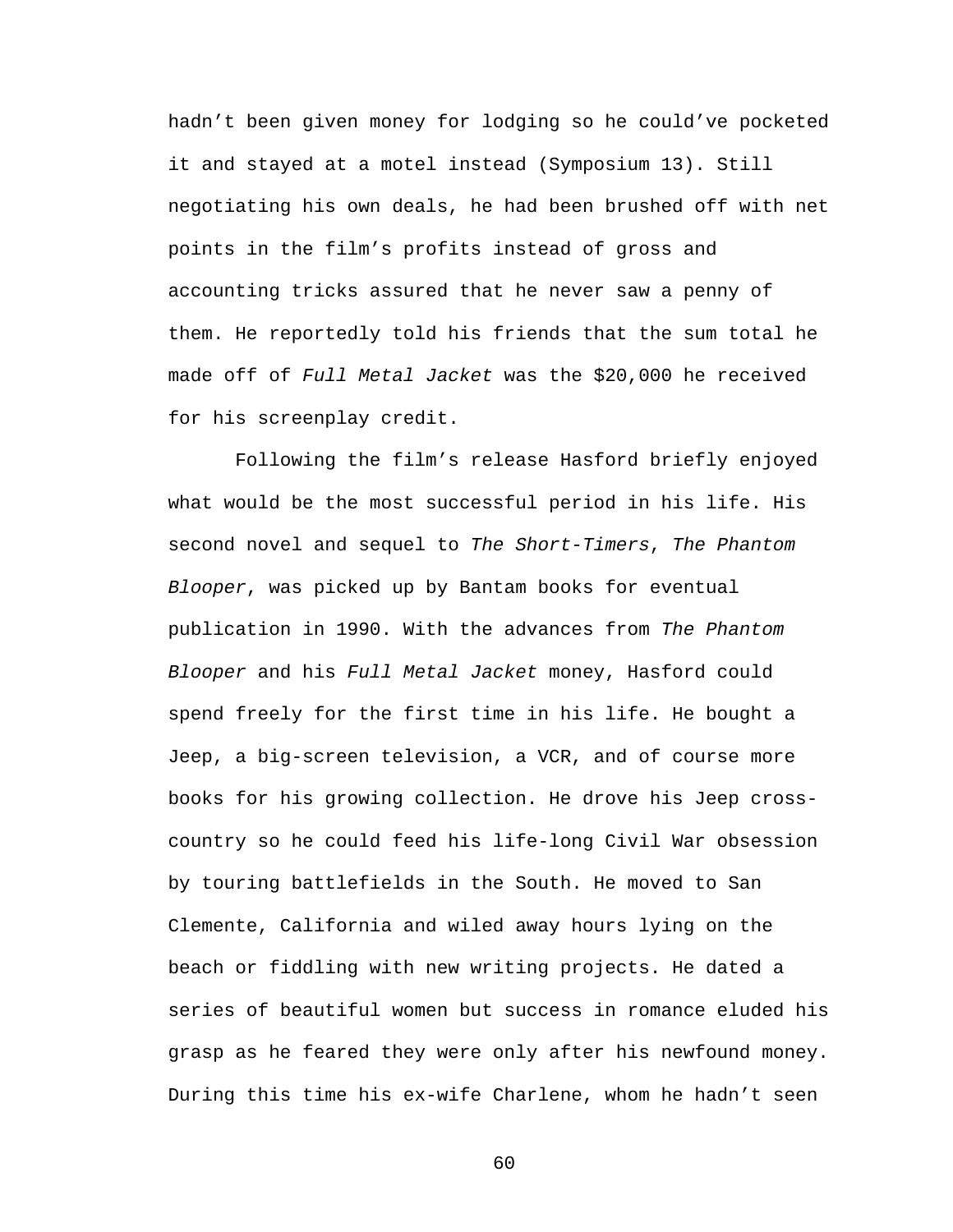in over a decade, looked him up after seeing his pictures in the press in the hopes that he would invest \$25,000 in a phone-sales scam her new husband was directing; he refused and told his friends the story "with a mixture of rue and wrath" (Lewis 10). When the Writers Guild of America announced their award nominees on February  $11<sup>th</sup>$ , 1988, Hasford found himself nominated for Best Adapted Screenplay along with his old friends Kubrick and Herr. A week later he was nominated for the same honor for the Academy Awards; Gus Hasford, high school dropout from Russellville, Alabama, had the chance to win an Oscar. Hasford downplayed the honor, telling his friends that he wouldn't be attending the ceremonies because "I'd have to wear a tuxedo," yet still asked Grover Lewis' wife to quietly put together an Oscar party for him (Lewis 10). Life had never been better for the long-struggling writer.

And then a month later, when on March  $21^{st}$ , 1988, the L.A. Times broke the story that he was being sought by the California Polytechnic State University Police for having stolen roughly 10,000 library books from libraries across the world.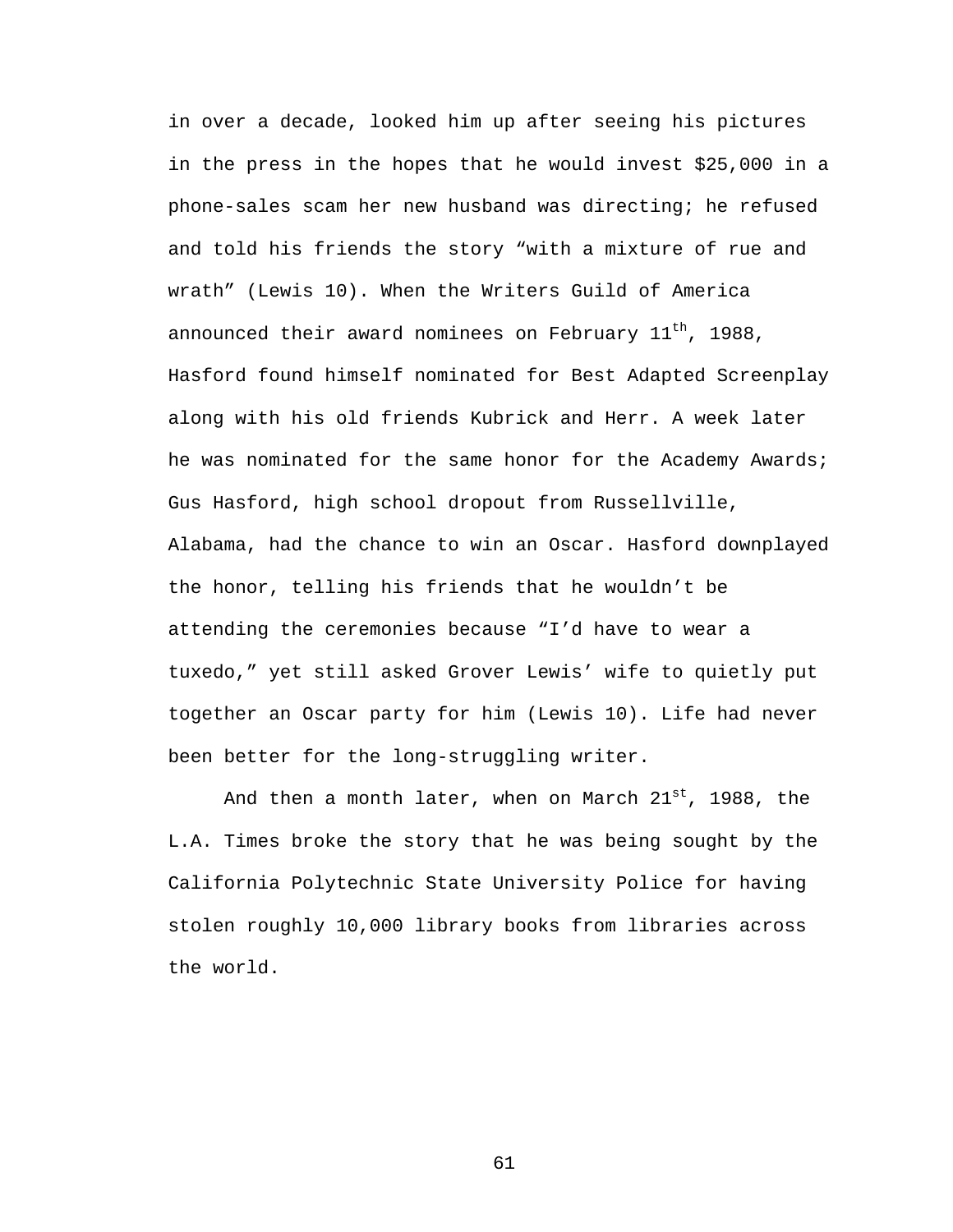## CHAPTER IV

## THE PHANTOM BLOOPER

The Phantom Blooper, like The Short-Timers, is divided into three sections and picks up shortly after its predecessor leaves off. The first section, "The Winter Soldiers," is the closest in subject matter to The Short Timers, depicting Joker's acrimonious relationships with the "pogue lifers" that make Marine life miserable. The Phantom Blooper begins with Joker having lost his rank as an unofficial censure for Cowboy's death and waiting out the remainder of his tour at Khe Sanh's combat base during its infamous siege. Rumors abound that the Phantom Blooper, an American grunt armed with a bloop gun<sup>23</sup>, has been actively fighting with the Vietcong against his former comrades. After a raid against the base affords him the opportunity for revenge against the pogues (who take undue credit and paint their inaction during the raid as bravery), a slightly-unbalanced Joker takes off outside the wire to try to hunt down the Phantom Blooper, who he is convinced has been killing off his friends. Instead of finding the Phantom Blooper, Joker is captured by the Vietcong at the section's end and the novel then begins in earnest.

 $\overline{a}$ 

 $23$  M-79 grenade launcher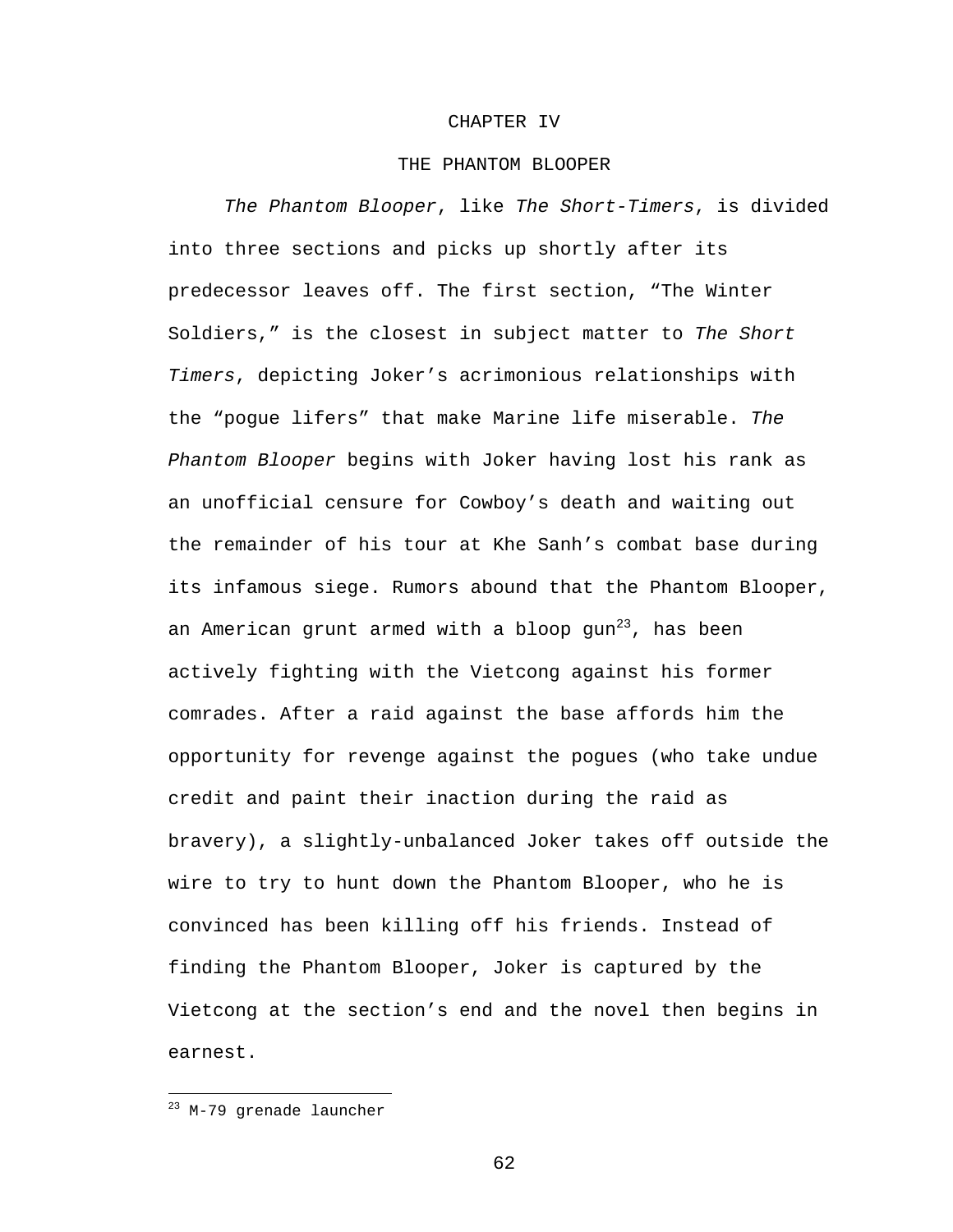Hasford's overriding desire in both novels is to shred any notion that the Vietnam War was good or honorable. In The Short-Timers, the tactic he chose towards that goal was to depict the routine horrors perpetrated on and by the American soldiers in-country. Those horrors were contrasted with the clean imagery of war represented by John Wayne and to discredit the idea that the Vietnam War held anything in common with the kind of war shown in Hollywood movies. Joker's character arc in The Short-Timers is designed to annihilate any romantic ideas about how going to war affects the men who fight it. War as shown in John Wayne movies depicts leaders whose job requires them to have square jaws and look heroic when they storm a beach; war as shown in The Short-Timers turns Joker into a leader whose job requires him to shoot his only friend in the head. Though there are plenty of horrors to be found in The Phantom Blooper, Hasford shifts his rhetorical tactics to attack the war from another flank. If Joker's gradual transformation from bystander to leader is the central focus of The Short-Timers, then humanizing the Vietcong through the lens of Joker's experiences so the reader will no longer see them as "scrawny rice-munching Asian elves" (Hasford 189) is the central focus of The Phantom Blooper.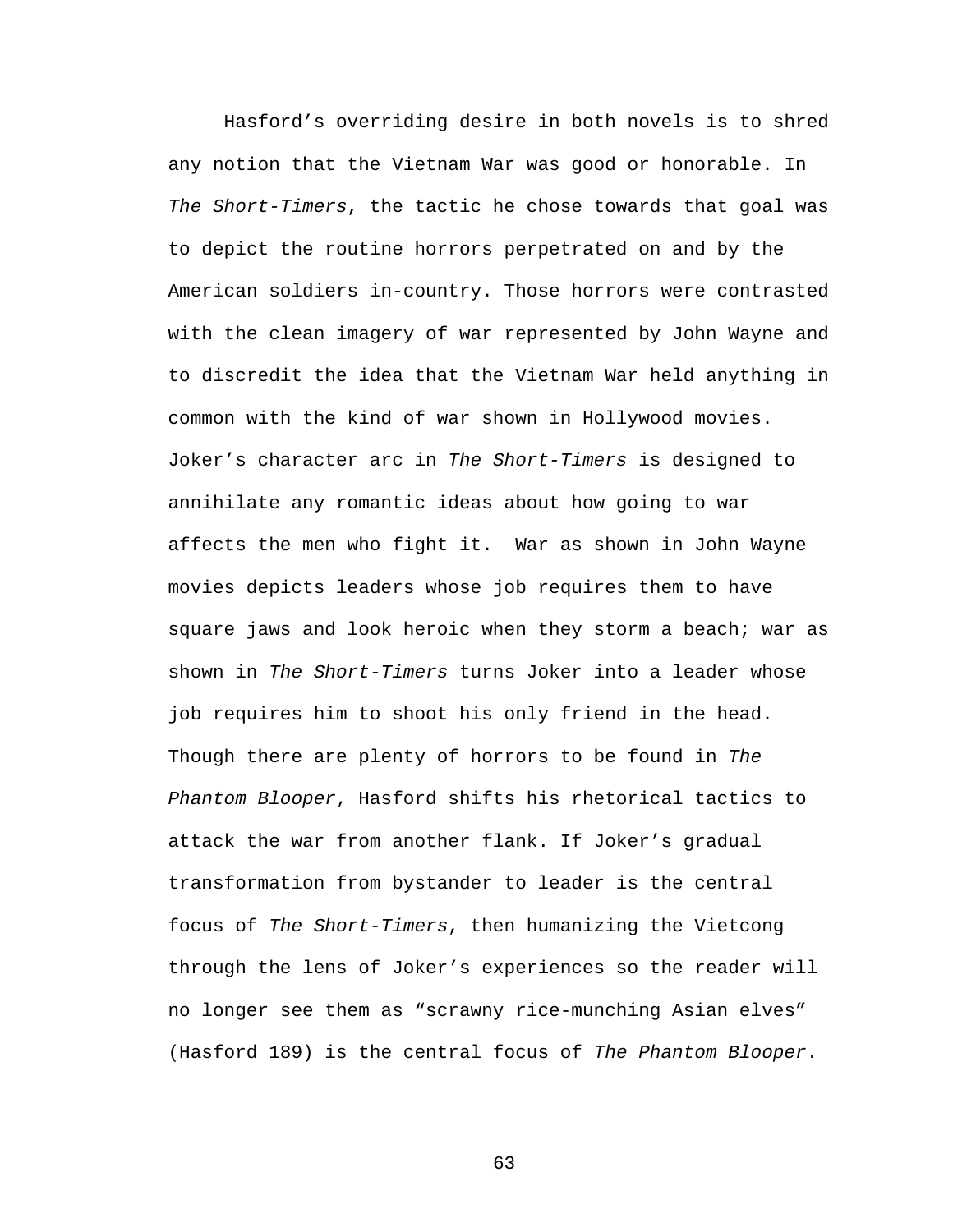The Phantom Blooper employs two tactics in its drive to humanize the Vietcong, highlighting the similarities the grunt Marines shared with the grunt Vietcong, similarities that foot soldiers in every conflict have in common, and repeatedly stressing the similarities between village life in Vietnam and small town life in the United States. Emphasizing the respect the Marines had for the Vietcong as fellow fighting men is a theme that pops up once or twice in The Short-Timers; Hasford depicts how the Marines admire the Vietcong soldiers for their toughness and bravery even when that toughness and bravery is directed against U.S. Marines. One such scene depicts a hard to kill Vietcong fighter who survives repeated attacks from an American helicopter and who brings it down with only his AK-47. The Vietcong's courage is met with "applauds and cheers and whistles," and one Marine comments "that guy was a grunt." The whole squad "talk[s] about how the NVA grunt was one hell of a hard individual and about how it would be ok if he came to America and married all of our sisters and about how we all hope he lives to be a hundred years old because the world will be diminished when he's gone" (Hasford 126). Even though the Vietcong's courage results in the loss of a helicopter and the (presumed) death of some of their own comrades, the grunt Marines respect this Vietcong because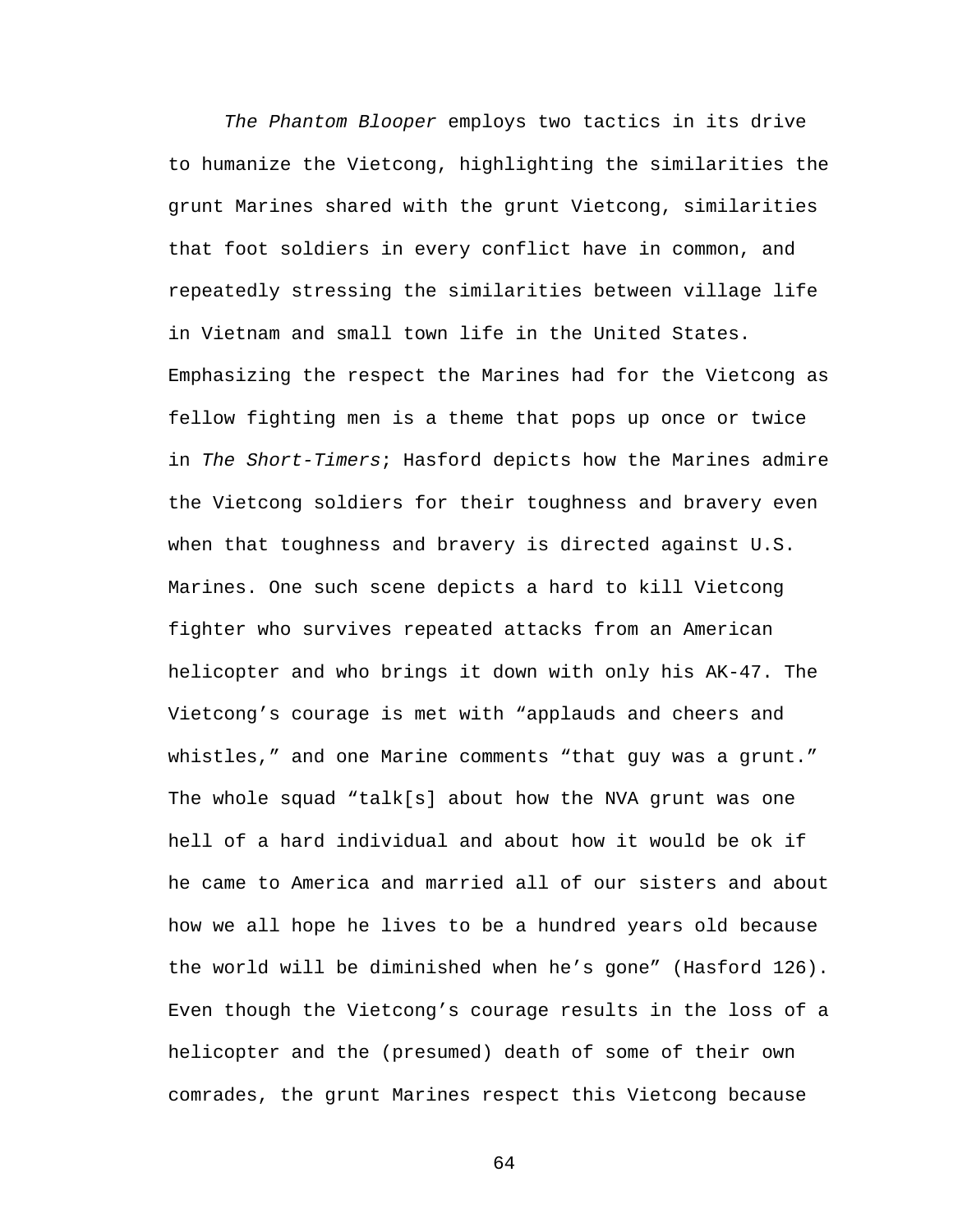they have more in common with him, a grunt facing the horrors of the battlefield and doing his best to survive, than they do with their own rear-echelon personnel. That show of the Marines' respect for their adversaries is picked up and amplified further in The Phantom Blooper. After the raid on Khe San where he is knocked unconscious by the last act of a sapper he kills, Joker and a friend "drink a toast to the Viet Cong grunt dead on the deck at our feet, an enemy individual so highly motivated that he KO'd my fat American ass even after I dinged him and zapped him and wasted him and killed him, in so many ways, so many times" (Hasford 43). In The Phantom Blooper's second section, after being taken prisoner, Joker muses how "as a Marine it took me two years in the field to stop underestimating the Viet Cong. It was just like learning about sex--everything anybody had ever told me about the subject was bullshit" (Hasford 91). Later on, Joker is taken along by his captors on raids and displays nothing but professional respect for the Vietcong as fellow grunts. Watching one fighter fieldstrip his rifle "by the numbers, fast, not missing a beat," Joker comments "he's an enemy of my government, but I think he's good people, a real pro, a raggedy-assed rice-propelled Asian grunt." He then sums up his admiration for the man, both as an individual and as a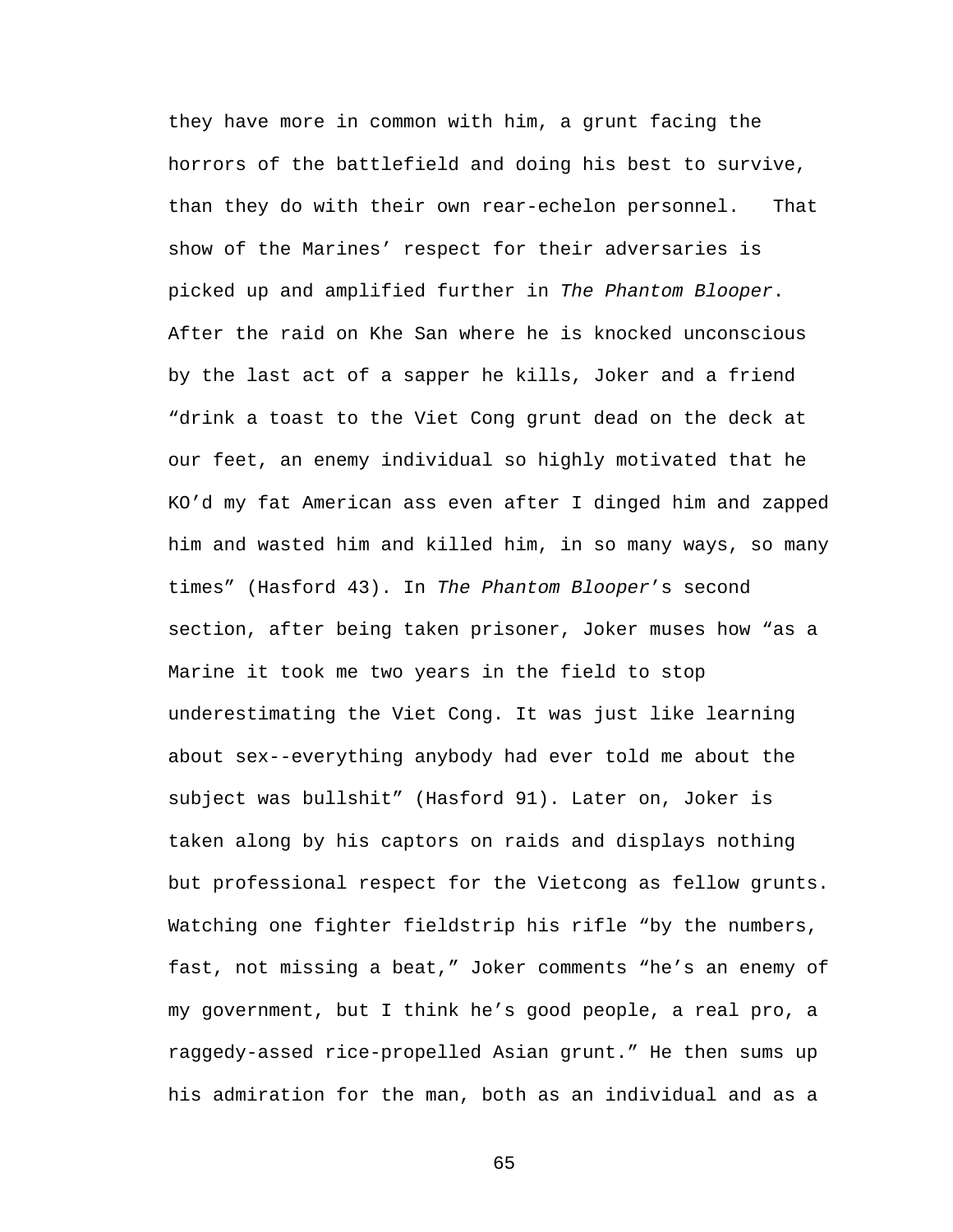representative of the Vietcong as a whole: "Sometimes the respect between men who fight against death from opposite sides of the wire can become bigger than flags. To kill a man as dedicated as Commander Be Dan would require another man of equal dedication. And dedicated men are so rare that Commander Be Dan is practically assured of immortality" (Hasford 156-7). To Joker, and by extension in this case Hasford, though the Vietcong may be his government's enemy, they are not his enemy. In his opinion, dedicated grunts deserve respect no matter which side they fight on. Joker sums up his thoughts on the Vietcong long into his captivity:

> When I first came to the village over a year ago I said to myself: These are not reservation Indians. These Vietcong people are not Asian mutants like the Vietnamese I saw as a Marine, not those sad, pathetic people with a cloned culture and no selfrespect, greedy and corrupt, ragged shameless beggars and whores- Tijuana Mexicans. These Vietcong people are an entirely different race. They are proud, gentle, fearless, ruthless, and painfully polite (Hasford 63).

Besides emphasizing his respect for the Vietcong as fighters, Hasford's main technique to humanize the Vietcong in The Phantom Blooper is through the consistent use of similes and imagery that stress how similar the Vietcong are to average small town Americans, instead of how different. Joker's commentary on his captivity in the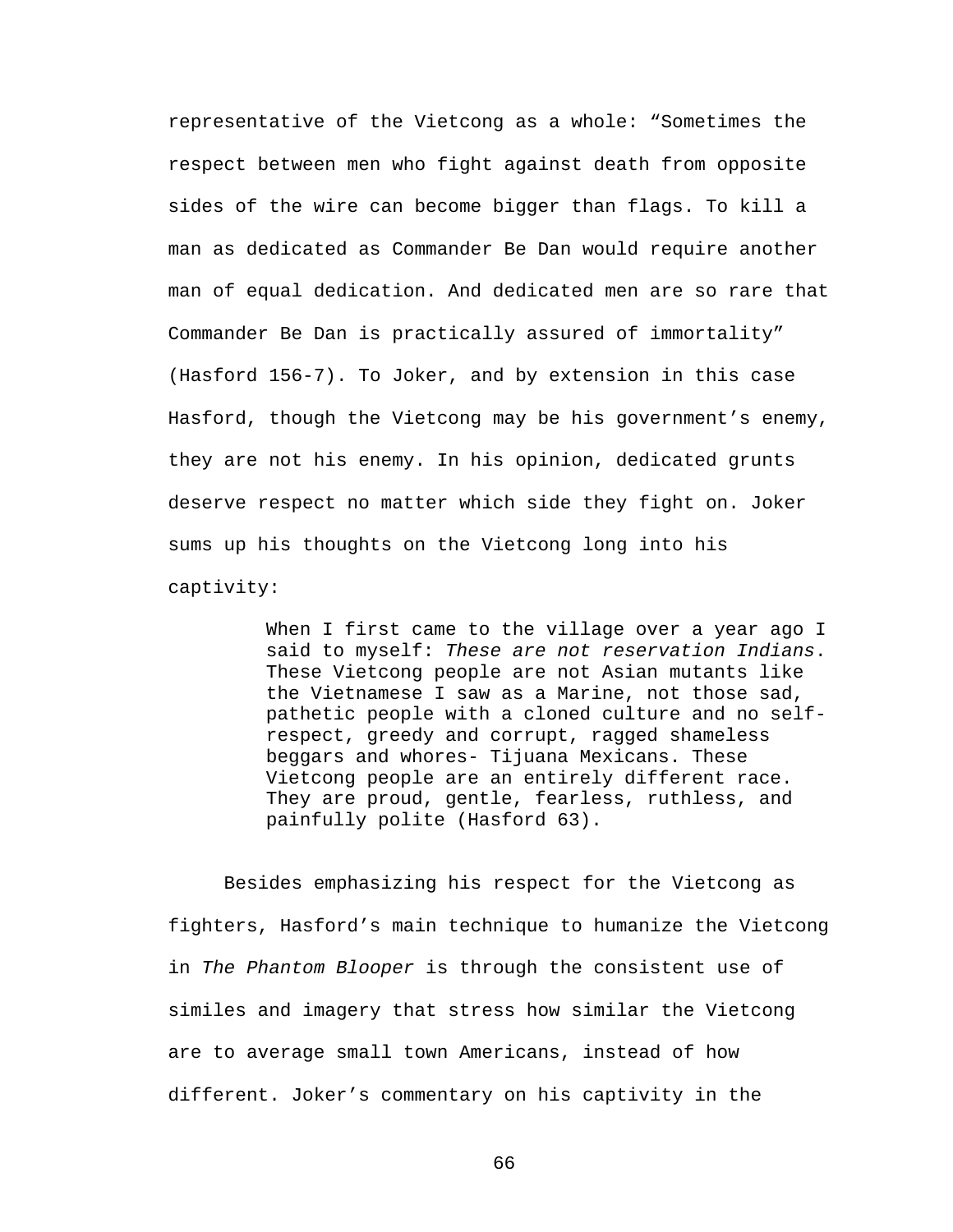Vietnamese village of Hoa Binh continually comes back to comparisons that point out how similar life there is to life in his native Alabama. During a lunch break from planting rice with the Vietcong, while "eating the fish and rice, [Joker] think[s] about how my dad and I, after a long morning of plowing with a mean mule, used to eat lunches of cornbread, mayonnaise and tomato sandwiches, poke salad in a brown paper sack, and well water in Mason jars" (Hasford 77). The Vietnamese saying "Rice fields are battlefields" also reminds Joker of home, leading him to comment "nobody ever said that back in Alabama, but somebody should have said it, because we had the same war, grow to eat, eat to live" (Hasford 75). An antique printing press used to print out communist propaganda pamphlets makes Joker think that "obviously [it] is well cared for or it would not work at all. It's like the old John Deere tractor we had on the farm back in Alabama. My dad would always say, 'it's held together with spit and baling wire. Don't look at it the wrong way or it will fall apart" (Hasford 115). Watching a Vietcong sergeant making his own cigarette causes Joker to note that "he's rolling his own, like my grandfather used to do" (Hasford 102). A Vietnamese wedding "reminds [him] of Decoration Day back in Alabama, when all of your cousins and aunts and uncles that you don't know are trying to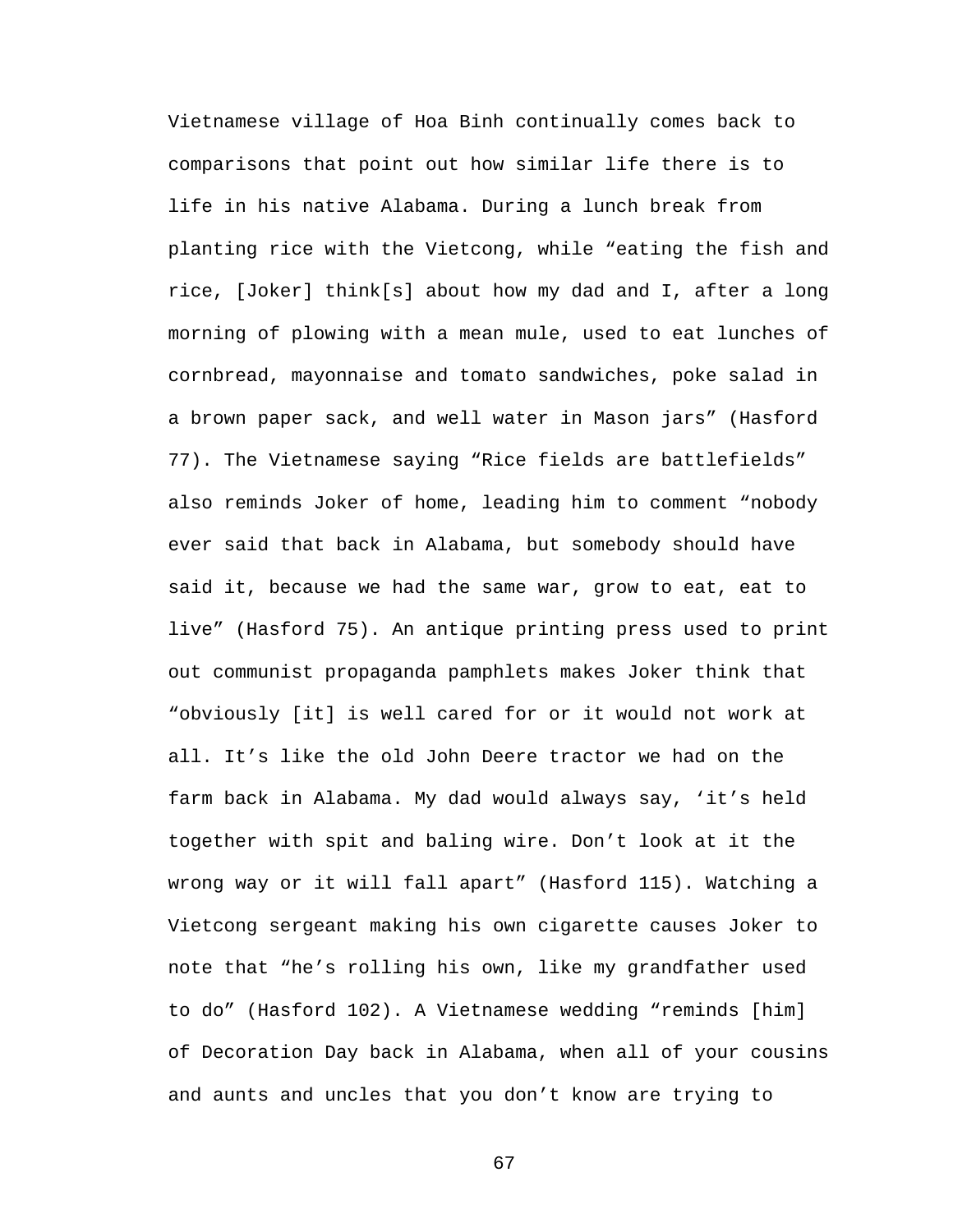introduce themselves to you all at the same time" (Hasford 139-140, a water buffalo strikes him as being "just like a cow back in Alabama if the cows were built like dinosaurs" (Hasford 141) and a VC grandmother helping to make homemade grenades "like a chamber of commerce volunteer dipping candy apples at the country fair" (Hasford 162). Hasford's language strives to make the Vietcong no more unfamiliar than very, very distant cousins of the sort of Alabama farm folk Joker grew up with rather than inscrutable, impossible-to-relate-to foreigners plucked from the stone age.

The Phantom Blooper also reverses the American-centric perspective to a Vietcong-centric perspective in some instances as a way of further highlighting the similarities between the Vietcong and their American adversaries. The plot device Hasford uses to explain why Joker is kept captive in a village instead of being shipped north to the Hanoi Hilton twists on its head one of the more prevalent stereotypes of Asians: several important figures in the village want to keep Joker around so that they might try to understand his inscrutable Western mind. Joker's patron/protector/surrogate father/captor, an elderly Vietcong fighter called the Woodcutter, initially convinces the town council to keep Joker in their village because "to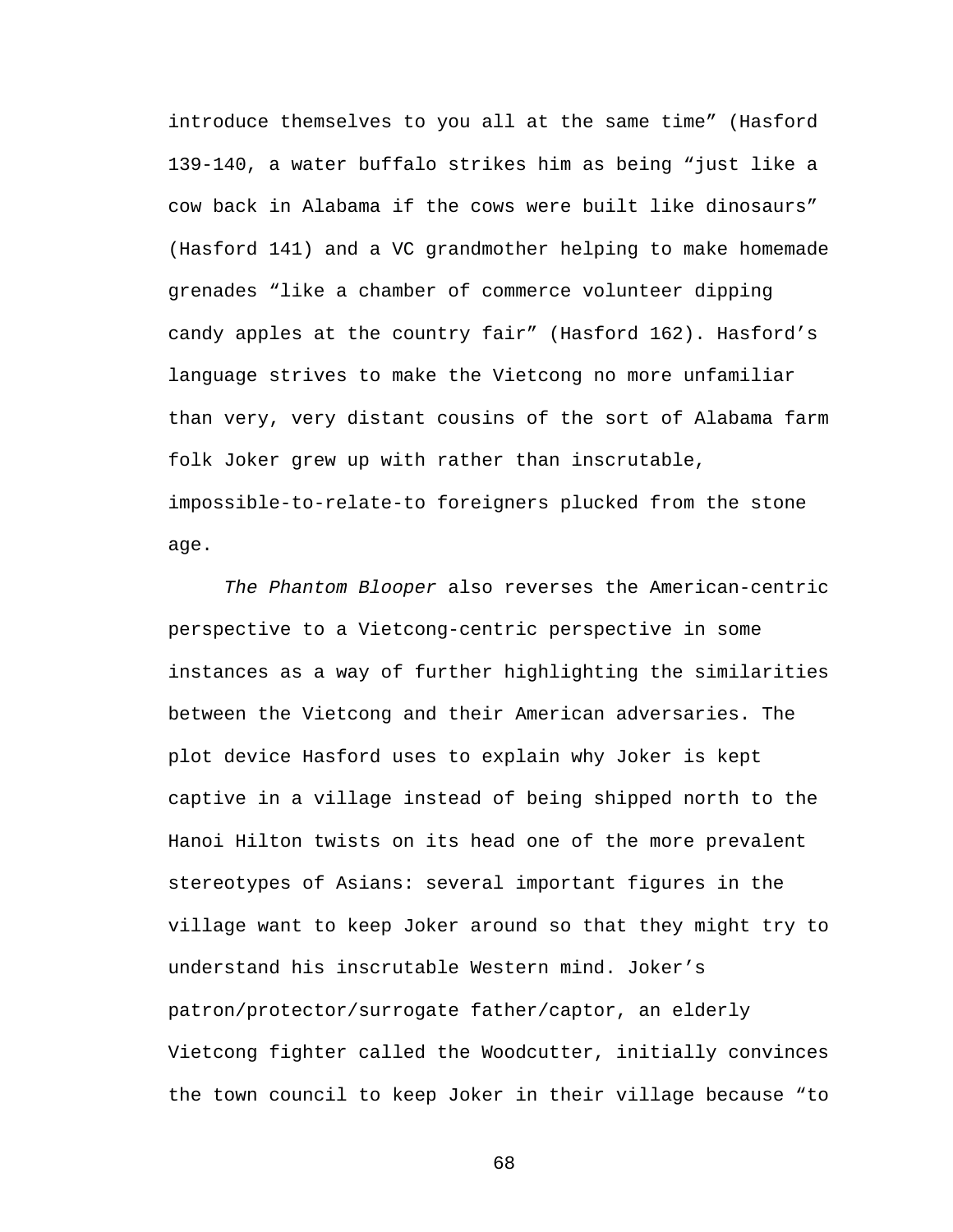win many battles…we must see into the hearts of our enemy. Why do the Americans fight? The Americans are a mystery to us. They are phantoms without faces. This Black Rifle, this Marine, has secrets that I would know" (Hasford 72). Joker sometimes refers to himself as "the Woodcutter's experiment, his theory that victory requires knowledge of the enemy, along with an unflinching acceptance of any unendurable truths" (Hasford 91). In that particular village, it is the Vietcong whose psychology is accepted as natural and it is Joker, the American, whose motivations and mental workings are seen as mysterious and difficult to grasp. Besides this twist in perspective, Hasford shifts perspective yet again upon Joker's return to the United States, where the imagery Joker uses to describe familiar things reflects back to his time in Hoa Binh. On a visit home to meet with Cowboy's parents, Cowboy's father lights up a pipe and Joker feels that "the smell of the pipe smoke is pleasant and reminds me of the Woodcutter" (Hasford 213). On his return back to his family farm, Joker finds that "when I see the farm it looks like a foreign place" because "there are no rice paddies in my father's fields" (Hasford 223). After spending time as a prisoner in a Vietnamese village, Joker's homecoming to rural Alabama becomes a time spent in a foreign culture while the village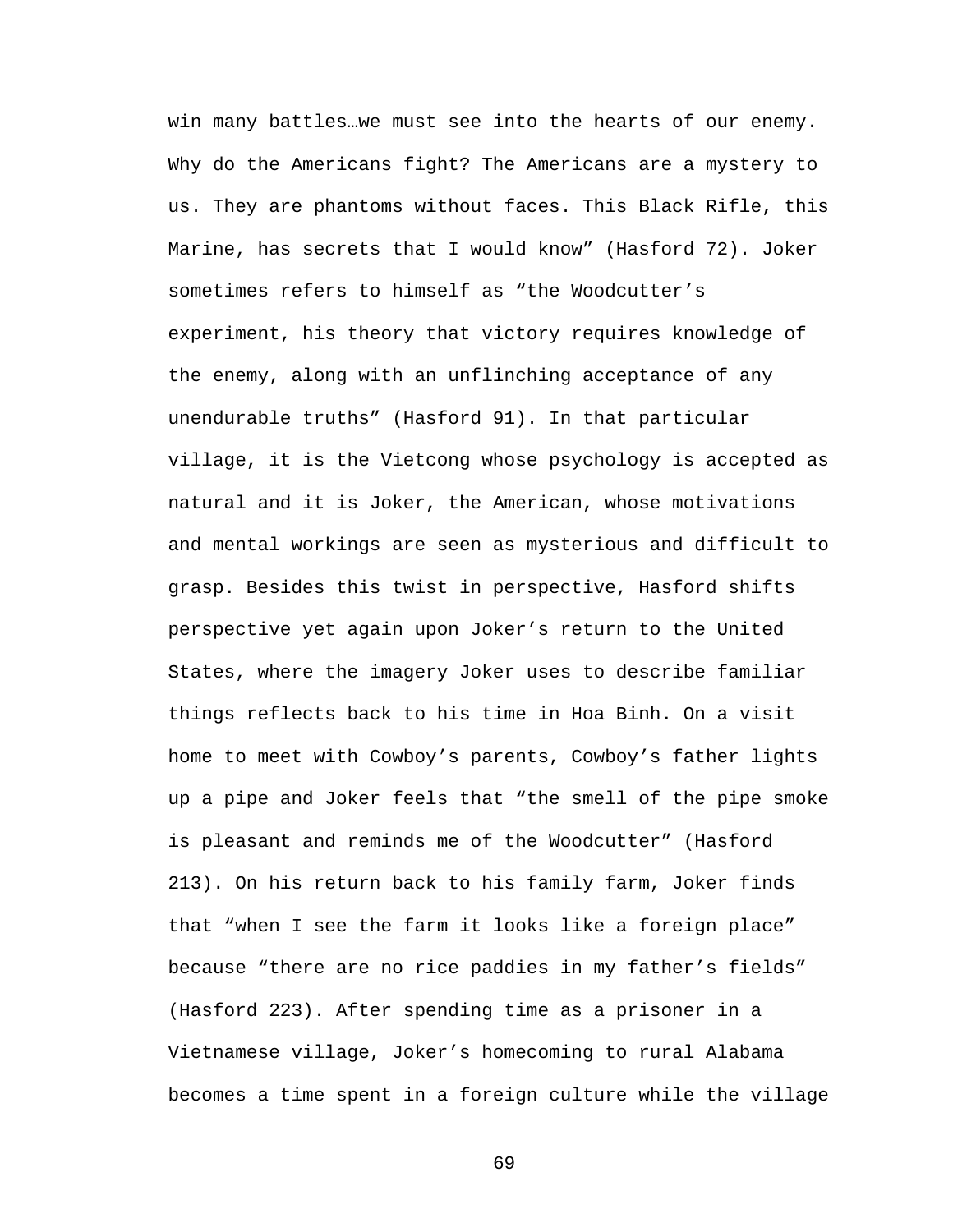of Hoa Bin becomes his idea of what a home should be. The novel ends with Joker planning to return to Hoa Binh because "the only time I ever felt like I was being what an American should be and doing what an American should be doing was when I was a prisoner of the Vietcong" (Hasford 237); his own perspective has been shifted so much by his contact with the Vietcong that when given a choice between Vietnamese and American culture after experiencing both, he chooses the one that appeals to him more.

 The entire second section, "Travels with Charlie," is designed to win the readers' sympathy and approval for Joker's later decision to turn his back on Alabama and return to live in the village of Hoa Binh. The imagery Hasford invokes with each of Joker's mental comparisons paints Hoa Binh as a simpler, more honest version of Russellville, Alabama. Hasford's rosy depiction of a Vietcong village is portrayed without a political dimension or motive; he has Joker bluntly tell a Navy psychologist after his rescue from Hoa Binh "I never defected to the Communists. Communism is boring and does not work" (Hasford 190). But he does go to great lengths to show how, for Joker, Hoa Binh is just as valid a home as Russellville, and to make the reader agree with Joker's assessment that "home, that's what we were fighting for in Vietnam. Home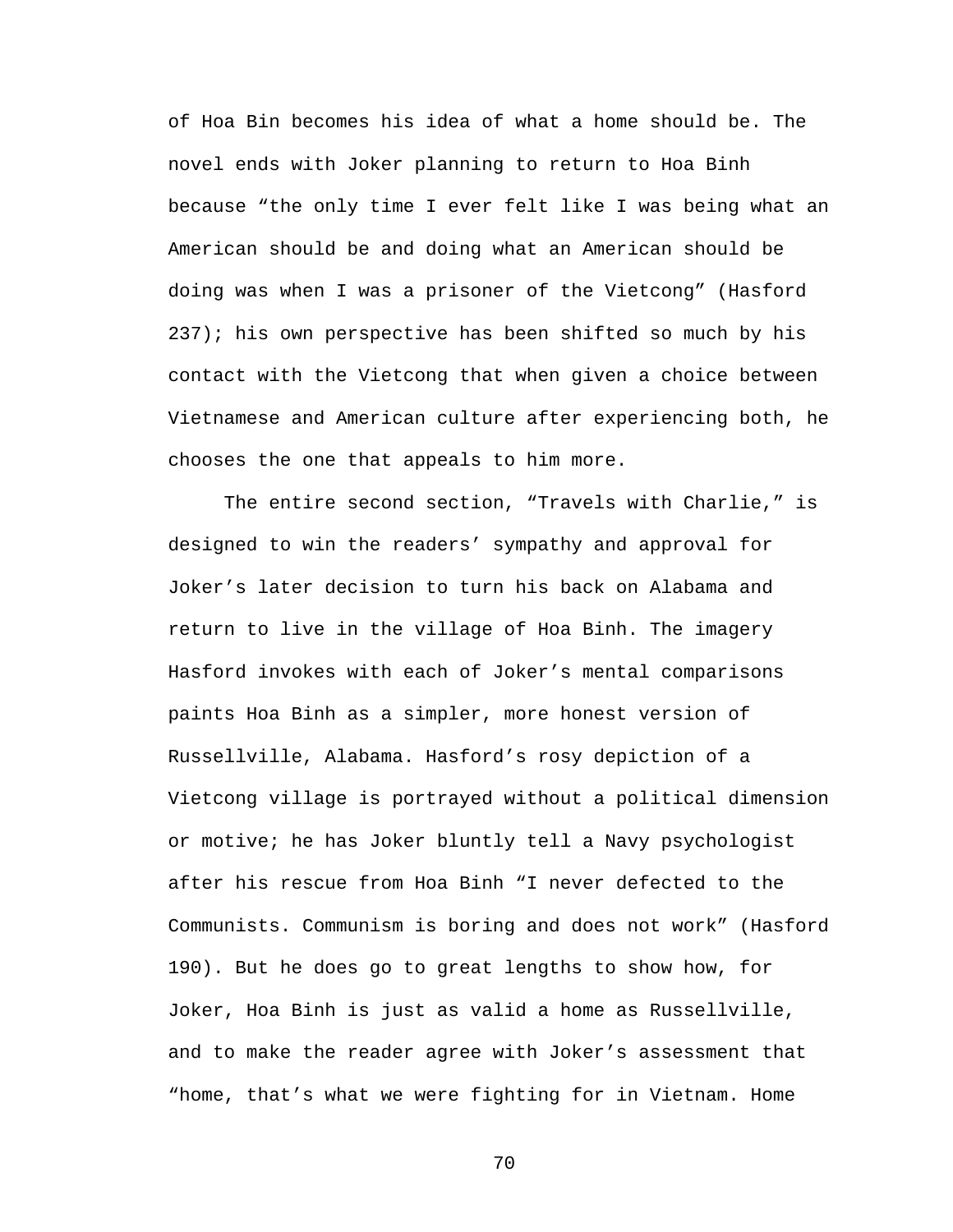was where we all wanted to be. We thought we knew where that was, but we were wrong" (Hasford 223). "Travels with Charlie" is geared towards humanizing the Vietcong, attaching faces and names to them so they become people to the reader instead of shadowy figures in black pajamas. By putting a face on the Vietcong, transforming them from anonymous boogeymen into familiar characters and bringing the reader along on their daily struggle, Hasford provides an alternative viewpoint of the Vietnam war that sheds light on the other side's perspective of the war. Hasford arguably provides more character development to the residents of Hoa Binh than he does to any character besides Joker in either The Short Timers or The Phantom Blooper; the reader certainly learns more about the Woodcutter and Song, a female Vietcong and possible love interest for Joker, than they ever did about Cowboy. This again is likely by design so that the carnage wrought by American forces on Hoa Binh during Joker's rescue will keep the reader's sympathies on the side of the villagers. Though they are ostensibly the enemy, the deaths of Song, Johnny Be Cool, Bo Doi Bac Si, the Broom Maker, and one of the Phuong twins resonate more with the readers than the deaths of Doc Jay, Alice, T.H.E. Rock or Lieutenant Shortround,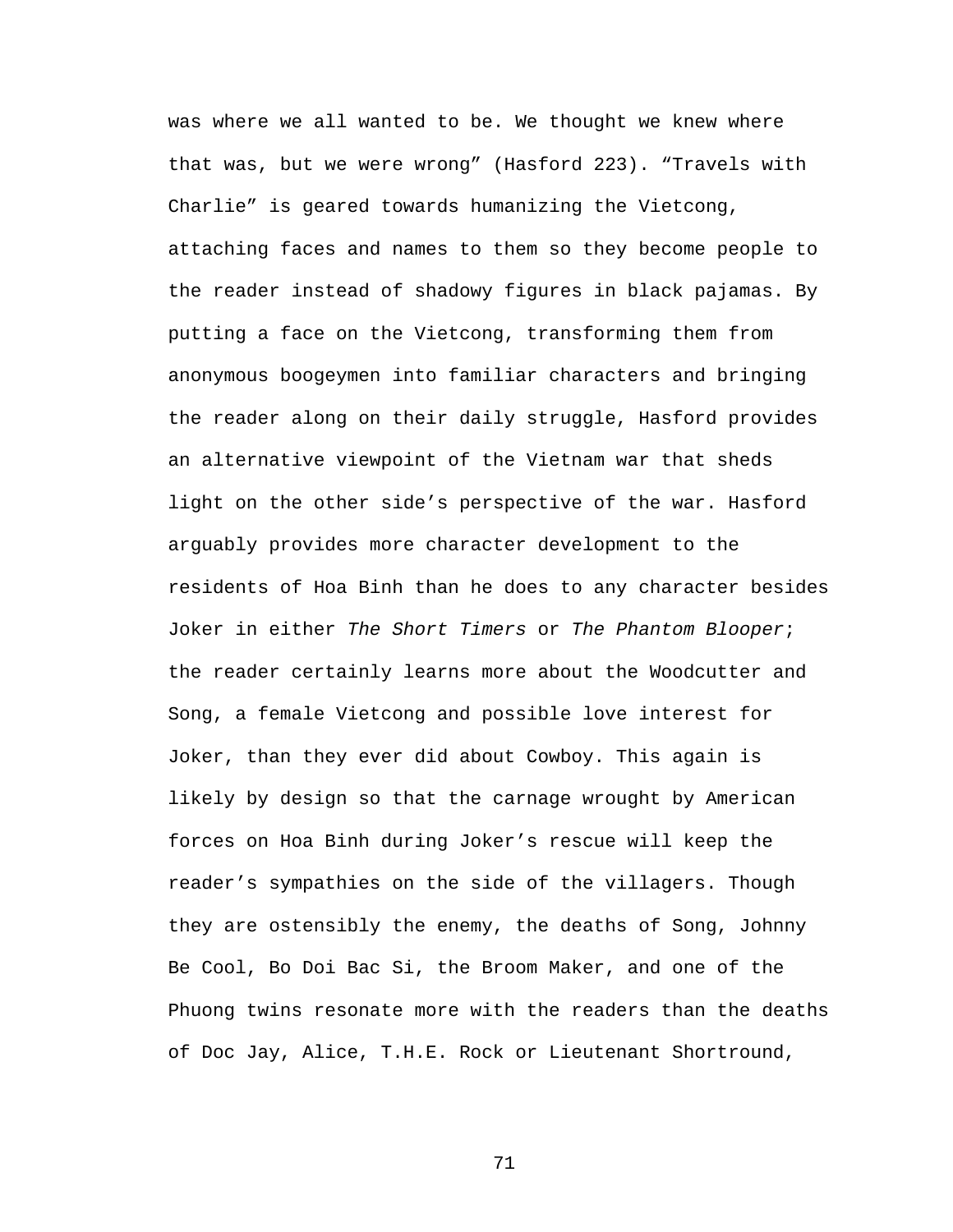because the Vietcong characters are given a more detailed depiction than the Marine characters.

 The other angle Hasford took in critiquing the Vietnam War that did not appear in The Short-Timers was inspired by his life-long fascination with the Civil War. The themes of the long-lost Confederate Dream of freedom and disdain for the federal government run throughout The Phantom Blooper, as Hasford draws a distinct separation between Joker's duties as an American and Joker's duties to the federal government of the United States. The notion of Confederacy is addressed early in "The Winter Soldiers," using Black John Wayne as the proponent instead of Joker. Black John Wayne discusses the notion of a "Black Confederacy" with Joker, arguing that the disproportionate number of African American draftees was symptomatic of institutional racism and therefore entitled the "Black Confederacy [to] seced[e] from your Vietnam death trip" and "be tin-starred marshals of revolutionary justice" (Hasford 24) upon their return to the states. Though Joker initially disagrees with Black John Wayne, telling him to "belay all this Black Confederacy bullshit" (Hasford 23), that discussion with Black John Wayne appears right after the only appearance in The Phantom Blooper of Joker's John Wayne impression. In his John Wayne character, Joker tells "the true story of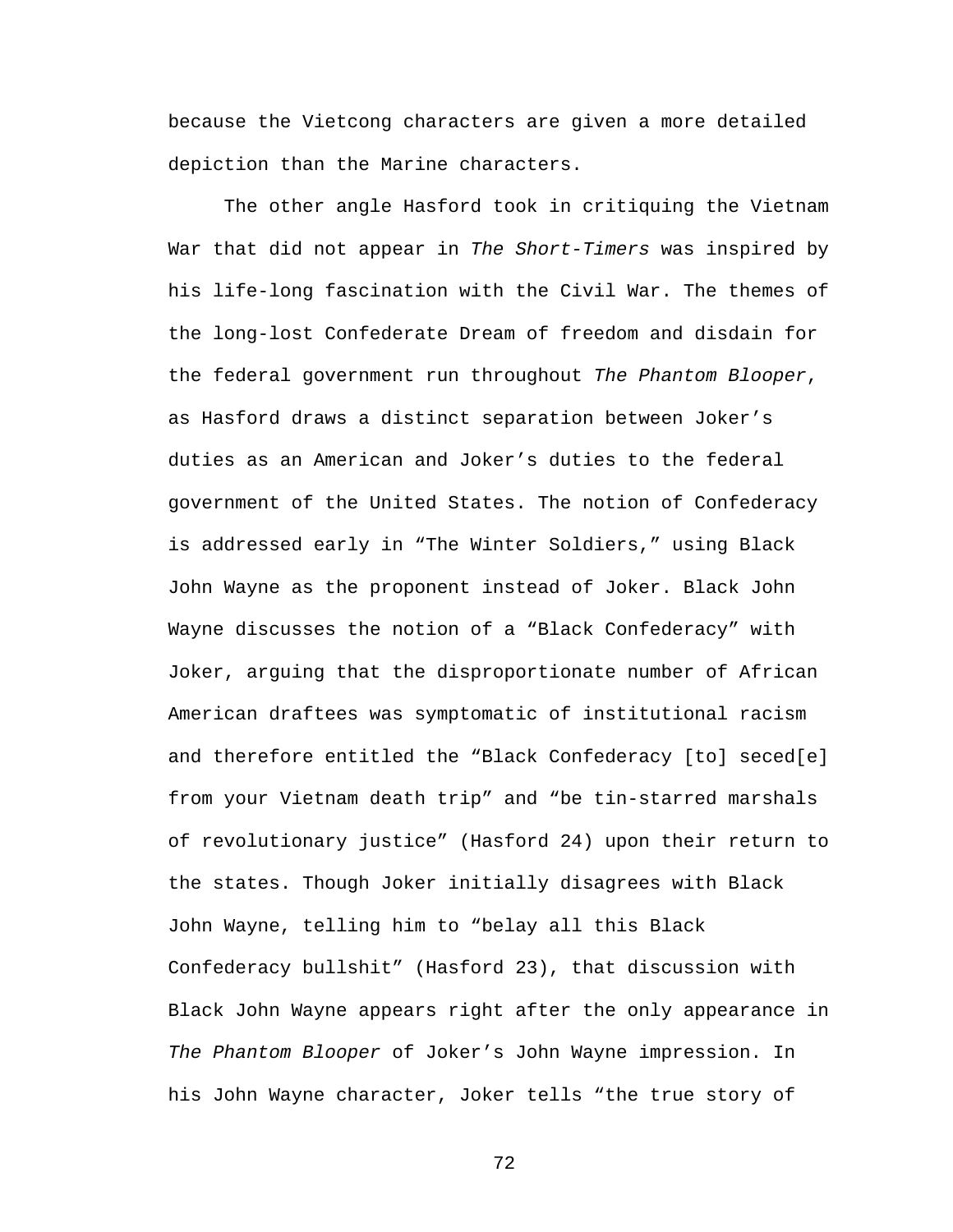the War for Southern Independence" (Hasford 21), which ends when Joker struggles to come up with an end to the story and abruptly declares that "the Civil War soldiers all got hammered out of their minds together and then the war was over and everybody got laid. Of course, the Damnyankees lied about it and told Walter Cronkite that they won and so that's what they put on tv" (Hasford 23).

 However after his experiences on raids with the Vietcong and his return from Hoa Binh, Joker reverses himself and adopts Black John Wayne's position that the federal government of the United States no longer deserves his loyalty. Where The Short-Timers attacks the Vietnam war for its horrors, The Phantom Blooper attacks it for its legitimacy. During an interview with a Navy psychiatrist after his unwanted rescue from Hoa Binh, Joker reveals the depths of his antipathy for the government that drafted him. After first renouncing and belittling communism, he admits that "if the federal government of the United States died, I'd dance on its grave" and claims that he has "joined the side of people against the side of governments." When asked to justify accompanying the Vietcong on raids against American soldiers, Joker retorts, "how can I morally justify trying to kill anybody of any country…The War for Southern Independence proved that you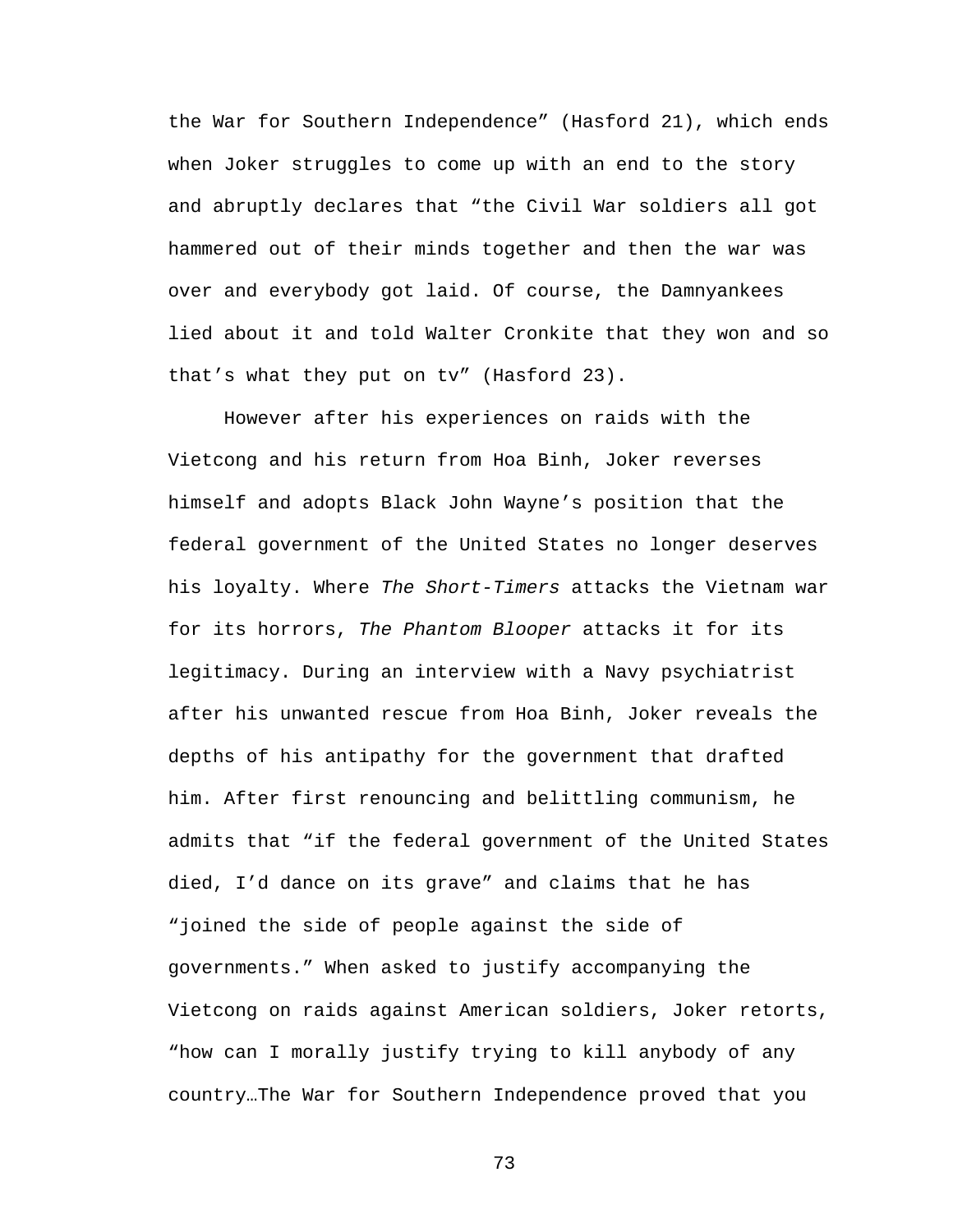don't have to hate people to fight and kill them. . .I've been loyal to what's right and been betrayed by my country" (Hasford 191). His statements to the psychiatrist lead to Joker being interrogated by  $N.I.S<sup>24</sup>$ . agents, whose accusations that he was a traitor and threats he might be executed spur Joker to expand even further upon his Confederate thesis. When asked if he confesses to betraying his country, Joker replies:

> I confess that I'm a traitor to the federal government. The federal government is not the country. It likes to think it is, and it damned sure wants honest citizens to think it is, but it's not. I believe in America more and have risked more for America than any incestuous nest of parasites who call themselves Regulators. Thomas Jefferson never dropped napalm on peasants. Benjamin Franklin did not shoot students for protesting an illegal war. George Washington could not tell a lie. My government of self-righteous gangsters makes me ashamed to be an American

before ending his speech with a callback to Black John Wayne's declaration, telling the N.I.S. agents "I secede from your Vietnam death trip" (Hasford 196).

 The description of Joker's trip home to Russellville is filled with these Confederate sentiments that help to underscore the reasoning behind his return to Hoa Binh at novel's end. On the bus ride home to Russellville Joker thinks that "the South is a big Indian reservation

 $\overline{a}$ 

<sup>24</sup> Naval Investigative Service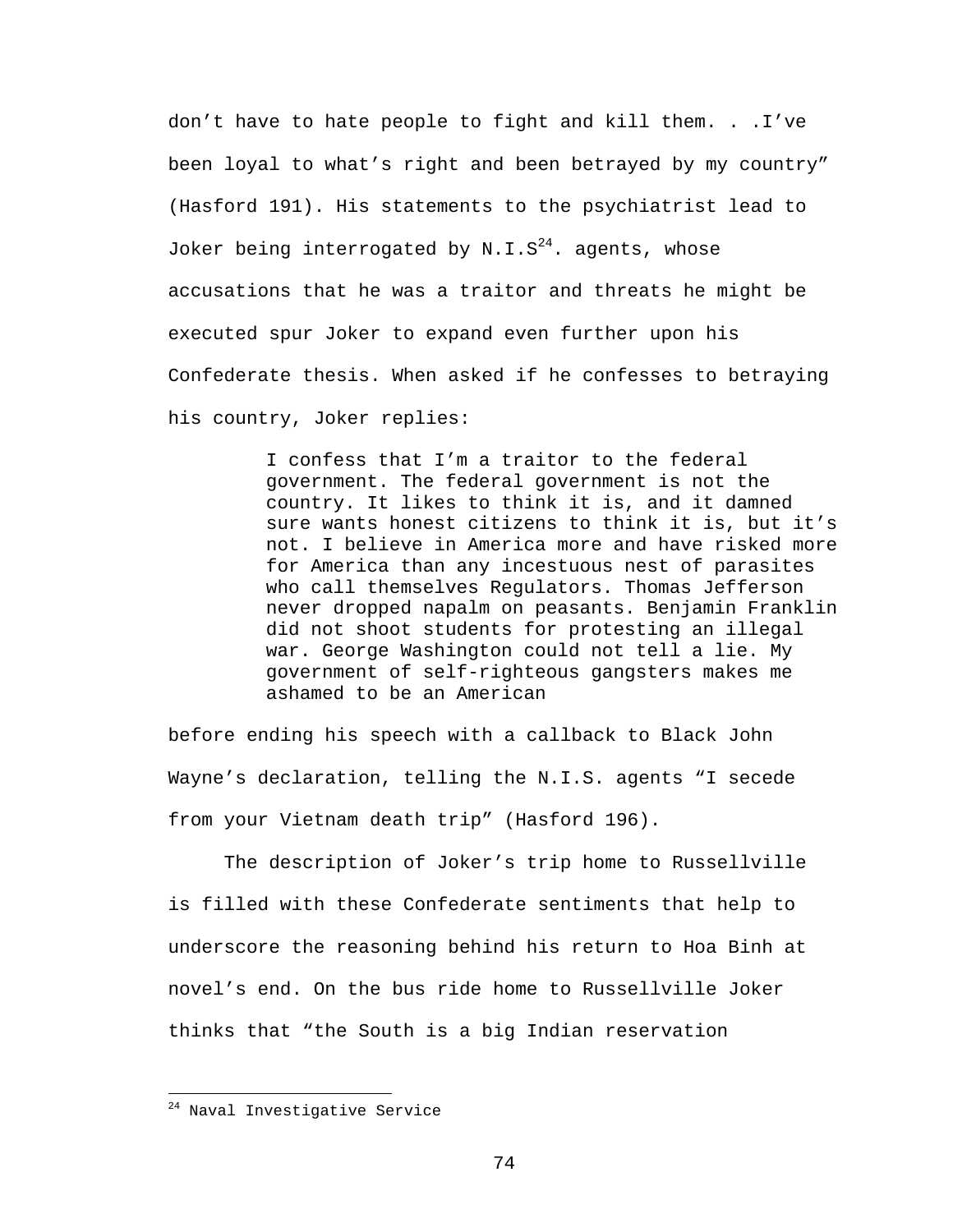populated by ex-Confederates who are bred like cattle to die in Yankee wars" (Hasford 215). Recalling his earlier analysis that the Vietcong are not "reservation Indians" (Hasford 63). He reiterates this connection on the next page, musing "that the Greyhound bus is rolling along a black strip of asphalt laid down over the graves of a defeated race of people who lived in a stillborn nation…it's Vietnam, Alabama" (Hasford 216). Joker then expands on the notion of the South as a defeated vassal of the Northern federal government, describing it as "the American Empire's first subjugated nation" and lamenting that "[Southerners] are a defeated people. Our conquerors have cured us of our quaint customs, quilting parties, barn raisings and hog killings, and have bombed us with revisionist history books and Sears catalogs and have made us over into a homogenized replica of the North (Hasford 216). He also returns to the idea that the South is filled with men who "are bred like cattle to die in Yankee wars," describing Russellville as "a town that fears God and raises yearly crops of cotton, corn, and boys willing to die for the President" (Hasford 220) and describing military service as "like being put onto a chain gang for the crime of patriotism, except that on a chain gang you get shot if you run away and in the military you get shot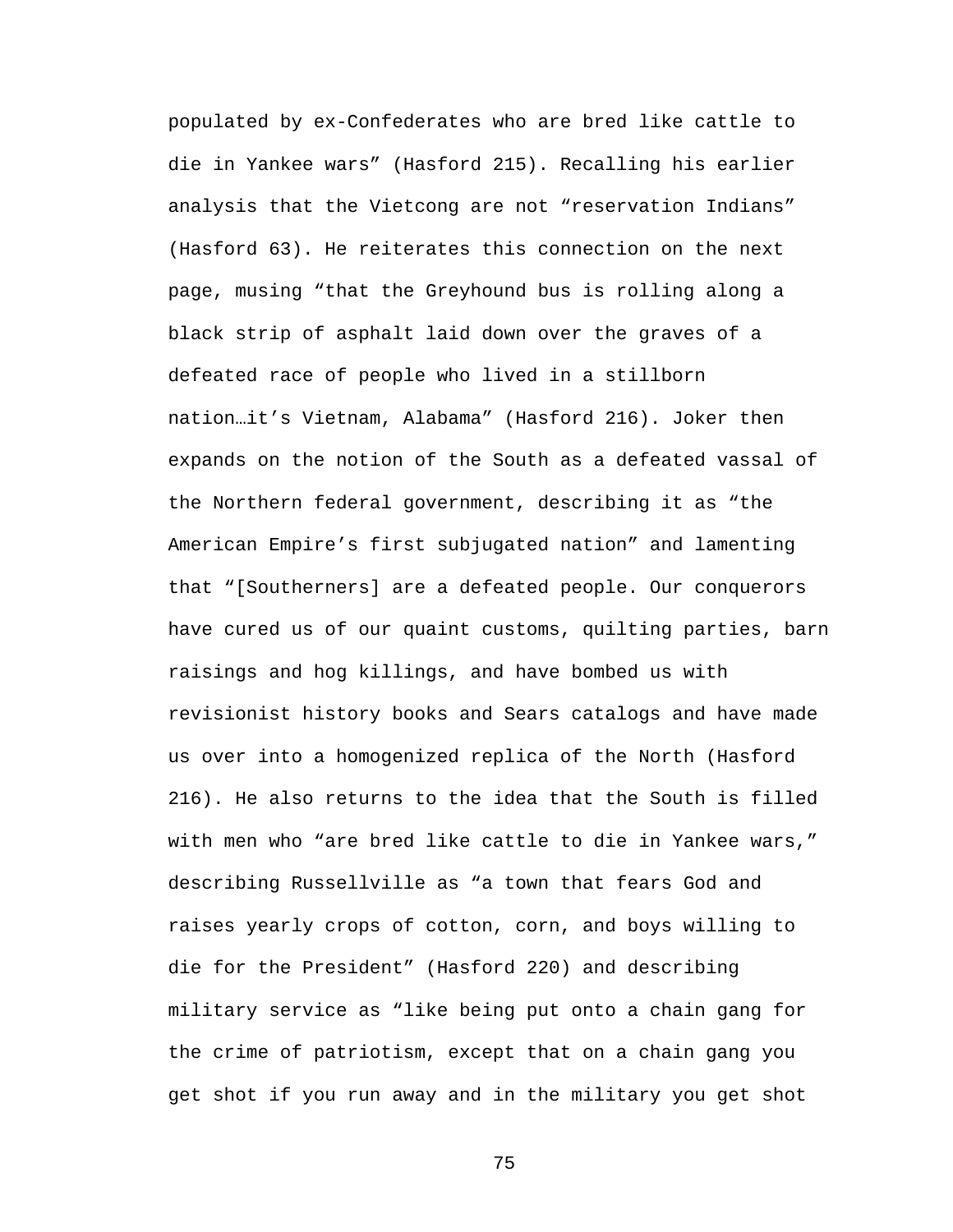if you stay" (Hasford 200). The bitterness Joker feels about his--and the South's--treatment by the United States government informs his final decision to reject Russellville after only a few days home in favor of returning to Hoa Binh. Joker's decision to secede from the Vietnam War is thus not presented as a rejection of America, but a rejection of the American government that failed its citizens. Even then it is less a rejection than an embracing of "the Confederate Dream, a desperate and heroic attempt to preserve from federal tyrants the liberty bequeathed to us by Thomas Jefferson and Benjamin Franklin." For Joker, "stubborn sinews of the Confederate Dream live on, deep in our genes" (Hasford 217), which contribute to driving him from Russellville while also winning the reader's sympathy for both his actions and his viewpoint.

 In addition to the new themes running throughout The Phantom Blooper, it continues the attack on Hollywood's false depiction of war that Hasford stresses so heavily in The Short-Timers. In The Phantom Blooper, this theme could be said to be at the same time both more and less prevalent. In the literal sense, the presence of John Wayne imagery is more prevalent in The Phantom Blooper. As I have pointed out, The Short-Timers refers to John Wayne by name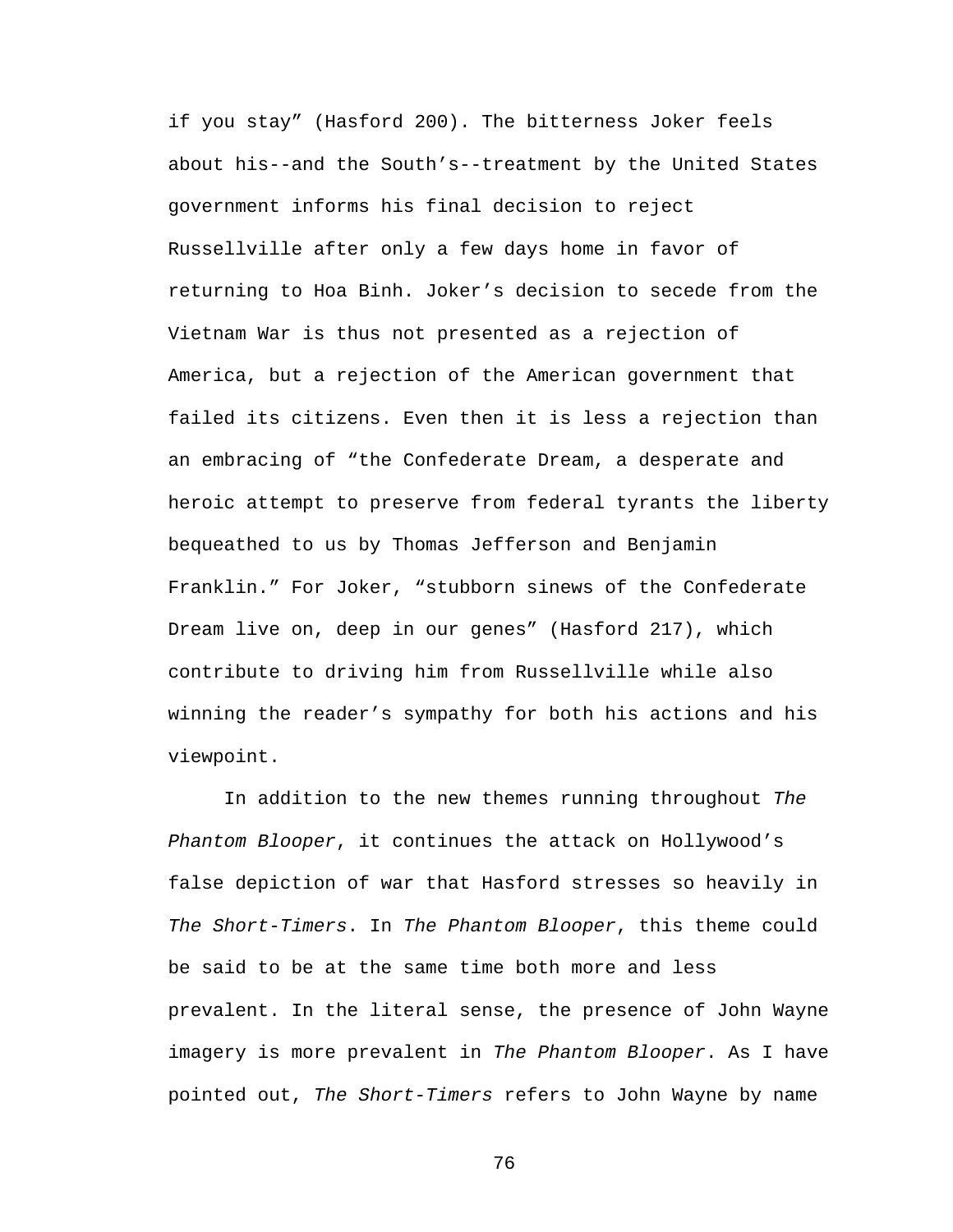twenty-five times over one hundred eighty pages, or once roughly every 7.2 pages. The Phantom Blooper refers to John Wayne seventy-six times in two hundred forty three pages, or once just about every 3.2 pages. From a mathematical standpoint, The Phantom Blooper prints the words "John Wayne" three times more than The Short-Timers with the phrase recurring twice as often, which, on the surface, would suggest that John Wayne's presence is felt even more keenly. In practice though, the increased number of literal references does not equate to an increased focus on the Wayne imagery.

The majority of those seventy-six references occur in relation to a new character, Black John Wayne, who interacts with Joker at Khe San but is killed before the end of "The Winter Soldiers." The running theme of Hollywood's war movies (embodied in the figure of John Wayne) betraying Joker's generation by leaving them illprepared for the realities of war does still crop up in The Phantom Blooper. Joker snaps, "John Wayne never died, Audie Murphy never cried, and Gomer Pyle never dipped a baby in jellied gasoline" (Hasford 190) at a Navy psychiatrist who tries to argue that wars inevitably lead to casualties. Joker's unhappy return to Russellville leads him to speculate that "Americans are prisoners of their own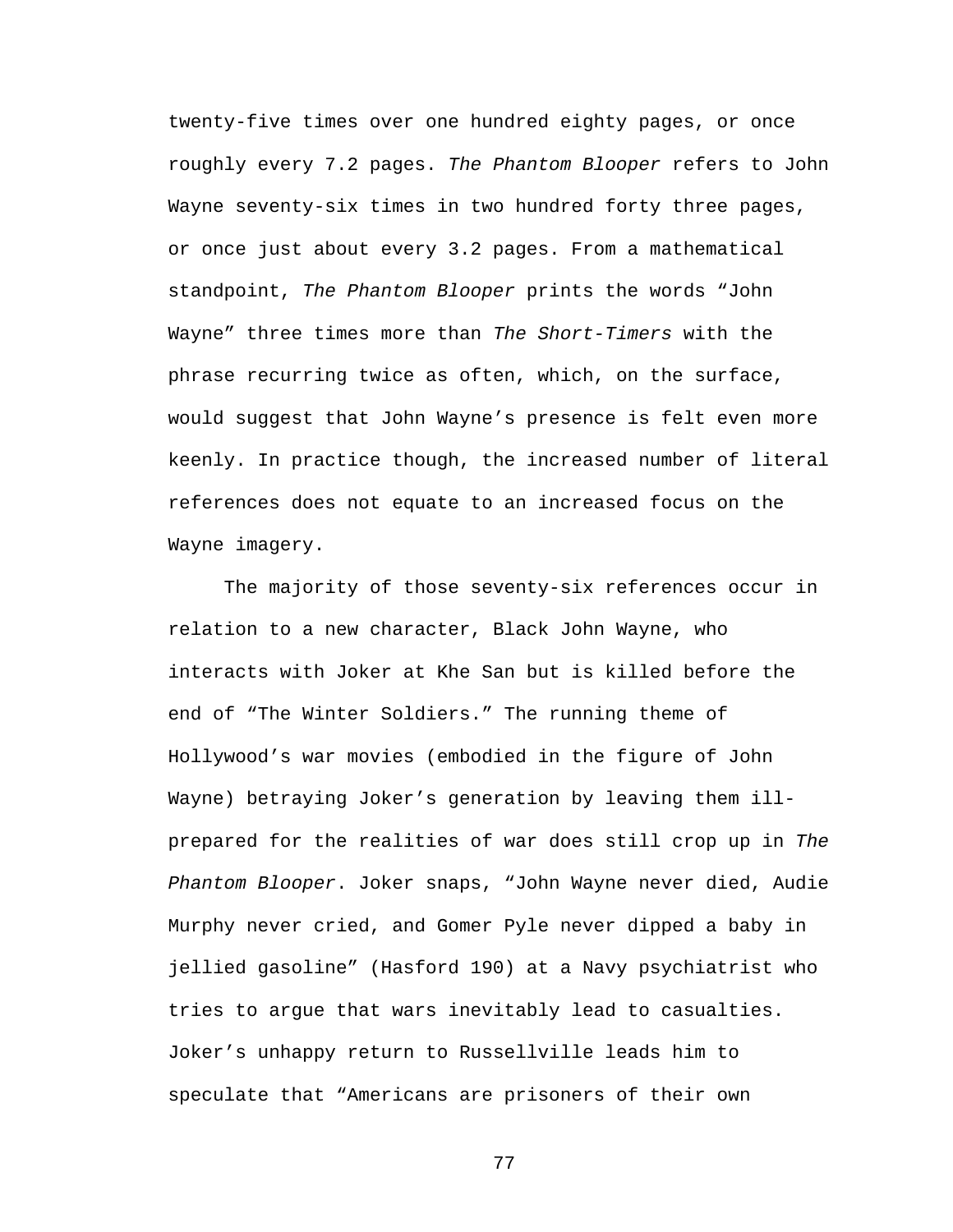mythology, having watched too many of their own movies. If they ever want to send Americans to the gas chambers, they won't tell us we're going to the showers, they'll herd us into cinder-block movie houses" (Hasford 221). In a standoff with his new stepfather that ends with Joker firing his pistol into the floor and his mother reprimanding him instead for cursing, Joker incredulously says "I shoot a gun in the kitchen and you're worried about my language…that's just the way people talk, Ma, when they're not on television" (Hasford 233). Joker's visit to Cowboy's parents features Cowboy's father flatly lamenting "them people lied to us. John Wayne movies murdered my son" (Hasford 212). A brutal early incident skewers John Wayne's image, particularly in Sands of Iwo Jima, when Joker berates a replacement by telling him "I know that you've seen all of John Wayne's war movies. You probably think you are in Hollywood now and that this is your audition. In the last reel of this movie I'm supposed to turn out to be a sentimental slob with a heart of gold. But you're just another fucking New Guy and you're too dumb to do anything but draw fire" (Hasford 16). But beyond those few examples and the inclusion of a character named Black John Wayne, Hasford's virulent enmity for Hollywood and John Wayne doesn't really appear in The Phantom Blooper. Though the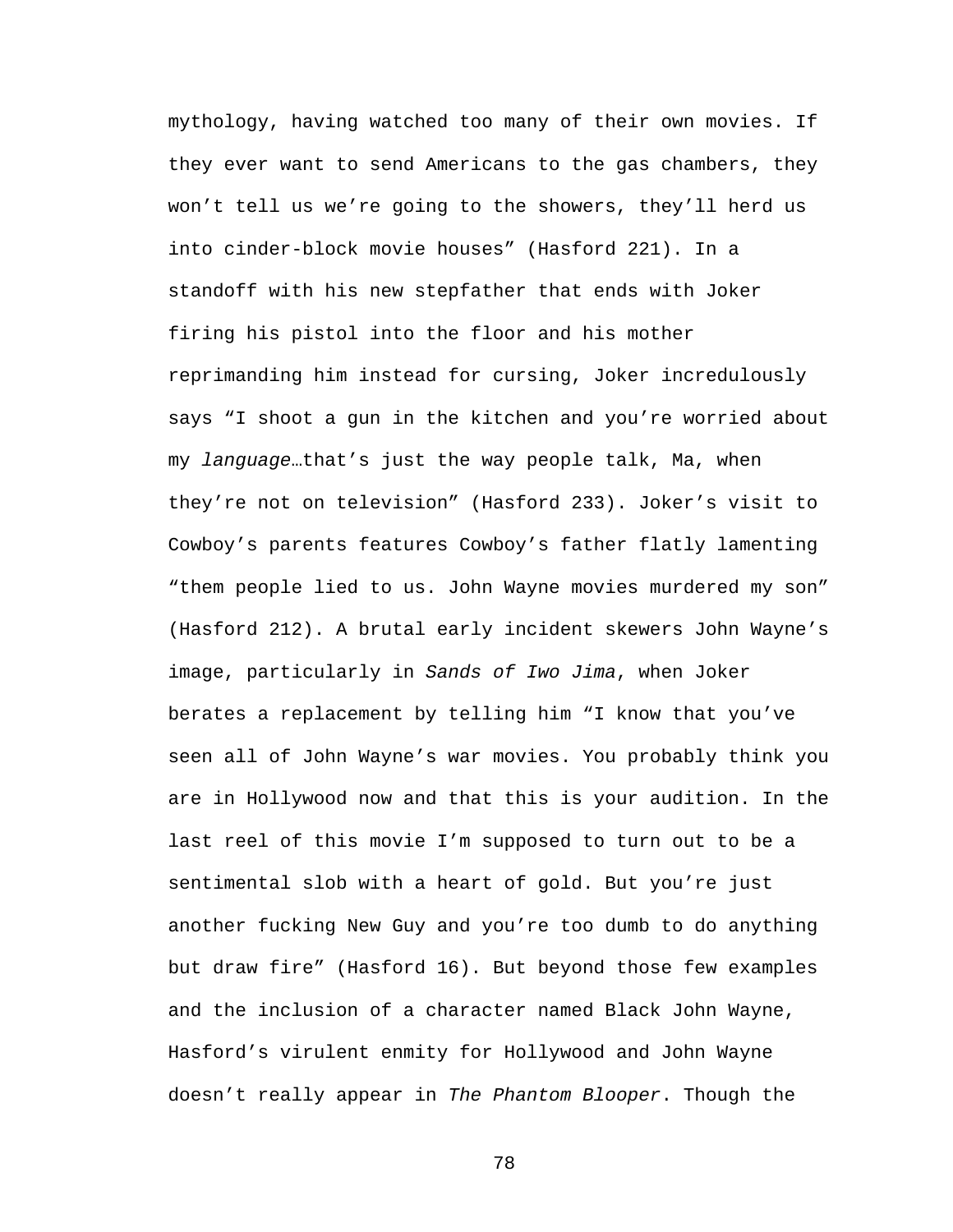actual words "John Wayne" show up three times more than in The Short-Timers, the impact of those words and the focus of their implied criticism is greatly lessened in The Phantom Blooper. While it remains a presence in the text, it is not as embedded into the language of the narrative as it was in The Short-Timers and becomes more an underlying theme than a central one.

 Also worth noting, while Hasford appears to play around with Jungian notions of The Other in The Phantom Blooper, the similarities are only superficial and not meant to be taken as the psychological drive of the narrative. Joker's initial description of "the true identity of the Phantom Blooper" as "the dark spirit of our collective bad consciences made real and dangerous," a phantom who "once was one of us, a Marine. [Who] knows how we think. [Who] knows how we operate. [Who] knows how Marines fight and what Marines fear" (Hasford 6) ostensibly foreshadows a dark and tortuous psychological process in which Joker undergoes a Kurtzian transformation into the very thing he once stood against. The reality is that while in a sense Joker does become the Phantom Blooper, it is not in any sense the reader might expect. While Joker does grow to love Hoa Binh, especially in comparison with the Russellville he finds on his return home, "Travels with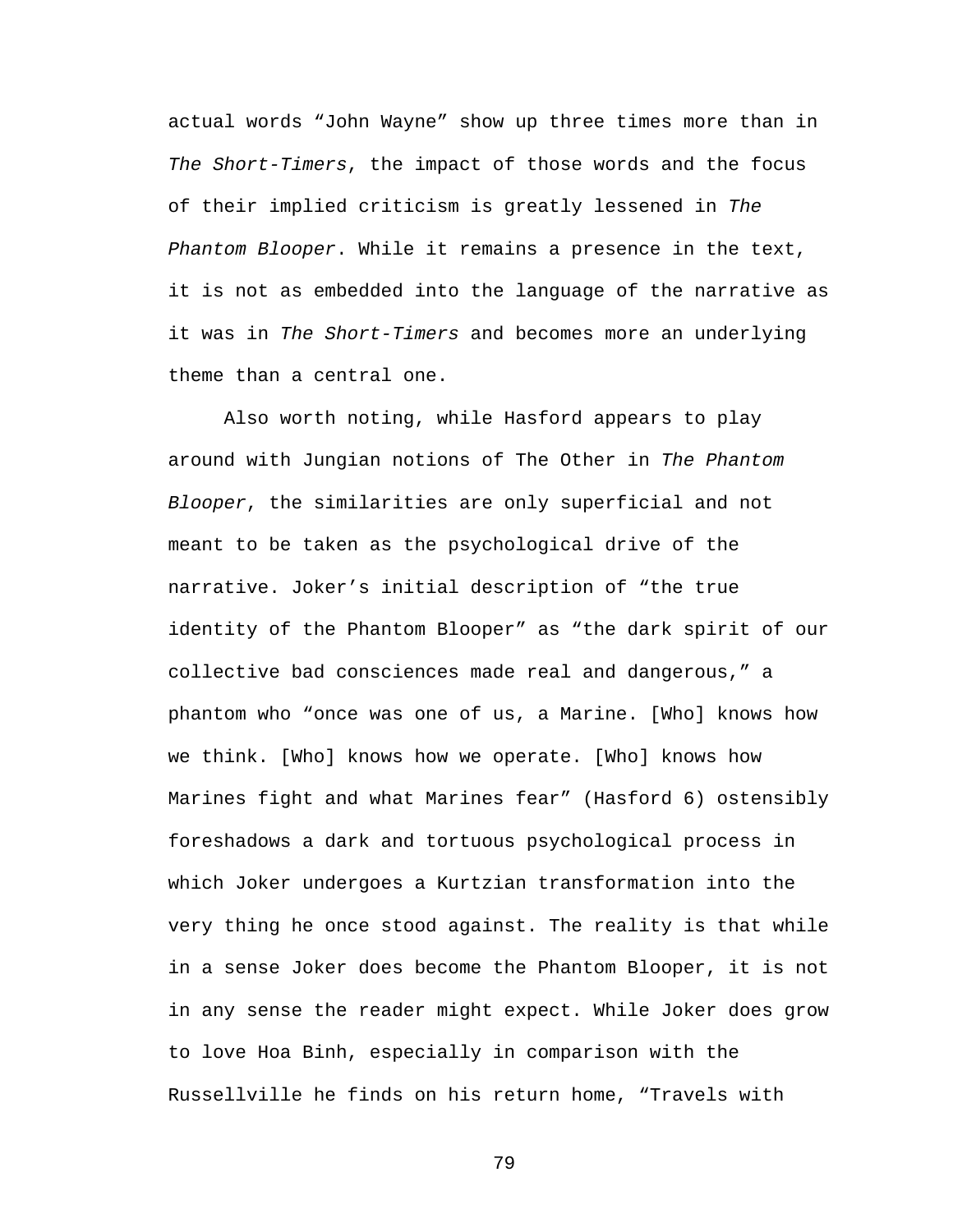Charlie" continually emphasizes that Joker is not there voluntarily and wishes to escape the village; the reason he simply does not take off into the jungle is because he knows he would not survive there on his own long enough to reach American lines. Similarly, while Joker accompanies the Vietcong on combat missions he does so as a noncombatant armed with nothing more dangerous than a bullhorn and poorly-scripted propaganda slogans to shout at a Green Beret base, and he goes with the intention of seeking an escape opportunity. Joker gains an appreciation for the Vietnamese way of life but is not converted into a communist or a Vietcong; he goes into the field on operations against Americans but does not take up arms against them, nor do the Vietcong trust him enough to give him a weapon. Joker is witness to acts of violence against U.S. troops but an accomplice to them only in the sense that he does not have the power to stop them. While the torture of a corrupt gunnery sergeant who runs a brothel for underage prostitutes does not upset Joker, he shows sympathy for the American grunts attacked in the field by the Vietcong while playing his original role as a willfully unbiased observer. By the time U.S. forces launch an assault on Hoa Binh to retrieve him, the rescue foisted upon him is unwanted, but only because he enjoys living in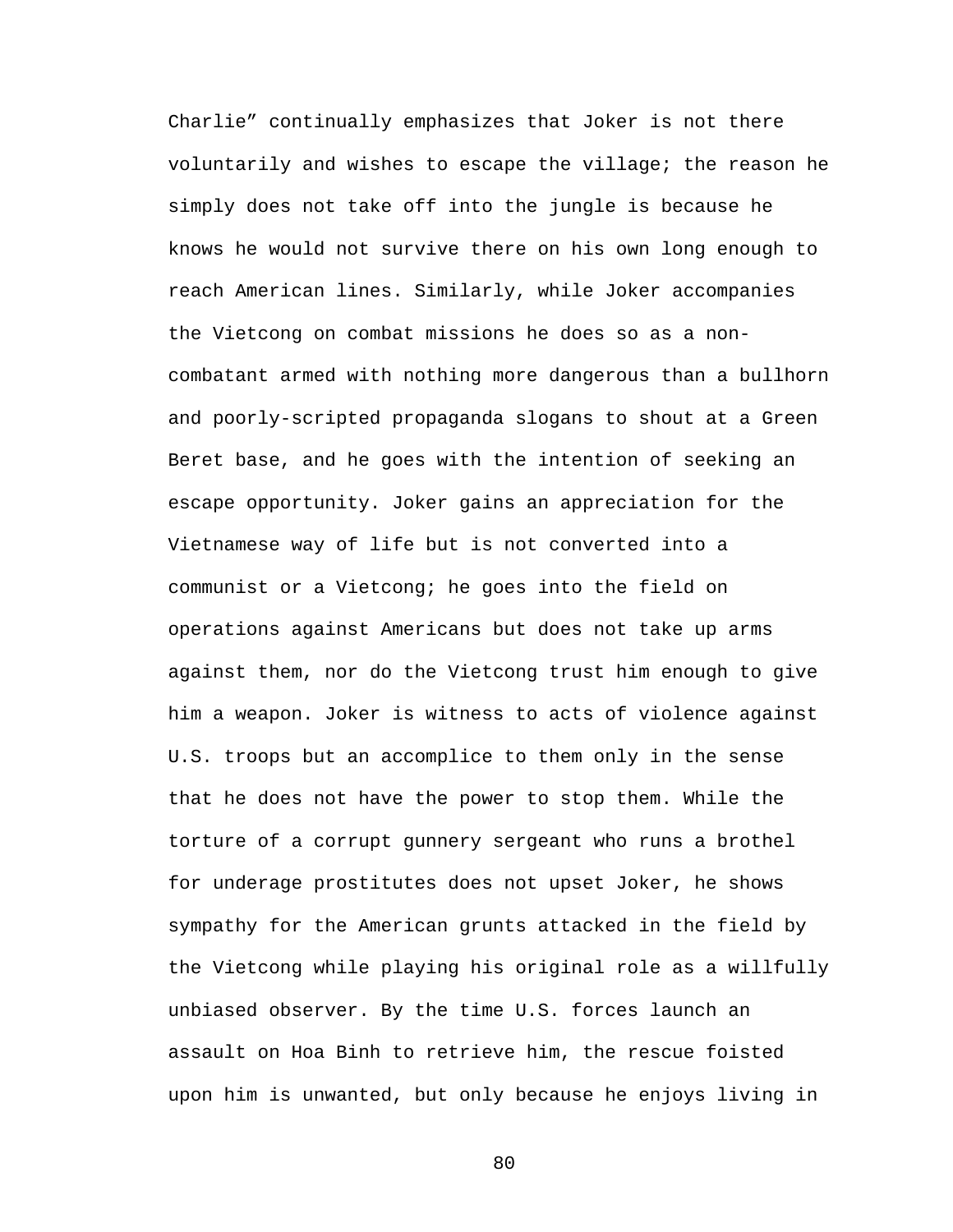the village and not because he actively seeks to fight against the United States. Superficially, Joker does become the Phantom Blooper: after being knocked nearly senseless by an explosion during his rescue and watching the destruction of both the village and its inhabitants, a dazed Joker picks up an M-79 and bloops a grenade at a U.S. helicopter. He notes "It is the first time in over a hundred years that a member of my family has fired upon federal troops" before watching the chopper explode. He then passes out. But psychologically, Joker does not become the embodiment of every G.I.'s darkest projections or a traitor who willfully lurks in the shadows hoping to destroy his former comrades. "Travels with Charlie" opens with an epigraph by Nietzsche warning that "the man who fights too long against dragons becomes a dragon himself" (Hasford 57) but Hasford is tweaking these conventions rather than promoting them. While Hasford has his fun playing with these ideas, he does not do so seriously and The Phantom Blooper should not be considered a work attempting to accurately capture the psychological process that transforms a man into a dragon.

 Lastly, a few autobiographical elements in The Phantom Blooper are worth pointing out. While Hasford changes some factual details about his own homecoming from Vietnam,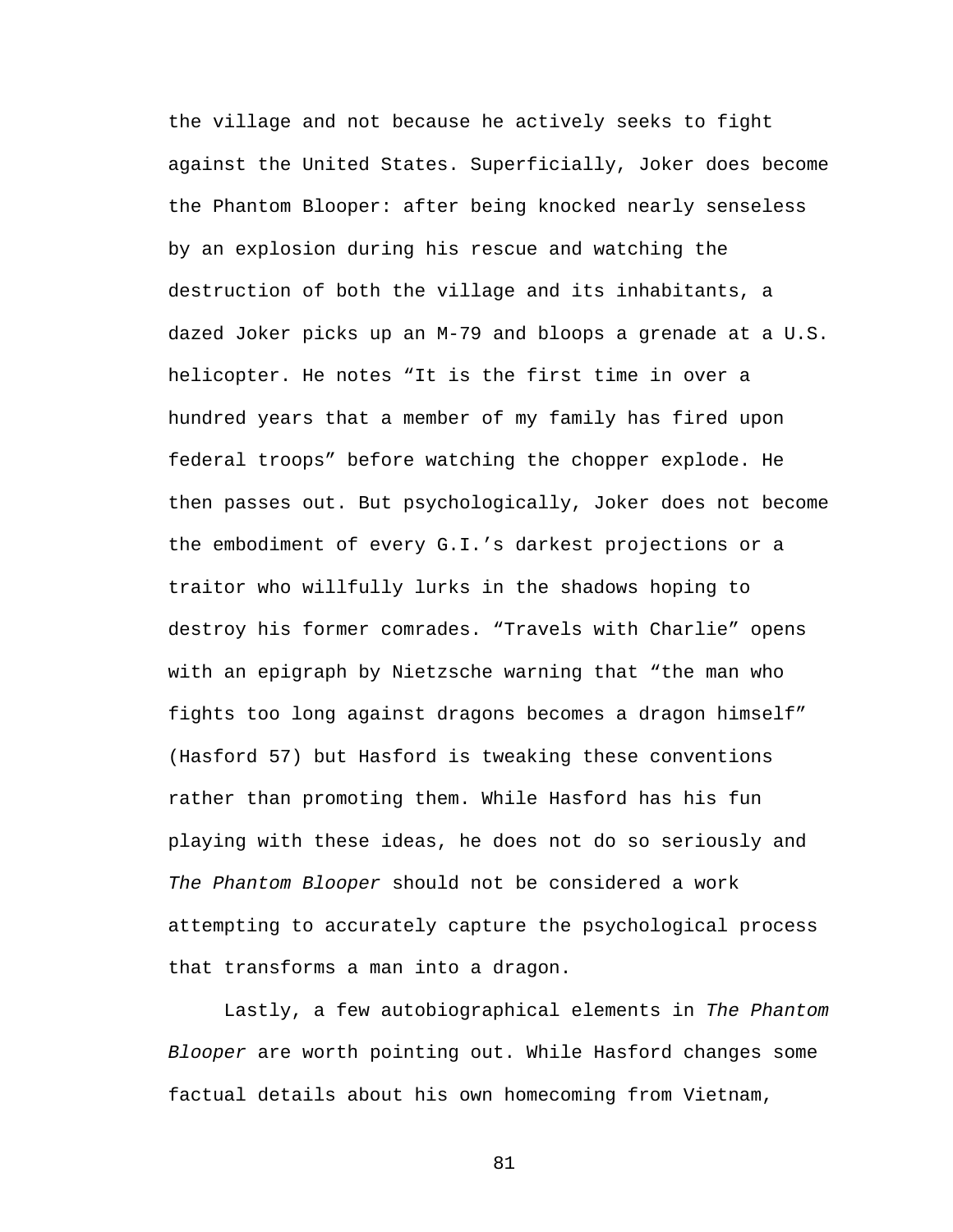giving Joker a younger sister and a contemptible stepfather that Hasford never had<sup>25</sup>, the description of Joker's unsatisfying homecoming is undoubtedly a cathartic recall of Hasford's own return from Vietnam. Hasford spoke bitterly in interviews of still having "the dirt of Vietnam on me" (Lewis 6) when he returned home only to be told by his parents that they were moving cross-country to Washington state the next day. In Joker's fictional return, his new stepfather generously gives him an entire week or two to gather his things before being forced to move out. Joker's quick decision to reject Russellville is doubtless a reflection of Hasford's own feelings about his hometown, and it can be no coincidence that he does not change the name of the town his fictional alter-ego returned to. Additionally, many of Joker's feelings of not fitting into his old life are likely representative of Hasford's own troubles in letting go of the Vietnam memories that led him to write two books on the war and a third whose main character was also a Vietnam veteran. Early in "The Winter Soldiers," Joker remarks that "I'm afraid to die alone, but even more afraid to go home" (Hasford 45) and the depiction

<u>.</u>

<sup>&</sup>lt;sup>25</sup> Hasford fictionalizes the makeup of Joker's family in comparison with his own (he had a brother rather than a sister and his own father was still alive and married to his mother upon his return whereas Joker's father dies while he is in Vietnam), but as noted he was very close with his maternal grandmother and likely based his characterization of Joker's grandmother 'Old Ma' on her.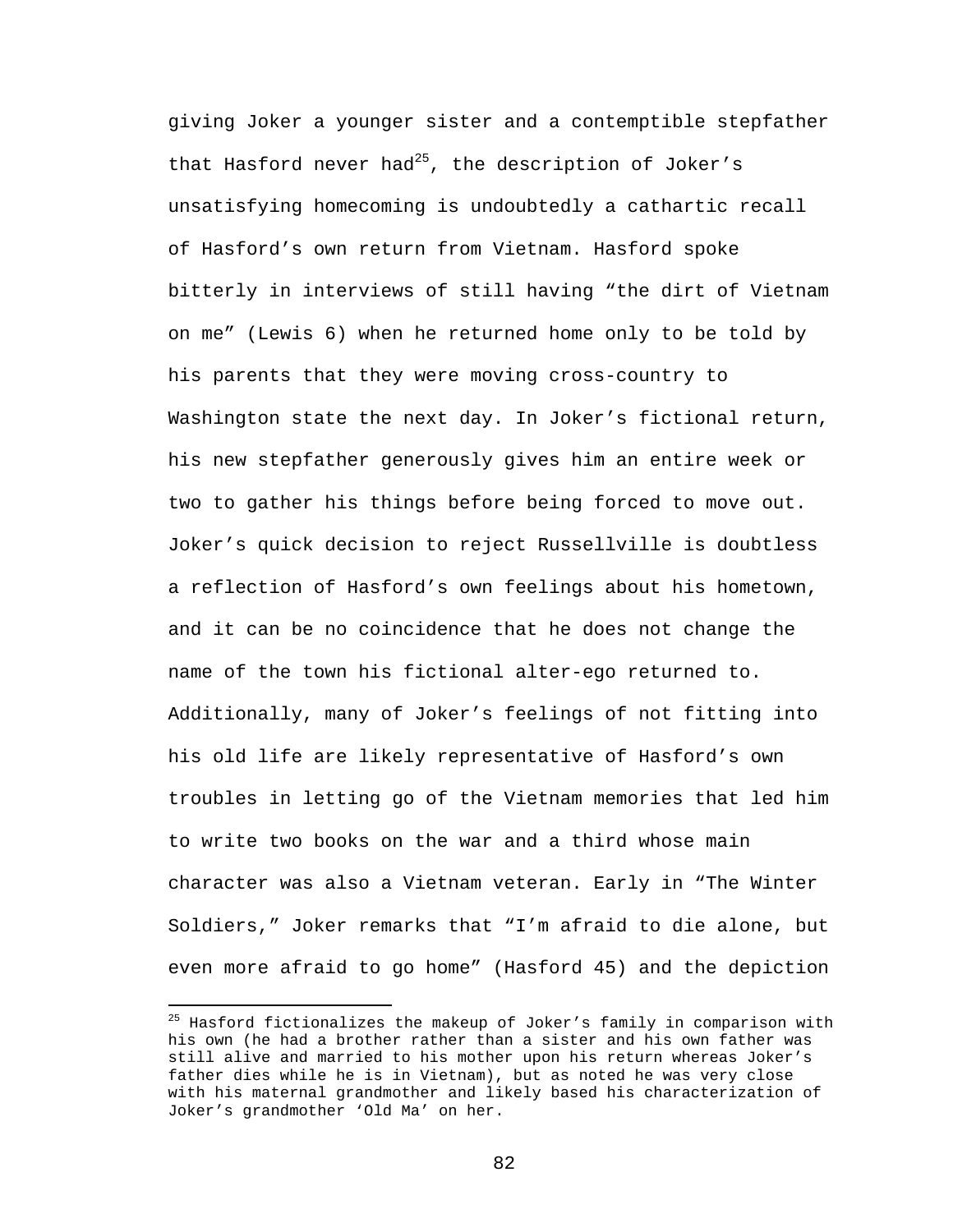of his homecoming in "The Proud Flesh," where he "feel[s] like a New Guy in [his] own hometown" (Hasford 218) upholds the validity of those fears. Faced with a lack of familiar surroundings and a family that is incapable of understanding what he has been through, both Joker and Hasford suffered homecomings that challenged their own idealizations of what constituted coming home. If "The Proud Flesh" is an indicator of Hasford's own feelings, it seems he was unable to conceive of a happy homecoming from Vietnam even in fiction, viewing Joker's rejection of his former life as the closest thing to a victorious homecoming he himself could have had given the chance to relive it.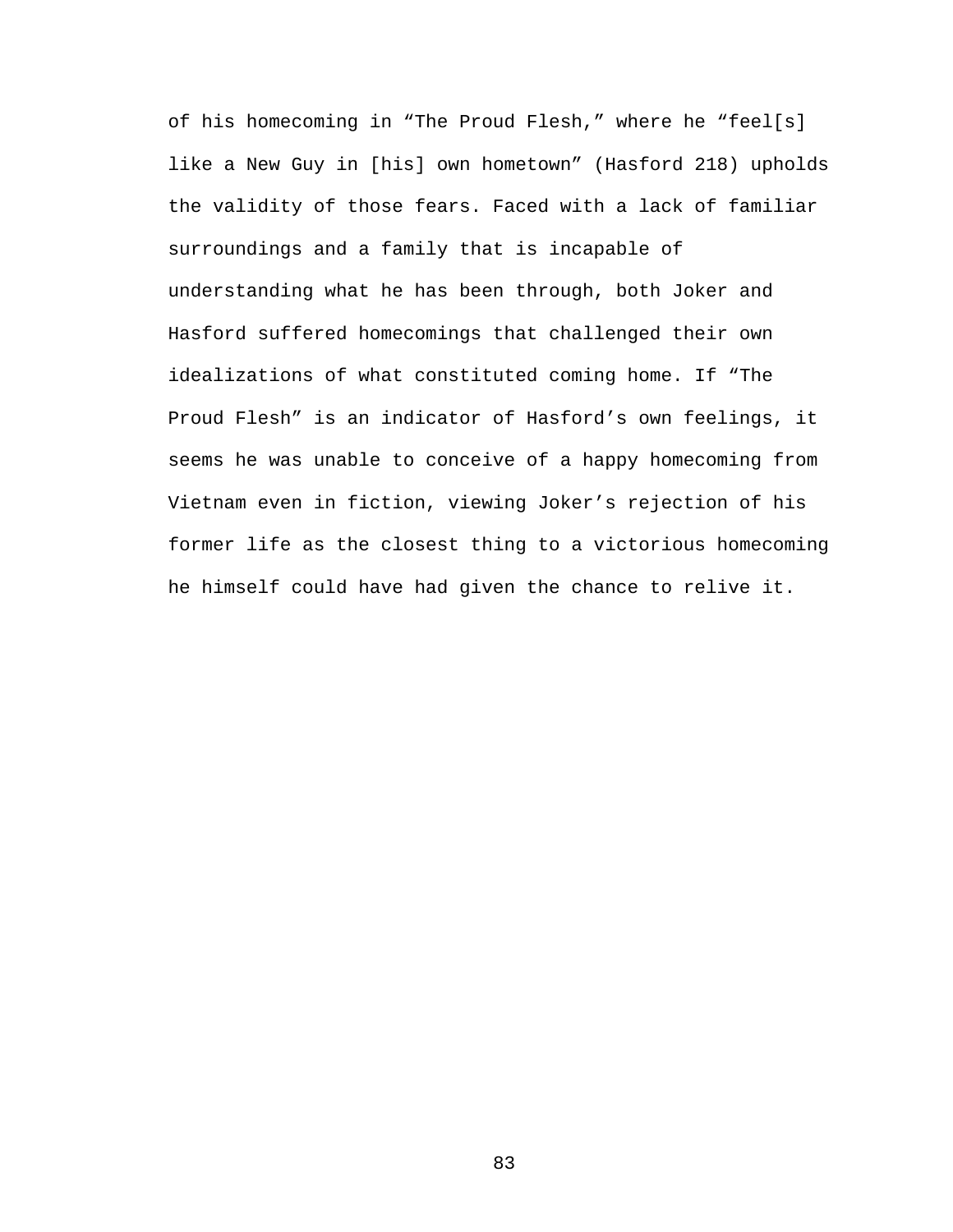## CHAPTER V

## LATER LIFE AND DEATH

Hasford had always been a collector of books, and did have over 10,000 of them catalogued in what he referred to as his "library," a storage locker on the campus of California Polytechnic University in San Luis Obispo, California. How that storage locker led to his serving jail time and being assessed the largest library fine in history is a complex story that highlights both the downside of fame and Hasford's own foibles.

According to Hasford's friend Bernie Bernston, the debacle with the library books "was a set-up that started out with a bad romance" (6). One of Hasford's exgirlfriends was a librarian at California Polytechnic University, and when they were together she would check out books for him with her librarian's pass. Hasford, who always "had an insatiable appetite for books," especially Civil War books, would have her bring him "stacks and stacks and stacks of them" (6). When their relationship went south, the librarian was furious at Hasford and eager to get some payback. Her plan for revenge included going to a man Grover Lewis identities only as "Hacker," a parasitic former houseguest of Hasford's who'd tried to leach off Hasford's Full Metal Jacket fame and recently seen his own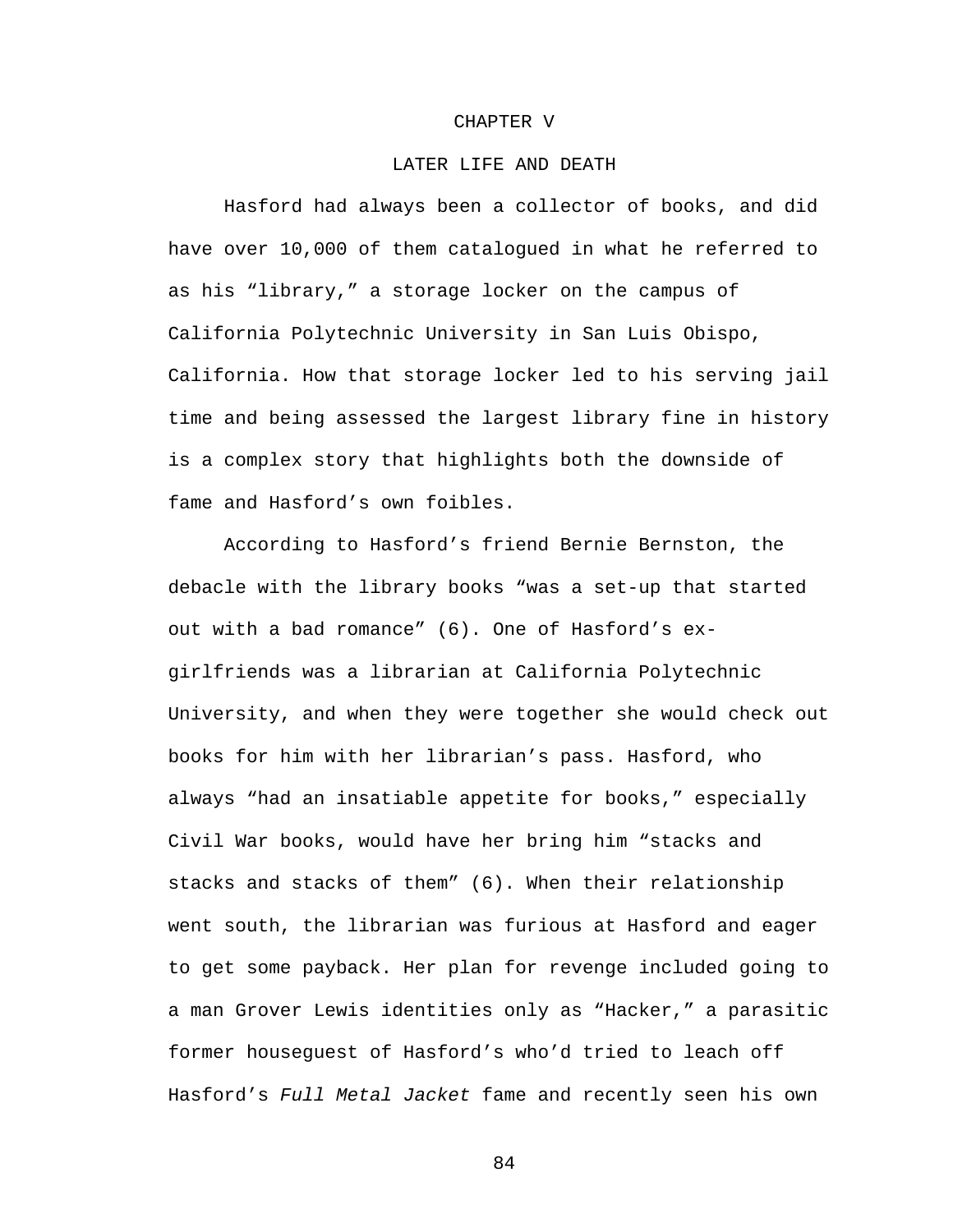relationship with Hasford disintegrate. Lewis recalled Hasford's phoning him five days after his storage locker was seized by Cal Poly campus police and telling him "the assholes ganged up on me…you remember Hacker? Well, he had his eye on Tidwell<sup>26</sup>, so I took off with some of his books for payback, left him mad. And he got together with my exgirlfriend, who was mad at me too. They hooked up with some showboat rent-a-cop at Cal Poly who thinks he's Matlock." At that stage, Hasford was brushing off the incident as a "minor annoyance," the worst part of which was that the "college-boy pogues" had confiscated his beloved books (Lewis 11).

While Hasford was ignoring the incident, the Associated Press was sensationalizing it. The Cal Poly campus police had launched their raid on his storage locker in search of eighty-seven overdue books checked out from the university library under Hasford's name. They found a gargantuan stack of books measuring twenty-seven feet long, five feet wide and five feet tall, and promptly seized them all. Hasford had always been lax in returning library books; while in his mind he never stole a single book, he was not above borrowing them for years at a time. Grover

 $\overline{a}$ 

 $26$  A long-time crush of Hasford's who did not reciprocate his advances. He dedicated his final book, A Gypsy Good Time, in her honor.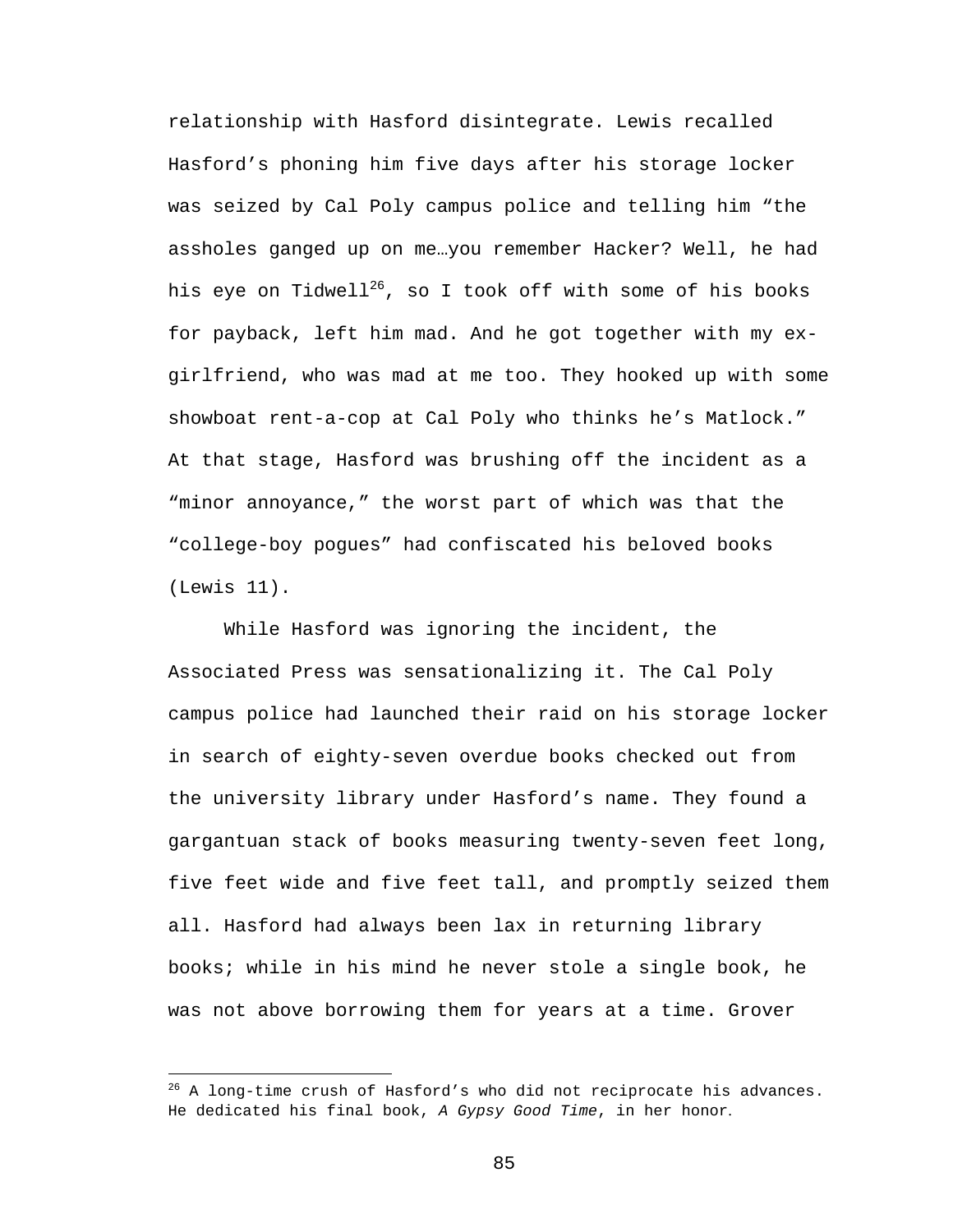Lewis recalled being initially horrified by "Gus' free ways with library books" as Hasford would freely admit to him that "he sometimes checked out books without returning them or otherwise 'liberated' items he needed," but Hasford's only response if pressed would be to say "I need them more than everybody. If the libraries would just let me, I'd buy the stuff outright. Cut me a huss<sup>27</sup>, willya?" (Lewis 5). The exact number of books he permanently "liberated" may be impossible to determine conclusively. In the raid's aftermath multiple claims arose as to just how many stolen books he was liable for and how many of the seized books were legally his. In a March  $31^{st}$  follow-up to their initial story, the Associated Press refers to an outstanding warrant on Hasford from a Sacramento library posted in Mid-1985 that charged him with stealing between fifty to a hundred books valued at more than a thousand dollars. The dropped the initial theft count slightly from an even ten thousand to "nine thousand, eight hundred-sixteen books from libraries as far away as Australia and Great Britain" (Lewis 11). The next day Miles Corwin, reporting for the Los Angeles Times, dropped the number of books actually taken from libraries to "more than eight hundred" (1) out of the ten-thousand book lot that could be traced to sixty-

 $\overline{a}$ 

 $27$  Marine Infantryman's slang for "do me a favor"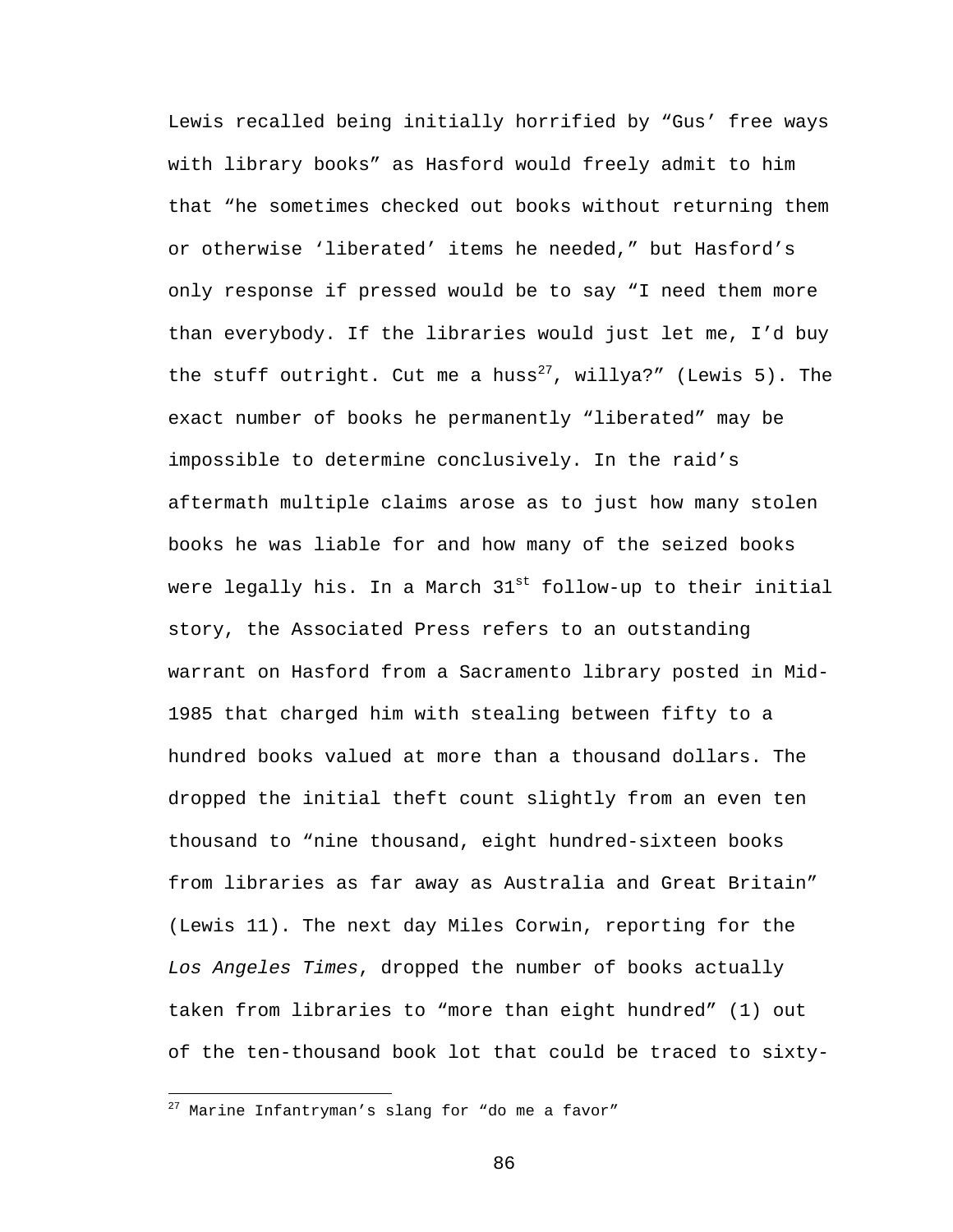two different libraries. Corwin alludes tangentially to both Hacker and the librarian without naming either of them as the instigators of the bust. Friend Earl Gerheim believed there were "only something like three hundred or something they thought were really overdue, if that many" and alleged that the Cal Poly police happily inflated the numbers, from either ignorance, a desire for publicity, or both. According to Bernston, "I'll tell you how ridiculous it got. He was accused of stealing books from the University of Washington. Gus had never been to a library at the University of Washington." Gerheim continues:

> There were books published by the University of Washington Press. So the cops went in and…as we all know universities have their own press…so every book they found that was from like the University of Michigan Press, the University of Washington Press, 'A-ha, we got him'. He also had books from when he was living in London. He had belonged to a subscription library in London…you pay to belong. You don't have a due date, you get to keep the books until somebody says 'Hey, I'd like a copy of this book'. So Gus being a member of the subscription library had a lot of books that he was still using. They thought those were stolen. The fact he was an Academy Award nominee, if the guy had not been so famous, they never would've wasted their time with him (5-6).

 Bernston also believed Hasford was targeted for his fame, describing the prosecutor as a "young, up-and-coming woman who wanted to make a name for herself real bad, and there was a political race coming up for prosecutor [while]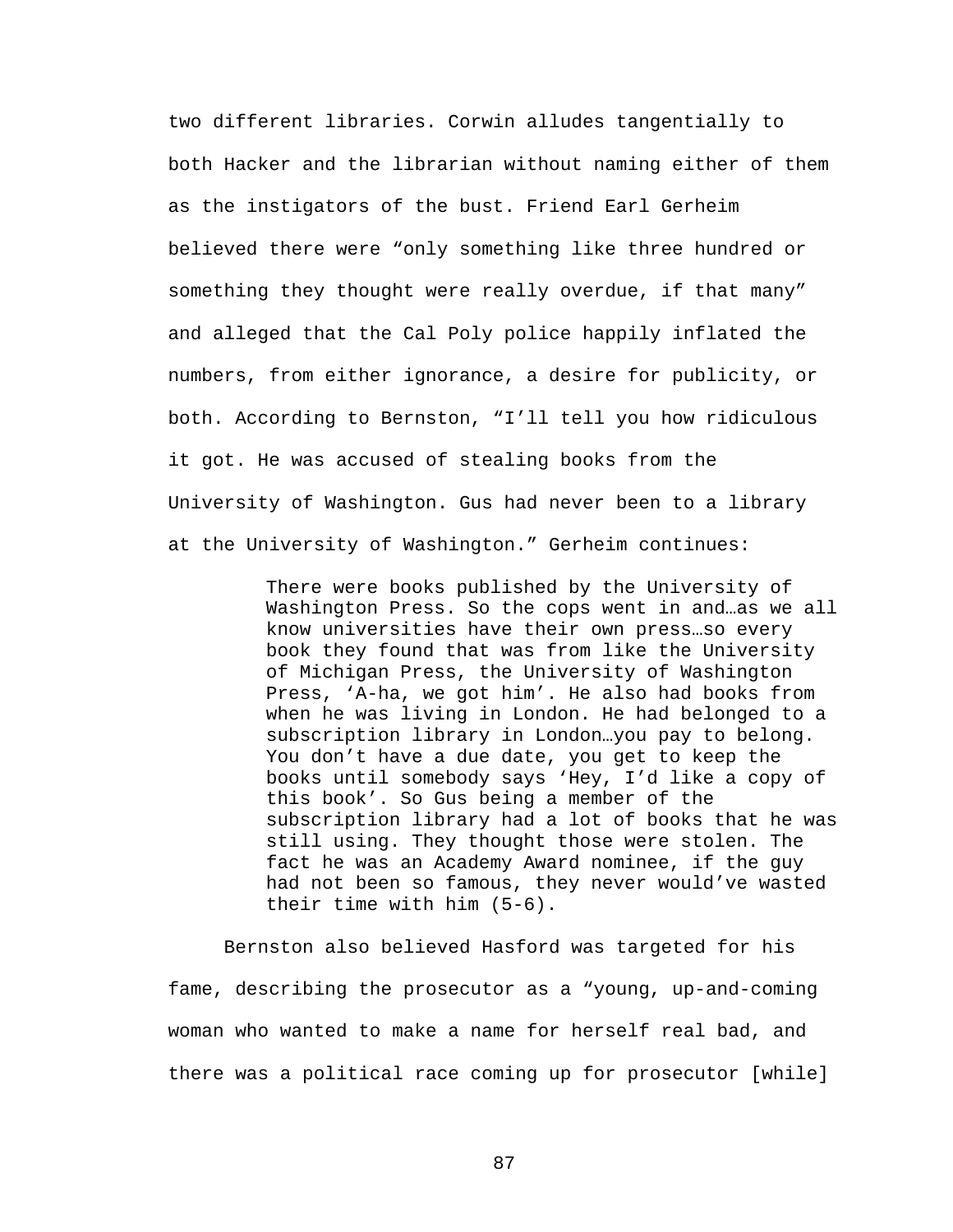she was deputy prosecutor" and suggesting that "she leaped on this right away" because "it was at the same time Gus was in the headlines because Full Metal Jacket was up for the Oscar" (6). Meanwhile, regardless of the precise number of books taken or the motivation of the prosecutor, rumors flew that police would be waiting at the Oscar Ceremony to arrest Hasford if he showed up. The "showboat rent-a-cop," as Hasford derisively called him, Ray Barrett, was quoted as saying that "if [Hasford] gets the Oscar, someone could hand it to him and say 'Here's the good news'…then an officer could hand him the warrant and say 'now here's the bad news. . .put your hands behind your back and away we go" (Corwin 2).

 Hasford chose not to attend to the Academy Awards ceremony on April 11th, spending the evening at a house party hosted by Grover Lewis and his wife. His friends offered their consolation when Full Metal Jacket lost the Best Adapted Screenplay award to The Last Emperor, "but Gus actually seemed relieved" (Lewis 12) instead of disappointed. For legal proceedings, Hasford shuttled back and forth between San Luis Obisbo and San Clemente throughout the summer. Though he remained confident that his attorney Orlan Donley (who ultimately charged Hasford twenty-thousand dollars for his services) would get him off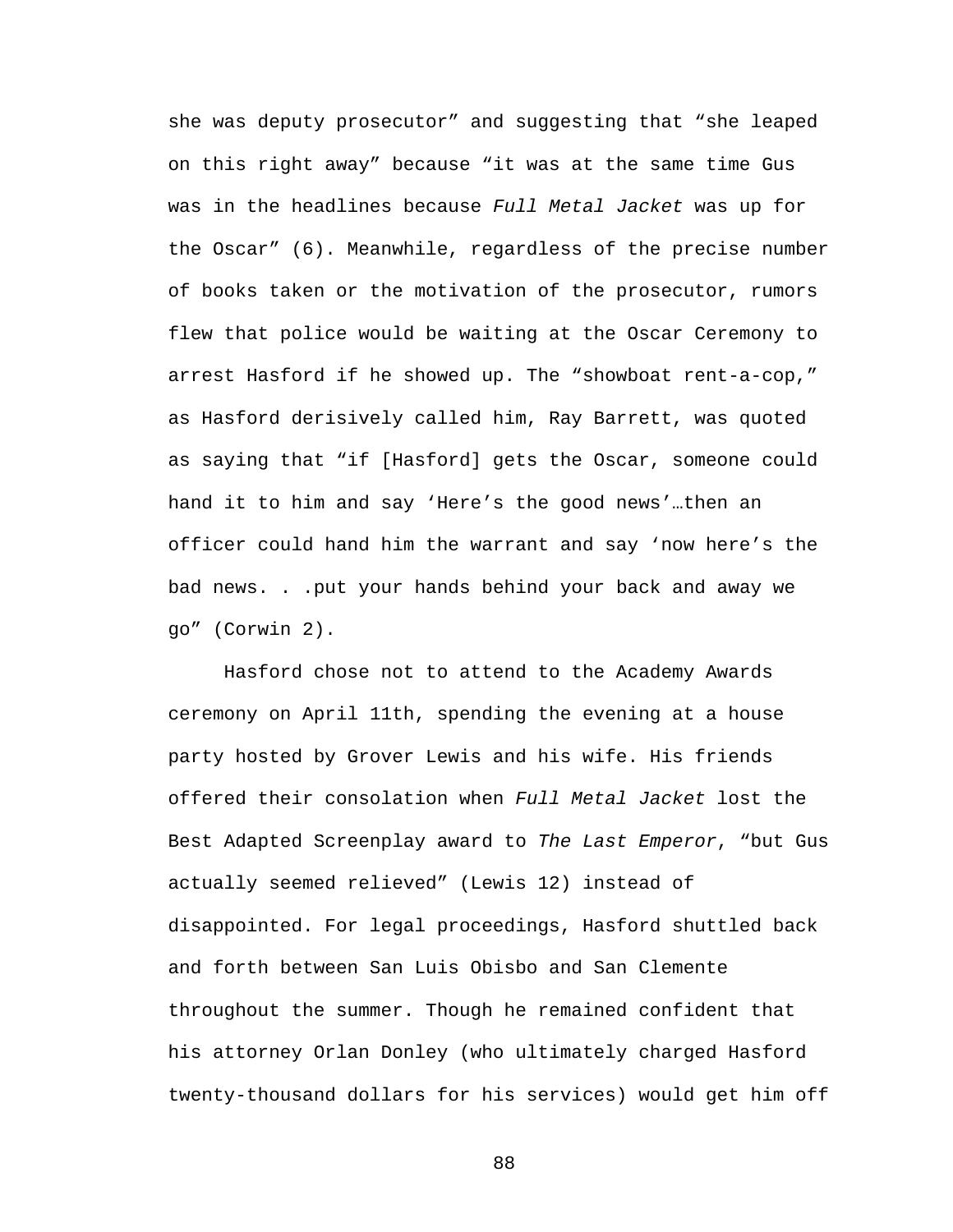the hook for the theft charges, the stress of the situation began to wear on Hasford. His tendency to obsess on a single subject fixated on the notion of clearing his name in the public's eye, and he "started talking nonstop about an idea he'd had for his next book--an expose of the overblown charges against him. He planned to hire private eyes to get the goods on his persecutors, the vicious pack of enemies who'd conspired to turn his fame against him" (Lewis 12). Donley managed to work a plea-bargain for Hasford, who hoped to "plead guilty to misdemeanor possession of property, give the books back and do some community service" (Gerheim 6). Hasford plead No Contest to possession of stolen property on December 2, 1988 in return for the dismissal of two counts of grand theft under the plea bargain. The "up and coming young prosecutor" that Hasford's friends felt was out to railroad him for the sake of her political future, Deputy D.A. Terry Estrada-Mullaney, recommended Hasford serve a jail sentence of six months. At his sentencing on January 4, 1989, Superior Court Judge Warren Conklin listened to her. For the crime of "stealing seven-hundred forty-nine books from eight libraries across the country and one in England," Gustav Hasford was fined fifteen-hundred dollars, additional costs to cover the postage needed to send the overdue books back,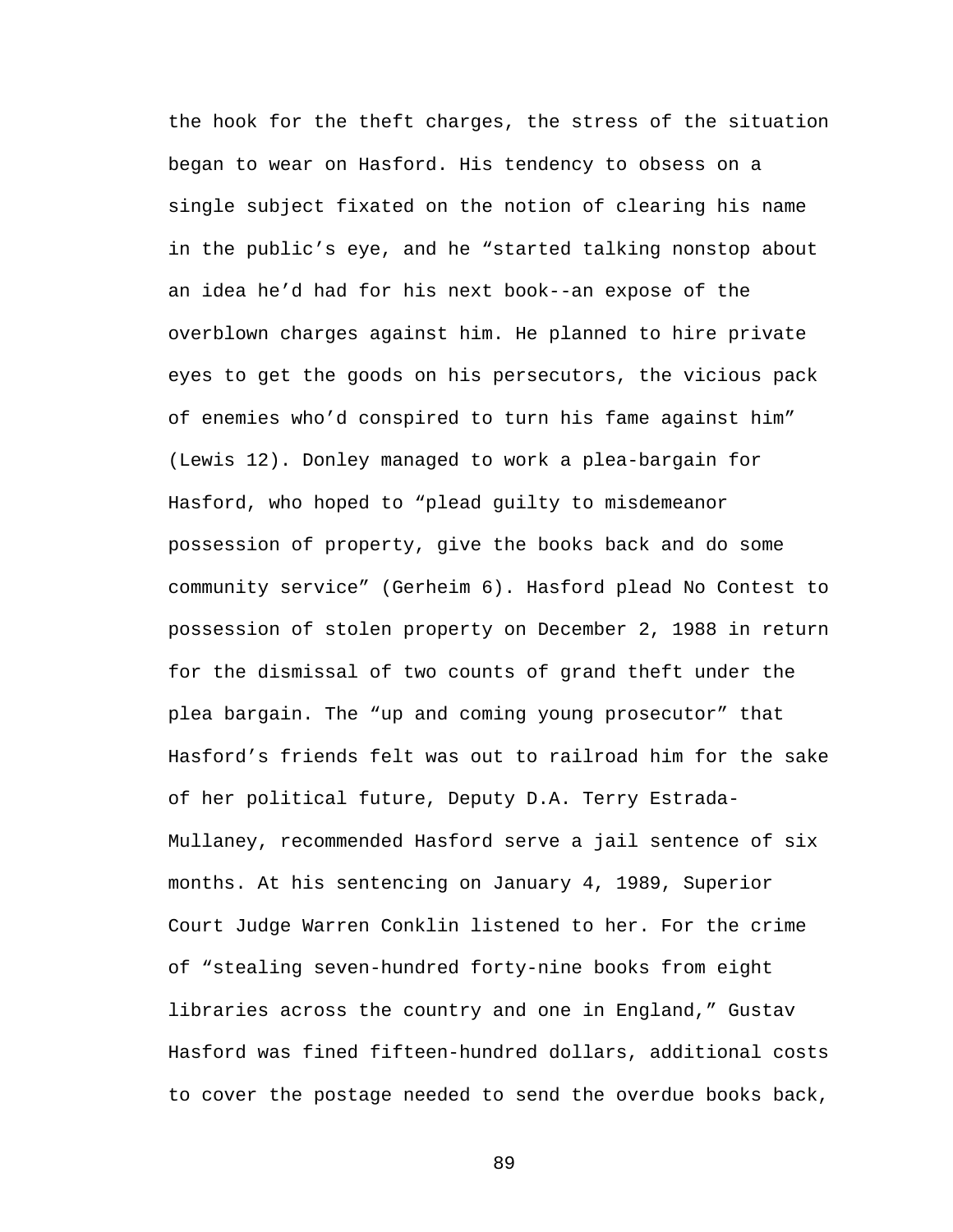sentenced to six months in the San Luis Obispo county jail and five years of probation (Aaron 5). Hasford, "stunned [and] half expecting to walk free" (Lewis 12) reportedly asked the Judge "have you got the right case? This isn't right" (Gerheim 6). While Estrada-Mullaney crowed to the press that Hasford's case would "serve as a lesson that stealing library books is a serious offense" (Lewis 12), Gus Hasford was taken in handcuffs from the courthouse "directly to a rural annex of the San Luis Obispo County Jail, where he was issued an orange jumpsuit and assigned to manual labor on a road crew" (Lewis 12).

 Jail life did not agree with Hasford. Two weeks after his arrival he called Lewis and complained that the San Luis Obispo jail was "hellish--a constant din of racketing tv, stinking meals and nothing to read" (Lewis 13). His friends tried to cheer him up with letters and quotes from old James Cagney prison movies but they could do little to raise Hasford's spirits. He served almost his entire sixmonth sentence and left jail forty pounds lighter than he'd entered thanks to a combination of the food, the stress, and an extended bout with the flu (Lewis 13). His time in jail hadn't lessened his obsession with clearing his name and exposing what he saw as a conspiracy against him, but intensified it. In a 1990 form letter sent out to his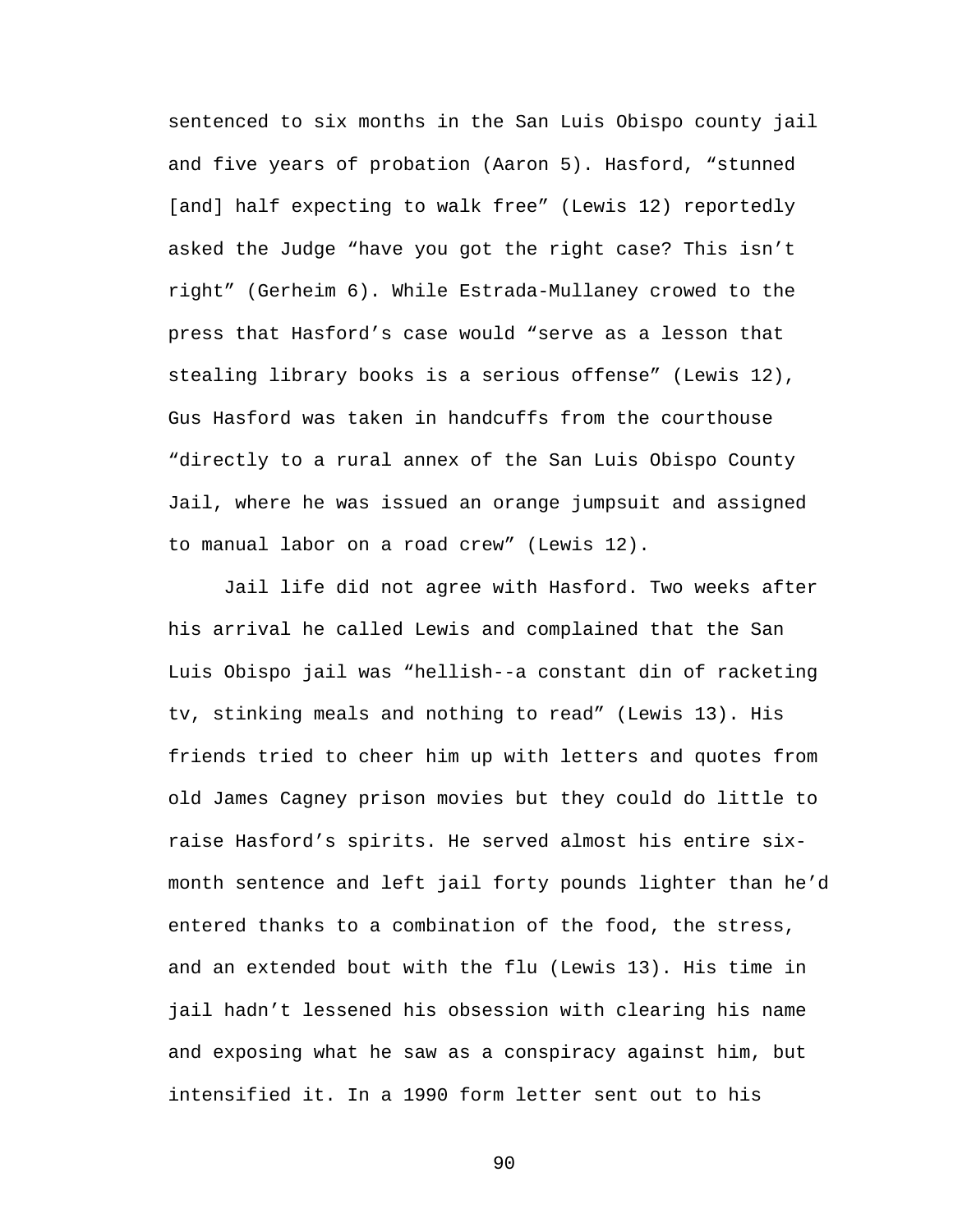friends he wrote that "for the past two years I have not read a book, have not had a spare moment to myself, have not written any personal correspondence at all. For the past two years I've been forced to devote absolutely all of my energy to resisting a vicious attack launched against me by moral majority fanatics backed up by the full power of the Fascist State. I have survived, and intend to do more than survive, but it has been a strain" (Aaron 5). His friends tried to gently bring Hasford back to reality but as usual, their efforts did little to check his energy. Bob Bayer tried to dissuade him from fixating on his arrest, telling him "Gus, nobody's gonna care about this shit three years from now--it's a smalltime legal deal. Focus the energy you've got on your bigger projects" but Hasford "wouldn't let go of it." Bayer remembers that "he just wasn't ever himself again after going to jail…it weighed on him heavily…on his mental attitudes. He was afraid to take planes afterwards, and he talked a lot about applying for political asylum in France" (Aaron 5). Gerheim described Hasford as being "kind of like somebody who's been mugged in an alley [who] just can't get over what happened to him" (7), refusing to put the matter behind him so he could get on with his life.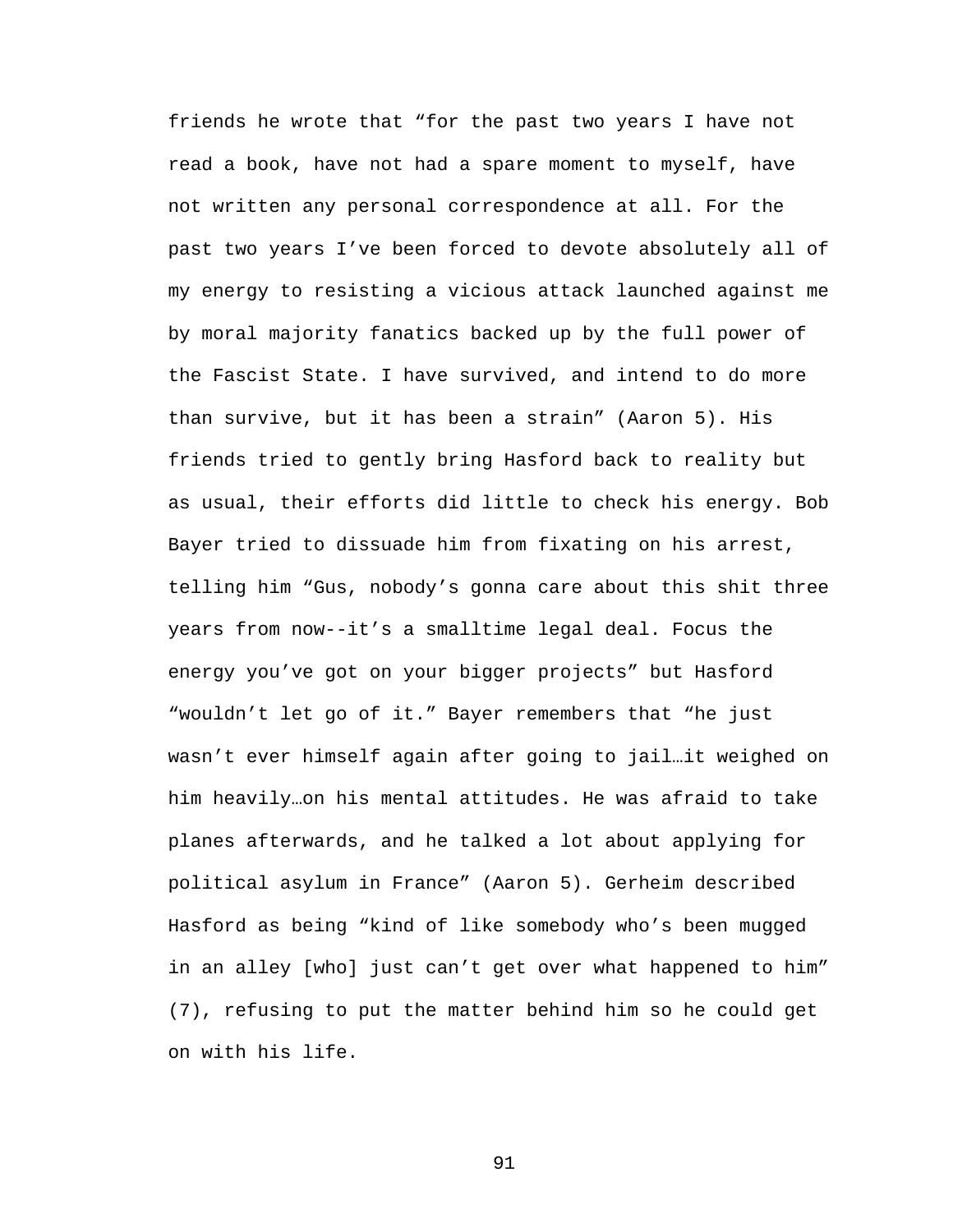Meanwhile, Hasford's unraveling grip on his personal life helped contribute to the sinking of his second novel, The Phantom Blooper. Completed before the release of Full Metal Jacket in 1987, it didn't find its way to a publisher until Bantam finally printed it in 1990. Hasford battled bitterly with Bantam over their handling of his book, feeling that the publisher failed to stand behind it with a proper marketing campaign. In Hasford's mind, he was simply standing up for himself and his work in the only way he knew how. He wrote to a friend:

> Publishers are greedy S.O.B.s. I'm not a precious little pale academic who writes poetry and never raises his voice; I'm an ex-Marine and that makes me a hard and more or less fearless individual, and if these hardball boys from the Harvard School of Business want to play hardball, I'm in the mood to play hardball. The next arrogant S.O.B. at Bantam that even coughs in my direction is going to wake up with a piece of the world nailed to the side of his head (Aaron 6)

What Hasford perceived as standing up for himself, however, Bantam saw as him being a pain in the ass. After the extended credit battle over Full Metal Jacket, the library book debacle, and the frequent blowups with Bantam over The Phantom Blooper, Hasford failed to see that the clashes with Bantam were losing him what little credibility he had left. Bantam had asked Hasford to contribute short quotes endorsing some of their other upcoming books; Hasford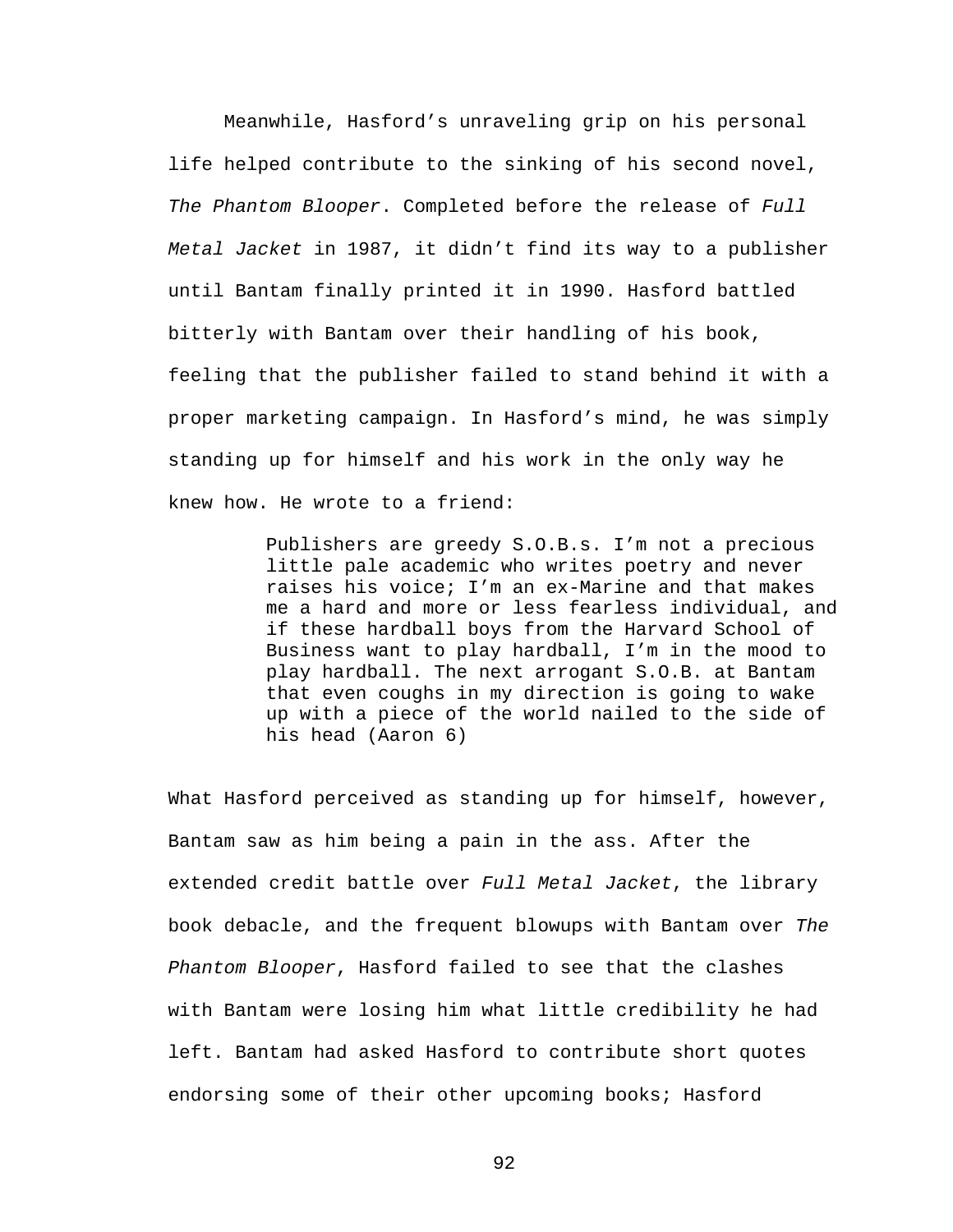refused, saying "No, my work stands alone." When Bantam asked to include such endorsements from other authors in The Phantom Blooper, Hasford refused again. From Bantam's perspective, Hasford was an uncooperative and ungrateful prima donna. They paid him back by doing "nothing to publicize the book other than put it on the street." They didn't send advance copies to literary critics or reviewers, didn't purchase any advertising, took absolutely no measures to push the book other than to place it in bookstores. (Bernston 12). Their attitude seemed to be "If Hasford won't play ball and doesn't want our help with endorsements, we won't give it to him."

Hasford, unsurprisingly, was furious. He reacted by taking \$30,000 of his own money and drafting a press release that he sent to every critic and reviewer he could find an address for, titling it "Funeral Notice." In the release Hasford stated that "my novel, The Phantom Blooper, was born dead this month. . .because my editor at Bantam Books, Greg Tobin, has, in my opinion, gone insane." The release also reflected Hasford's newfound tendency to promise exposes ripping apart those who'd wronged him, swearing that "the motives for Greg Tobin's bizarre behavior. . .will be explained in merciless detail in a news release I am currently drafting" which would be "a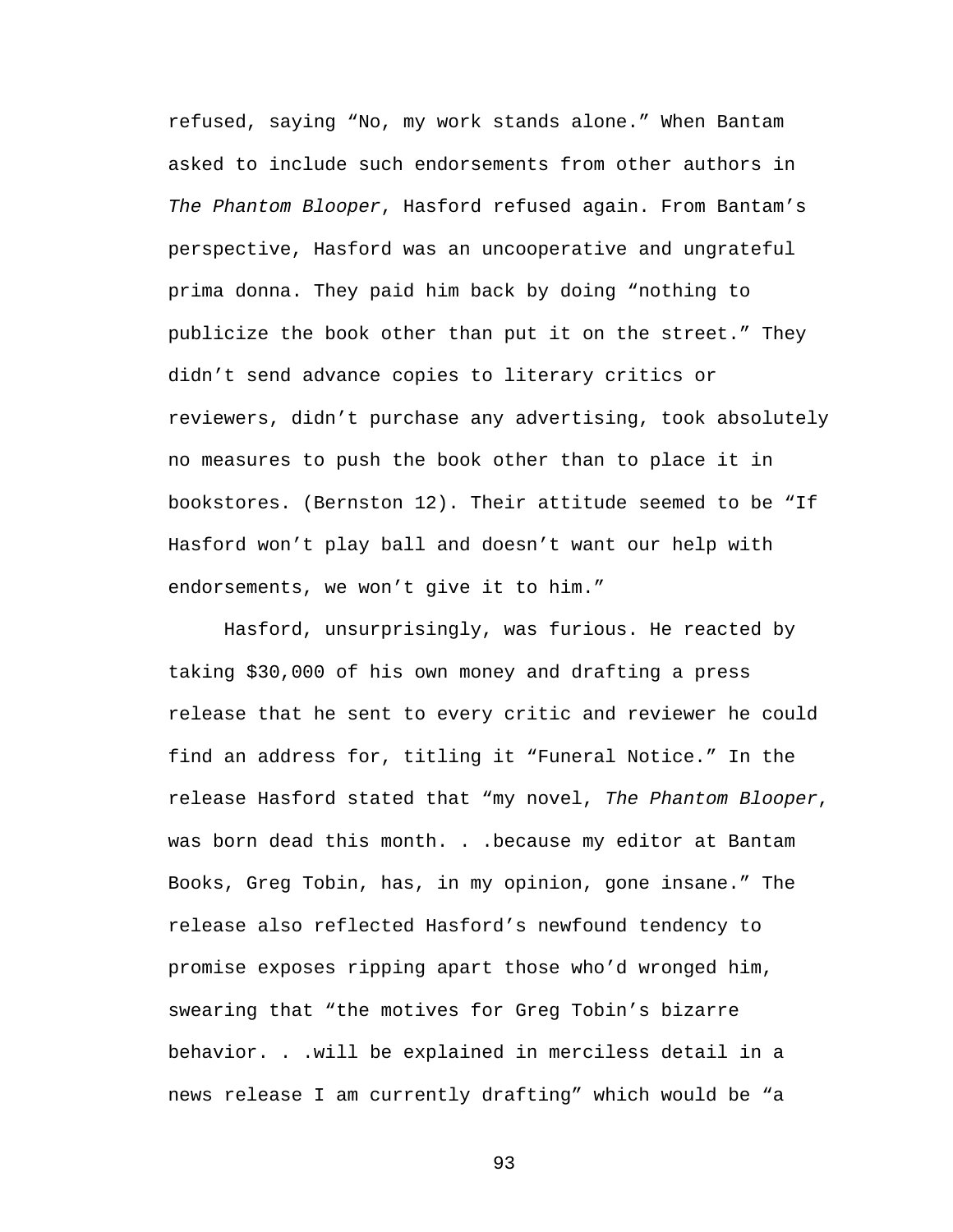story [that] is complex, unprecedented, and scandalous." Bantam's response was indifference. When asked what had so infuriated Hasford, their chief publicist replied "Beats me" and defined Bantam's official position as being that "Hasford is someone Bantam believes is a novelist of real talent, and we've believed in him through two books, notwithstanding the fact that he occasionally will exhibit bizarre behavior, the latest manifestation of which you probably have in your hand" (Casey 1). Hasford, who began signing copies of the book with the inscription "For my best friend in the whole world: YOUR NAME HERE, from Gus", didn't bother replying. Ironically Hasford's battle against his own publisher did earn the book some publicity, though that hadn't been his intention. According to Bernston, "he was the first one to be surprised that he started getting publicity. He went in because he was just hacked off. They had violated his literary integrity. And so he went, armed against the publishing company. It didn't bother him, you see, Gus was the kind of guy, it was the principal of the matter…when Gus had his books violated" (12). While the publicity he received over the "funeral notice" for his own book was more than he received from Bantam's public relations department, it still wasn't nearly enough to keep the book from sinking. The Phantom Blooper received scant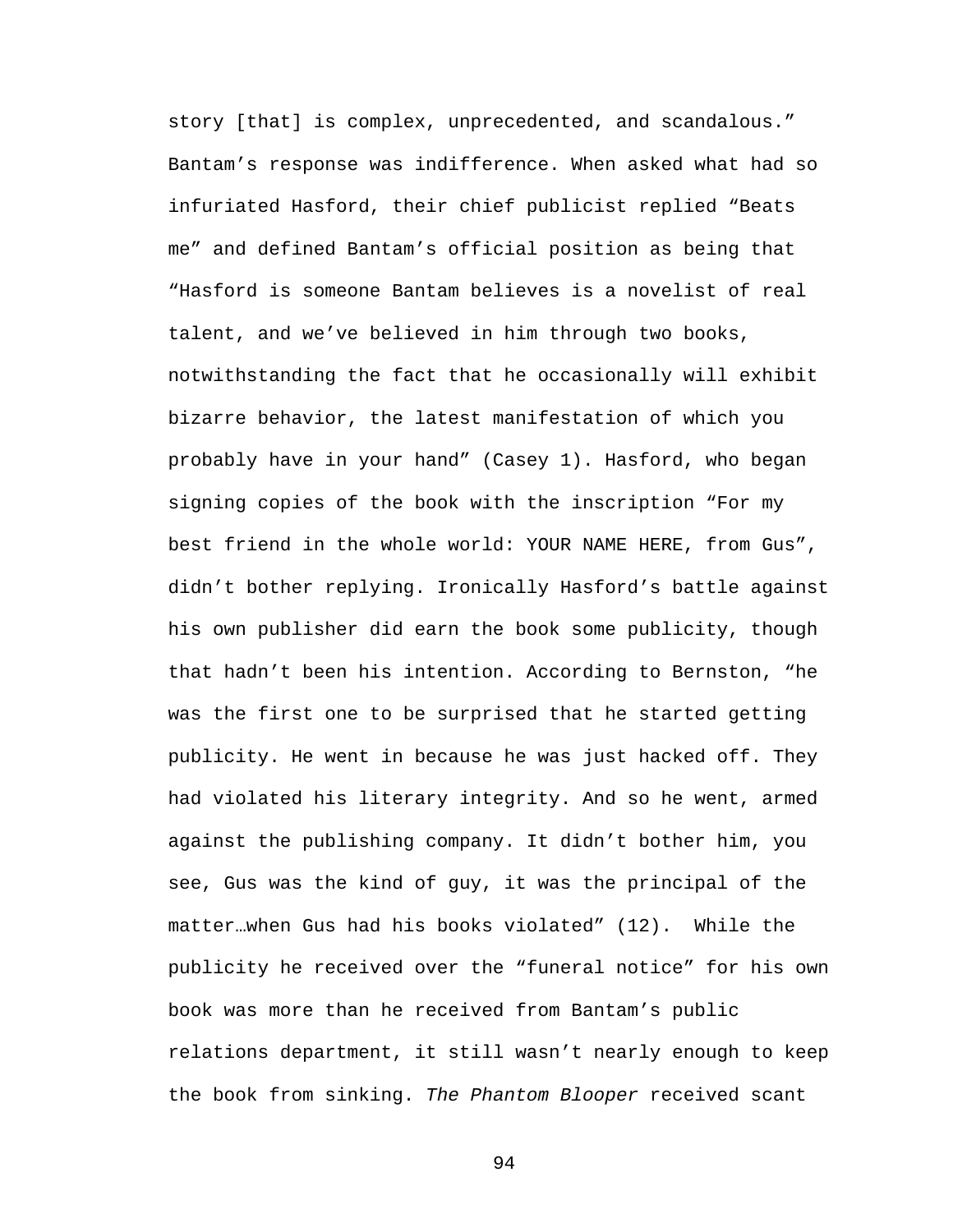attention from critics and sold poorly, never making it to a paperback edition or even a second printing.

The failure of The Phantom Blooper served as the culmination of the slide Hasford had been on since being released from prison, and soon his health started to go. Hasford had always been a "hardcore eccentric" (Lewis 5) whose personality tended towards the extreme. Since coming home from Vietnam he'd had frequent but relatively minor struggles to keep his weight down, mostly because he paid little attention to nutrition; Bernie Bernston recalled that Hasford's "standard diet was a big milk, a Coke, and French fries. That was breakfast" (4-5). Compared to how well Hasford took care of himself on his own his friends felt that "he actually ate better and got better medical treatment in jail" (7). Before prison, alcohol had never been a problem for Hasford. His friends described him as "the kind of guy who would sit there and nurse a beer all evening" (Gerheim 5). After prison this changed, and Hasford began to drink heavily. He told Bob Bayer that "he couldn't get to sleep otherwise." He knew Bayer collected cans for recycling so "he'd bring over big trash bags full of tall Colt 45 empties every couple of weeks. He drank those by the case. Plus, wine--a lot of wine" (Aaron 6). Gerheim recalls that Hasford was living in a Motel 6 in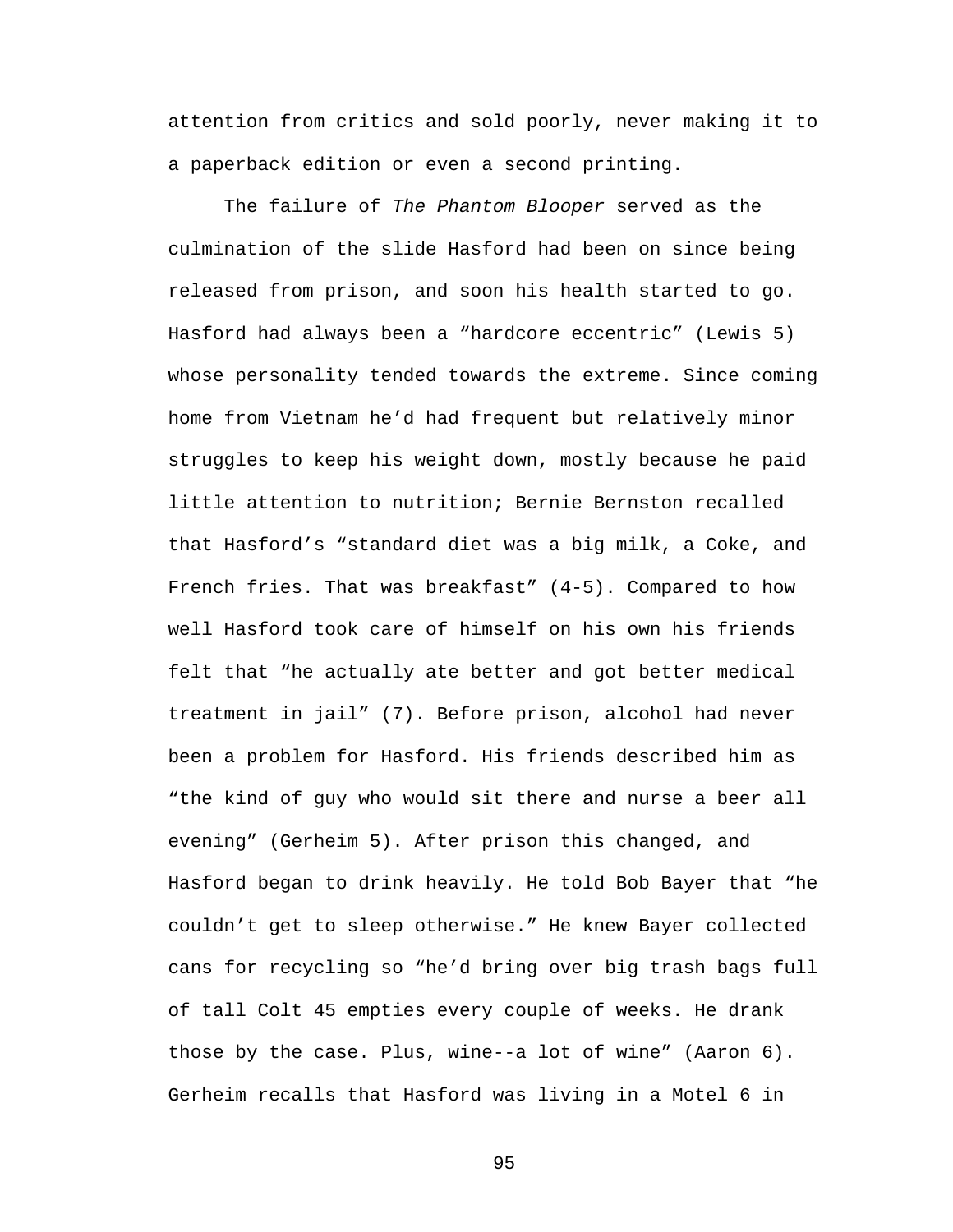Tacoma to be near his mother and brother, when Bernston went in and found Hasford "passed out in the room" where "a recycling center could have had a field day with all the cans lying around"(7). Hasford "was still drinking all the time and feeling lousy constantly," so Bernston "dragged him--almost physically--to a V.A. hospital. They ran tests and gave him an insulin shot on the spot" (Lewis 14). Between his poor diet and heavy drinking, Hasford had developed diabetes.

Despite all this Hasford still had one last novel left in him, 1992's A Gypsy Good Time. Hasford had conceived of it as a potboiler, a detective novel he could spin off into a series that might make him some money after The Phantom Blooper failed to sell. From a critical perspective, it's hard to see how Hasford could have thought the book would ever have become a moneymaker or appealed to a mass audience; it's either a brilliantly satirical parody of bad detective fiction that embraces its subject matter too closely to make clear that it's a parody, or a horrendously awful detective novel that happens to contain bits and pieces of bitingly witty satire. But whether it parodies hackneyed detective fiction too closely or actually is a piece of hackneyed detective fiction written by a talented author, A Gypsy Good Time is not the kind of book that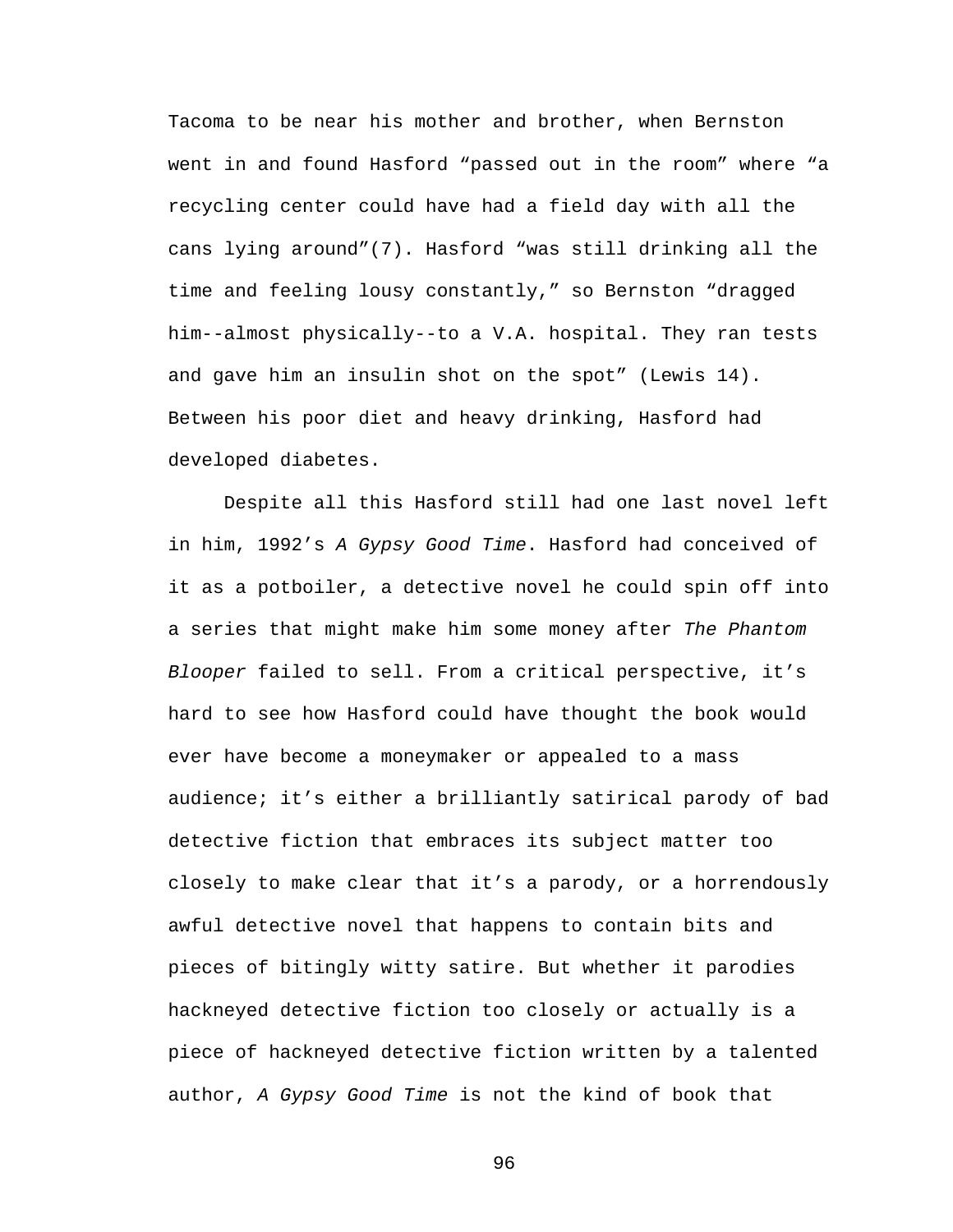would ever hold mass appeal. After two books featuring as the protagonist James T. Davis, the inimitable Private Joker, A Gypsy Good Time features a new character, Dowdy Lewis Junior, a Vietnam veteran and seller of rare books who by the novel's end moonlights as a bounty hunter. Hasford took the name from two of his real life friends, Andy Dowdy and Grover Lewis, and according to Bernston "if he hadn't wanted to honor two people by the name of Dowdy and Lewis, he would've used the Joker again. Because Dowdy Lewis is the Joker." In some ways, Dowdy Lewis is even more of a personal character than Joker was. Bernston felt that if "you read Dowdy Lewis…Dowdy Lewis is Gus…the very first time I saw [him] after he'd gotten out of the road crew for the county, as he liked to call it, that was the thing I noticed right away: Gus was not the child anymore. Even though he still enjoyed things, he had a hard side, a cynicism which he had not had before." In tracing the evolution of Hasford's literary alter-egos, Bernston sums up the progression starting with The Short-Timers as "'Gus goes to war.' There's a youthful enthusiasm, there's a curiosity, there's an innocence. The Blooper is written, pretty much, 'Gus becomes disenchanted, reality of war hits Gus, Gus becomes politicized, and Gus comes home'…and if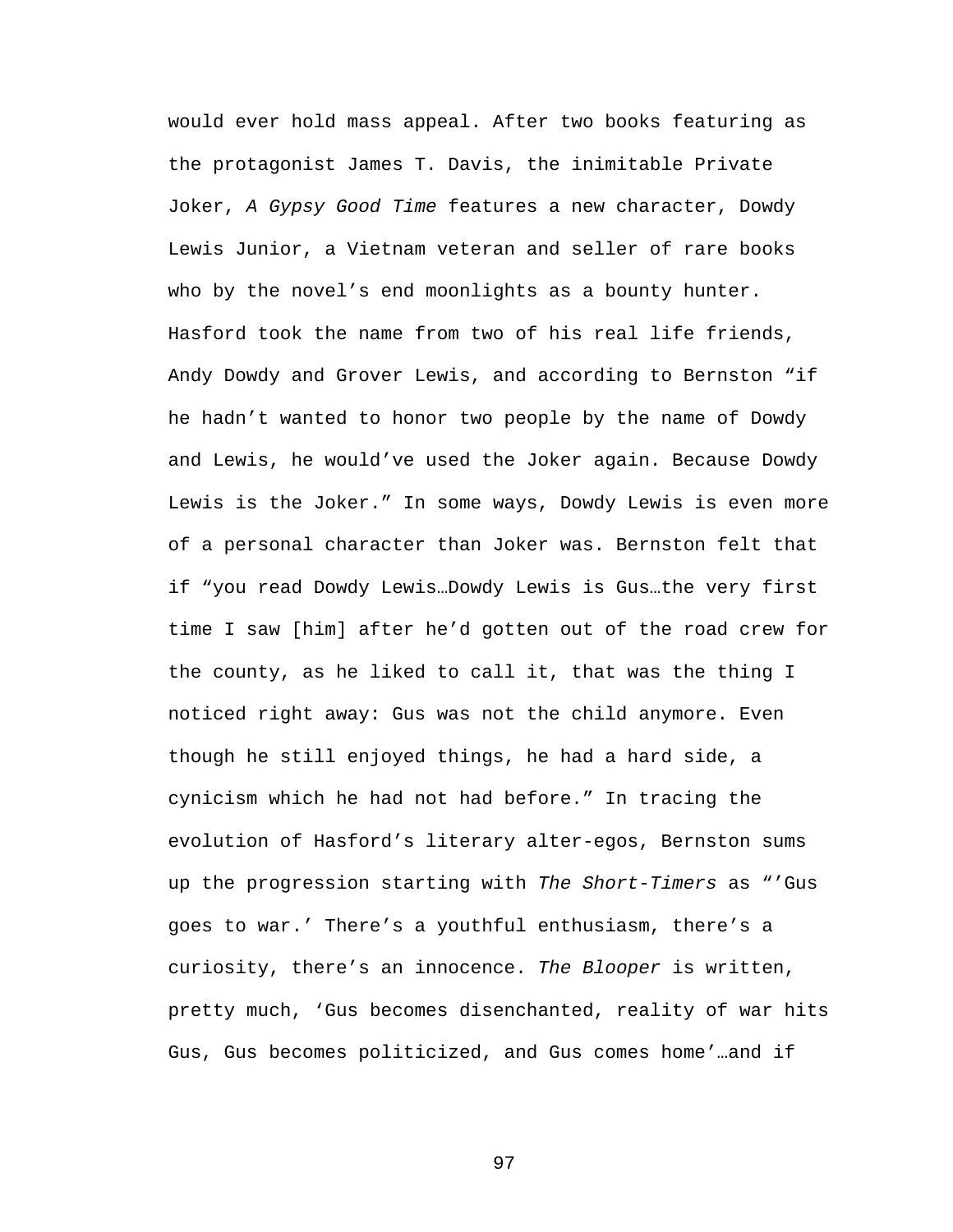you read A Gypsy Good Time…what you're reading there is 'Gus confronts the real world'" (7-8).

In this sense A Gypsy Good Time is best examined as an indicator of Hasford's own mental state at that point in his life. While the novel has little, if any, literary merit, Dowdy Lewis' struggles with alcohol give insights into the demons Hasford was facing at the time. In one scene Dowdy Lewis tells a drug dealer "You take away the dope, that still leaves a void at the center of things. We've had junkies since the Egyptians invented beer. They're called alcoholics. Dope is nothing more than powdered alcohol-nose whiskey" (Hasford 120). Some sections read less like a character speaking than like Hasford confessing the depths of his own depression. In one monologue, Dowdy Lewis says:

> I have one drink. While I wait for my first drink to hit bottom and give me a buzz, I don't have anything in particular to do to pass the time, so, what the hell, I have a second drink. Alcohol is the medicine for those allergic to civilization. Drinking removes warts, not only from me, but from the people I'm with…Dead men seek to drink the poison which will bring them back to life. I disembalm myself at least twice a day…reality is an illusion produced by an alcohol deficiency (Hasford  $170-1$ ).

In sections like that A Gypsy Good Time reads less like a character study of a fictional detective and more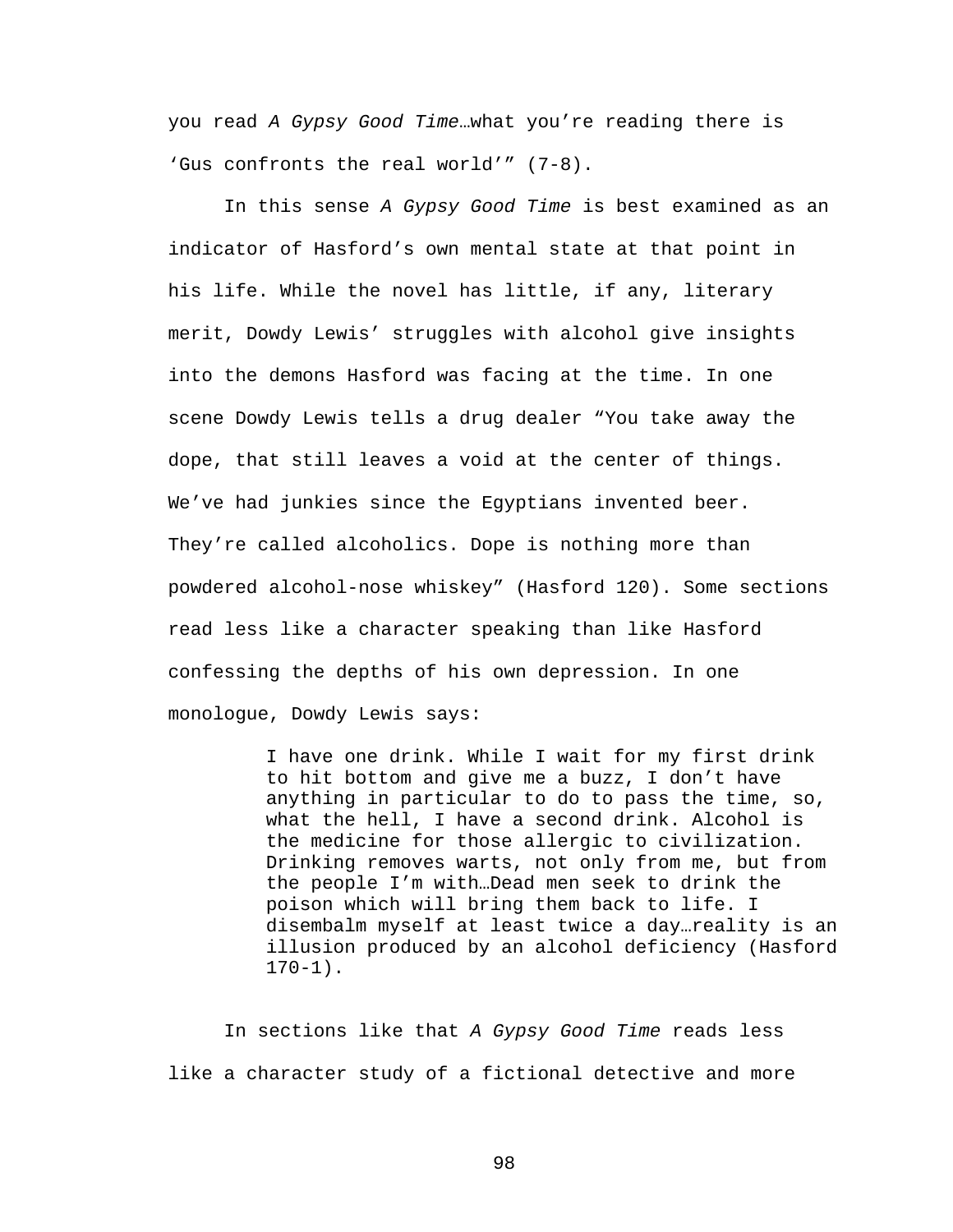like a character study of its author. Passages such as "old age dampens your spirit and the weight of accumulating fears drags you down as you surrender to the merciless progression of constricting possibilities" (Hasford 127) or "if it's hard for you to get up early in the morning all you have to do is stay up all night. That's called Zen and the art of getting up in the morning. I go to bed so drunk that every time I wake up I'm surprised I'm still alive" (Hasford 133) may not literally be spoken in Hasford's voice, but certainly help to paint the picture of what his mindset post-prison was like. Like The Phantom Blooper, A Gypsy Good Time flopped and never went to a second printing.

Besides his alcoholism and diabetes, when A Gypsy Good Time went off to the publishers Hasford began to face another battle: writer's block. His friend Bernie Bernston summed up the trouble like this:

> Gus's material in that A Gypsy Good Time, that material was all based on his experiences with this library fine problem, his experiences living down in California, after his Oscar nomination the screenwriting he got hooked up with what you call the crusty edge of Hollywood. He got connected with a couple of very gifted writers from the alternative press, Grover Lewis being one of them. He got introduced to a lot of those characters. And Gus had a problem. Gus was never one to be pretentious. Gus was one who dealt with real people. And he got wrapped up with too many of the people that he felt were pretentious. And he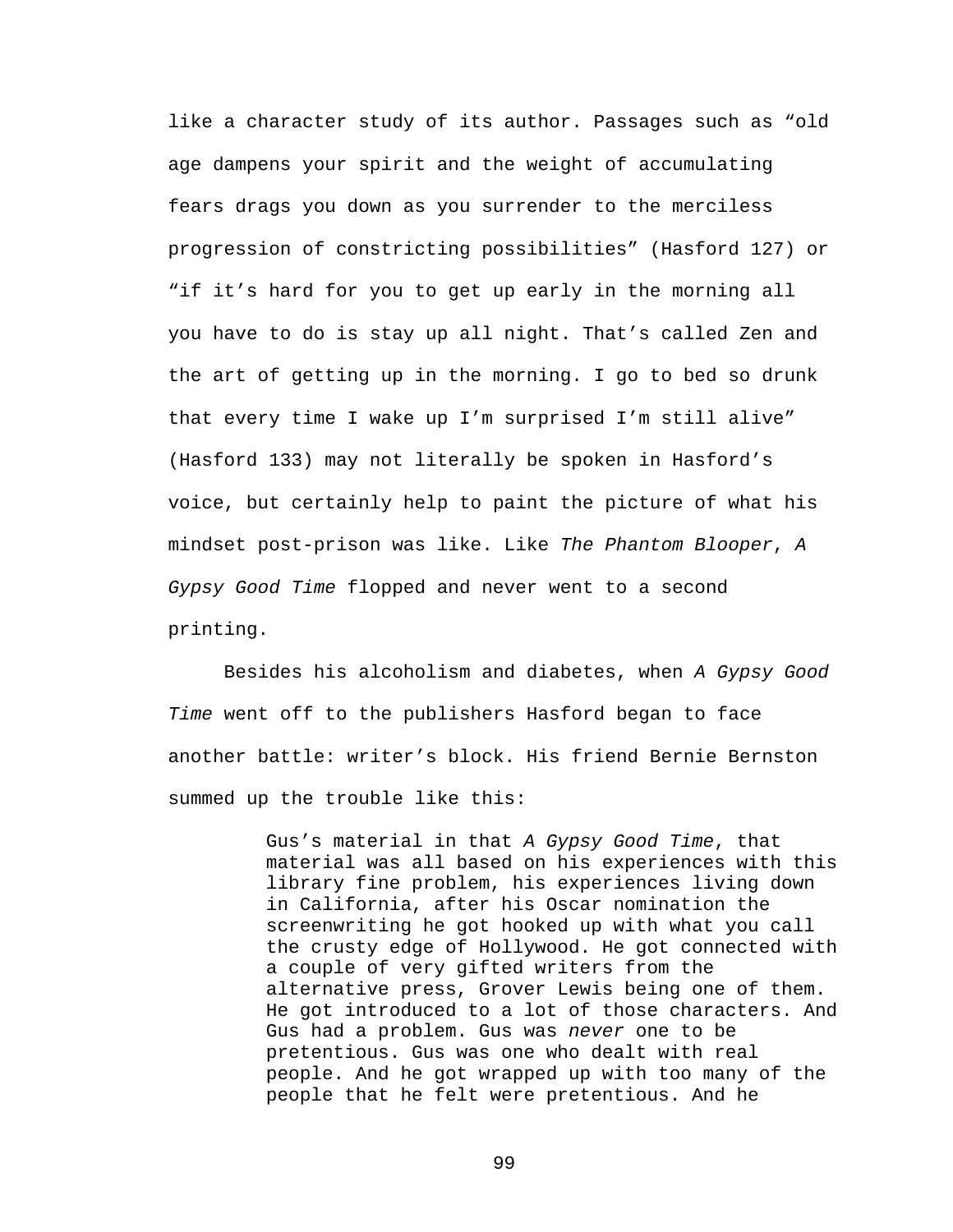alibied himself by saying 'I'm hanging with these people because they're material for my next book.' He wrote Gypsy and that exhausted his material…that was it. He broke from that group of people. He didn't form another group of people, so he didn't have material for a new book. And if there is such a thing, whether people accept it or not, there is a writer's block, well Gus's writer's block was that he had run out of material (4)

In 1992, over the objection of his friends, Hasford decided to move to Greece. He'd initially conceived of A Gypsy Good Time as the first in a six-part series. Lacking other ideas, he began to speak of setting the second novel in Greece in the hopes that new surroundings would help get him past his writer's block. Hasford's friends did their best to talk him out of the idea. Hasford had spent most of his last year in America living in Tacoma, where his doctor "kept after [him] to get his diet regulated [and] get his weight down under proper guidance." His doctor "told [him] he probably shouldn't be going to Greece" (Lewis 14), as did all his friends, but in April of 1992 he went anyway. In December of 1992 Lewis called Hasford to ask if he was seeing a doctor in Greece and taking care of himself. "Yeah, yeah, yeah'--you know the drill" (14) was the response he got. It was the last time Lewis talked to his friend.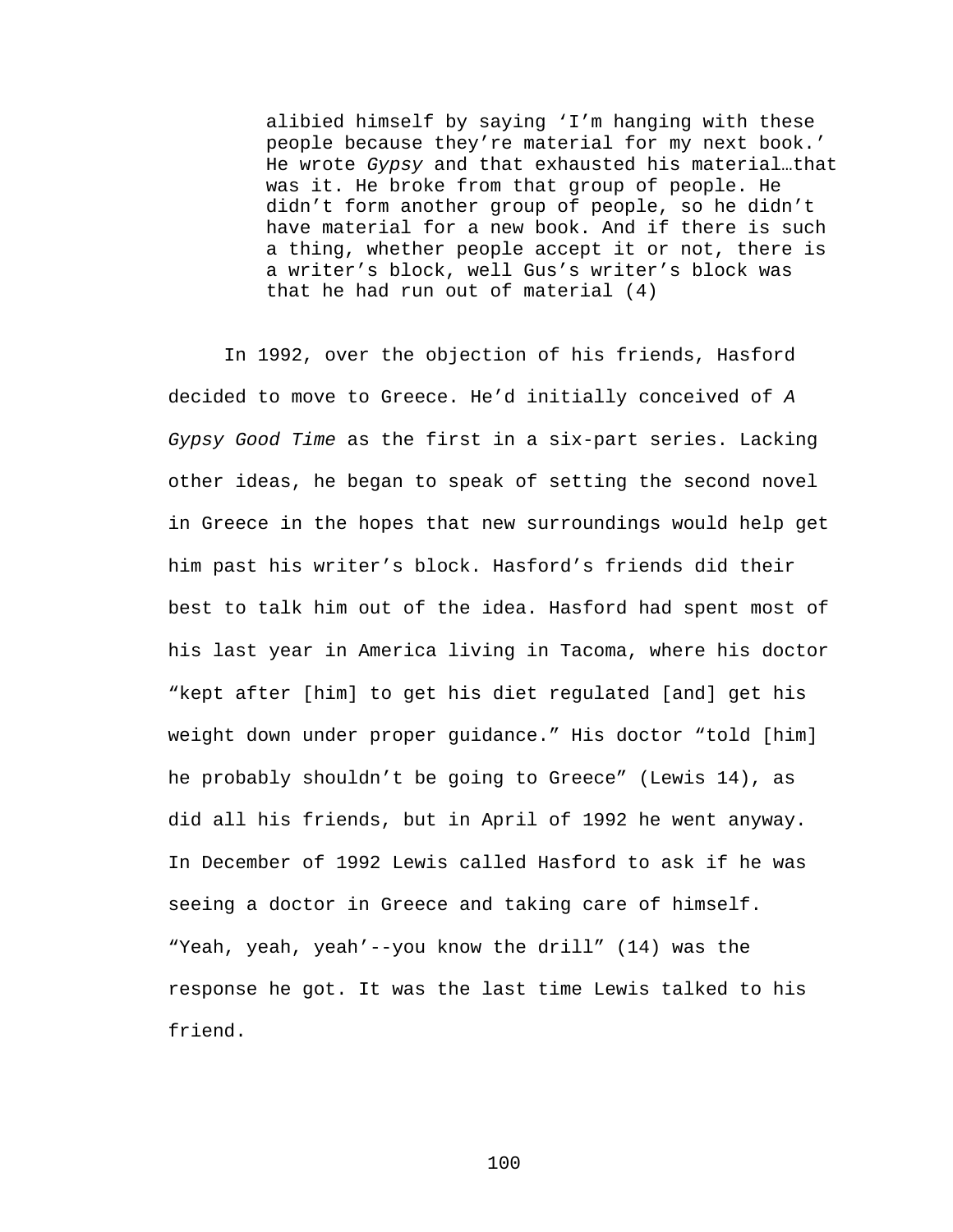In Greece, Hasford settled on the island of Aegina, living in a series of pensiones, or small hotels. In 1995 author Tim Krieder traveled to Aegina in the hopes of tracking down some people who might have known Hasford in his last days. While he did find them, their descriptions of Hasford in the final months of his life uniformly referred to him on only two dimensions: his good humor, and his drinking. Giorgiou, the mailman in the Aegina village where Hasford lived, identified himself as a friend of Hasford's and said "you know, Gus have problem…he drink all day, alone, without company. No good" (Krieder 7), describing Hasford as a man who was "always joking, laughing" but "everything the doctor tell him [to do], he do the opposite…he drink wine, milk, two or three ouzo, beers, coke- but all at once…all on the same table" (Krieger 9). The owner's wife of one pensione where Hasford stayed, Mrs. Pavlou, said of Hasford that he was "quiet. Always reading. Books, books…but drink. Wine and milk. Bottles in the room, all over…he was a nice man. Very quiet. Never any problem. Just, you know. Drink" (Krieder 8). Krieder described Mr. Pavlou, the owner, discussing the quantities that Hasford would drink, writing:

> 'I tell you something' Mr. Pavlou said…'that man want to die. He drink two bottles of wine every day, mixed with milk. That was his drink. For his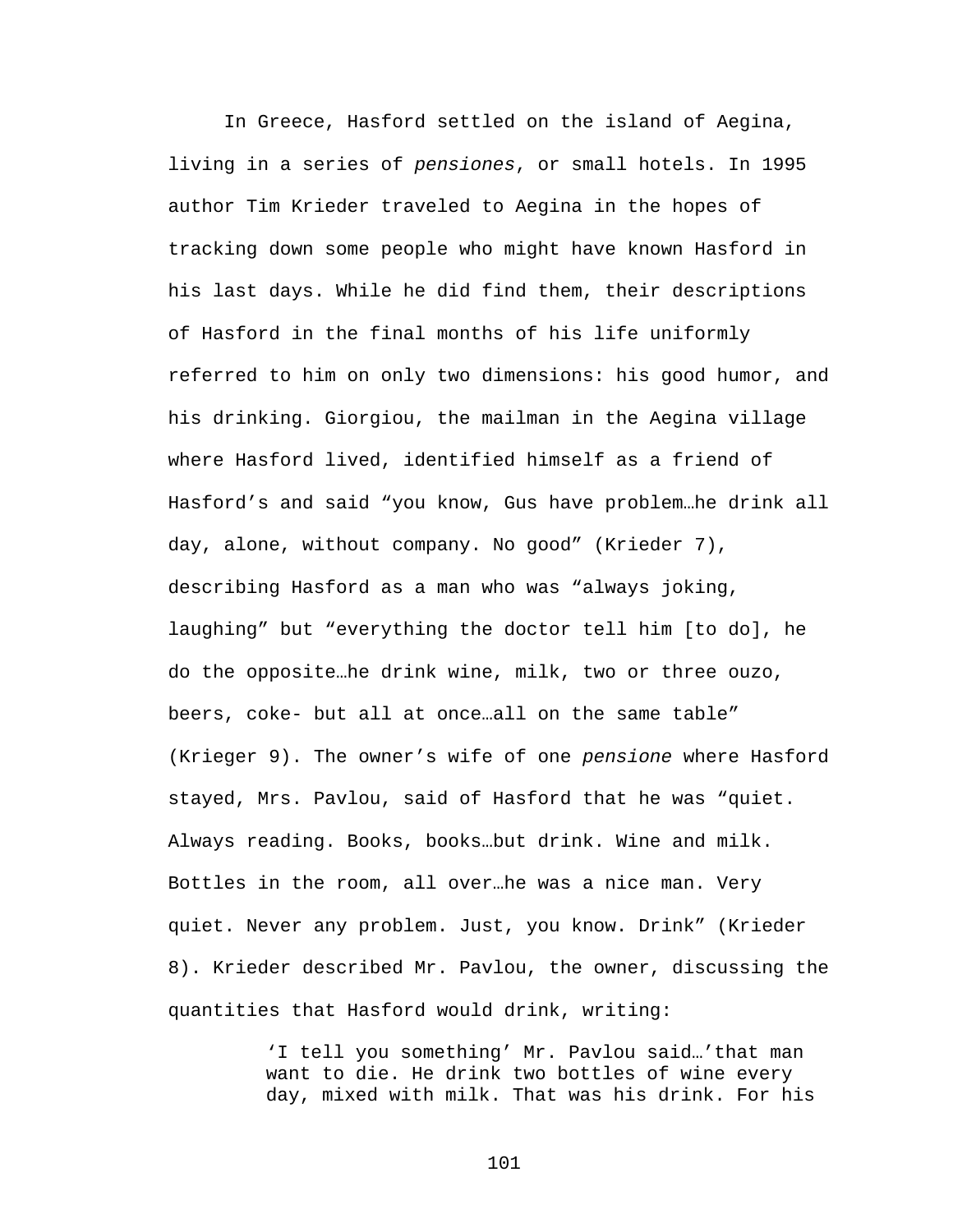stomach, he said. Two big bottles…not just once in a while. Every day. And then out at night to drink more…drinking is a sickness. I tried to tell him to stop- he look bad, he shake' Mr. Pavlou held his hands in front of him, trembling with the simulated palsy of a morning's withdrawal (9).

Drinking that much every day, while leaving his diabetes completely untreated, Gustav Hasford died alone in a hotel room on the island of Aegina on January 29<sup>th</sup>, 1993, the official cause of death listed as heart failure. He was forty five years old.

 Hasford died leaving several works unfinished. Besides the Dowdy Lewis series, he'd planned to write a biography of Ambrose Bierce, "a novel about Sherman's siege of Atlanta, seen through the eyes of Bierce" which he described as "Gone with the Wind from the Yankee point of view, minus the weepy Valley Girls," and a novel under the working title of The Undefeated which he planned as "a Southern version of The Red Badge of Courage" (Aaron 6). He reportedly also planned to complete his Vietnam trilogy with a follow-up to The Phantom Blooper that found Joker in Los Angeles working as a reporter in the 1980's, with Exit Wounds as one of several titles he was considering. While Hasford had always had a tendency to wander, roaming episodically into and out of the lives of his friends, depending on them to a certain extent to serve as his

102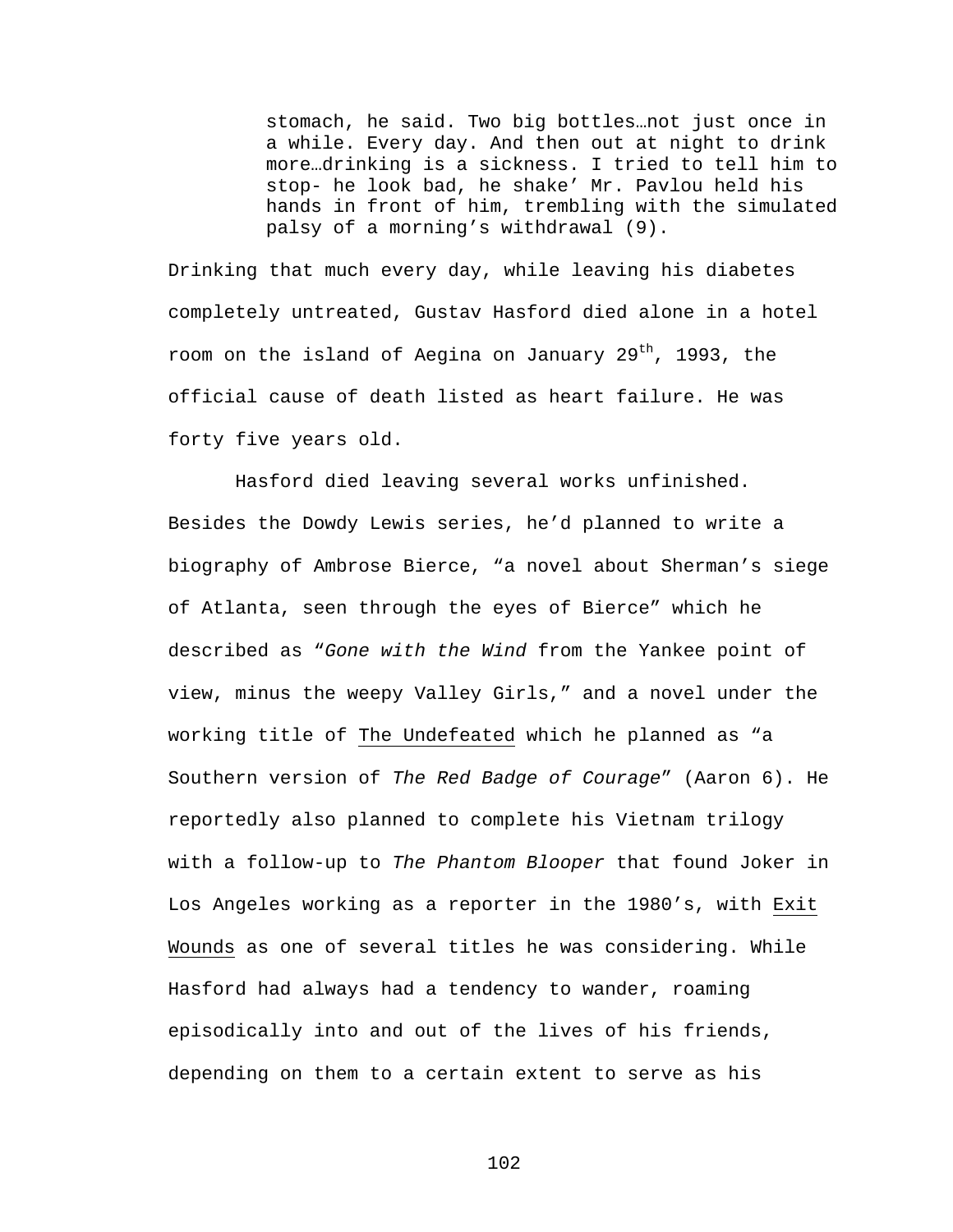caretakers, his lonely death in Greece left them wondering what had brought him to that point. Giorgiou, the mailman that Hasford befriended on Aegina, said "I think Gus have a good life here [on Aegina…I think he decided, if the doctor say he have only two years<sup>28</sup>, better to live a good life while he can" (Krieger 9). Bernie Bernston had another theory. Bernston believed that:

> what killed Gus was not so much the alcohol, his depression, or the diabetes. What killed Gus was his child innocence was killed. The episode with the books, not so much the going to jail, but the way people turned on him. And people who he thought, you know Gus just didn't realize that there were people in the world as nasty as those he encountered, not in jail, but in the whole process. It broke his faith in supposedly fair play. It broke his faith in supposedly people being honest and forthright. And more importantly, he got savaged by the people, who, you know, here he was, he'd been very popular three or four months before as an Academy Award nominee for Full Metal Jacket. He'd been riding high in the Hollywood set. He had people wanting his next book, The Phantom Blooper. . .and all of a sudden, everybody turned against him, over something that he didn't understand…a library incident, which he shrugged off right up until the minute the judge [broke the plea agreement he thought he'd had]. . .and so, all of this ruined Gus's childlike innocence. That was the thing I noticed, Bob [Bayer] noticed, Earl [Gerheim] noticed (7).

Whatever was really at the root cause of his death, Gus Hasford produced three books and a classic movie before

<u>.</u>

 $^{28}$  Whether this is what Hasford told him, something he misremembered Hasford telling him, or simply a metaphor to explain that Hasford knew he was near the end of his life, this statement is factually wrong. Hasford's doctors advised him to stop drinking, lose weight, and manage his diabetes. He was never told that he had a terminal disease.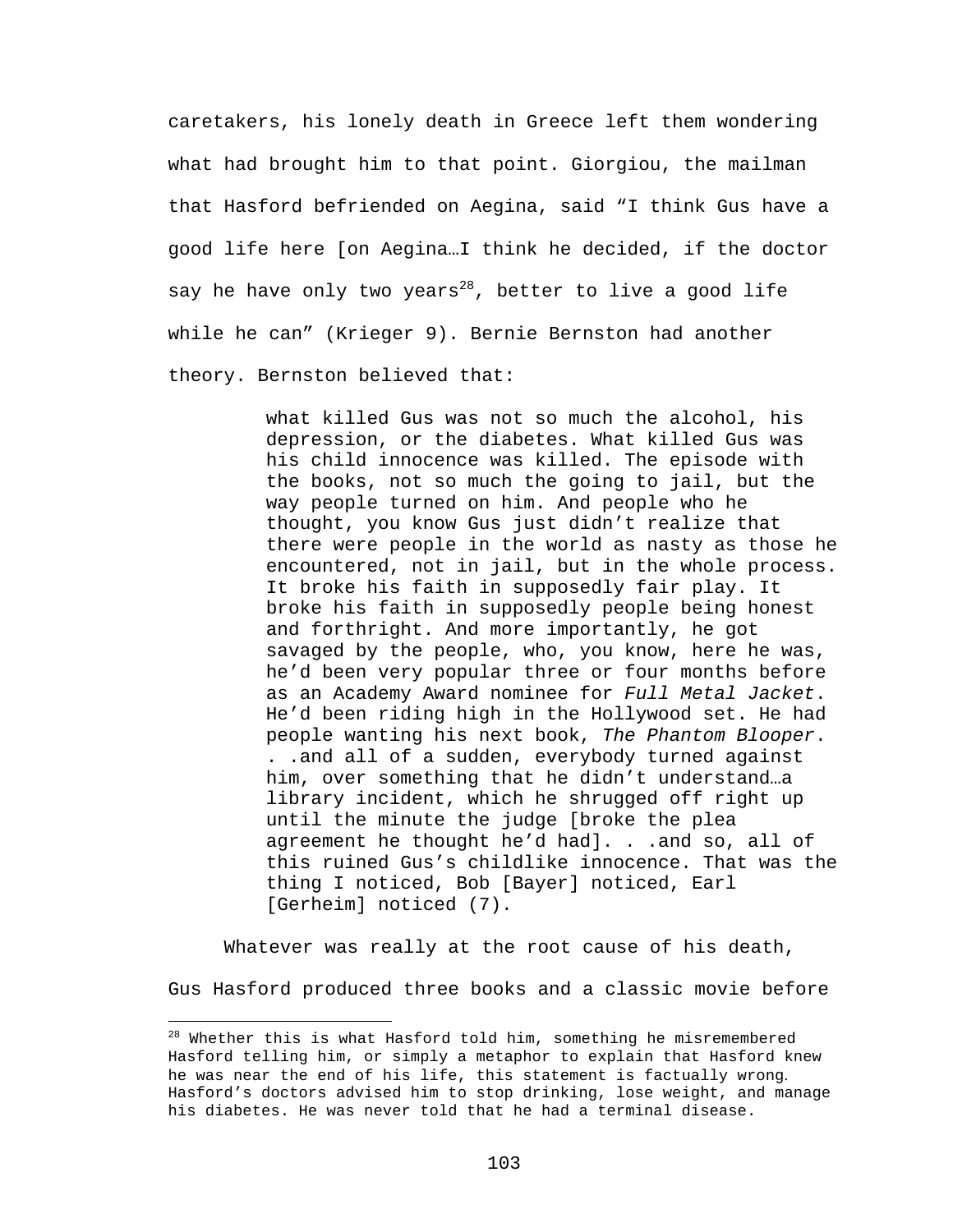being claimed by alcohol, diabetes, and his own depression. He had often "joked [that] he wanted his ashes sprinkled along the San Clemente beach so that the beautiful women there could sit on his face forever" (Aaron 6) but it was not to be. After an incident where his coffin was briefly lost at Copenhagen International Airport on his way home to the states and a memorial service in Tacoma, Hasford "was buried next to his father…at a little cemetery next to a dilapidated drive-in theater" (Aaron 6) in his hometown of Russellville, where the "unreconstructed Vietnam veteran" finally found his rest.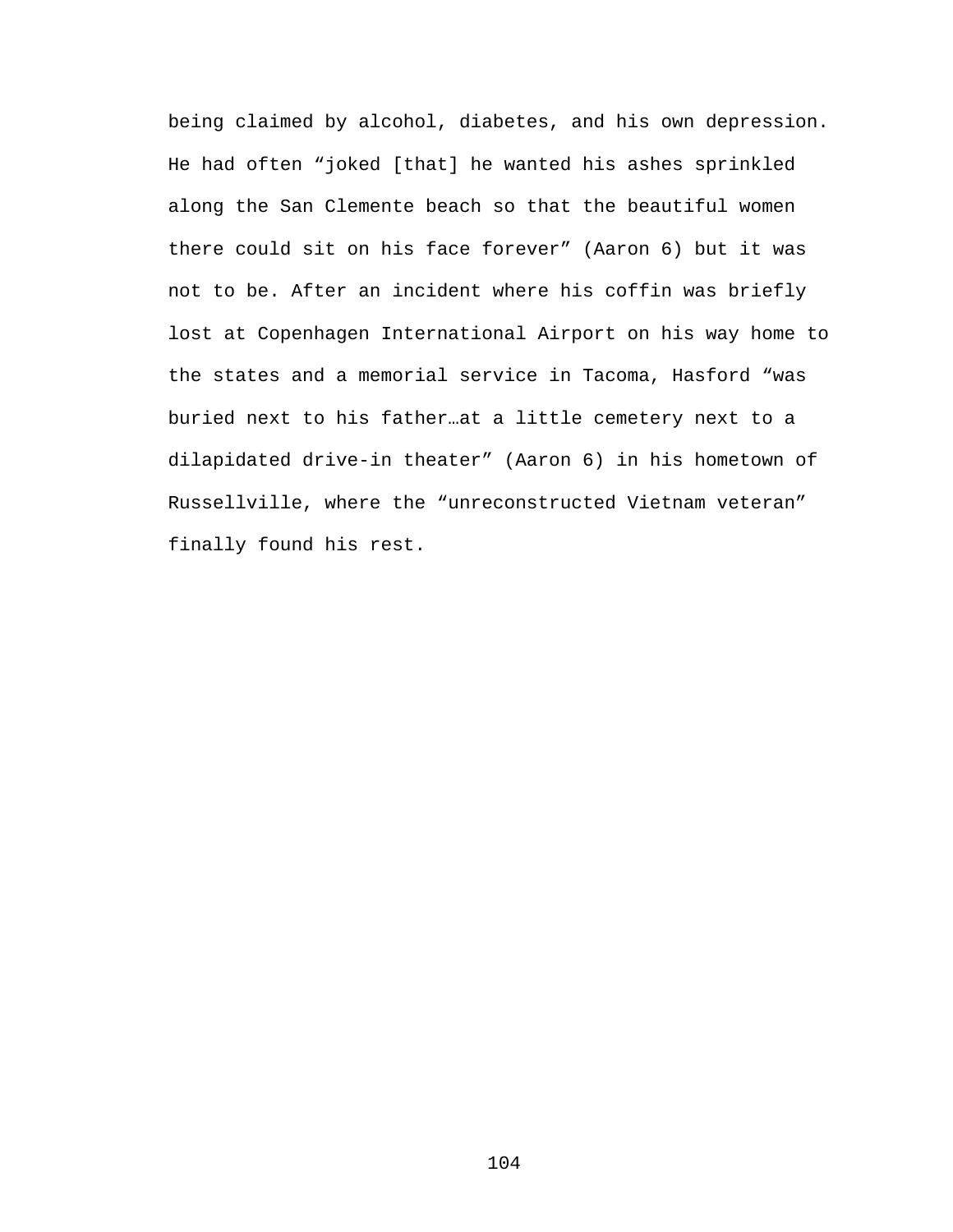## BIBLIOGRAPHY

- Aaron, Jason. "Book Theft." Gustavhasford.com. Jason Aaron, N.d. Web.
- "Cast Iron Longjohns: The Several Battles Behind Full Metal Jacket." Gustavhasford.com. Jason Aaron, n.d. Web. 1 Apr. 2009.
- ed. "Gus Hasford Symposium Transcript." 21 May 1997, Green River Community College. Gustavhasford.com: Jason Aaron, n.d. Web. 4 Feb. 2009.
- "Mangling Frail Civilian Sensibilities". Viet Nam War Generation Journal 2.1 (2002). Web. 13 Mar. 2009.
- Associated Press. "Alabama Screenplay Writer Wanted in Connection with 10,000 Recovered Books." Associated Press 21 Mar. 1988: Web.
- "Novelist Pleads 'No Contest' in library thefts." Associated Press 3 Dec. 1988: Web.
- Carlton, Bob. "Alabama Native Wrote the Book on Vietnam Film." The Birmingham News 1987: 1-5. Web. 5 Feb. 2009.
- Corwin, Miles. "Odd Chapter for Author." Los Angeles Times 1 Apr. 1988: Web.
- "Novelist Gets Six Months in Jail for Stealing Books." Los Angeles Times 5 Jan. 1989: Web.
- "Oscar Nominee Pleads Innocent in Library Book Thefts." Los Angeles Times 23 Jun. 1988: Web.
- Gale Database: Contemporary Authors. Profile of Gustav Hasford: Contemporary Authors. Gustavhasford.com. Jason Aaron 1999. Web.
- Gerheim, Earl. "Earl Gerheim Remembers Gus." Gustavhasford.com. Jason Aaron, n.d. Web. 12 Feb. 2009.
- Hasford, Gustav. A Gypsy Good Time. New York: Washington Square Press, 1992. Print.
- "Baseball Caps." Gustavhasford.com. Jason Aaron, n.d. Web. 13 Mar. 2009.
- "Letters." Gustavhasford.com. Jason Aaron, n.d. Web.
- -The Phantom Blooper. New York: Bantam Books, 1990. Print.
- The Short-Timers. New York: Bantam Books, 1979. Print.
- "Vietnam Means Never Having to Say You're Sorry." Gustavhasford.com. Web. 24 Feb. 2009. 24 Feb. 2009.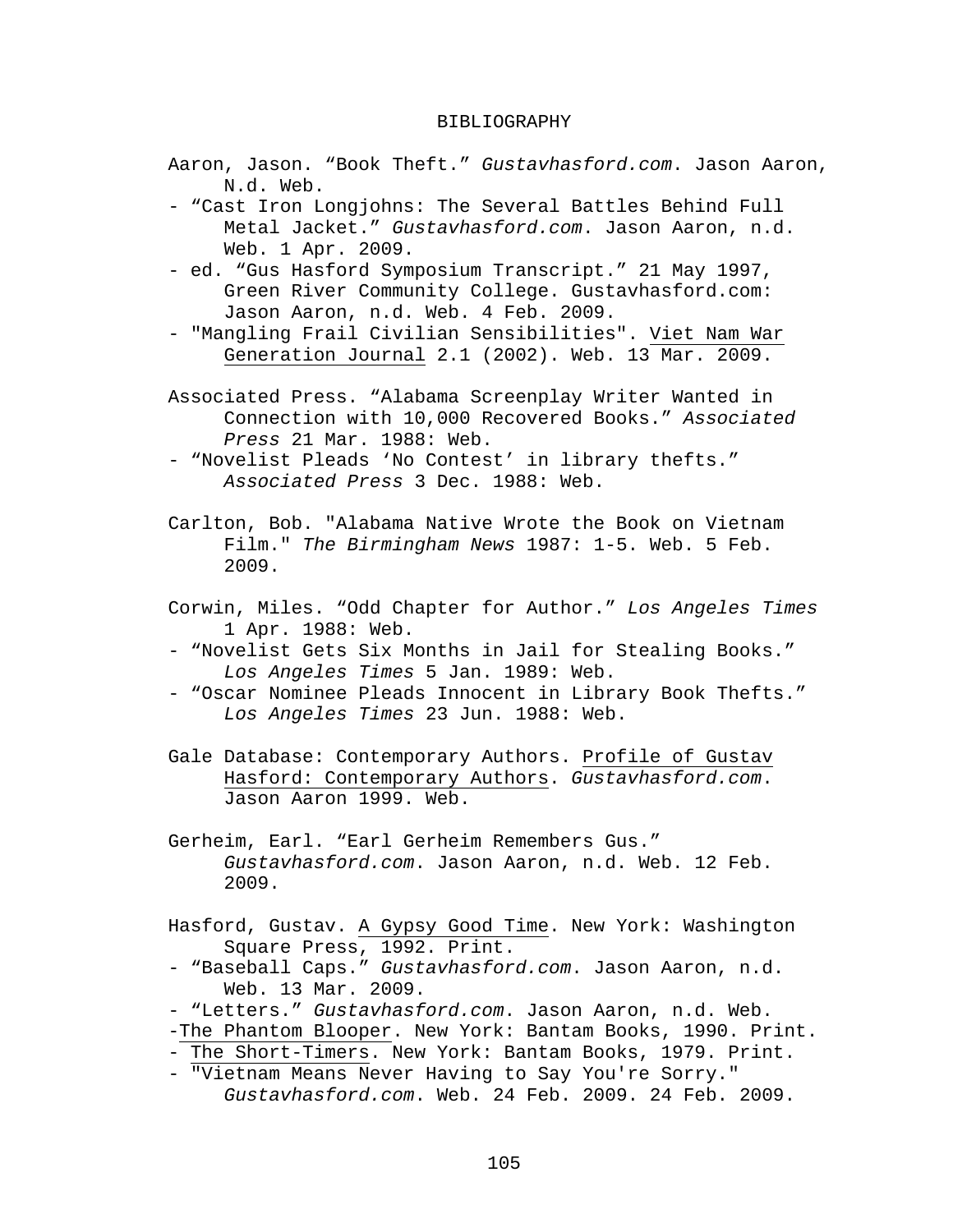Herr, Michael. Kubrick. New York: Grove Press, 2000. Print.

- Kirkus Reviews. "One Step Forward in the Fledgling Art of the Vietnam War Novel." Kirkus Reviews 1 Nov. 1978. Web. 19 Mar. 2009.
- Krieder, Tim. "Excerpts from The Book of the Dead." Gustavhasford.com. Jason Aaron, n.d. Web. 23 Apr. 2009.
- Kubrick, Stanley, Herr Michael, and Hasford Gustav. Full Metal Jacket. New York: Alfred A. Knopf, 1997. Print.
- Lewis, Grover. "The Killing of Gus Hasford". LA Weekly June 27, 1993: 1-15. Web. 28 Jan. 2009.
- -"The Several Battles of Gustav Hasford". Los Angeles Times Magazine June 28, 1987: 1-9. Web. 5 Feb. 2009.
- Lipper, Hal. "The Pen Behind Kubrick's Vision." St. Petersburg Times 12 July 1987. Web. 1 Apr. 2009.
- LoBrutto, Vincent. Stanley Kubrick. New York: Donald I. Fine Books, 1997. Print.
- Modine, Matthew. Full Metal Jacket Diary. New York: Rugged Land, 2005. Print.
- Prados, John, and Ray W. Stubbe. Valley of Decision: The Siege of Khe Sanh. Boston: Houghton Mifflin, 1991. Print.
- Rasmussen, Randy. Stanley Kubrick: Seven Films Analyzed. North Carolina: McFarland and Company, 1998. Print.
- Richardson, John H. "The Book Behind 'Full Metal Jacket' was praised-but the author's still struggling". Los Angeles Daily News 15 July 1987. Web. 12 Marh. 2009.
- Sandlin, John. "Successful Author has Jasper Links". Daily Mountain Eagle 1987. Web. 28 Jan. 2009.
- Vulliamy, Ed. "It Ain't Over Till It's Over". The Observer July 16, 2000. Web.